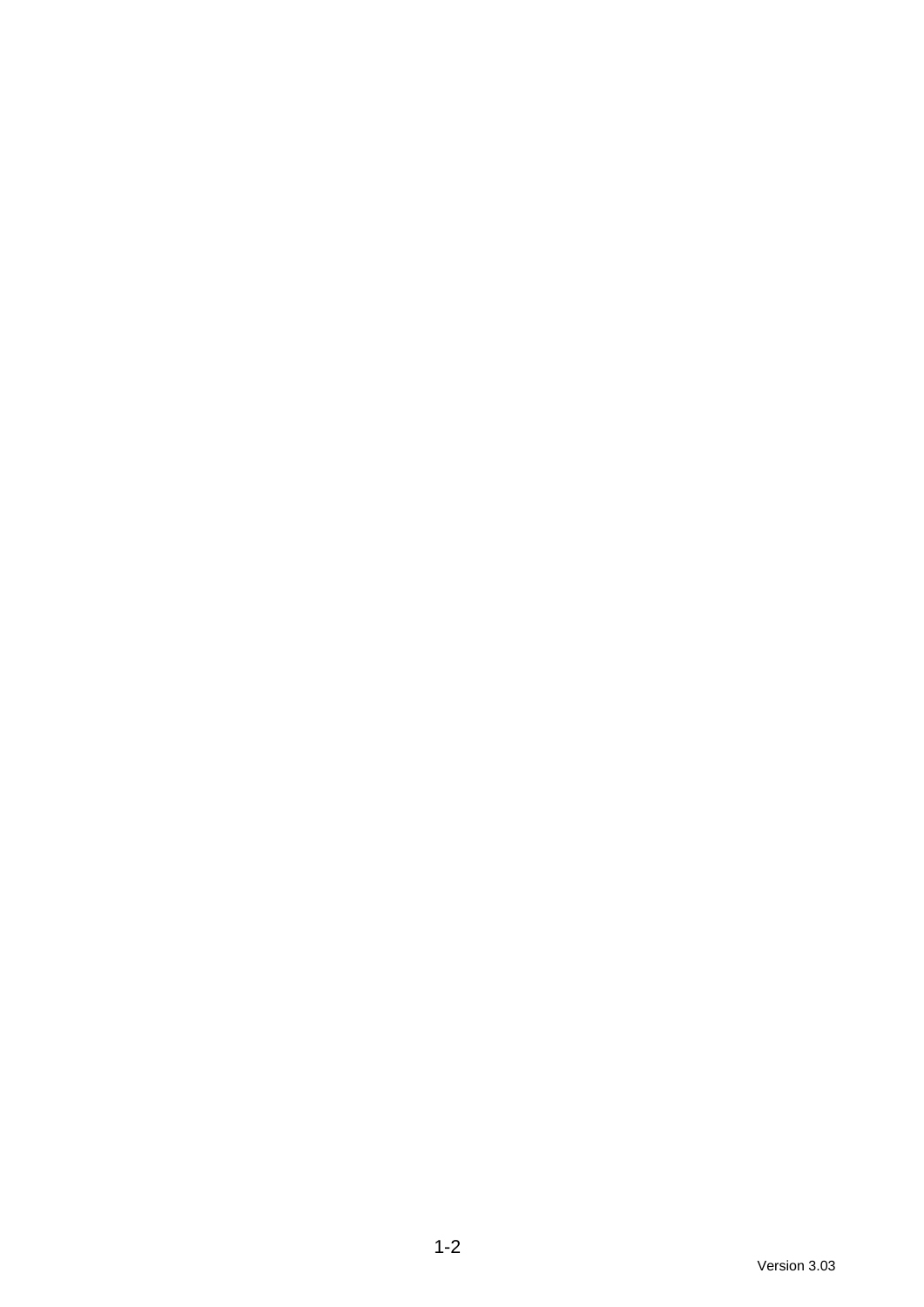|                                                             | $1 - 11$ |
|-------------------------------------------------------------|----------|
|                                                             | $1 - 11$ |
|                                                             | $1 - 11$ |
|                                                             | $1 - 12$ |
|                                                             | $1 - 12$ |
|                                                             | $1 - 13$ |
|                                                             | $1 - 13$ |
|                                                             | $1 - 13$ |
|                                                             |          |
|                                                             | $2 - 1$  |
|                                                             | $2 - 1$  |
|                                                             | $2 - 2$  |
|                                                             | $2 - 2$  |
|                                                             | $2 - 2$  |
|                                                             |          |
|                                                             | $3 - 1$  |
|                                                             | $3 - 1$  |
|                                                             | $3 - 1$  |
|                                                             | $3 - 2$  |
|                                                             | $3 - 2$  |
|                                                             | $3 - 2$  |
| PUBLIC ACCESS TO DOCUMENTS AFTER THE MEETING                | $3 - 3$  |
| CIRCUMSTANCES WHERE THE PUBLIC ARE EXCLUDED FROM            |          |
|                                                             | $3 - 3$  |
|                                                             | $3 - 3$  |
|                                                             | $3 - 4$  |
|                                                             | $3 - 4$  |
|                                                             | $3 - 4$  |
|                                                             | $3 - 4$  |
|                                                             |          |
|                                                             | $4 - 1$  |
|                                                             | $4 - 1$  |
|                                                             | $4 - 1$  |
|                                                             | $4 - 2$  |
|                                                             |          |
|                                                             | $4 - 3$  |
|                                                             | $4 - 3$  |
|                                                             | $4 - 4$  |
| ADULT SOCIAL CARE AND PUBLIC HEALTH COMMITTEE - TERMS OF    |          |
|                                                             | $4 - 6$  |
| CHILDREN AND YOUNG PEOPLE'S COMMITTEE - TERMS OF            |          |
|                                                             | $4 - 7$  |
| COMMUNITIES COMMITTEE - TERMS OF REFERENCE                  | $4 - 8$  |
| ECONOMIC DEVELOPMENT AND ASSET MANAGEMENT COMMITTEE         |          |
|                                                             |          |
|                                                             | $4 - 9$  |
|                                                             | $4 - 10$ |
| <b>GOVERNANCE AND ETHICS COMMITTEE - TERMS OF REFERENCE</b> | $4 - 11$ |
| <b>GOVERNANCE AND ETHICS SUB-COMMITTEE - TERMS OF</b>       |          |
|                                                             | $4 - 13$ |
| HEALTH AND WELLBEING BOARD - TERMS OF REFERENCE             | $4 - 13$ |
| HEALTH SCRUTINY COMMITTEE - TERMS OF REFERENCE              | $4 - 13$ |
| LOCAL JOINT RESOLUTIONS COMMITTEE - TERMS OF                |          |
|                                                             | $4 - 13$ |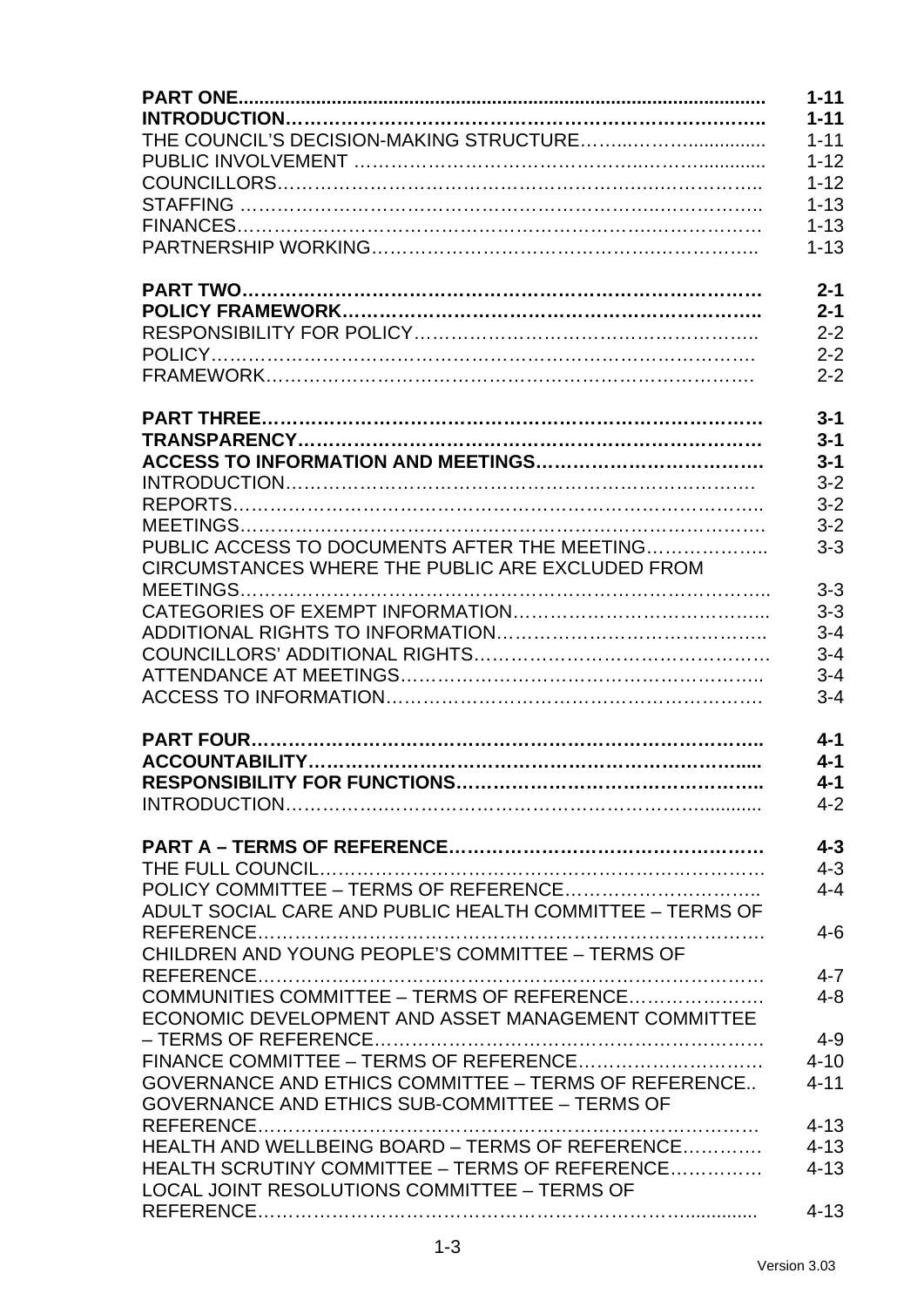| NOTTINGHAMSHIRE LOCAL PENSION BOARD - TERMS OF           | $4 - 14$ |
|----------------------------------------------------------|----------|
| NOTTINGHAMSHIRE PENSION FUND COMMITTEE - TERMS OF        |          |
|                                                          | $4 - 14$ |
| PERSONNEL COMMITTEE - TERMS OF REFERENCE                 | $4 - 15$ |
| SENIOR STAFFING SUB-COMMITTEE - TERMS OF REFERENCE       | $4 - 16$ |
| PLANNING AND RIGHTS OF WAY COMMITTEE - TERMS OF          |          |
|                                                          | $4 - 17$ |
|                                                          |          |
|                                                          | $4 - 17$ |
|                                                          | $4 - 19$ |
| BUS LANE ADJUDICATION SERVICE JOINT COMMITTEE            | $4 - 19$ |
| GREATER NOTTINGHAM LIGHT RAPID TRANSPORT ADVISORY        |          |
|                                                          | $4 - 19$ |
| JOINT COMMITTEE FOR STRATEGIC PLANNING AND               |          |
|                                                          | $4 - 19$ |
| CITY OF NOTTINGHAM AND NOTTINGHAMSHIRE ECONOMIC          |          |
|                                                          | $4 - 19$ |
| JOINT HEALTH SCRUTINY COMMITTEE (COMMISSIONERS WORKING   |          |
|                                                          | $4 - 19$ |
| LGPS (LOCAL GOVERNMENT PENSION SCHEME JOINT COMMITTEE    | $4 - 19$ |
|                                                          | $4 - 19$ |
| NOTTINGHAMSHIRE AND CITY OF NOTTINGHAM FIRE AUTHORITY    | $4 - 19$ |
| NOTTINGHAMSHIRE POLICE AND CRIME PANEL                   | $4 - 20$ |
| PATROL (PARKING AND TRAFFIC REGULATIONS OUTSIDE LONDON)  |          |
|                                                          | $4 - 20$ |
|                                                          |          |
| PART B - SCHEME OF DELEGATION TO OFFICERS                | $4 - 21$ |
|                                                          | $4 - 22$ |
|                                                          | $4 - 22$ |
| Service Director Customers, Governance and Employees     | $4 - 22$ |
| Service Director Finance, Infrastructure and Improvement | $4 - 23$ |
| CORPORATE DIRECTOR ADULT SOCIAL CARE AND HEALTH          | $4 - 23$ |
|                                                          | $4 - 24$ |
|                                                          | $4 - 24$ |
|                                                          | $4 - 25$ |
|                                                          | $4 - 25$ |
|                                                          | $4 - 25$ |
|                                                          | $4 - 26$ |
|                                                          | $4 - 26$ |
|                                                          |          |

|                                                          | $5 - 1$ |
|----------------------------------------------------------|---------|
|                                                          | $5-1$   |
|                                                          | $5-1$   |
| <b>PART A – PROCEDURE RULES FOR MEETINGS OF THE FULL</b> |         |
|                                                          | $5 - 2$ |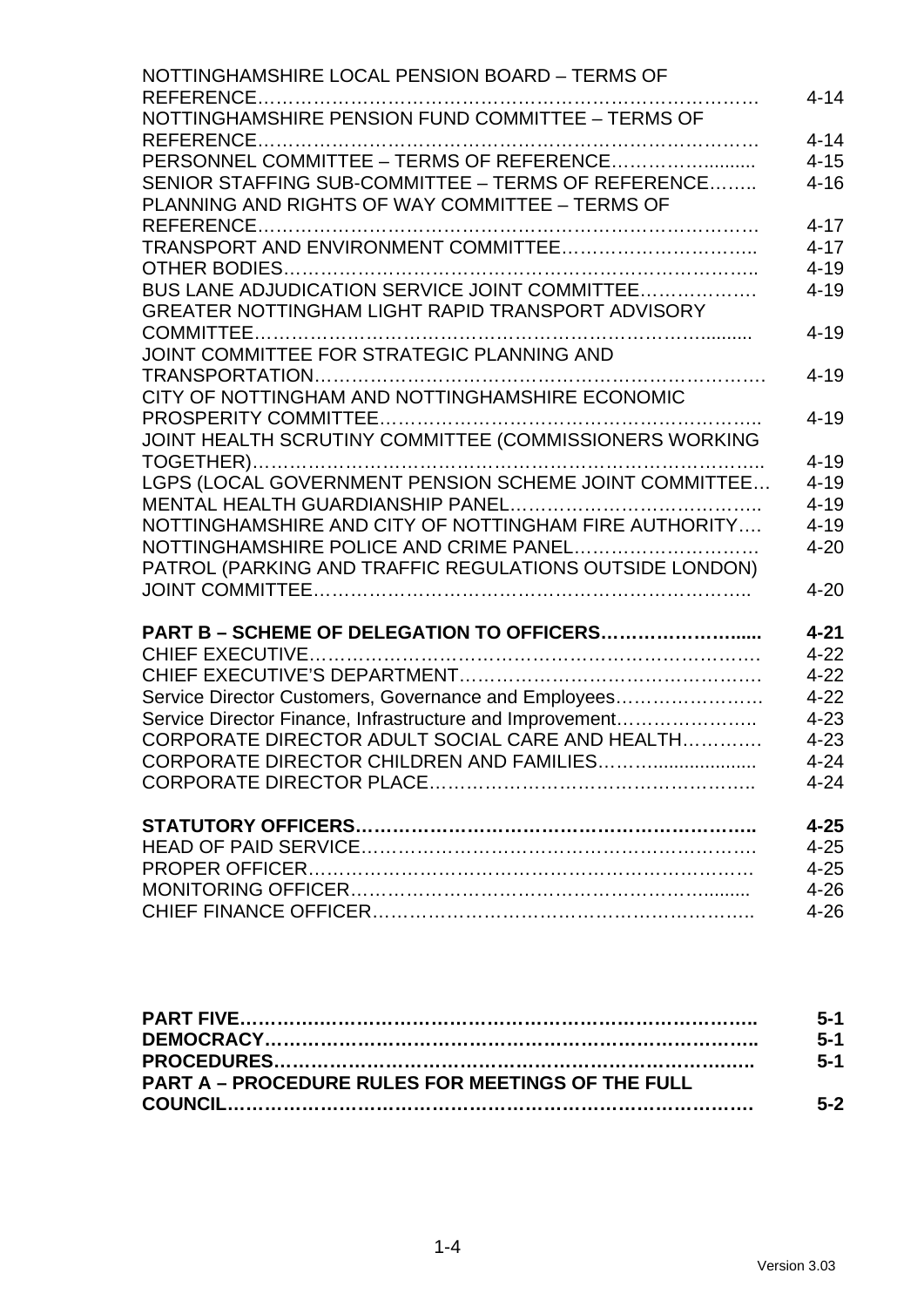|                                                     | $5 - 2$  |
|-----------------------------------------------------|----------|
|                                                     | $5 - 2$  |
|                                                     | $5 - 3$  |
|                                                     | $5 - 4$  |
| OTHER POINTS REGARDING THE ORDER OF BUSINESS        | $5 - 4$  |
|                                                     | $5-5$    |
|                                                     | $5-5$    |
|                                                     | $5-6$    |
|                                                     | $5-6$    |
| CONSIDERATION OF REPORTS FOR DECISION BY COUNCIL    | $5 - 7$  |
|                                                     | $5 - 7$  |
|                                                     | $5-9$    |
| CONSIDERATION OF INDIVIDUAL MOTIONS TABLED BY       |          |
|                                                     | $5-9$    |
|                                                     | $5 - 10$ |
| ALTERATIONS AND AMENDMENTS TO RECOMMENDATIONS AND   |          |
| $MOTIONS$                                           | $5 - 11$ |
| MOTIONS NOT REQUIRING PRIOR WRITTEN NOTICE          | $5 - 12$ |
|                                                     | $5 - 12$ |
| POINTS OF ORDER AND PERSONAL EXPLANATIONS           | $5 - 13$ |
|                                                     |          |
|                                                     | $5 - 13$ |
|                                                     | $5 - 14$ |
|                                                     | $5 - 14$ |
|                                                     | $5 - 14$ |
|                                                     | $5 - 14$ |
|                                                     | $5 - 15$ |
|                                                     | $5 - 15$ |
|                                                     | $5 - 16$ |
|                                                     | $5 - 17$ |
|                                                     |          |
| PART B - PROCEDURE RULES FOR COMMITTEE AND SUB-     |          |
|                                                     | $5 - 18$ |
| <b>INTRODUCTION</b>                                 | $5 - 18$ |
|                                                     | $5 - 18$ |
|                                                     | $5 - 18$ |
|                                                     | $5 - 18$ |
| OTHER POINTS REGARDING THE ORDER OF BUSINESS        | $5 - 19$ |
|                                                     | $5 - 19$ |
|                                                     | $5 - 19$ |
| CONSIDERATION OF RECOMMENDATIONS IN REPORTS AND THE |          |
|                                                     | $5 - 20$ |
| ALTERATIONS AND AMENDMENTS TO RECOMMENDATIONS AND   |          |
|                                                     | $5 - 21$ |
| MOTIONS NOT REQUIRING PRIOR WRITTEN NOTICE          | $5 - 22$ |
|                                                     | $5 - 23$ |
| POINTS OF ORDER AND PERSONAL EXPLANATIONS           | $5 - 23$ |
|                                                     | $5 - 23$ |
|                                                     | $5 - 24$ |
|                                                     | $5 - 24$ |
|                                                     | $5 - 25$ |
|                                                     |          |
|                                                     | $5 - 25$ |
|                                                     | $5 - 25$ |
| POLICY COMMITTEE, COMMUNITIES COMMITTEE AND HEALTH  |          |
|                                                     | $5 - 25$ |
|                                                     |          |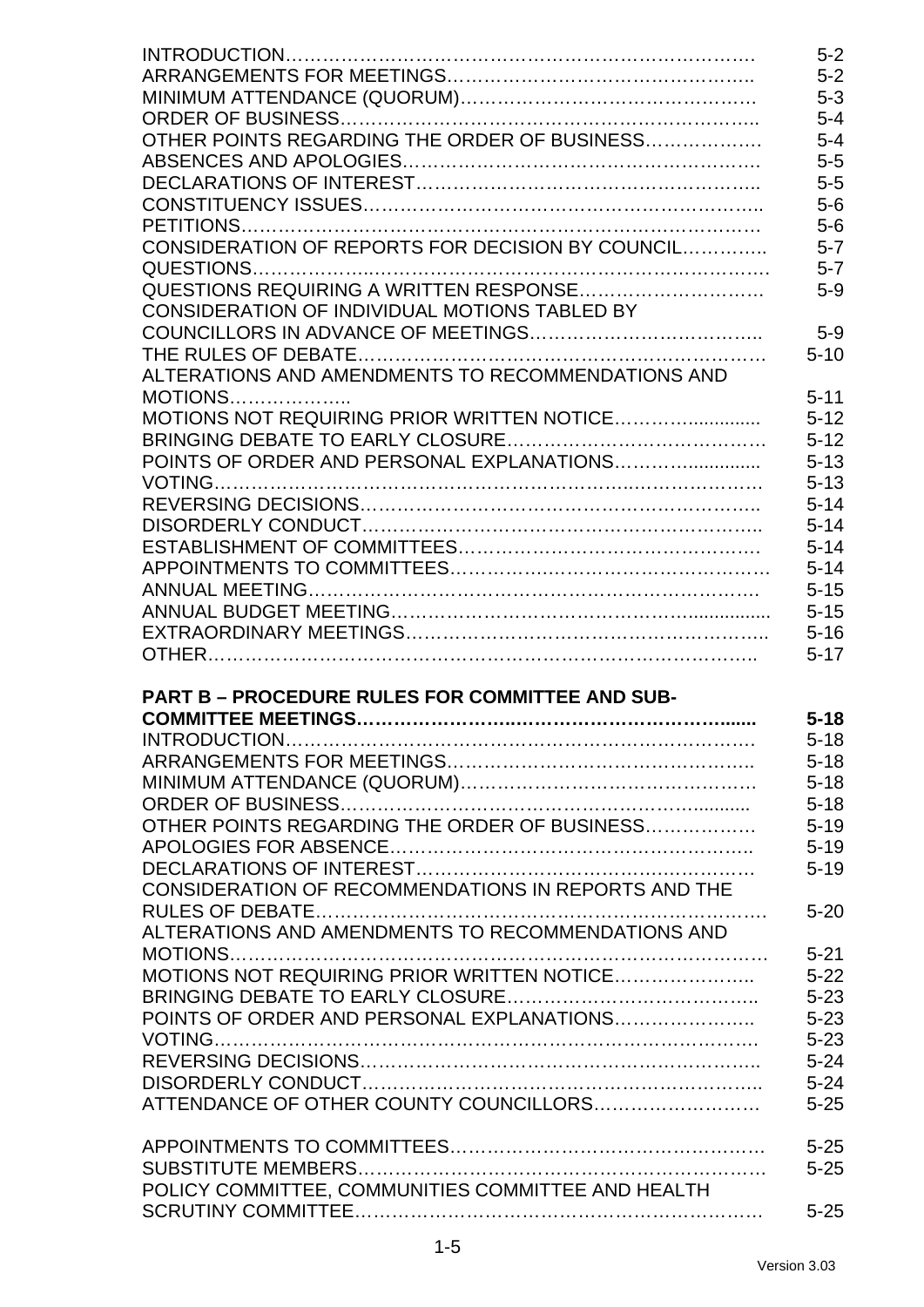|                                                           | $5 - 26$ |
|-----------------------------------------------------------|----------|
|                                                           | $5 - 26$ |
|                                                           | $5 - 26$ |
|                                                           |          |
|                                                           | $5 - 26$ |
|                                                           | $5 - 26$ |
| <b>PART C - THE PROCEDURE FOR TAKING URGENT DECISIONS</b> | $5 - 27$ |
|                                                           | $5 - 27$ |
| OPTION B - CALLING AN ADDITIONAL MEETING                  | $5 - 27$ |
|                                                           | $5 - 28$ |
| REPORT ON THE USE OF THE URGENCY PROCEDURE                | $5 - 28$ |
|                                                           |          |
|                                                           | $6-1$    |
|                                                           | $6 - 1$  |
|                                                           | $6 - 2$  |
|                                                           | $6 - 2$  |
|                                                           | $6 - 2$  |
|                                                           | $6 - 2$  |
|                                                           | $6 - 2$  |
|                                                           | $6 - 2$  |
|                                                           | $6 - 2$  |
|                                                           | $6 - 3$  |
|                                                           | $6 - 4$  |
| 2. FINANCIAL PLANNING AND BUDGETARY CONTROL               | $6-5$    |
|                                                           |          |
|                                                           | $6-6$    |
| 4. CAPITAL EXPENDITURE AND OTHER MAJOR PROJECTS           | $6 - 10$ |
|                                                           | $6 - 15$ |
| 6.                                                        | $6 - 15$ |
|                                                           | $6 - 17$ |
| 8. COMMISSIONING AND PROCUREMENT OF GOODS, SERVICES       |          |
|                                                           | $6 - 18$ |
| 9. PAYMENT FOR GOODS, SERVICES AND WORKS                  | $6 - 28$ |
| 10. INCOME, BANKING AND IMPREST ACCOUNTS                  | $6 - 30$ |
|                                                           | $6 - 32$ |
|                                                           | $6 - 33$ |
|                                                           | $6 - 36$ |
|                                                           | $6 - 36$ |
|                                                           | $6 - 37$ |
|                                                           | $6 - 37$ |
|                                                           | $6 - 38$ |
|                                                           | $6 - 47$ |
| PART A - ALLOWANCES FOR COUNCILLORS                       | $6 - 47$ |
|                                                           |          |
|                                                           | $6 - 47$ |
|                                                           | $6 - 47$ |

| 6-48 |
|------|
| ճ-48 |
| ճ-48 |
| 6-48 |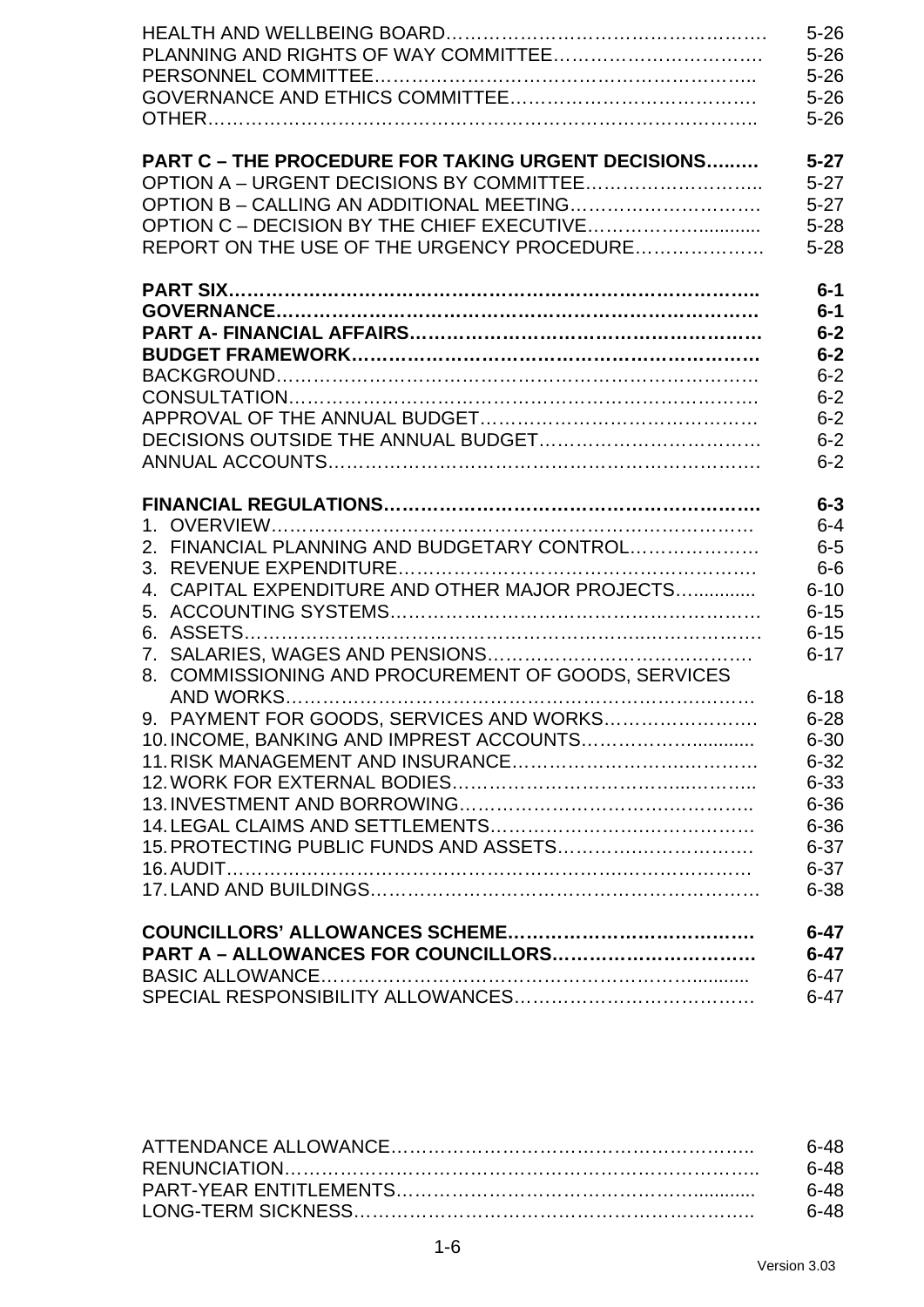|                                                               | $6 - 49$ |
|---------------------------------------------------------------|----------|
|                                                               | $6 - 49$ |
|                                                               | $6 - 49$ |
|                                                               | $6 - 49$ |
| PART B - ALLOWANCES FOR STATUTORY CO-OPTEES                   | $6 - 49$ |
| <b>PART C - ALLOWANCES FOR EDUCATION APPEAL PANEL</b>         |          |
|                                                               | $6 - 50$ |
|                                                               | $6 - 50$ |
|                                                               | $6 - 50$ |
|                                                               | $6 - 51$ |
|                                                               | $6 - 53$ |
|                                                               | $6 - 53$ |
|                                                               | $6 - 54$ |
| APPROVED DUTIES (TRAVELLING AND SUBSISTENCE                   |          |
|                                                               | $6 - 54$ |
|                                                               | $6 - 54$ |
|                                                               | $6 - 55$ |
|                                                               | $6 - 55$ |
|                                                               | $6 - 55$ |
|                                                               | $6 - 55$ |
|                                                               | $6 - 56$ |
|                                                               | $6 - 56$ |
|                                                               | $6 - 56$ |
|                                                               | $6 - 56$ |
|                                                               | $6 - 56$ |
|                                                               |          |
|                                                               | $6 - 58$ |
|                                                               | $6 - 58$ |
|                                                               | $6 - 58$ |
|                                                               | $6 - 59$ |
|                                                               | $6 - 59$ |
|                                                               | $6 - 59$ |
| TRAVEL TO NORTHERN IRELAND/REPUBLIC OF IRELAND/OUTSIDE        |          |
|                                                               | $6 - 60$ |
|                                                               | $6 - 60$ |
|                                                               | $6 - 60$ |
| WITHIN THE UK (INCLUDING NORTHERN IRELAND)                    | $6 - 60$ |
|                                                               | $6 - 61$ |
|                                                               | $6 - 61$ |
|                                                               | $6 - 62$ |
|                                                               |          |
| <b>PART B - CODES OF CONDUCT AND GUIDANCE FOR COUNCILLORS</b> |          |
| <b>AND OFFICERS</b>                                           | $6 - 64$ |
| CODE OF CONDUCT FOR COUNCILLORS AND CO-OPTED MEMBERS          | $6 - 64$ |
|                                                               | $6 - 64$ |
|                                                               | $6 - 64$ |
|                                                               |          |
|                                                               | $6 - 64$ |
|                                                               | $6 - 65$ |
| REGISTERING AND DECLARING PECUNIARY AND NON-PECUNIARY         |          |
|                                                               |          |
|                                                               | $6 - 66$ |
|                                                               |          |
|                                                               | $6 - 69$ |
|                                                               | $6 - 69$ |
|                                                               | $6 - 69$ |
|                                                               | $6 - 69$ |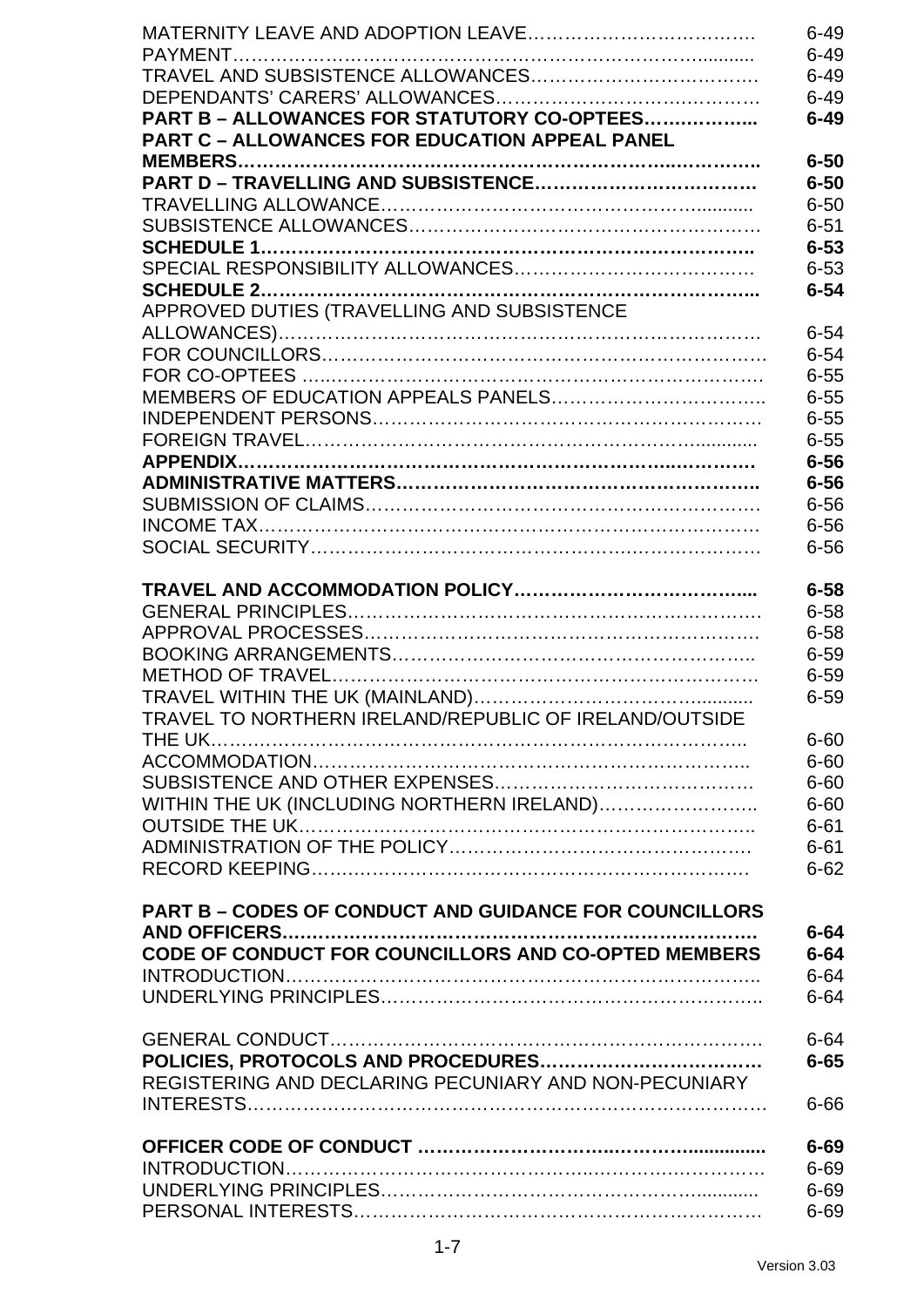|                                                                                                     | $6 - 70$             |
|-----------------------------------------------------------------------------------------------------|----------------------|
|                                                                                                     | $6 - 70$             |
|                                                                                                     | $6 - 71$             |
|                                                                                                     | $6 - 71$             |
|                                                                                                     | $6 - 71$             |
|                                                                                                     | $6 - 71$             |
|                                                                                                     | $6 - 72$             |
| THE RELATIONSHIP BETWEEN OFFICERS AND COUNCILLORS                                                   | $6 - 72$             |
| THE RELATIONSHIP BETWEEN OFFICERS AND THE PUBLIC                                                    | $6 - 72$             |
| THE RELATIONSHIP BETWEEN OFFICERS AND CONTRACTORS                                                   | $6 - 72$             |
| APPOINTMENTS AND OTHER EMPLOYMENT MATTERS                                                           | $6 - 72$             |
|                                                                                                     | $6 - 73$             |
| USE OF COUNCIL PREMISES OR FACILITIES FOR WORK NOT                                                  |                      |
|                                                                                                     | $6 - 73$             |
|                                                                                                     | $6 - 73$             |
|                                                                                                     | $6 - 73$             |
|                                                                                                     | $6 - 73$             |
|                                                                                                     | $6 - 73$             |
| <b>PROTOCOL FOR COUNCILLOR AND OFFICER RELATIONSHIPS</b>                                            | $6 - 75$<br>$6 - 75$ |
|                                                                                                     | $6 - 75$             |
|                                                                                                     | $6 - 75$             |
|                                                                                                     | $6 - 76$             |
|                                                                                                     |                      |
|                                                                                                     |                      |
| THE RELATIONSHIP BETWEEN EMPLOYEES AND COUNCILLORS                                                  | $6 - 76$             |
| OFFICER RELATIONSHIPS WITH PARTY GROUPS                                                             | $6 - 77$             |
| EMPLOYEES TO KEEP COUNCILLORS INFORMED ABOUT LOCAL                                                  | $6 - 77$             |
|                                                                                                     | $6 - 78$             |
|                                                                                                     | $6 - 78$             |
|                                                                                                     | $6 - 78$             |
|                                                                                                     | $6 - 78$             |
|                                                                                                     | $6 - 78$             |
|                                                                                                     | $6 - 79$             |
|                                                                                                     | $6 - 79$             |
| SUPPORT FOR REPRESENTATIVES ON OUTSIDE BODIES                                                       | 6-79                 |
|                                                                                                     |                      |
| PROTOCOL FOR INVOLVEMENT IN OUTSIDE BODIES<br>RESPONSIBILITIES OF COUNTY COUNCIL REPRESENTATIVES ON | $6 - 79$             |
| <b>PART C - EMPLOYMENT PROCEDURE RULES</b>                                                          | $6 - 81$             |

| APPOINTMENT AND DISMISSAL – SENIOR EMPLOYEES       | $6 - 81$ |
|----------------------------------------------------|----------|
|                                                    | $6 - 81$ |
|                                                    | $6 - 82$ |
| APPOINTMENT OF ASSISTANTS TO POLITICAL GROUPS      | $6 - 82$ |
| APPOINTMENT, DISMISSAL AND MANAGEMENT OF ALL OTHER |          |
|                                                    | $6 - 82$ |
|                                                    | $6 - 83$ |
|                                                    | $6 - 83$ |
| CHANGES TO STAFFING AND STRUCTURE RECORDS          | $6 - 83$ |
|                                                    |          |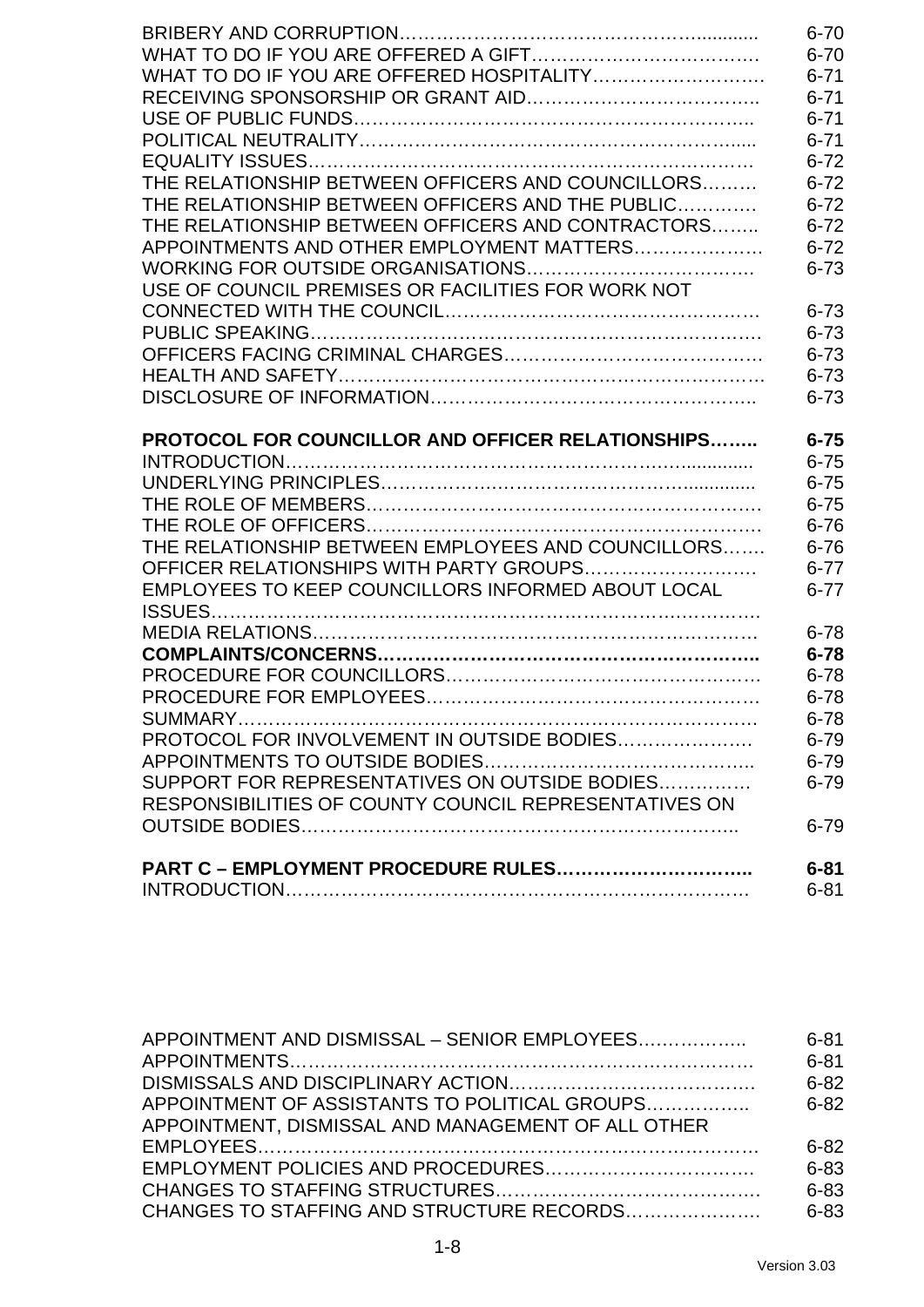|                                                       | 6-84 |
|-------------------------------------------------------|------|
| RESOLUTION OF DISPUTES UNDER THE EMPLOYMENT RELATIONS |      |
|                                                       | հ-84 |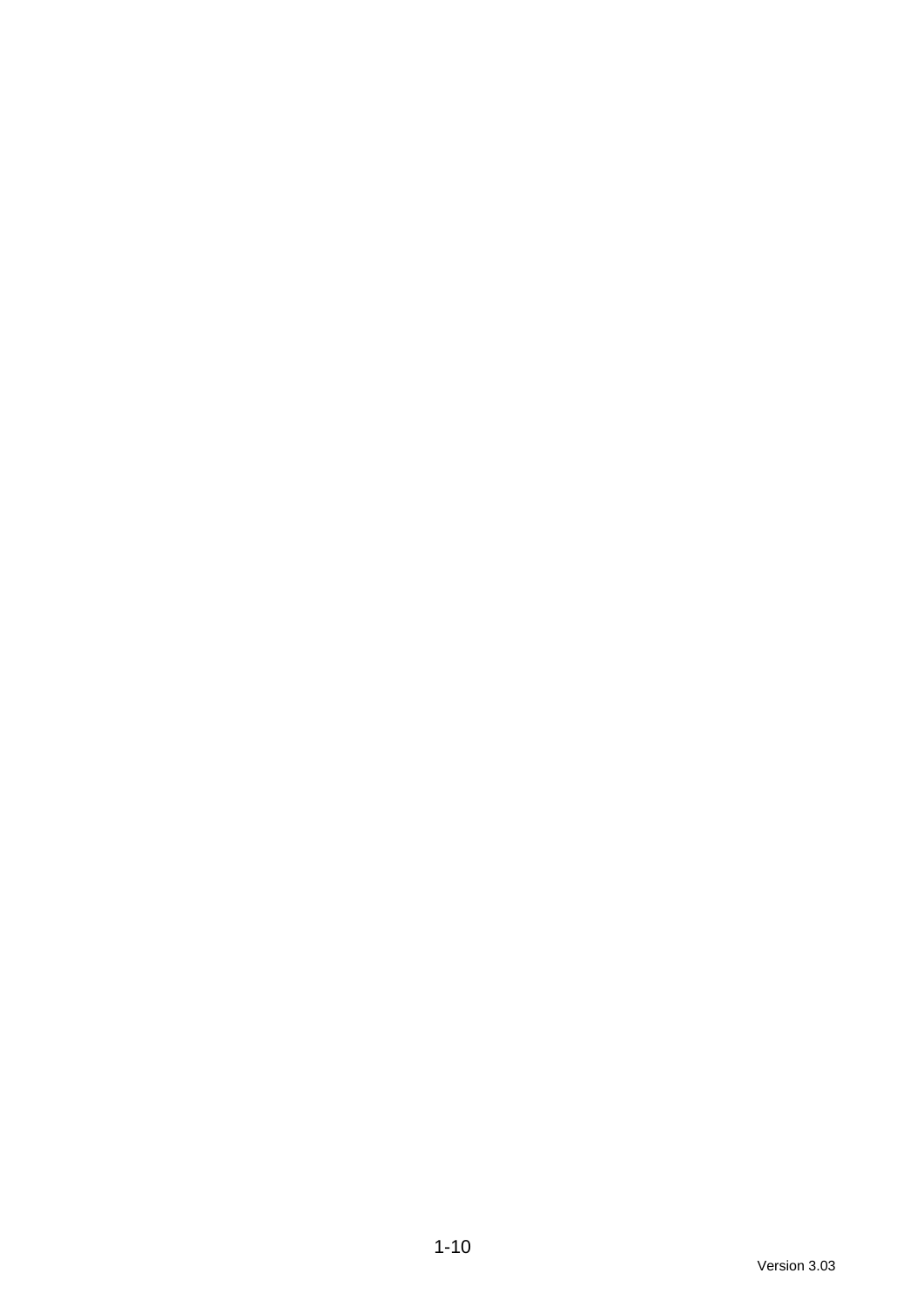# **PART ONE**

# **INTRODUCTION**

1. This Constitution sets out how Nottinghamshire County Council is governed including how decisions are made.

#### **THE COUNCIL'S DECISION-MAKING STRUCTURE**

- 2. The Council and its committees and officers will make decisions in accordance with the Authority's governing principles which are as follows:
	- a. Creating and implementing a strategic vision for Nottinghamshire
	- b. Focusing on outcomes for the people of Nottinghamshire
	- c. Councillors and staff working together to achieve the Council's common purpose
	- d. Upholding high standards of conduct and behaviour
	- e. Taking informed and transparent decisions
	- f. Engaging with local people and other stakeholders to ensure robust public accountability and putting the customer at the heart of everything we do
	- g. Ensuring the effectiveness of Councillors and staff through appropriate support.
- 3. With the exception of day-to-day operational matters, all decisions of the Council are taken either at Full Council involving all 66 County Councillors, or by committees. Committees are comprised of councillors, to reflect the political balance of the Council.
- 4. The Council has appointed the following committees:

| <b>Adult Social Care and Public Health</b><br>Committee       | Joint Committee on Strategic Planning<br>and Transport |
|---------------------------------------------------------------|--------------------------------------------------------|
| Children and Young People's Committee                         | <b>Local Joint Resolutions Committee</b>               |
| <b>Communities Committee</b>                                  | Nottinghamshire Local Pension Board                    |
| Economic Development and Asset<br><b>Management Committee</b> | Nottinghamshire Pension Fund<br>Committee              |
| <b>Finance Committee</b>                                      | <b>Personnel Committee</b>                             |
| Governance and Ethics Committee                               | <b>Senior Staffing Sub-Committee</b>                   |
| Governance and Ethics Sub-Committee                           | Planning and Rights of Way<br>Committee                |
| Health and Wellbeing Board                                    |                                                        |
|                                                               | <b>Policy Committee</b>                                |
| <b>Health Scrutiny Committee</b>                              | <b>Transport and Environment Committee</b>             |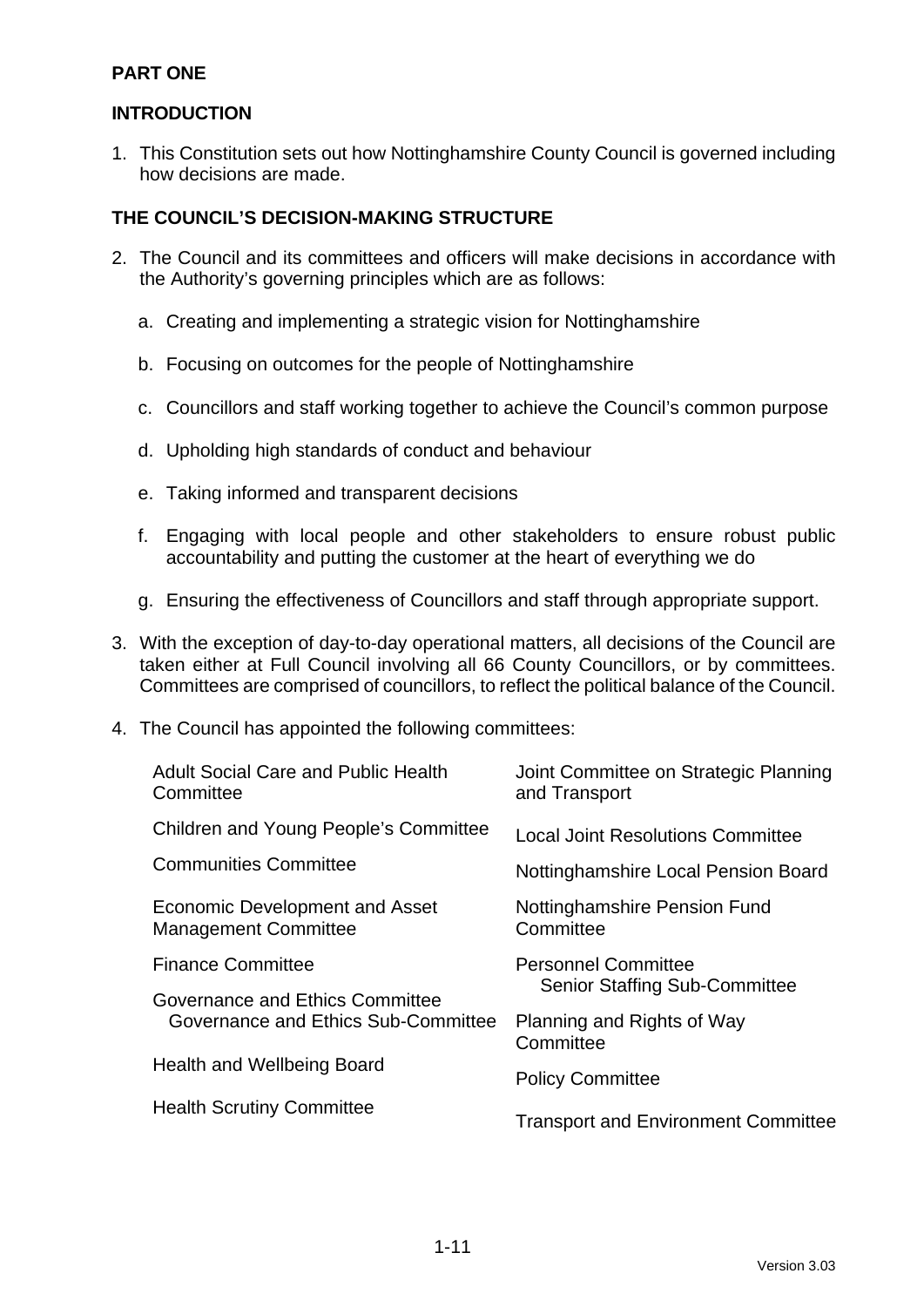- 5. Part Four of this Constitution sets out Council, committee and employee responsibilities in detail.
- 6. The Council has appointed Councillors to other joint committees and to the Nottinghamshire and City of Nottingham Fire Authority. Part Four of this Constitution includes information about the responsibilities of those bodies.
- 7. All Council and committee decisions are taken following consideration of a report which gives background information, any alternative options available and other relevant considerations such as the potential impact on equalities, crime and disorder and human rights. The procedure for committee meetings where decisions are taken is set out in Part Five.

### **PUBLIC INVOLVEMENT**

- 8. The Council encourages the public of Nottinghamshire to get involved in local democracy and decision-making.
- 9. The public elects County Councillors every four years. They also have the right to submit petitions. More information on petitions is available in Part Five of this Constitution.
- 10. Access to the right information is essential if the public is to be properly involved: Part Three of this Constitution explains how information is made available. In particular, the public has the right to attend all meetings of Council and its committees, and to see reports and background papers. The Council's diary of meetings and reports are available on the Council's website: [www.nottinghamshire.gov.uk](http://www.nottinghamshire.gov.uk/)
- 11.The Council operates complaints procedures which are overseen by the Local Government Ombudsman.

# **COUNCILLORS**

- 12.Councillors collectively are the ultimate policy makers. The Council's Policy Framework is set out in Part Two of this Constitution. Their role is to act in the interests of the whole county of Nottinghamshire, and also to represent the communities which elected them, bringing their views to the decision-making process. In addition they deal with individual casework and act on behalf of constituents in resolving particular problems.
- 13.Nottinghamshire County Councillors have adopted a Code of Conduct to ensure the highest standards are maintained. This is set out in Part Six of this Constitution.
- 14.The Council elects a Chairman and Vice-Chairman of the Council annually. They will carry out the formal and ceremonial duties of the Council, chairing meetings of Full Council and representing the Authority at civic functions.
- 15.The Chairman of Policy Committee will be the Council Leader and the Vice-Chairman will be the Deputy Leader.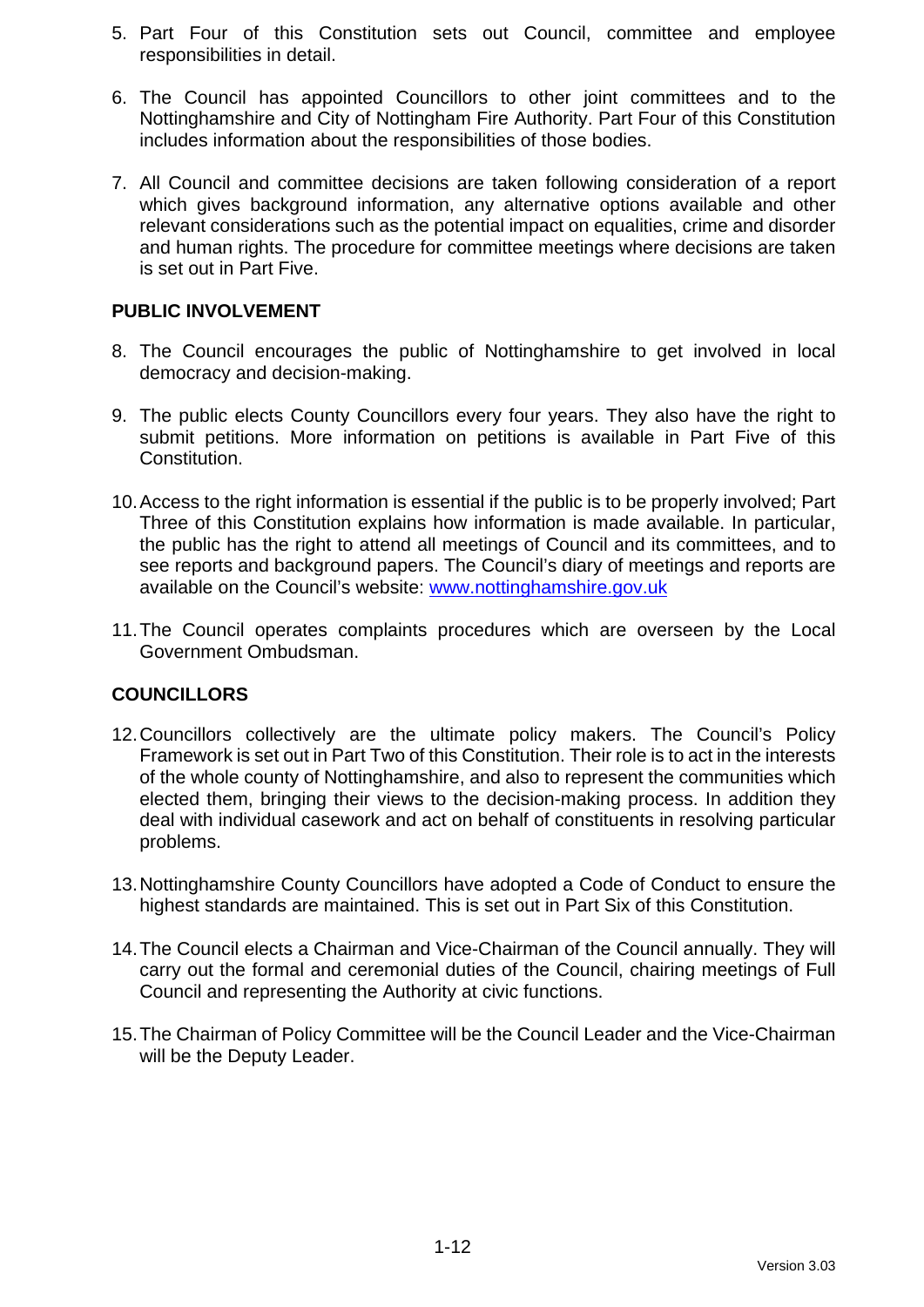# **STAFFING**

- 16.The Council employs staff to carry out its functions and decides every year how many are required. The Staffing Procedure Rules [see Part Six of this Constitution] set out how decisions relating to staffing issues will be taken.
- 17.The Council has also adopted a Code of Conduct to ensure the highest standards are maintained. This is set out in Part Six of this Constitution.
- 18.There is a legal requirement to allocate some specific responsibilities to officers and the Council has designated the following posts:

| <b>Chief Executive</b>          |          |  | Head of Paid Service & Proper Officer           |
|---------------------------------|----------|--|-------------------------------------------------|
| Service                         | Director |  | Customers,   Monitoring Officer                 |
| <b>Governance and Employees</b> |          |  |                                                 |
| Service                         | Director |  | Finance,   Chief Finance Officer (also known as |
| Infrastructure and Improvement  |          |  | Section 151 Officer)                            |

19.These post holders' specific responsibilities are set out in Part Four of this Constitution.

# **FINANCES**

- 20.To ensure transparency and propriety in how the Council spends taxpayers' money, the Council has adopted Financial Regulations which are set out in Part Six of this Constitution. The Council sets its budget annually; the framework for the process is set out in Part Six of this Constitution.
- 21.It has also adopted a Scheme of Councillor Allowances and Travel and Accommodation Policy regarding expenses, both of which are set out in Part Six.
- 22.The Council publishes its annual statement of accounts and all individual items of expenditure over £500 on its website, and approves and publishes senior officer pay.

# **PARTNERSHIP WORKING**

- 23.The Council is committed to working with its partners such as the City Council, district and borough councils, parish councils, the Health Service, the voluntary sector and other public bodies, to deliver services in the most effective way. The Council has adopted a protocol for councillors and officers involved with outside bodies. This is set out in Part Six of this Constitution.
- 24.The Council may also contract-out functions to other bodies or organisations where considered appropriate.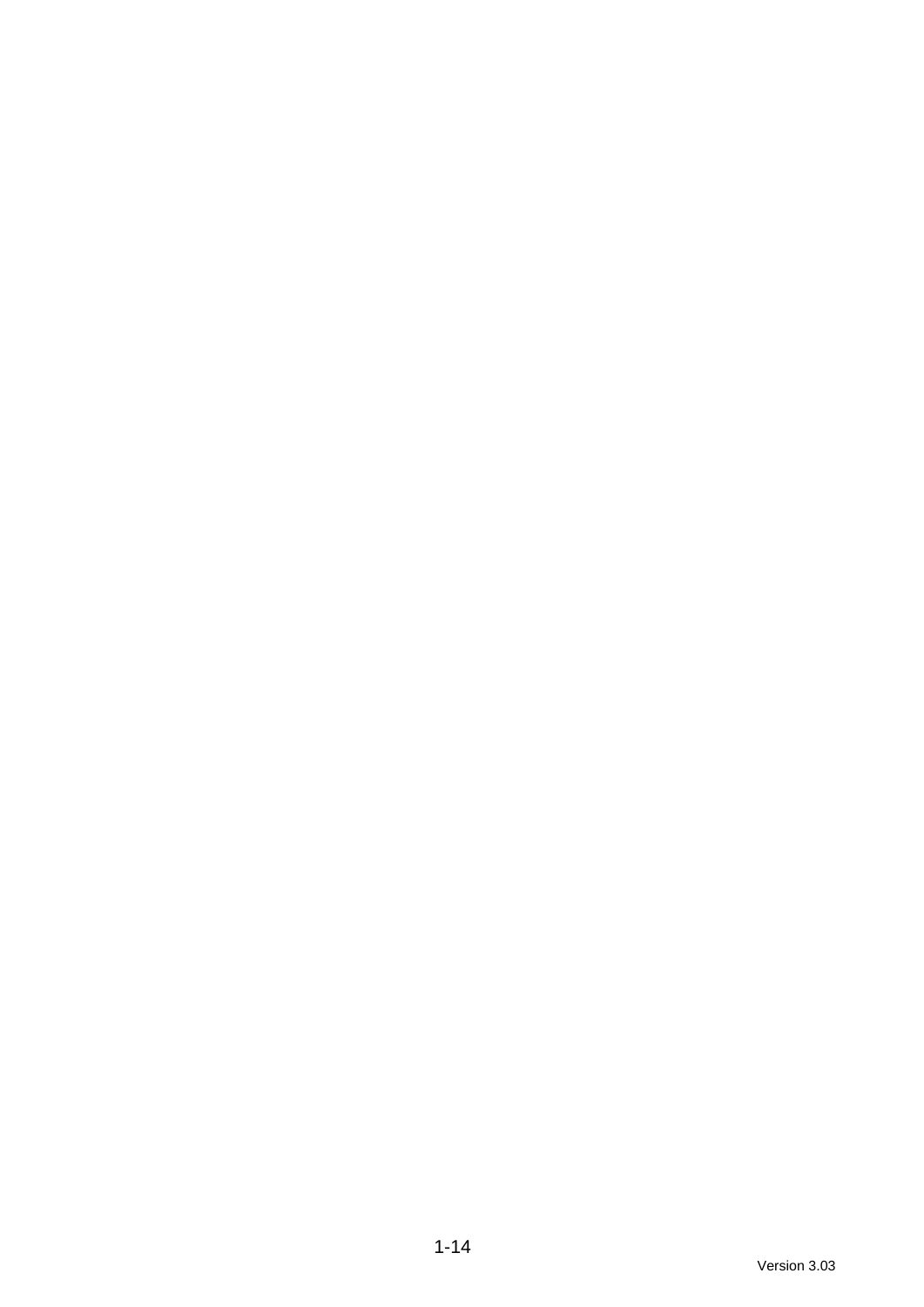# **PART TWO**

# **POLICY FRAMEWORK**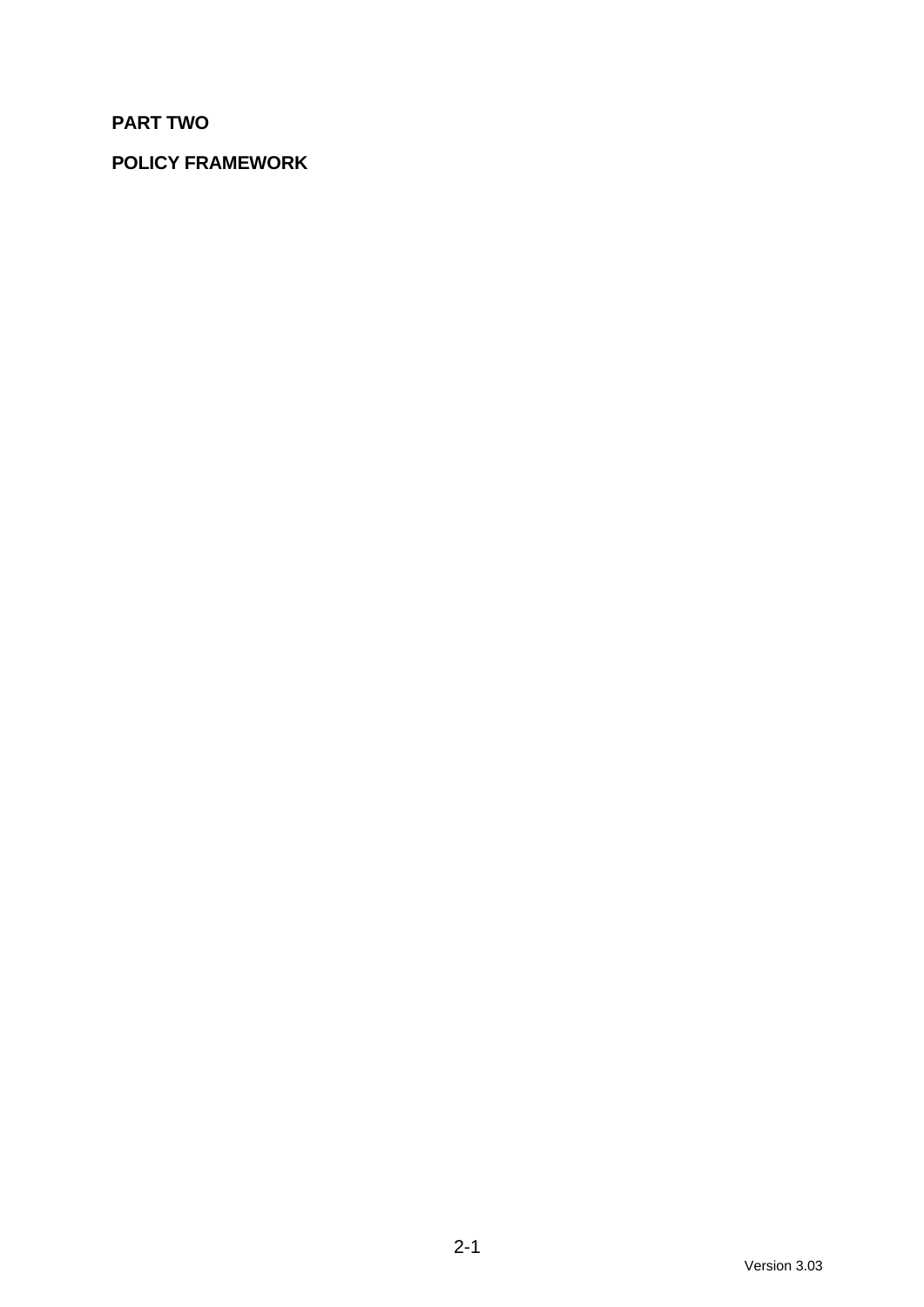# **RESPONSIBILITY FOR POLICY**

1. Councillors are collectively the ultimate policy makers for the County Council. The Council's policies are set by Councillors as set out in the responsibility for functions of the Full Council and the Policy Committee.

# **POLICY**

- 2. The Council's policies establish the principles that the organisation will follow in
	- a. according with the Council's governing principles
	- b. implementing the strategic vision for Nottinghamshire
	- c. all decision making
	- d. developing, improving, commissioning and providing services
	- e. representing the views of the Council and Nottinghamshire.
- 3. The council's ambitions, values and priorities will be set out in a strategic vision for Nottinghamshire.
- 4. The strategic vision for Nottinghamshire will be delivered through a Plan. The council will report progress and achievements against the Plan.

#### **FRAMEWORK**

- 5. The Council's policies and strategies will be informed by the strategic vision for Nottinghamshire, the ambitions, values and priorities set out in the vision and the Plan to deliver it.
- 6. The Council's policies and strategies will be supported by a plan for implementation of the policy or delivery of the strategy. The council will report progress and achievements against these Plans.
- 7. The Council's policies and strategies will be accessed from a single policy library and will be subject to review.
- 8. The development and review of policy will be led by Councillors. The Council will usually set one policy with service specific considerations if appropriate.
- 9. The Council may develop procedures and issue guidance in accordance with its policies.
- 10.Within the responsibility for functions of the Full Council and the Policy Committee Policy is a collective term which includes the Council's policies, strategies and statutory plans.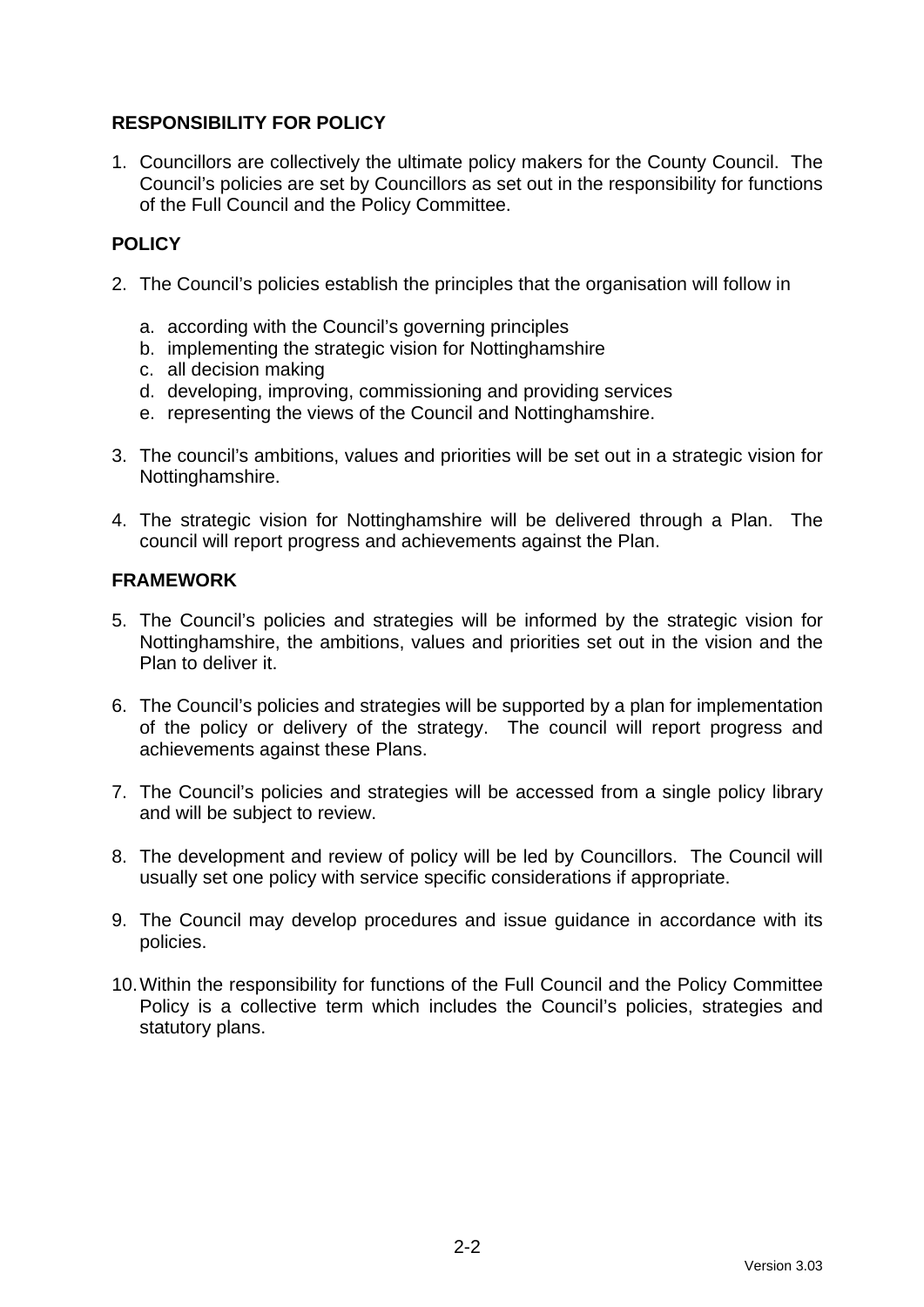# **PART THREE**

**TRANSPARENCY**

**ACCESS TO INFORMATION AND MEETINGS**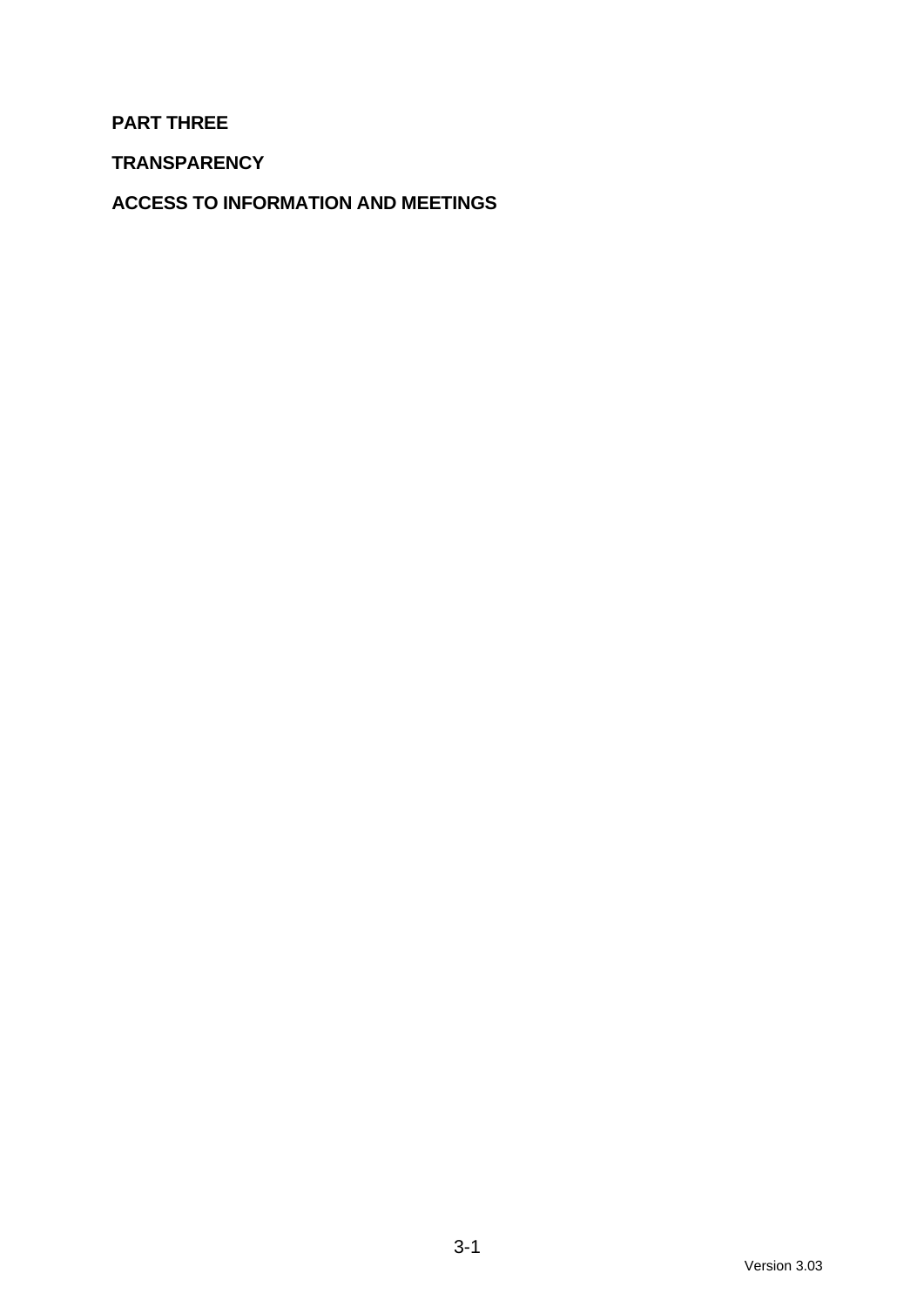# **INTRODUCTION**

- 1. Nottinghamshire County Council is committed to the principles of openness and accountability and encourages the public to attend meetings and take an active interest in how the Council works.
- 2. The Council is committed to making available minutes, agendas and reports for public inspection.
- 3. Councillors have additional rights to access information which they need to assist them in fulfilling their responsibilities.
- 4. These rules apply to all meetings of the Council, committees and sub-committees and set out the rights of individuals to attend meetings and access information.

#### **REPORTS**

- 5. Committee reports will normally be available to the public. However if exempt information is required to enable a proper decision to be taken, it will be placed in an appendix to the report. Categories of exempt information are set out below.
- 6. Reports which include exempt information will set out the reason for this exemption and in the body of the report explain why it is not in the public interest to make that information available at that time.
- 7. On rare occasions it may be necessary for a whole report to be exempt and not publicly available due to the nature of the information it contains.
- 8. All reports will include a list of background papers (if any) relating to the subject matter of the report which:
	- a. have been relied on in preparing the report (e.g. a consultant's report);
	- b. disclose any facts or matters on which the report or an important part of the report is based;
- 9. Reports may also include a list of any previous reports on the same issue and other published information that is relevant
- 10.Anyone requiring a copy of background papers for any report should contact Democratic Services. The list of background papers should indicate whether any papers include exempt or confidential information which cannot be disclosed.

#### **MEETINGS**

- 11. The Council will give at least five clear working days' notice of all meetings. Details of all meetings will be posted on the notice board at County Hall and the Council's website: [www.nottinghamshire.gov.uk.](http://www.nottinghamshire.gov.uk/)
- 12. Copies of the agenda and reports for meetings will be made available to the public for inspection at County Hall and will also be available on the Council's website. These documents will be made available: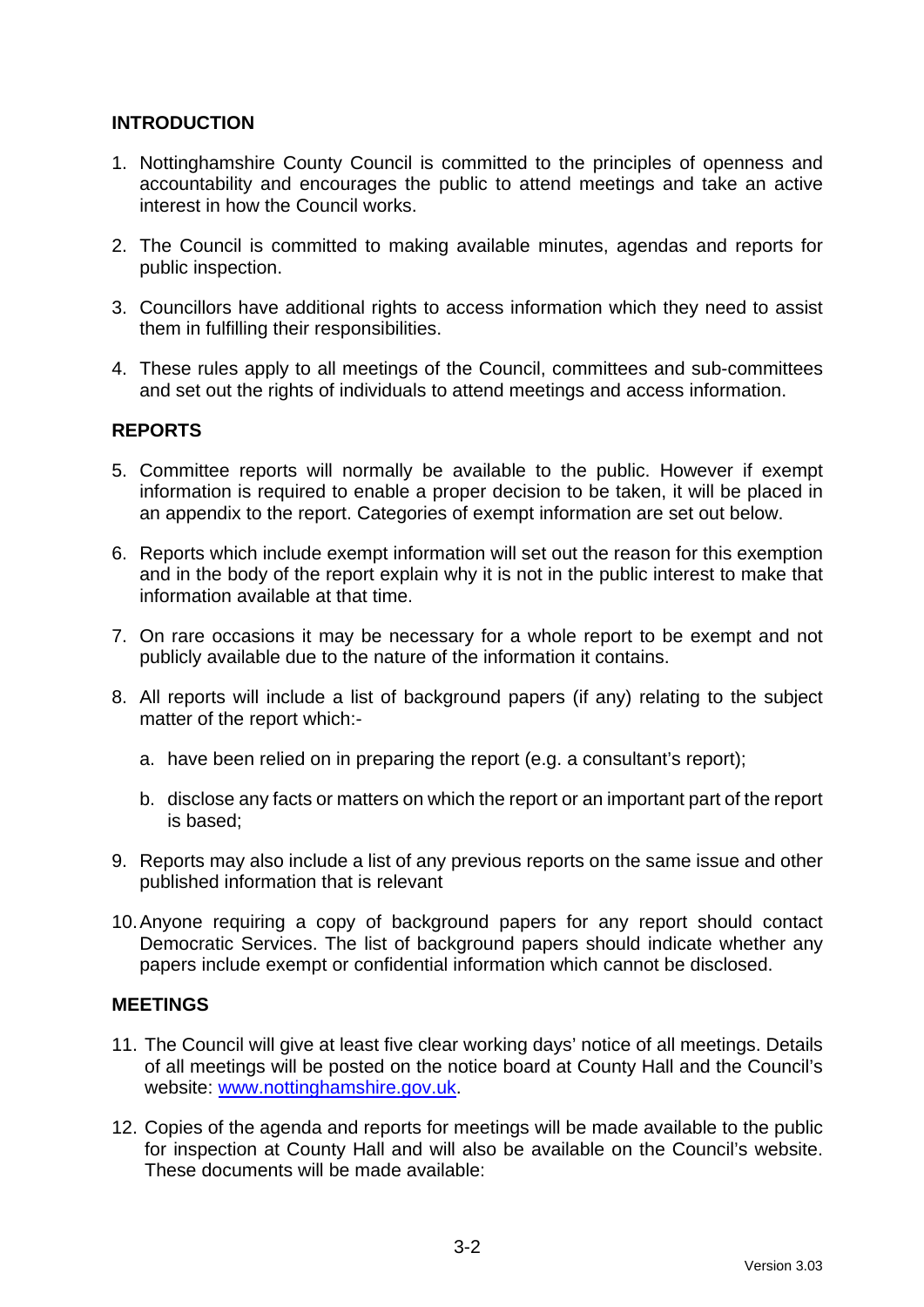- a. five clear working days before the meeting; or
- b. in the case of an urgent item or additional information, as soon as possible.
- 13. Members of the public may attend all meetings of the Council and its committees and will only be excluded when exempt information is discussed.

#### **PUBLIC ACCESS TO DOCUMENTS AFTER THE MEETING**

- 14. Copies of meeting documents will be publicly available for 6 years following the date of the meeting unless they relate to exempt or confidential information.
- 15. The Council will supply copies of the publicly available documents to any person who requests them but may make a charge for costs incurred such as postage and photocopying.
- 16. Meeting documents will include minutes of meetings, agendas and reports.

#### **CIRCUMSTANCES WHERE THE PUBLIC ARE EXCLUDED FROM MEETINGS**

- 17. Members of the public may be excluded from a meeting where exempt information as set out below is being discussed.
- 18. Members of the public must be excluded from a meeting where confidential information is being discussed. Confidential information for these purposes is:
	- a. information given to the Council by a Government Department on terms which do not permit its public disclosure; or
	- b. information which cannot be publicly disclosed by virtue of any enactment or by Court Order.

#### **CATEGORIES OF EXEMPT INFORMATION**

- 1. Information relating to any individual, such as names, addresses, telephone numbers, or job titles
- 2. Information which is likely to reveal the identity of an individual, such as names, addresses, telephone numbers, or job titles
- 3. Information relating to the financial or business affairs of individuals or organisations (including the Council). This could include contemplated as well as past or current activities
- 4. Information relating to any consultations or negotiations on employee relations
- 5. Information to which legal professional privilege applies
- 6. Information which discloses the Council's intention to issue a formal legal notice or make a formal legal order or direction
- 7. Information relating to any action taken or to be taken in connection with the prevention, investigation or prosecution of crime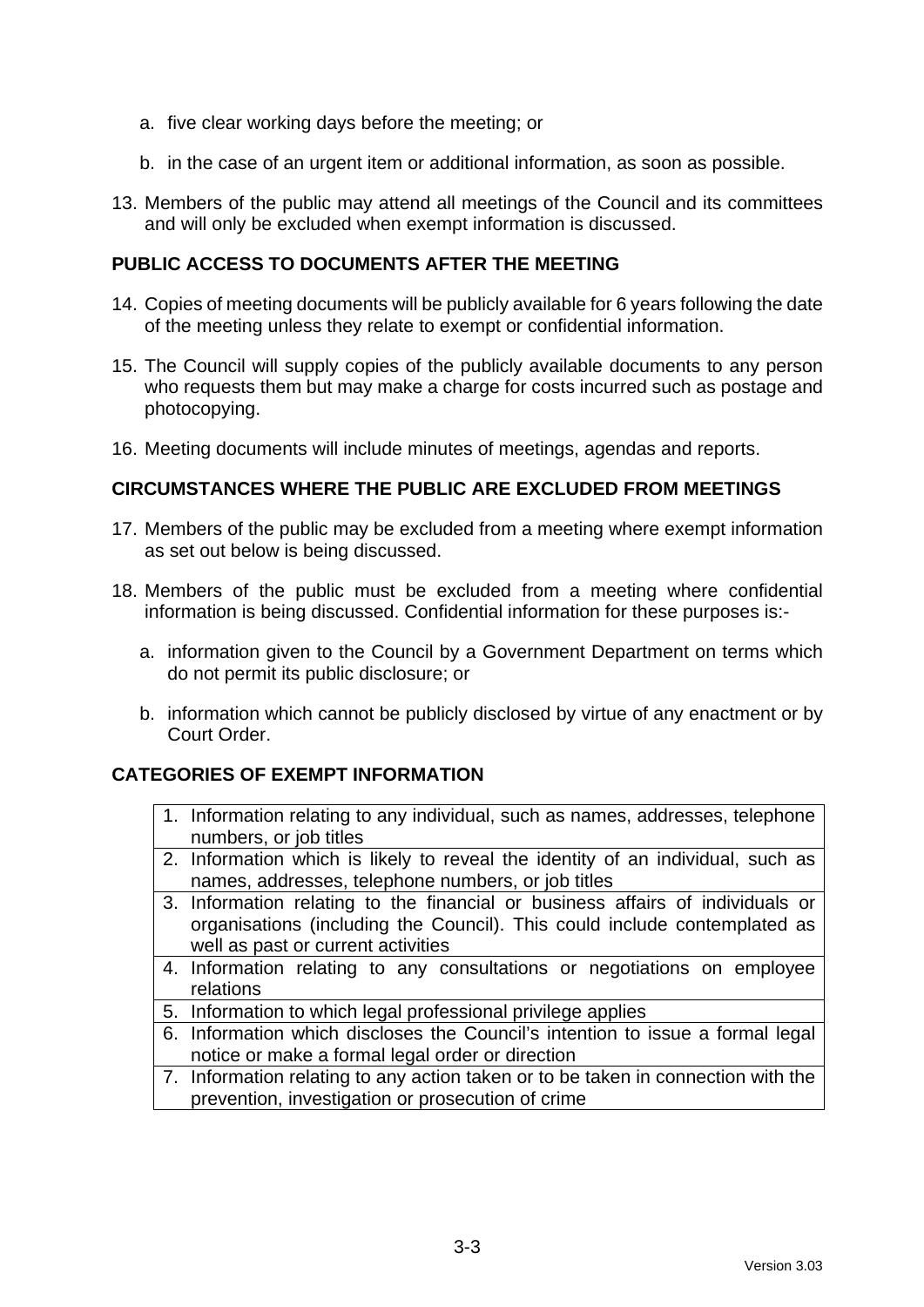- 19. General Conditions for all categories of exempt information:
	- a. Information **is not** exempt information if it relates to proposed development for which the Council as local planning authority may grant itself planning permission.
	- b. Information **is not** exempt if it is required by law to be publicly available.
	- c. Information can be exempt if it falls within one of the categories above and the public interest in maintaining the exemption outweighs the public interest in disclosing the information.

#### **ADDITIONAL RIGHTS TO INFORMATION**

- 20. The provisions in this section of the Constitution do not affect any specific rights relating to the access of information which are contained elsewhere in this Constitution or the law; for example the Freedom of Information Act and the Data Protection Act
- 21. Previously exempt information may subsequently be made available if the reason for exemption no longer applies.

#### **COUNCILLORS' ADDITIONAL RIGHTS**

#### **ATTENDANCE AT MEETINGS**

22. The PART B – [PROCEDURE RULES FOR COMMITTEE AND SUB-COMMITTEE](#page-63-0)  [MEETINGS](#page-63-0) set out the provisions that apply to Councillors who wish to attend meetings of which they are not a member.

# **ACCESS TO INFORMATION**

23. Councillors may request officers to provide them with any information they need to assist them in fulfilling their responsibilities as elected representatives. However, Councillors may not be able to access information which in the opinion of the Monitoring Officer is in draft form, contains confidential or exempt information as defined in this section, or where disclosure would breach the provisions of the Data Protection Act.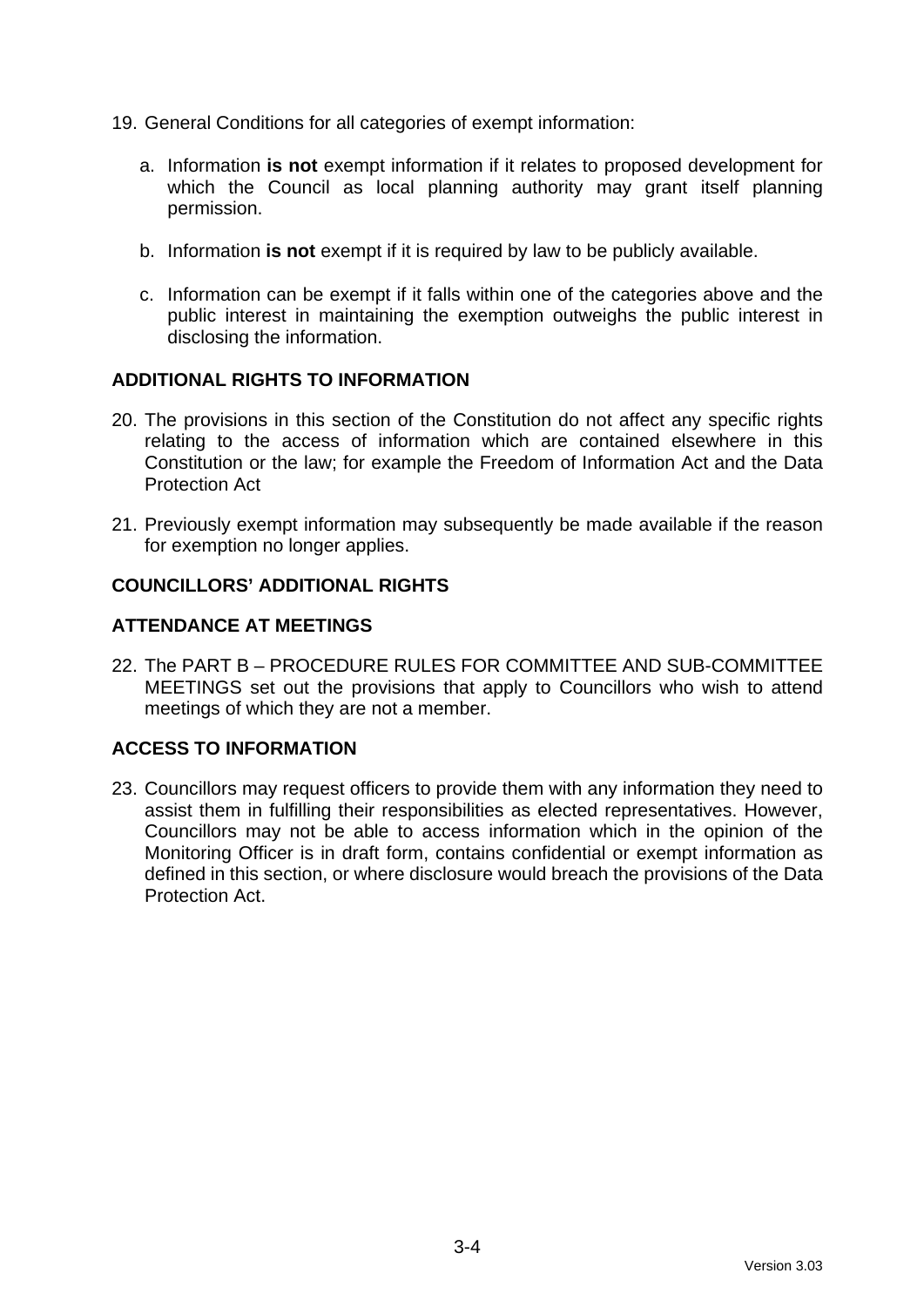**PART FOUR**

**ACCOUNTABILITY**

**RESPONSIBILITY FOR FUNCTIONS**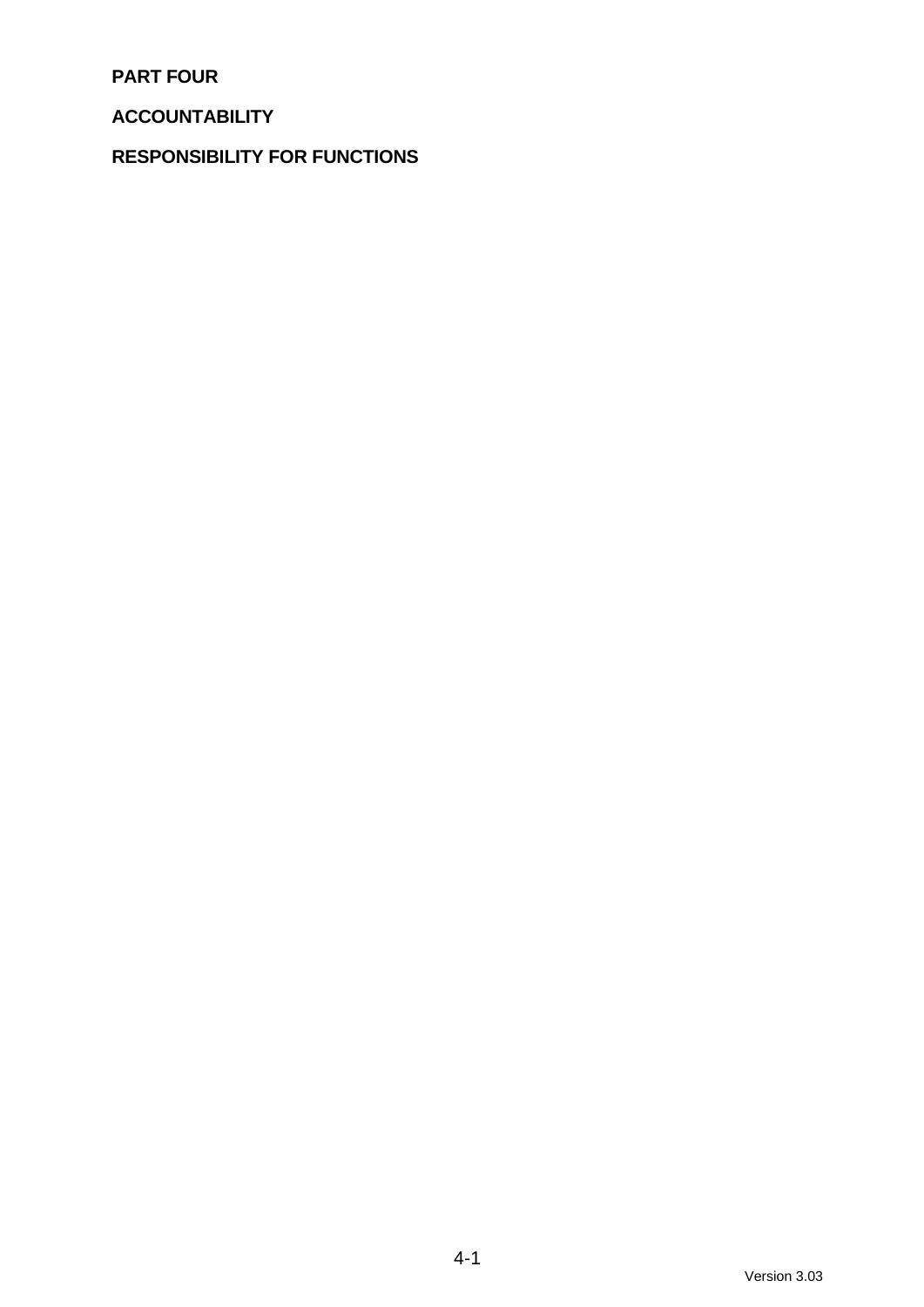#### **INTRODUCTION**

- 1. This part of the Constitution sets out the responsibilities of Full Council, its committees and officers.
- 2. In the absence of the relevant committee chairman, the vice-chairman will substitute.
- 3. All Councillors are encouraged to undertake regular training and for the following committees there is a specific training requirement:
	- a. Planning and Rights of Way Committee
	- b. Senior Staffing Sub-Committee
	- c. Nottinghamshire Pension Fund Committee
	- d. Local Pension Board
	- e. Mental Health Guardianship Panel
- 4. The Council has established a scrutiny committee to deal with health matters; other statutory scrutiny functions will be carried out by the Policy Committee and the Communities Committee.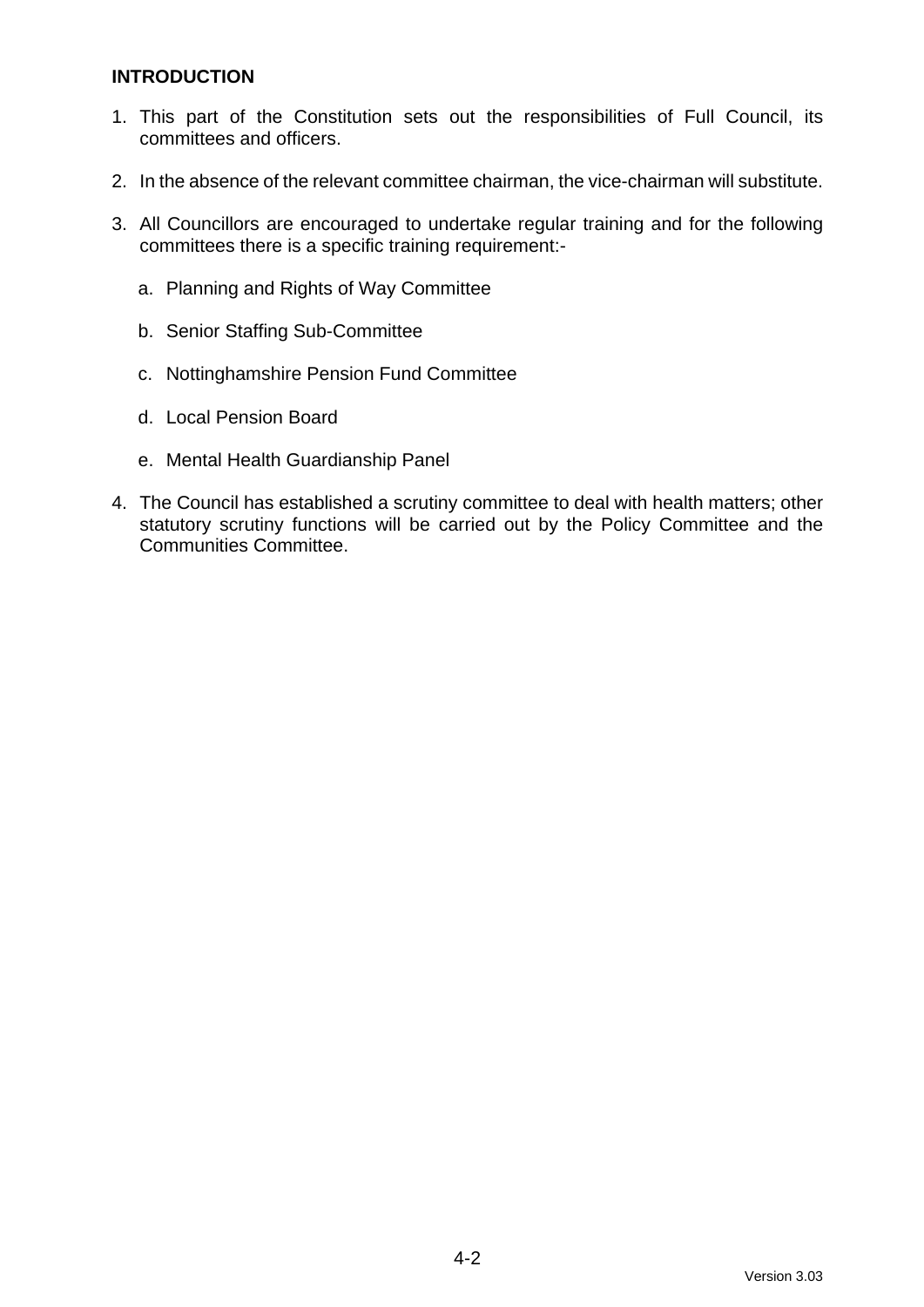# **PART A – TERMS OF REFERENCE**

#### **THE FULL COUNCIL**

- 1. The functions listed below are reserved to the Full Council and can only be discharged by the Full Council:
	- a. Determining all policies and plans statutorily reserved to the Full Council including:
		- Annual library plan/strategy
		- Crime and disorder reduction strategy (Community Safety Agreement)
		- Local transport plan
		- Plans and alterations which together comprise the Development Plan
		- Youth justice plan (Youth Crime Strategy)
	- b. The approval or adoption of a plan or strategy for the control of the Council's borrowing, investments or capital expenditure, or for determining the Council's minimum revenue provision; the Budget
	- c. The approval of any of the above documents in the event they, or part of them, need to be submitted to the Secretary of State or any Government Minister for final approval, including where they are to be submitted in draft form
	- d. The approval of changes to any plan or strategy referred to above, unless:
		- that change is required by the Secretary of State or any Government Minister where the plan or strategy has been submitted to them for approval, or
		- Full Council specifically delegated authority in relation to these functions when it approved or adopted the plan or strategy
	- e. Adopting and changing the Constitution
	- f. Establishing committees and deciding their terms of reference and size
	- g. Appointing and removing chairmen and vice-chairmen
	- h. Authorising appointments to any joint committees
	- i. Authorising appointments to the Nottinghamshire and City of Nottingham Fire Authority
	- j. Approving a Members' Allowances Scheme including any provision for Chairman's and Vice Chairman's expenses
	- k. Approving the annual Senior Officer Pay Policy Statement
	- l. Confirming the appointment of, and dismissing, the Head of Paid Service, the Monitoring Officer and the Chief Finance Officer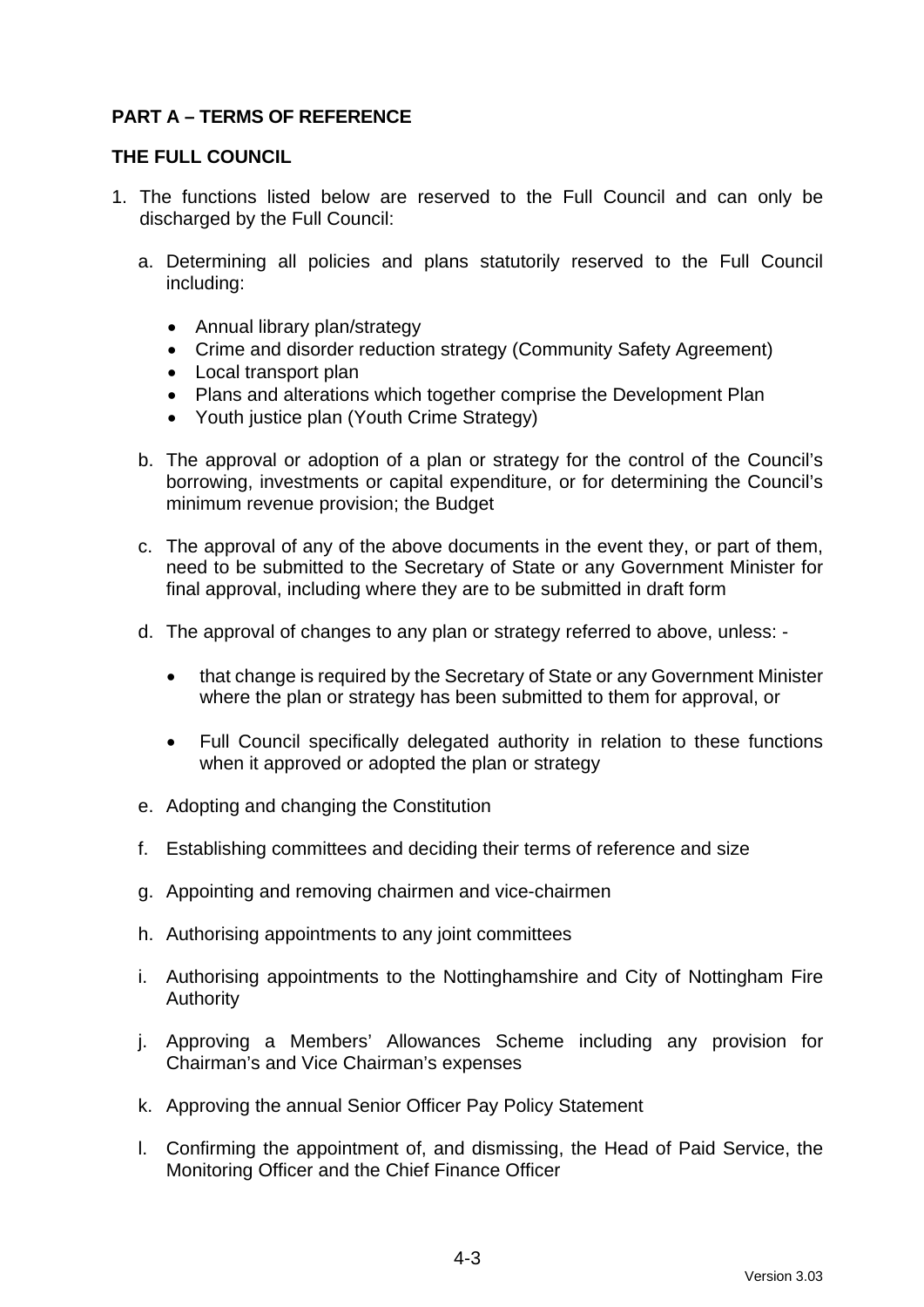- m. Making any request to the Local Government Boundary Commission for England for single-member electoral areas
- n. The passing of a resolution to change the County's electoral scheme
- o. Making an order to give effect to recommendations made in a community governance review
- p. In relation to any overview and scrutiny committees, permitting a co-opted member to vote at meetings of that committee
- q. Changing the name of the County
- r. Conferring the title of honorary alderman
- s. Making, amending, revoking, re-enacting and adopting bye-laws and promoting and opposing the making of local legislation and personal bills in Parliament
- t. Any other function which, by law, must be reserved to the Full Council

#### **POLICY COMMITTEE – TERMS OF REFERENCE**

- 2. The powers and functions set out below are delegated to Policy Committee by the Full Council:
	- a. All decisions within the control of the Council including but not limited to those listed in the Table below
	- b. Policy development and approval in relation to matters within the remit of Policy Committee except on matters reserved for the Full Council
	- c. Review of performance on a regular basis
	- d. Review of day to day operational decisions taken by Officers
	- e. Approval of consultation responses relating to the Committee's areas of responsibility except for responses to day-to-day technical consultations which will be agreed with the Chairman and reported to the next available Committee following their submission.
	- f. Approval of relevant staffing structures as required
	- g. Approving all Councillor attendance at conferences, seminars and training events within the UK mainland for which a fee is payable including any expenditure incurred, within the remit of this Committee and to receive quarterly reports from Corporate Directors on departmental officer travel outside the UK within the remit of this Committee.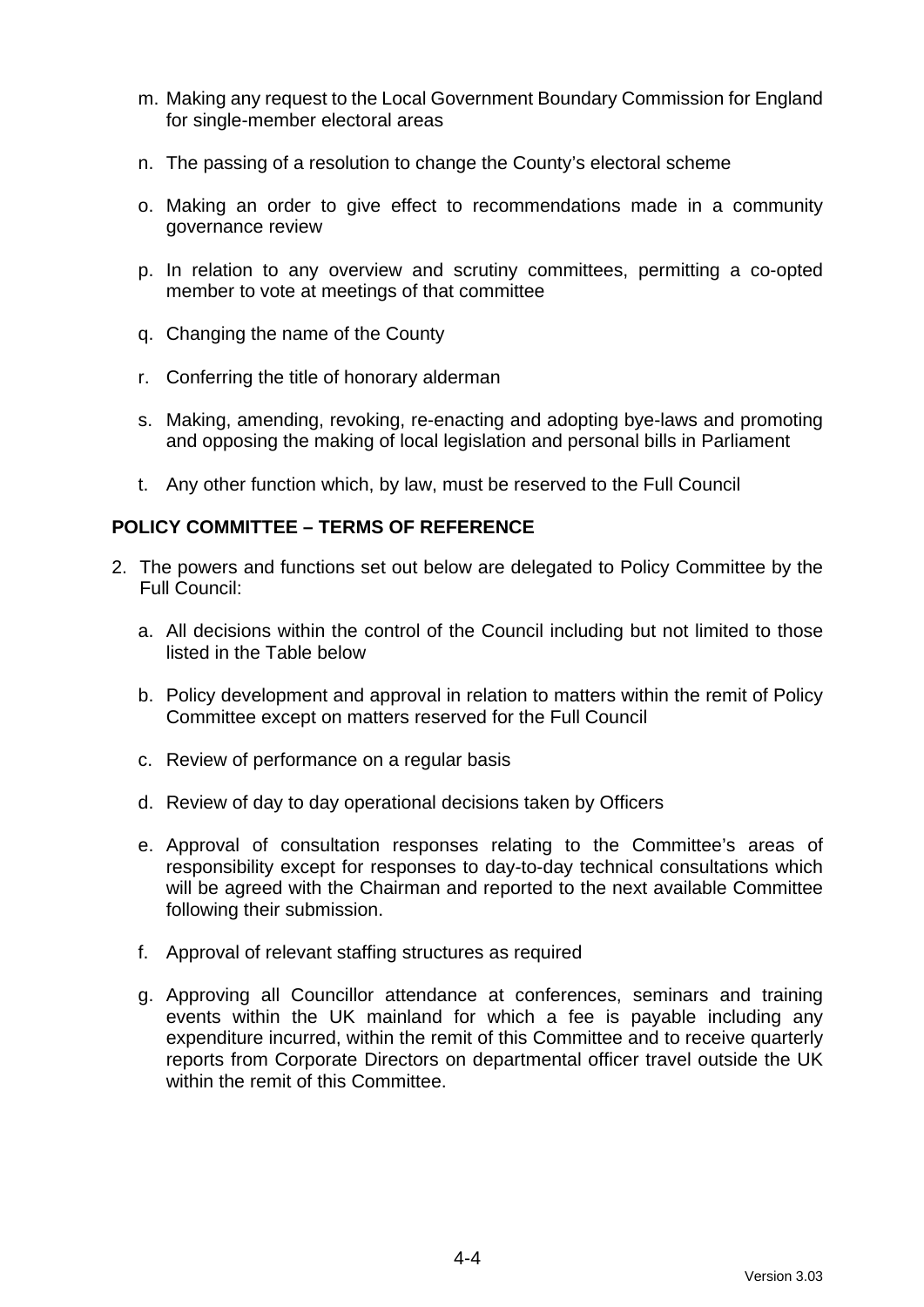- 3. If any report comes within the remit of more than one committee, to avoid the report being discussed at several committees, the report will be presented and determined at the most appropriate committee. If this is not clear, then the report will be discussed and determined by the Policy Committee.
- 4. As part of the detailed work programme the Committee will receive reports on the exercise of powers delegated to Officers.
- 5. The Committee will be responsible for its own projects and may establish steering groups to consider projects. Where it considers it appropriate, projects will be coordinated by a cross-committee project steering group that will report back to the relevant Committee.

Responsibility for ensuring that committees operate under the policy direction of the County Council.

Responsibility for approving new policies, changes to existing policies with significant financial or other impacts, or where the policy falls within the remit of more than one Committee, subject to any necessary approval required by the Full Council

Responsibility for the discharge of all functions and exercise of all powers of the County Council not expressly reserved to the Full Council or to any other part of the County Council by statute or by this Constitution

Responsibility for monitoring and reviewing the overall performance of the Council

Responding to any consultations within the remit of more than one committee as and when required

Responsibility for those functions relating to elections and local democracy which are not reserved to the Full Council

Responsibility for the Council's external communications policy and its implementation

Responsibility for ensuring the Council meets its equalities duties

Responsibility for all remaining statutory overview and scrutiny powers except those delegated to a health scrutiny committee, Communities Committee and Transport and Environment Committee

Responsibility for reviewing annual reports and inspection reports not within the remit of another committee

Responsibility for authorising hospitality to be offered by the County Council except where the cost is to be covered by the Chairman of the County Council's individual budget

Responsibility for making changes to the organisations on the list of Outside Bodies

Responsibility for monitoring delivery of the Council Plan

Responsibility for monitoring and driving the Council's Transformation and Change Programme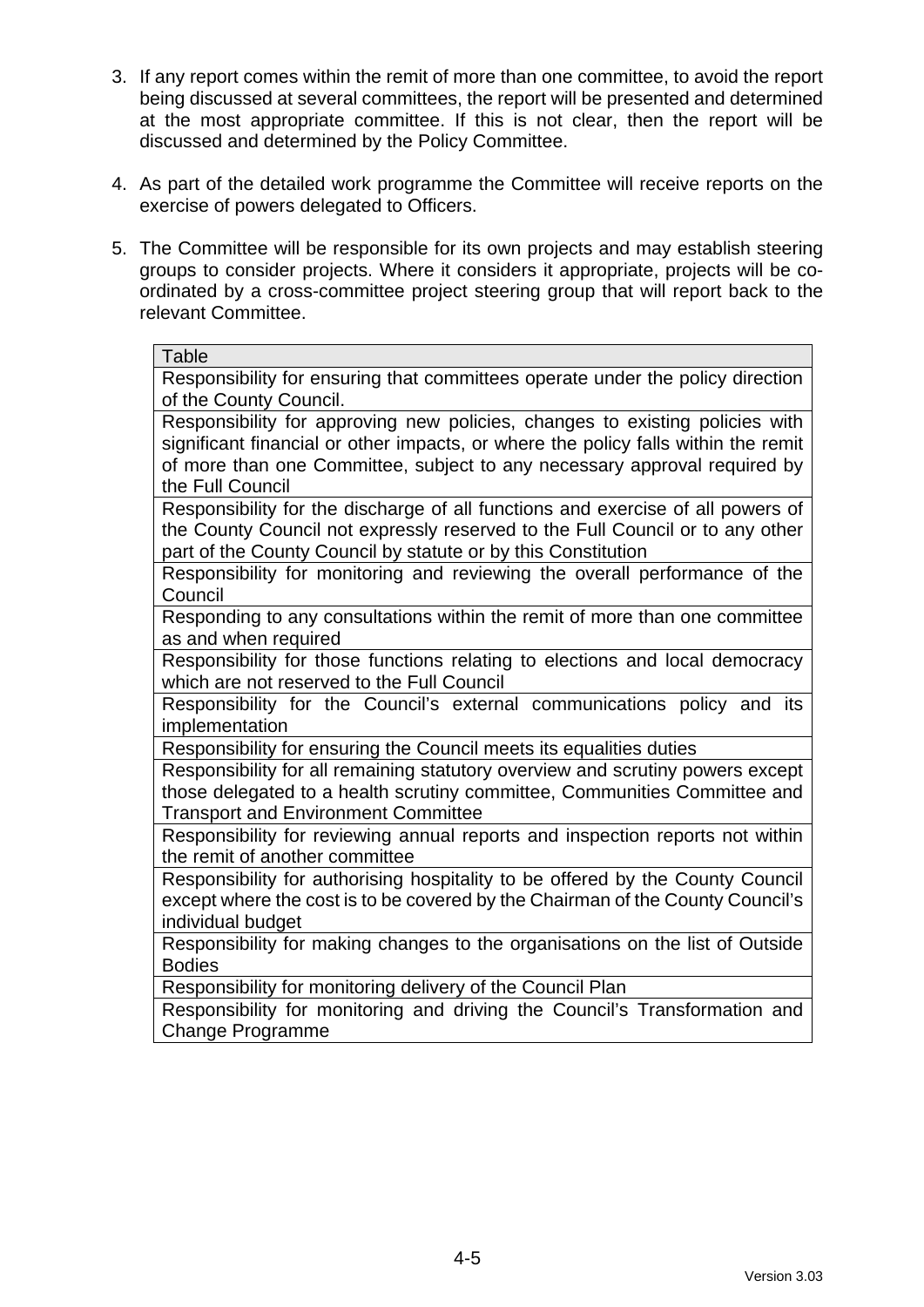# **ADULT SOCIAL CARE AND PUBLIC HEALTH COMMITTEE – TERMS OF REFERENCE**

- 6. The exercise of the powers and functions set out below are delegated by the Full Council to the Committee in relation to adult social care and public health:
	- a. All decisions within the control of the Council including but not limited to those listed in the Table below
	- b. Policy development and approval in relation to adult social care and public health, subject to any necessary approval by the Policy Committee or the Full Council
	- c. Review of performance in relation to the services provided on a regular basis
	- d. Review of day to day operational decisions taken by Officers
	- e. Approval of relevant consultation responses except for responses to day-to-day technical consultations which will be agreed with the Chairman and reported to the next available Committee following their submission.
	- f. Approval of relevant staffing structures as required
	- g. Approving all Councillor attendance at conferences, seminars and training events within the UK mainland for which a fee is payable including any expenditure incurred, within the remit of this Committee and to receive quarterly reports from Corporate Directors on departmental officer travel outside the UK within the remit of this Committee.
- 7. If any report comes within the remit of more than one committee, to avoid the report being discussed at several committees, the report will be presented and determined at the most appropriate committee. If this is not clear, then the report will be discussed and determined by the Policy Committee.
- 8. As part of the detailed work programme the Committee will receive reports on the exercise of powers delegated to Officers.
- 9. The Committee will be responsible for its own projects and may establish steering groups to consider projects. Where it considers it appropriate, projects will be considered by a cross-committee project steering group that will report back to the most appropriate Committee.

#### **Table**

Responsibility for adult social care matters (eg. people aged 18 or over with eligible social care needs and their carers)

Responsibility for promoting choice and independence in the provision of all adult social care

Responsibility for all Public Health functions with the exception of functions reserved to the Health and Wellbeing Board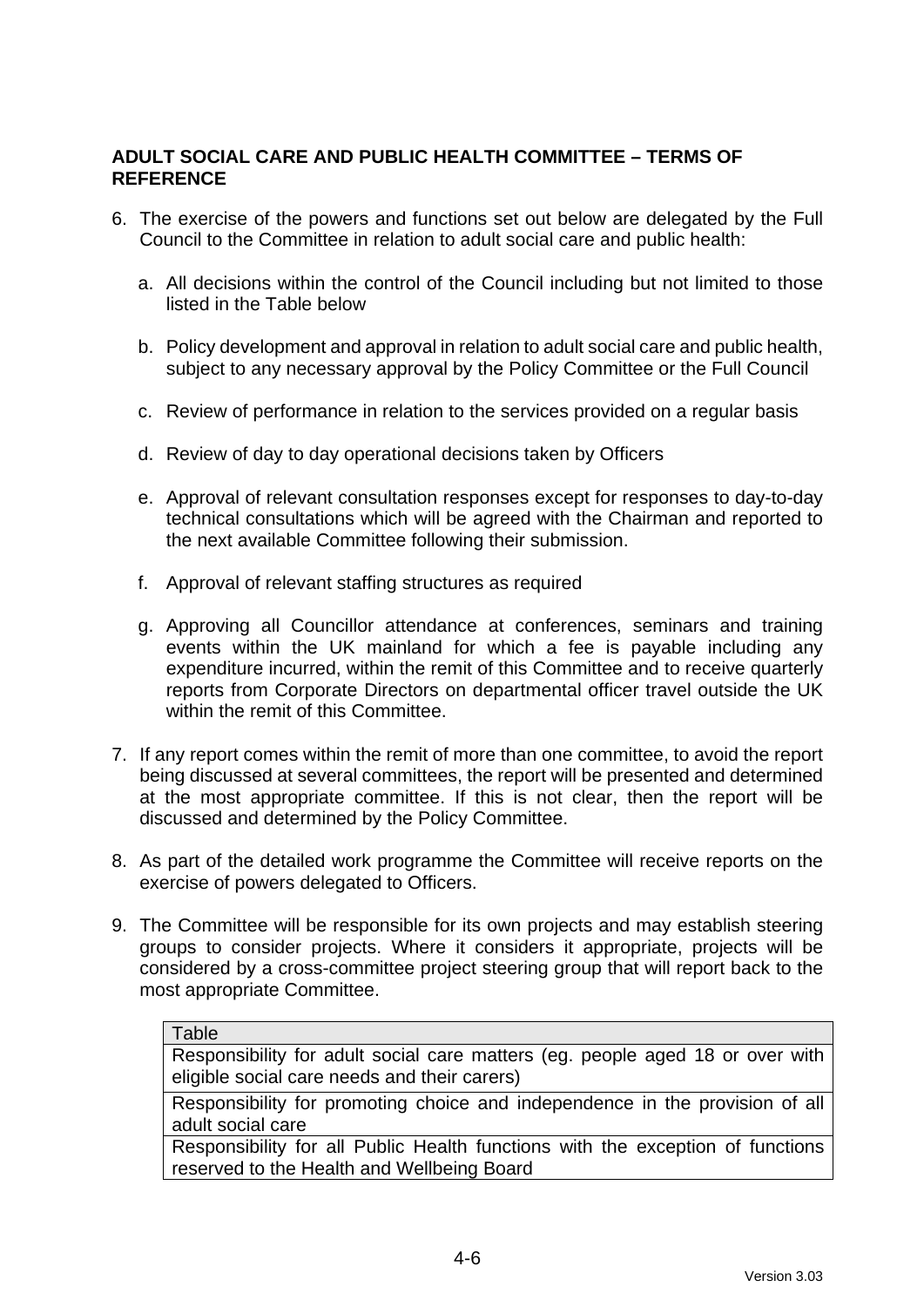# **CHILDREN AND YOUNG PEOPLE'S COMMITTEE – TERMS OF REFERENCE**

- 10.The exercise of the powers and functions set out below are delegated by the Full Council to the Committee in relation to children and young people.
	- a. All decisions within the control of the Council including but not limited to those listed in the Table below
	- b. Policy development and approval in relation to children and young people, subject to any necessary approval by the Policy Committee or the Full Council
	- c. Review of performance in relation to the services provided on a regular basis
	- d. Review of day to day operational decisions taken by Officers
	- e. Approval of consultation responses except for responses to day-to-day technical consultations which will be agreed with the Chairman and reported to the next available Committee following their submission.
	- f. Approval of departmental staffing structures as required
	- g. Approving all Councillor attendance at conferences, seminars and training events within the UK mainland for which a fee is payable including any expenditure incurred, within the remit of this Committee and to receive quarterly reports from Corporate Directors on departmental officer travel outside the UK within the remit of this Committee.
- 11.If any report comes within the remit of more than one committee, to avoid the report being discussed at several committees, the report will be presented and determined at the most appropriate committee. If this is not clear, then the report will be discussed and determined by the Policy Committee.
- 12.As part of the detailed work programme the Committee will receive reports on the exercise of powers delegated to Officers.
- 13.The Committee will be responsible for its own projects and may establish steering groups to consider projects. Where it considers it appropriate, projects will be considered by a cross-committee project steering group that will report back to the most appropriate Committee.

| Table                                                                           |
|---------------------------------------------------------------------------------|
| Responsibility for the strategic and operational effectiveness of the County    |
| Council's children's services                                                   |
| Responsibility for ensuring that the County Council's children's services meet  |
| the needs of all children and young people, including the most disadvantaged    |
| and vulnerable                                                                  |
| Responsibility for the functions and powers conferred on or exercisable by the  |
| County Council in relation to educational matters                               |
| Responsibility for overseeing the County Council's responsibilities as the      |
| corporate parent of children and young people in care and for championing their |
| interests                                                                       |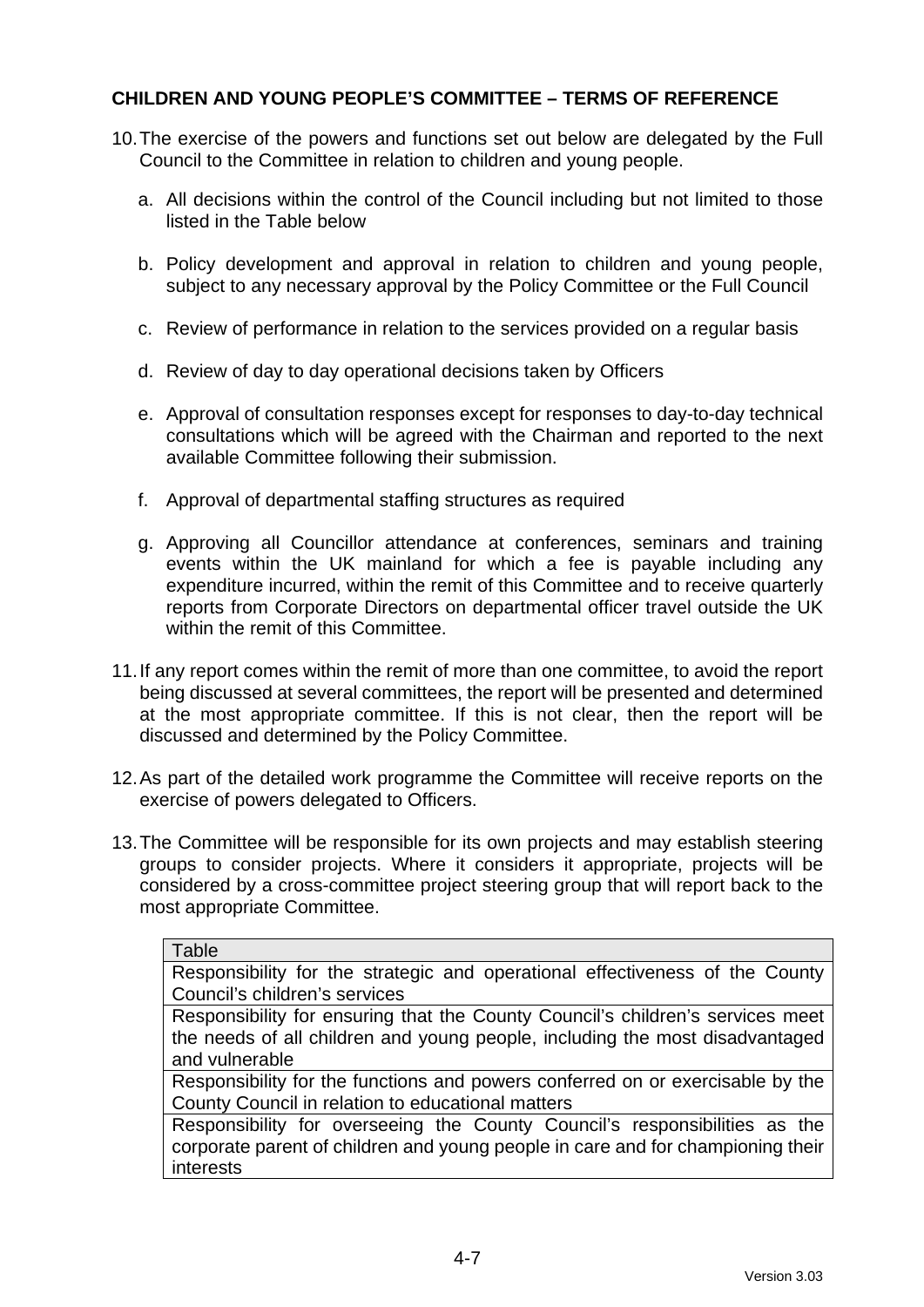14.The Chairman of the Children and Young People's Committee will be designated the lead Councillor for Children and Young People's Services in accordance with Section 19 of the Children Act 2004.

#### **COMMUNITIES COMMITTEE – TERMS OF REFERENCE**

- 15.The exercise of the powers and functions set out below are delegated by the Full Council to the Committee in relation to communities activity :
	- a. All decisions within the control of the Council including but not limited to those listed in the Table below
	- b. Policy development and approval in relation to communities activity, subject to any necessary approval by the Policy Committee or the Full Council
	- c. Review of performance in relation to the services provided on a regular basis
	- d. Review of day to day operational decisions taken by officers
	- e. Approval of consultation responses except for responses to day-to-day technical consultations which will be agreed with the Chairman and reported to the next available Committee following their submission.
	- f. Approval of departmental staffing structures as required
	- g. Approving all Councillor attendance at conferences, seminars and training events within the UK mainland for which a fee is payable including any expenditure incurred, within the remit of this Committee and to receive quarterly reports from Corporate Directors on departmental officer travel outside the UK within the remit of this Committee.
- 16.If any report comes within the remit of more than one committee, to avoid the report being discussed at several committees, the report will be presented and determined at the most appropriate committee. If this is not clear, then the report will be discussed and determined by the Policy Committee.
- 17.As part of the detailed work programme the Committee will receive reports on the exercise of powers delegated to Officers.
- 18.The Committee will be responsible for its own projects and may establish steering groups to consider projects. Where it considers it appropriate, projects will be considered by a cross-committee project steering group that will report back to the most appropriate Committee.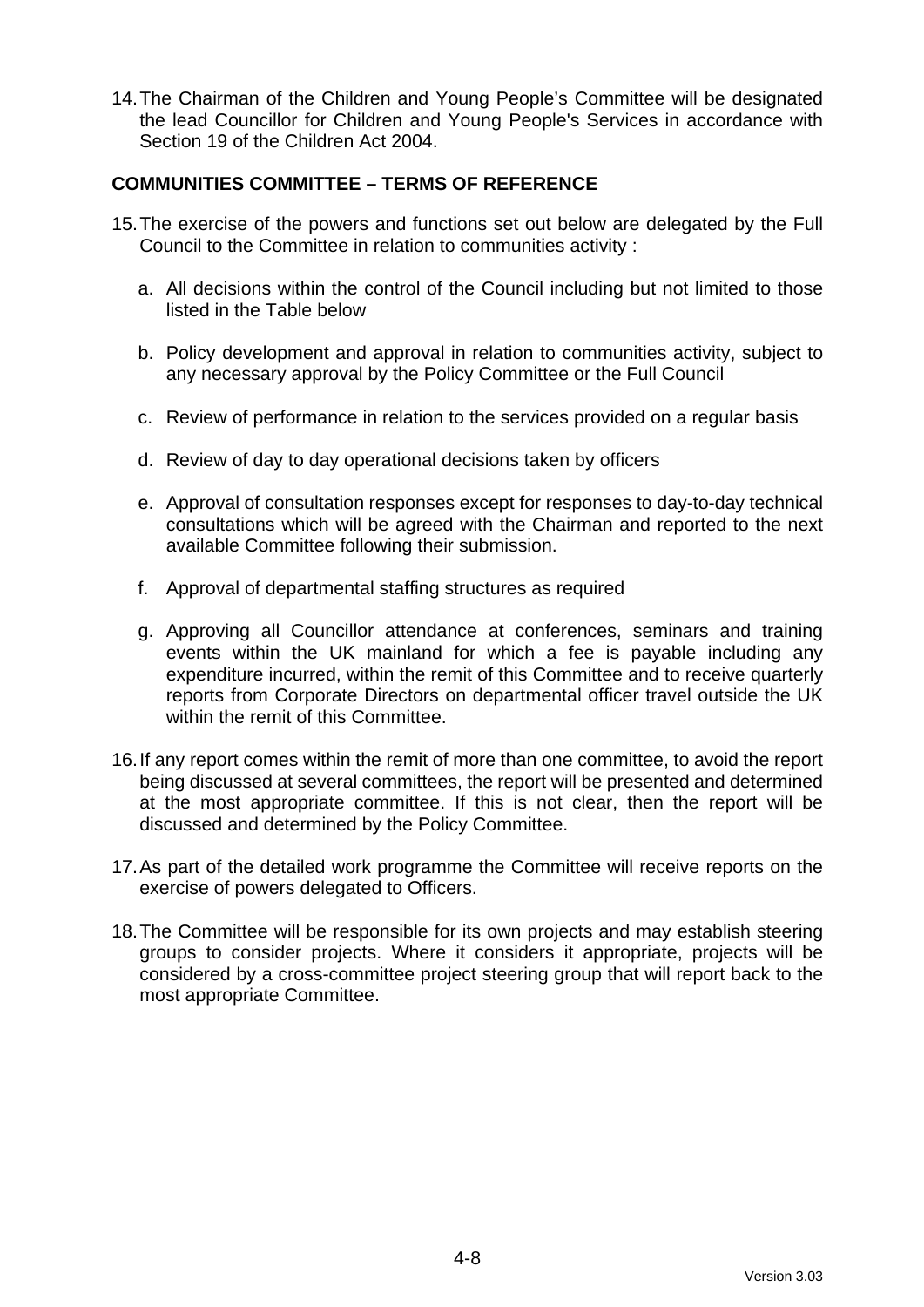Responsibility for Culture, including libraries and archives, adult and community learning, arts, heritage, sports, country parks and green spaces

Responsibility for support to communities including Community Hub and voluntary and community sector support (including funding)

Responsibility for Regulation and Enforcement relating to Communities, including all Trading Standards functions and statutory duties and Public **Protection** 

Responsibility for all functions undertaken in relation to emergency planning including the safety of sports grounds

Responsibility for the registration services for births, deaths and marriages Responsibility for all duties arising in relation to the Coroner's Service

Responsibility for Traded Services relating to Communities including catering services and facilities management

Responsibility for statutory crime and disorder scrutiny

#### **ECONOMIC DEVELOPMENT AND ASSET MANAGEMENT COMMITTEE – TERMS OF REFERENCE**

- 19.The exercise of the powers and functions set out below are delegated by the Full Council to the Committee in relation to economic development and asset management activity :
	- a. All decisions within the control of the Council including but not limited to those listed in the Table below
	- b. Policy development and approval in relation to economic development and asset management activity, subject to any necessary approval by the Policy Committee or the Full Council
	- c. Review of performance in relation to the services provided on a regular basis
	- d. Review of day to day operational decisions taken by officers
	- e. Approval of consultation responses except for responses to day-to-day technical consultations which will be agreed with the Chairman and reported to the next available Committee following their submission.
	- f. Approval of departmental staffing structures as required
	- g. Approving all Councillor attendance at conferences, seminars and training events within the UK mainland for which a fee is payable including any expenditure incurred, within the remit of this Committee and to receive quarterly reports from Corporate Directors on departmental officer travel outside the UK within the remit of this Committee.
- 20.If any report comes within the remit of more than one committee, to avoid the report being discussed at several committees, the report will be presented and determined at the most appropriate committee. If this is not clear, then the report will be discussed and determined by the Policy Committee.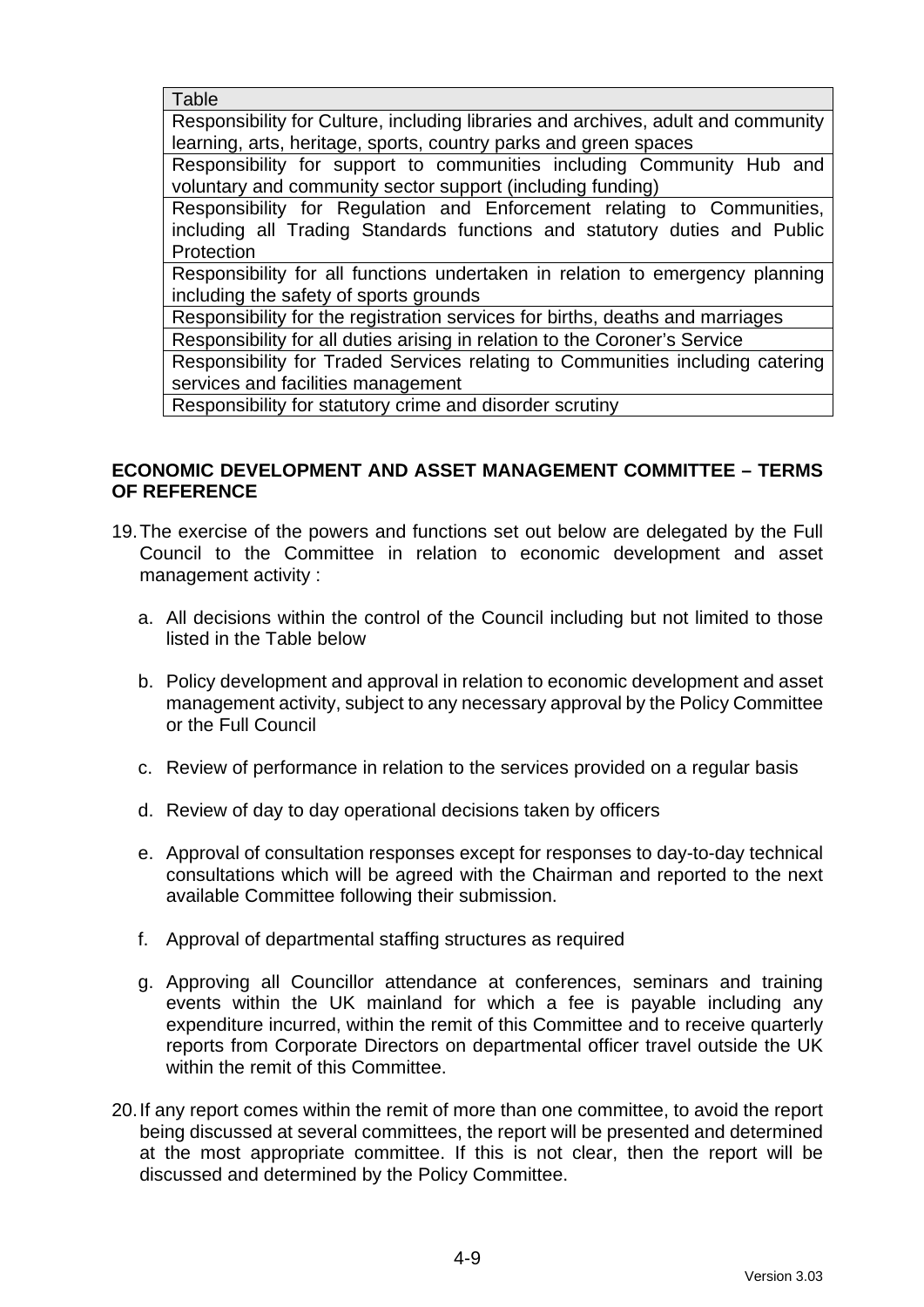- 21.As part of the detailed work programme the Committee will receive reports on the exercise of powers delegated to Officers.
- 22.The Committee will be responsible for its own projects and may establish steering groups to consider projects. Where it considers it appropriate, projects will be considered by a cross-committee project steering group that will report back to the most appropriate Committee.

Responsibility for economic recovery and renewal, including employment and skills, business support, visitor economy, infrastructure and place

Responsibility for infrastructure and growth including strategic infrastructure, Investing in Nottinghamshire and schools building

Responsibility for development and delivery of major infrastructure and physical development programmes including highways schemes

Responsibility for Highways development control

Responsibility for the County Council Developer Contributions Strategy and its delivery

Responsibility for Strategic Asset Management including land and property, land promotion and disposals and leases, property design and construction and related consultancy services, energy and utilities and the asset management plan

#### **FINANCE COMMITTEE – TERMS OF REFERENCE**

- 23.The exercise of the powers and functions set out below are delegated by the Full Council to the Committee in relation to finance:
	- a. All decisions within the control of the Council including but not limited to those listed in the Table below
	- b. Policy development and approval in relation to finance, subject to any necessary approval by the Policy Committee or the Full Council
	- c. Review of performance in relation to the services provided on a regular basis
	- d. Review of day to day operational decisions taken by officers
	- e. Approval of consultation responses except for responses to day-to-day technical consultations which will be agreed with the Chairman and reported to the next available Committee following their submission.
	- f. Approval of departmental staffing structures as required
	- g. Approving all Councillor attendance at conferences, seminars and training events within the UK mainland for which a fee is payable including any expenditure incurred, within the remit of this Committee and to receive quarterly reports from Corporate Directors on departmental officer travel outside the UK within the remit of this Committee.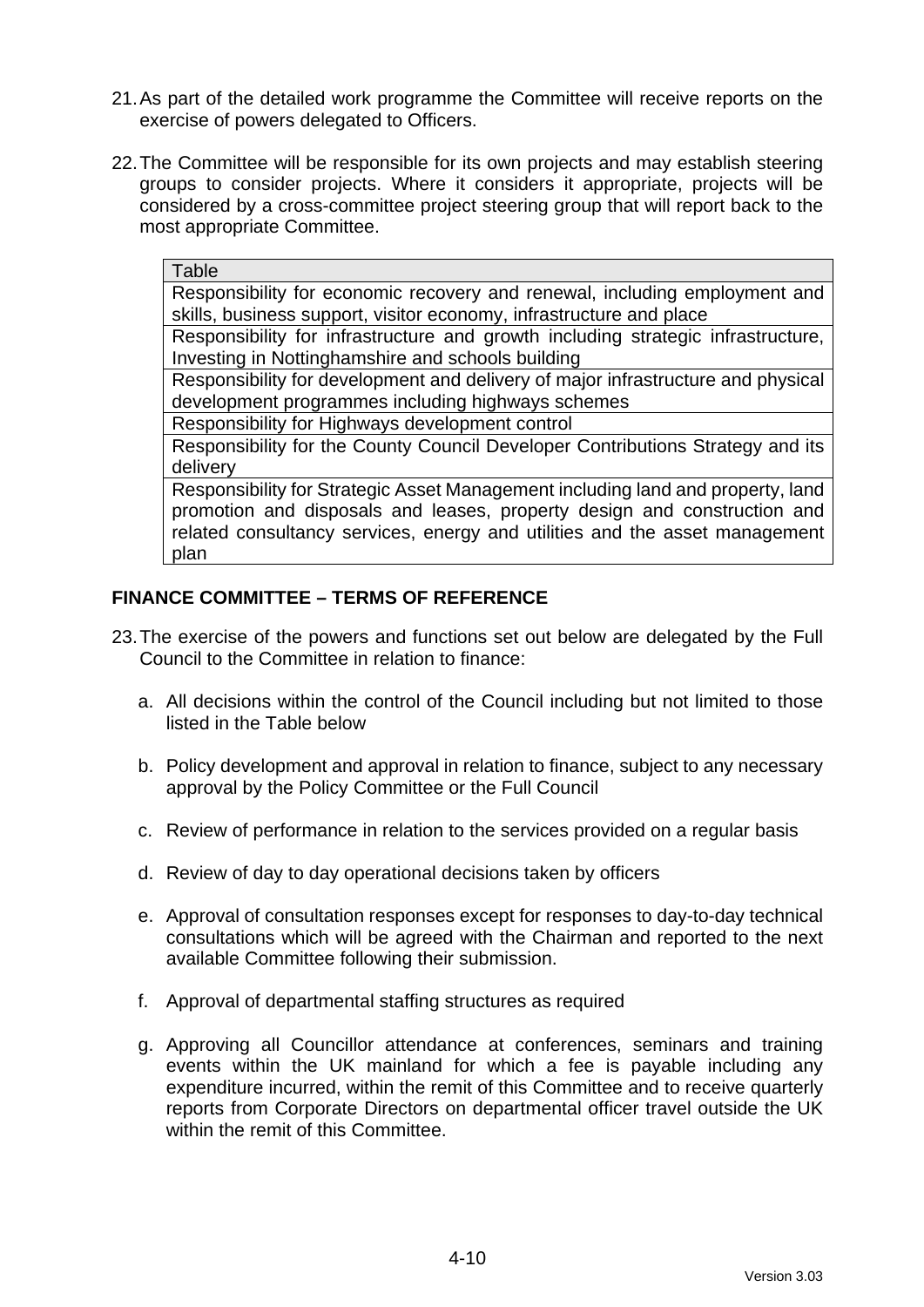- 24.If any report comes within the remit of more than one committee, to avoid the report being discussed at several committees, the report will be presented and determined at the most appropriate committee. If this is not clear, then the report will be discussed and determined by the Policy Committee.
- 25.As part of the detailed work programme the Committee will receive reports on the exercise of powers delegated to officers.
- 26.The Committee will be responsible for its own projects and may establish steering groups to consider projects. Where it considers it appropriate, projects will be considered by a cross-committee project steering group that will report back to the most appropriate Committee.

Responsibility for the financial management of the Authority including recommending to Council the financial strategy, annual revenue budget, annual capital budget, and precept on billing authorities

Responsibility for corporate procurement

Responsibility for the Council's internal trading organisations except where reported elsewhere

Responsibility for the strategic overview and management of all Council contracts in excess of £10 million or otherwise of major significance

Responsibility for developing and implementing a Commercial Strategy for the Council subject to Policy Committee approval

Responsibility for ICT and considering performance reports in relation to the Council's ICT strategy

#### **GOVERNANCE AND ETHICS COMMITTEE – TERMS OF REFERENCE**

- 27.The exercise of the powers and functions set out below are delegated by the Full Council to the Committee in relation to governance and ethics:
	- a. All decisions within the control of the Council including but not limited to those listed in the Table below
	- b. Policy development and approval in relation to governance and ethics activity, subject to any necessary approval by the Policy Committee or the Full Council
	- c. Review of performance in relation to the services provided on a regular basis
	- d. Review of day to day operational decisions taken by officers
	- e. Approval of consultation responses except for responses to day-to-day technical consultations which will be agreed with the Chairman and reported to the next available Committee following their submission.
	- f. Approval of departmental staffing structures as required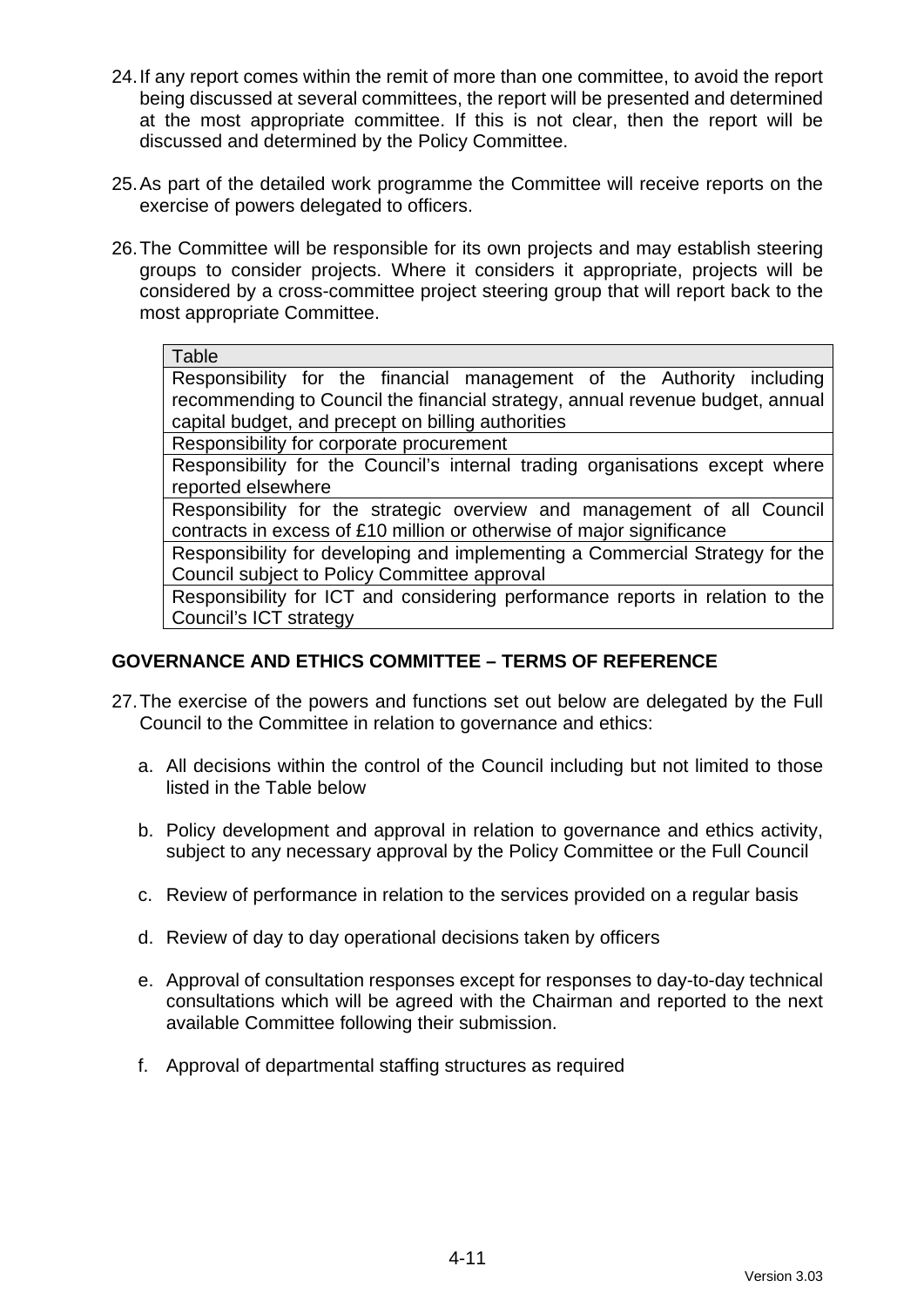- g. Approving all Councillor attendance at conferences, seminars and training events within the UK mainland for which a fee is payable including any expenditure incurred, within the remit of this Committee and to receive quarterly reports from Corporate Directors on departmental officer travel outside the UK within the remit of this Committee.
- 28.If any report comes within the remit of more than one committee, to avoid the report being discussed at several committees, the report will be presented and determined at the most appropriate committee. If this is not clear, then the report will be discussed and determined by the Policy Committee.
- 29.As part of the detailed work programme the Committee will receive reports on the exercise of powers delegated to Officers.
- 30.The Committee will be responsible for its own projects and may establish steering groups to consider projects. Where it considers it appropriate, projects will be considered by a cross-committee project steering group that will report back to the most appropriate Committee.

Responsibility for advising Full Council on the adequacy of the Council's systems of internal control and overseeing the external auditor's annual audit of the accounts

Responsibility for approving the Annual Statement of Accounts

Responsibility for approving the Annual Governance Statement and keeping it under review on a regular basis

Responsibility for reviewing and maintaining the Council's Local Code on Corporate Governance

Responsibility for maintaining an overview of the Council's Financial Regulations and anti-fraud and anti-corruption strategies, and for recommending the Financial Regulations to Full Council for adoption

Responsibility for ensuring high standards of conduct by the County Council, its Councillors, co-opted members and Officers

Responsibility for dealing with matters relating to alleged breaches of the Code of Conduct for Councillors and Co-opted Members

Responsibility for the implementation of and revision to councillor codes of conduct and practice of the County Council

Responsibility for Information Governance including but not limited to Data Protection and Freedom of Information

Responsibility for resolving any issues arising from the Members' Allowances Scheme

Responsibility for monitoring the Councillors' Divisional Fund

Responsibility for approving the recruitment process for any independent members of committees and panels required by statute

Responsibility for the Council's risk management strategy

Responsibility for Legal, Democratic and Complaints Services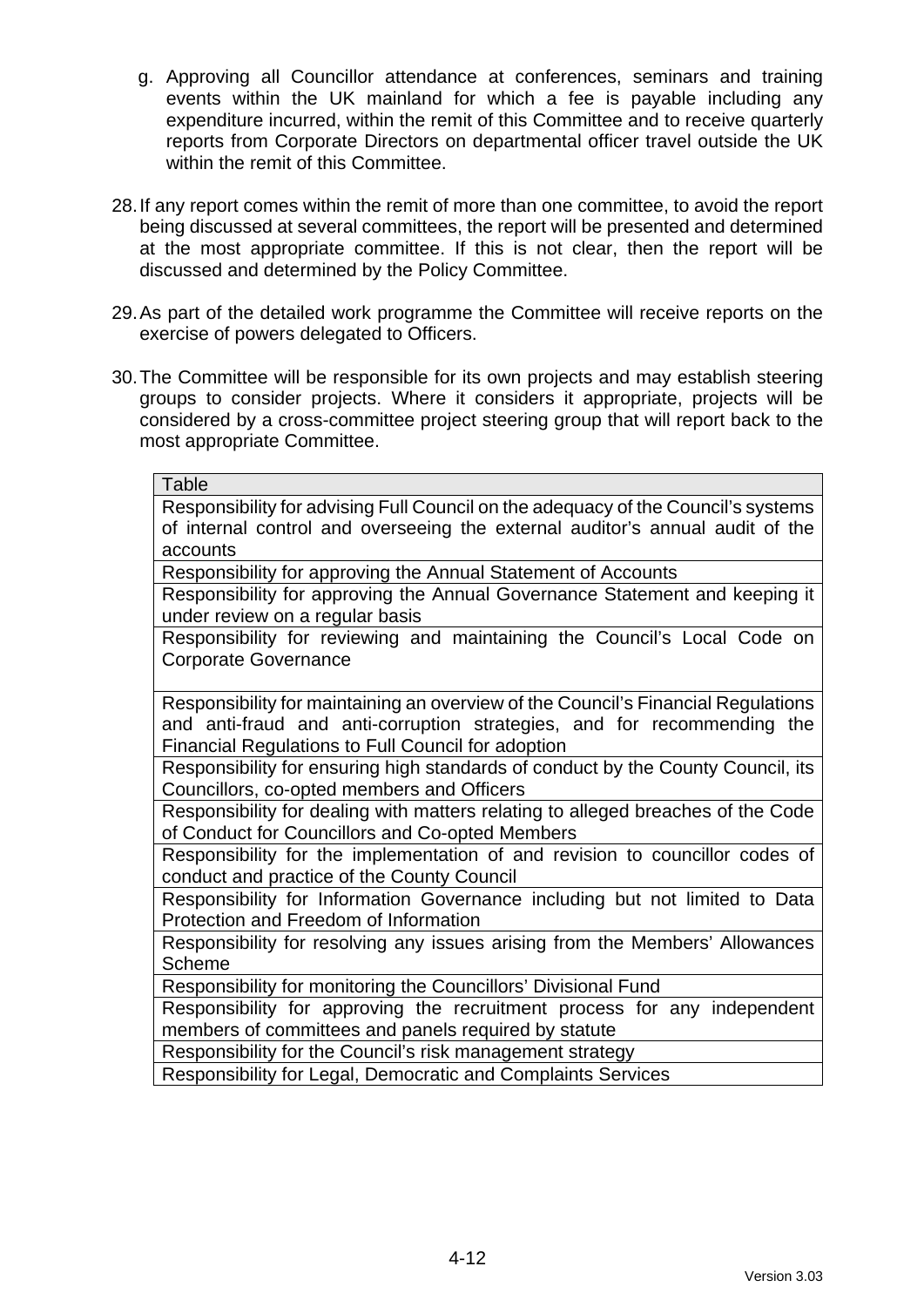#### **GOVERNANCE AND ETHICS SUB-COMMITTEE – TERMS OF REFERENCE**

31.Responsibility for formal hearings under the Council's Procedure for dealing with Conduct Allegations against Councillors and Co-opted Members, including deciding whether there has been a breach of the Code of Conduct, and if appropriate imposing any sanction available under the Procedure and the relevant legislation.

#### **HEALTH AND WELLBEING BOARD – TERMS OF REFERENCE**

- 32.To prepare, publish and maintain a joint strategic needs assessment.
- 33.To prepare, publish and maintain a Pharmaceutical Needs Assessment
- 34.To prepare and publish a joint health and wellbeing strategy based on the needs identified in the joint strategic needs assessment and to oversee the implementation of the strategy.
- 35.Discretion to give Nottinghamshire County Council an opinion on whether the Council is discharging its statutory duty to have due regard to the joint strategic needs assessment and the health and wellbeing strategy.
- 36.To promote and encourage integrated working including joint commissioning in order to deliver cost effective services and appropriate choice. This includes providing assistance and advice and other support as appropriate, and joint working with services that impact on wider health determinants.
- 37.To discuss all issues considered to be relevant to the overall responsibilities of the Health and Wellbeing Board, and to perform any specific duties allocated by the Department of Health.
- 38.The Board will be responsible for its own projects and may establish steering groups to consider projects. Where it considers appropriate, projects will be considered by a cross-committee project steering group that will report back to the Board or most appropriate Committee.

#### **HEALTH SCRUTINY COMMITTEE – TERMS OF REFERENCE**

39.Responsibility for scrutinising health matters in relation to service provision for residents living in the County Council's area.

#### **LOCAL JOINT RESOLUTIONS COMMITTEE – TERMS OF REFERENCE**

- 40.The exercise of the powers and functions set out below are delegated by the Full Council to the Committee:
	- a. Responsibility for considering any issues where agreement cannot be reached between management and the trade unions.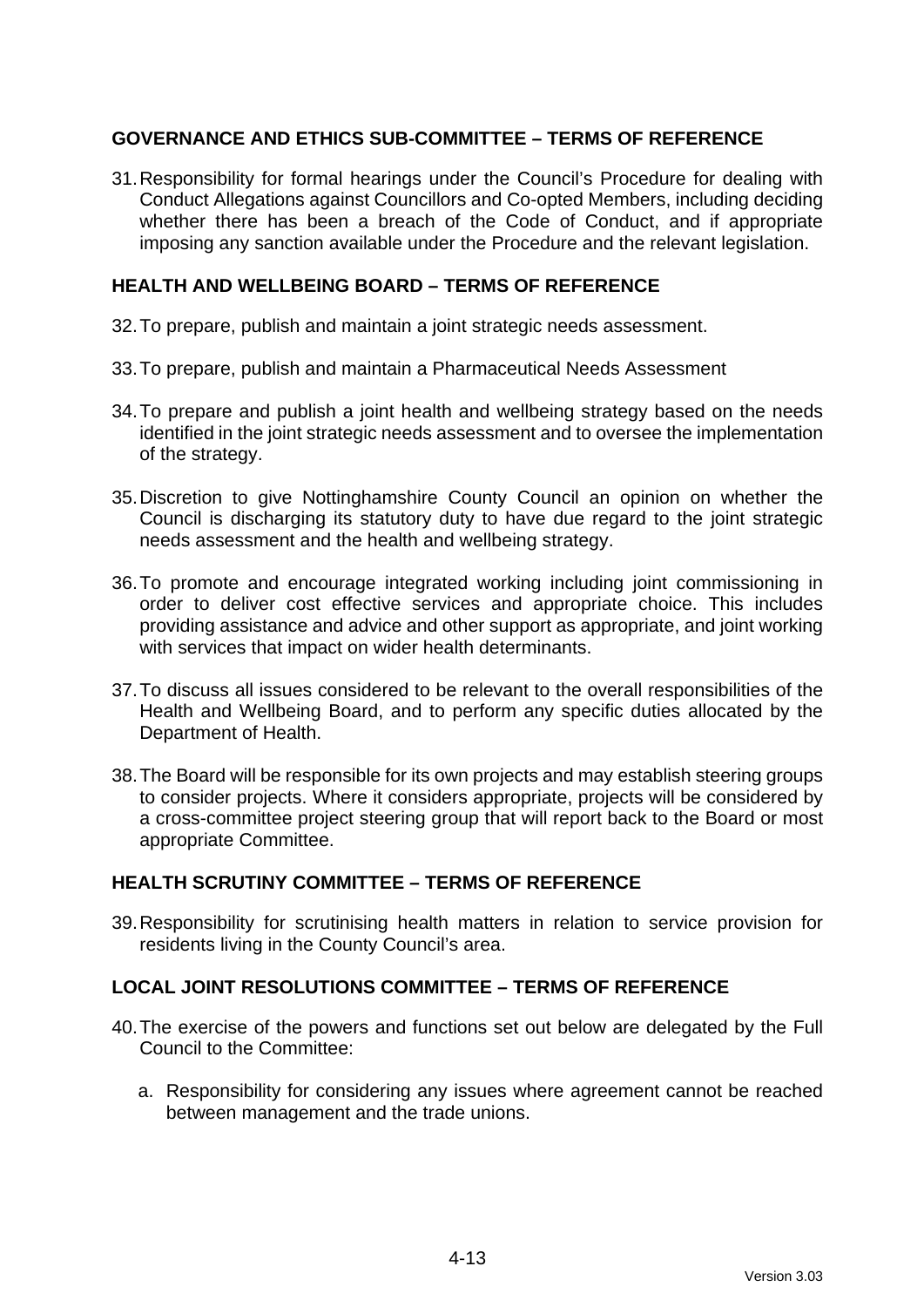**NOTE:** The Committee will have no delegated authority; any recommendations will be referred either to the Personnel Committee, Policy Committee or to the Full Council for approval. This Committee will meet only as and when required.

#### **NOTTINGHAMSHIRE LOCAL PENSION BOARD – TERMS OF REFERENCE**

- 41.The exercise of the powers and functions set out below are delegated by the Full Council to the Local Pension Board:
	- a. Responsibility for assisting the Nottinghamshire Pension Fund Committee and its sub-committees:
		- To secure compliance with all legislation relating to the governance and administration of the Local Government Pension Scheme in Nottinghamshire and the requirements imposed by the Pensions Regulator, and
		- To ensure the effective and efficient governance and administration of the Local Government Pension Scheme in Nottinghamshire
	- b. Authority to request information with regard to any aspect of the Council's function as Administering Authority of the Local Government Pension Scheme in Nottinghamshire, any such request to be reasonably complied with.
	- c. Authority to make recommendations to County Council or the relevant committee, any such recommendations being considered and a response made within a reasonable period of time.
	- d. Authority to escalate serious concerns relating to potential fundamental breach of legislation or governance failure to the relevant body.

#### **NOTTINGHAMSHIRE PENSION FUND COMMITTEE – TERMS OF REFERENCE**

- 42.The exercise of the powers and functions set out below are delegated by the Full Council to the Committee in relation to pensions:
	- a. Conduct its activities within the regulations which apply to the Local Government Pension Scheme including its fiduciary duties.
	- b. All decisions within the control of the Council including but not limited to those listed in the Table below
	- c. Policy development and approval in relation to pensions, subject to any necessary approval by the Policy Committee or the Full Council
	- d. Review of performance in relation to the services provided on a regular basis
	- e. Review of day to day operational decisions taken by officers
	- f. Approval of consultation responses except for responses to day-to-day technical consultations which will be agreed with the Chairman and reported to the next available Committee following their submission.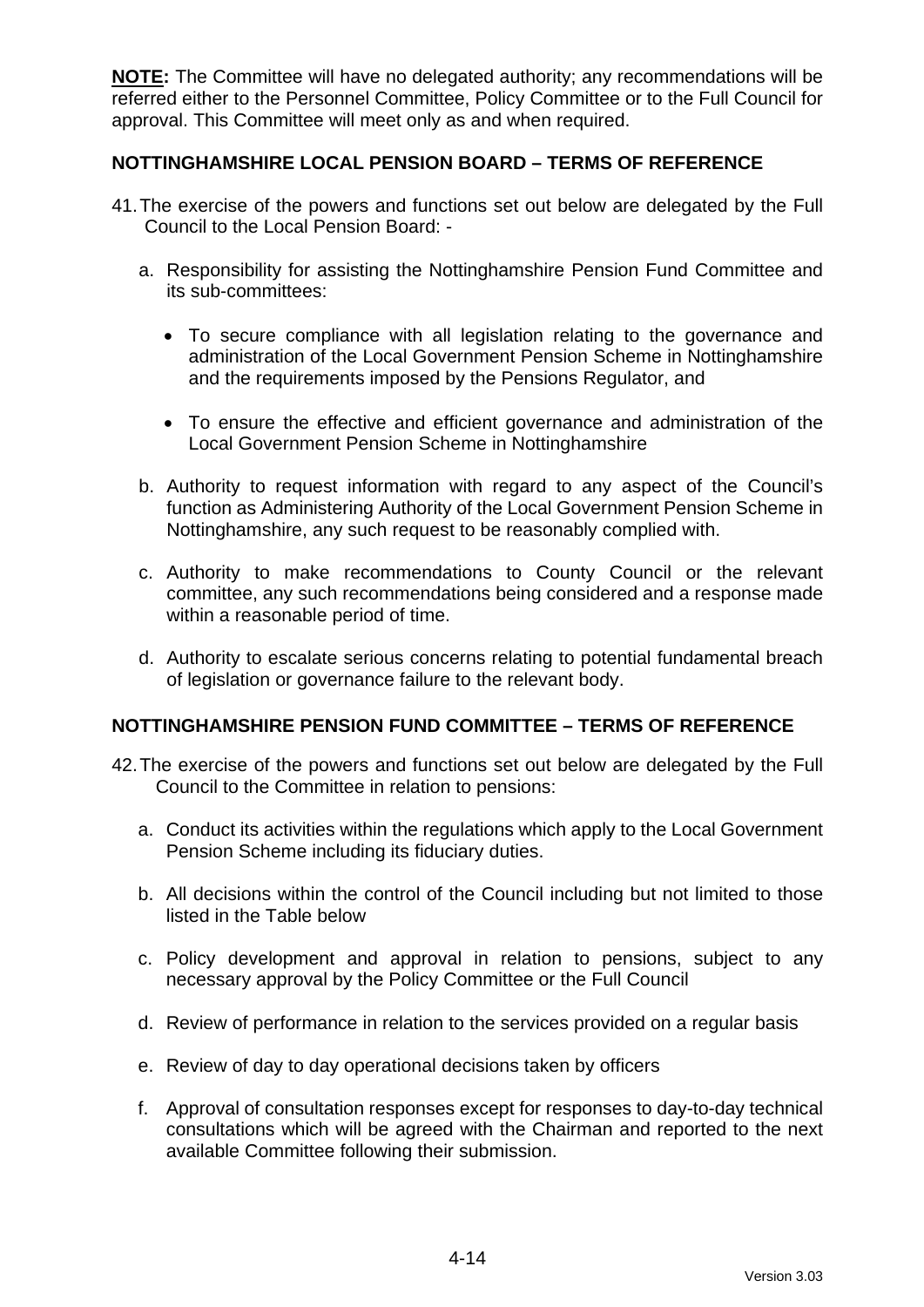- g. Approving all Councillor attendance at conferences, seminars and training events within the UK mainland for which a fee is payable including any expenditure incurred, within the remit of this Committee and to receive quarterly reports from Corporate Directors on departmental officer travel outside the UK within the remit of this Committee.
- 43.If any report comes within the remit of more than one committee, to avoid the report being discussed at several committees, the report will be presented and determined at the most appropriate committee. If this is not clear, then the report will be discussed and determined by the Policy Committee.
- 44.As part of the detailed work programme the Committee will receive reports on the exercise of powers delegated to officers.
- 45.The Committee will be responsible for its own projects and may establish steering groups to consider projects. Where it considers it appropriate, projects will be considered by a cross-committee project steering group that will report back to the most appropriate Committee.

Administering the Nottinghamshire Pension Fund, including investments by and management of pension funds and the administration of the Pension Fund

**NOTE:** The County Council administers this Pension Fund on behalf of Nottinghamshire County Council, Nottingham City Council, the District and Borough Councils and other admitted bodies in Nottinghamshire.

#### **PERSONNEL COMMITTEE – TERMS OF REFERENCE**

- 46.The exercise of the powers and functions set out below are delegated by the Full Council to the Committee in relation to personnel:
	- a. All decisions within the control of the Council including but not limited to those listed in the Table below
	- b. Policy development and approval in relation to personnel, subject to any necessary approval by the Policy Committee or the Full Council
	- c. Review of performance in relation to the services provided on a regular basis
	- d. Review of day to day operational decisions taken by officers
	- e. Approval of consultation responses except for responses to day-to-day technical consultations which will be agreed with the Chairman and reported to the next available Committee following their submission.
	- f. Approval of departmental staffing structures as required
	- g. Approving all Councillor attendance at conferences, seminars and training events within the UK mainland for which a fee is payable including any expenditure incurred, within the remit of this Committee and to receive quarterly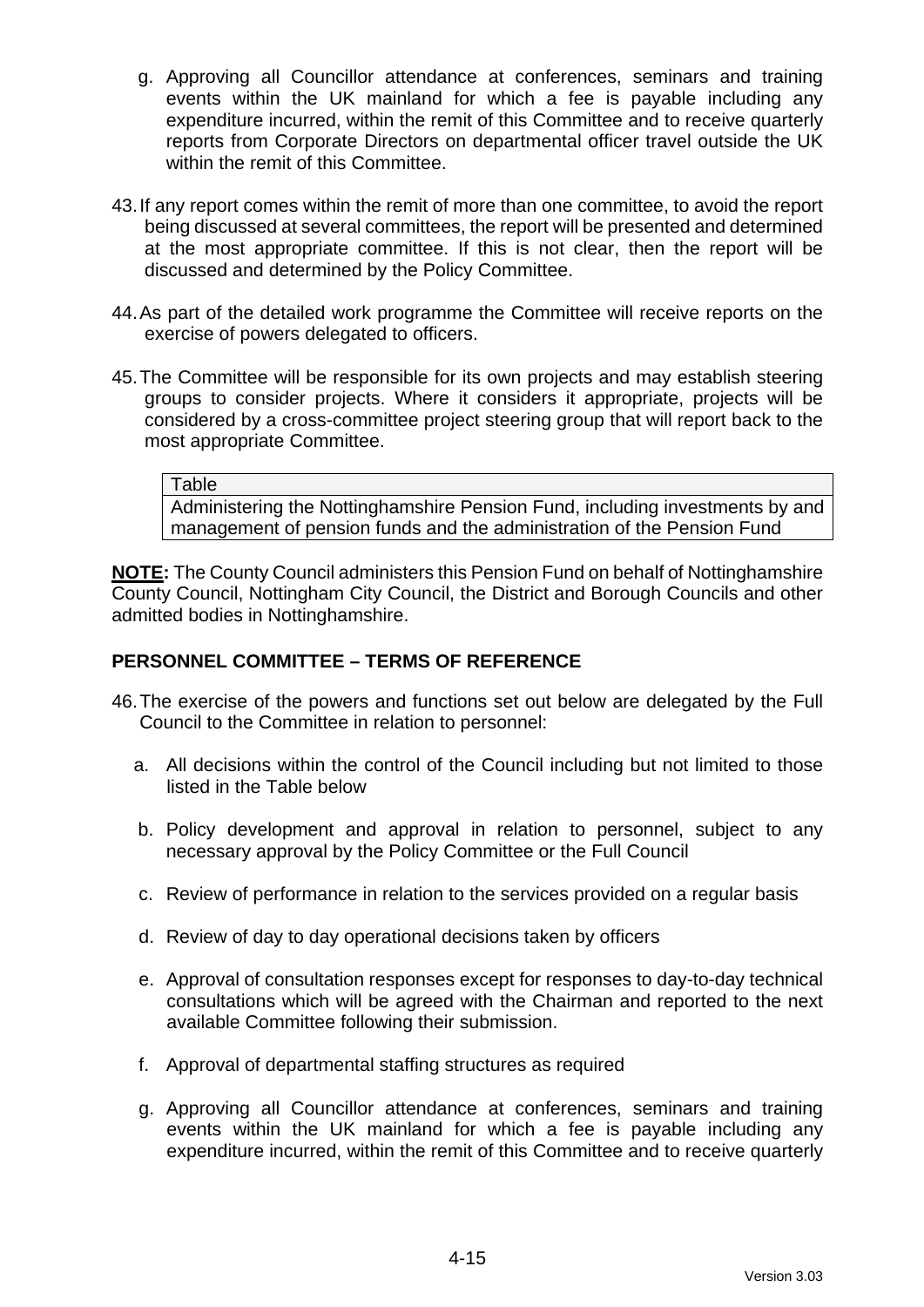reports from Corporate Directors on departmental officer travel outside the UK within the remit of this Committee.

- 47.If any report comes within the remit of more than one committee, to avoid the report being discussed at several committees, the report will be presented and determined at the most appropriate committee. If this is not clear, then the report will be discussed and determined by the Policy Committee.
- 48.As part of the detailed work programme the Committee will receive reports on the exercise of powers delegated to officers.
- 49.The Committee will be responsible for its own projects and may establish steering groups to consider projects. Where it considers it appropriate, projects will be considered by a cross-committee project steering group that will report back to the most appropriate Committee.

**Table** 

Responsibility for the pay, terms and conditions of service and training of employees except for approving the annual Pay Policy Statement which is reserved to the Full Council

Responsibility for employee relations including arrangements for consultation/ negotiation with Trades Unions and any matters relating to Trade Union recognition

Responsibility for health and safety related matters

Reviewing and recommending Employment Procedure Rules to the Council for adoption

Reviewing annually the overall staffing structure of the Council

Responsibility for Human Resources, Business Support, the Business Services Centre, the Customer Services Centre and Communications Team

# **SENIOR STAFFING SUB-COMMITTEE – TERMS OF REFERENCE**

- 50.This is a sub-committee of the Personnel Committee.
- 51.The exercise of the powers and functions set out below are delegated by the Full Council to the Senior Staffing Sub-Committee:
	- a. Responsibility for the appointment and dismissal of, and taking disciplinary action against, senior employees as set out in the Employment Procedure Rules

# **NOTE:-**

- The appropriate committee chairman for the post being considered will always be appointed as a member of the Sub-Committee. Where the issue being considered relates to the Council's Chief Executive or a Corporate Director the Sub-Committee will have a membership of nine; otherwise the Sub-Committee will have a membership of five.
- The Sub-Committee will be required to follow the Council's Recruitment and Selection Code of Practice.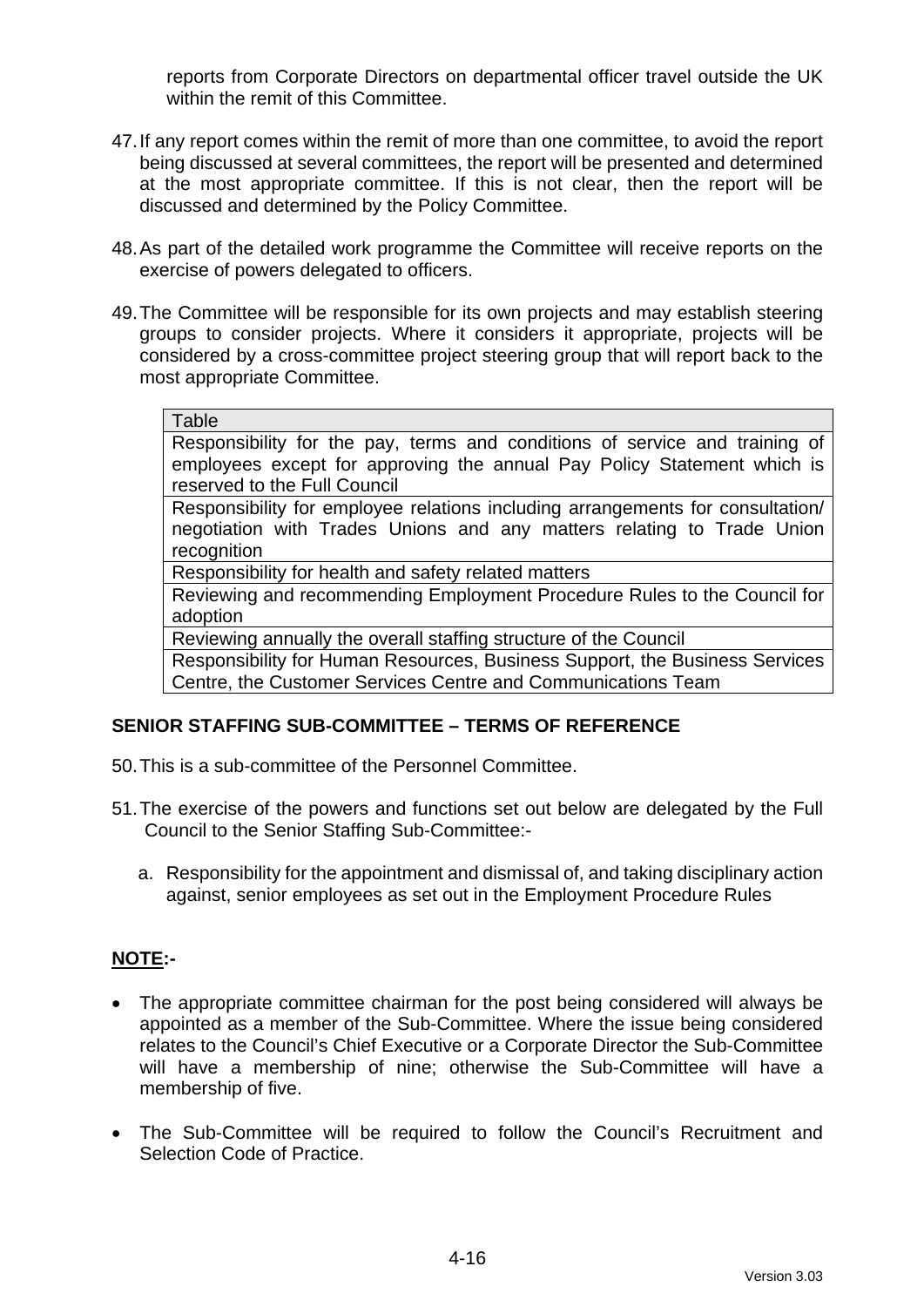• The procedures the Sub-Committee is required to follow are set out in the Employment Procedure Rules.

# **PLANNING AND RIGHTS OF WAY COMMITTEE – TERMS OF REFERENCE**

- 52.The exercise of the powers and functions set out below are delegated by the Full Council to the Committee in relation to planning and rights of way:
	- a. Responsibility for the regulatory functions of the Council in relation to planning, monitoring, enforcement and licensing.
	- b. Responsibility for the regulatory functions of the Council in relation to public rights of way and cycle paths, town and village greens and common land.
	- c. Responsibility for all licensing functions given to the Authority by law, except safety of sports grounds.
	- d. Receiving reports on the exercise of powers delegated to officers in relation to functions for which this Committee is responsible.
	- e. Approval for consultation responses relating to the Committee's functions except for responses to day-to-day technical consultations which will be agreed with the Chairman and reported to the next available Committee following their submission.
	- f. Approving all Councillor attendance at conferences, seminars and training events within the UK mainland for which a fee is payable including any expenditure incurred, within the remit of this Committee and to receive quarterly reports from Corporate Directors on departmental officer travel outside the UK within the remit of this Committee.

### **TRANSPORT AND ENVIRONMENT COMMITTEE – TERMS OF REFERENCE**

- 53.The exercise of the powers and functions set out below are delegated by the Full Council to the Committee in relation to transport and environment activity :
	- a. All decisions within the control of the Council including but not limited to those listed in the Table below
	- b. Policy development and approval in relation to transport and environment activity, subject to any necessary approval by the Policy Committee or the Full **Council**
	- c. Review of performance in relation to the services provided on a regular basis
	- d. Review of day to day operational decisions taken by officers
	- e. Approval of consultation responses except for responses to day-to-day technical consultations which will be agreed with the Chairman and reported to the next available Committee following their submission.
	- f. Approval of departmental staffing structures as required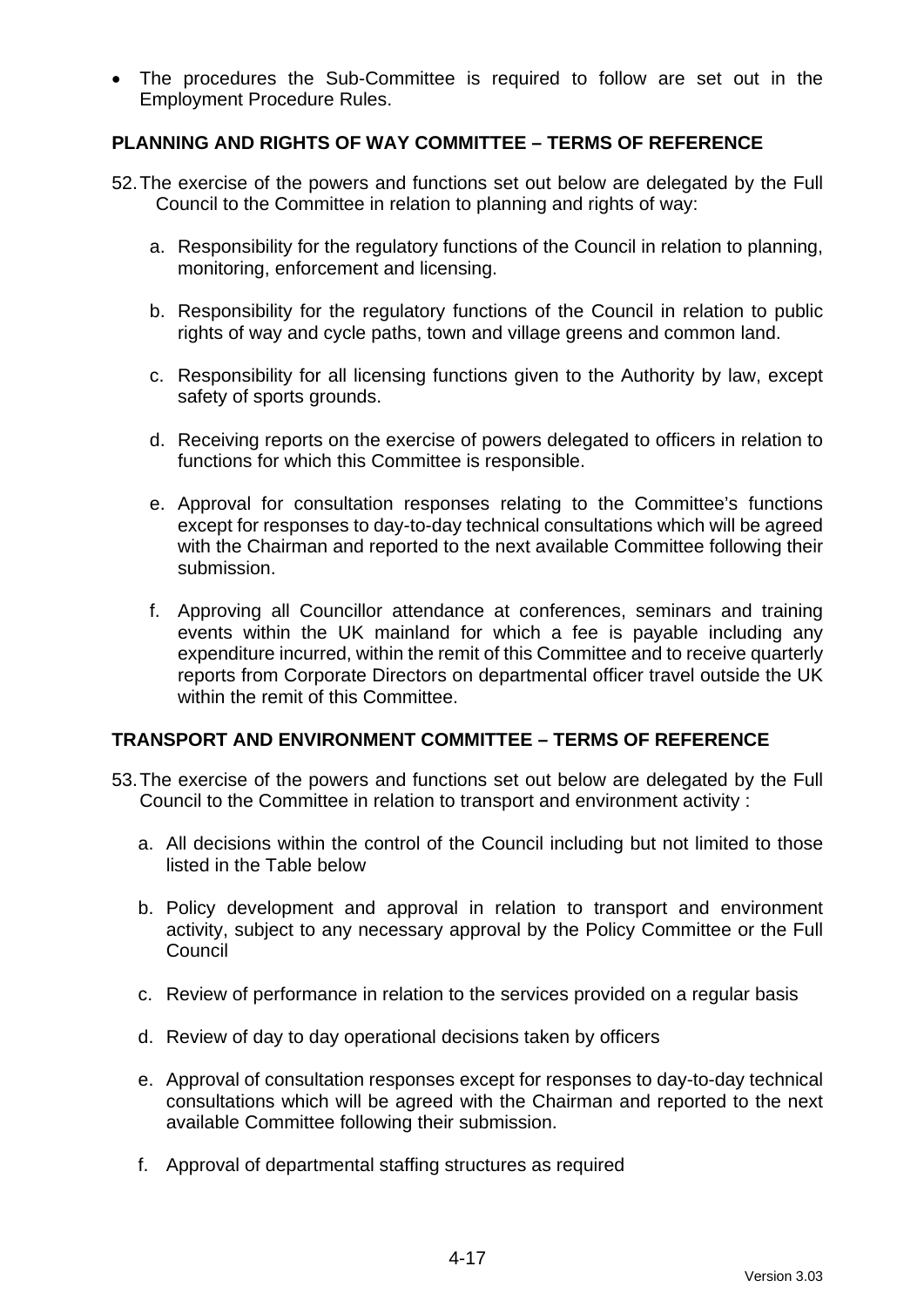- g. Approving all Councillor attendance at conferences, seminars and training events within the UK mainland for which a fee is payable including any expenditure incurred, within the remit of this Committee and to receive quarterly reports from Corporate Directors on departmental officer travel outside the UK within the remit of this Committee.
- 54.If any report comes within the remit of more than one committee, to avoid the report being discussed at several committees, the report will be presented and determined at the most appropriate committee. If this is not clear, then the report will be discussed and determined by the Policy Committee.
- 55.As part of the detailed work programme the Committee will receive reports on the exercise of powers delegated to Officers.
- 56.The Committee will be responsible for its own projects and may establish steering groups to consider projects. Where it considers it appropriate, projects will be considered by a cross-committee project steering group that will report back to the most appropriate Committee.

#### **Table**

Responsibility for Highways functions (including Rights of Way except those functions which form part of the terms of reference for Planning and Rights of Way Committee) including:

- highways capital and revenue programmes (except where reported to Economic Development and Asset Management Committee)
- the planning, management and maintenance of highways and pavements
- traffic management and Traffic Regulation Orders
- parking provision
- integrated transport measures
- road safety

Responsibility for public transport and fleet management including:

- local bus services
- education and adult care transport
- council fleet

Responsibility for all matters relating to minerals and waste planning not falling within the delegation of any other committee.

Responsibility for all matters relating to Council's role as Waste Disposal Authority.

Responsibility for all matters relating to environment and sustainability including environment strategy, transition to Zero Carbon and air quality

Responsibility for flood risk management and statutory flood risk management scrutiny

Responsibility for making observations on relevant planning matters on which the County Council is consulted, in accordance with the agreed protocol Responsibility for conservation and archaeology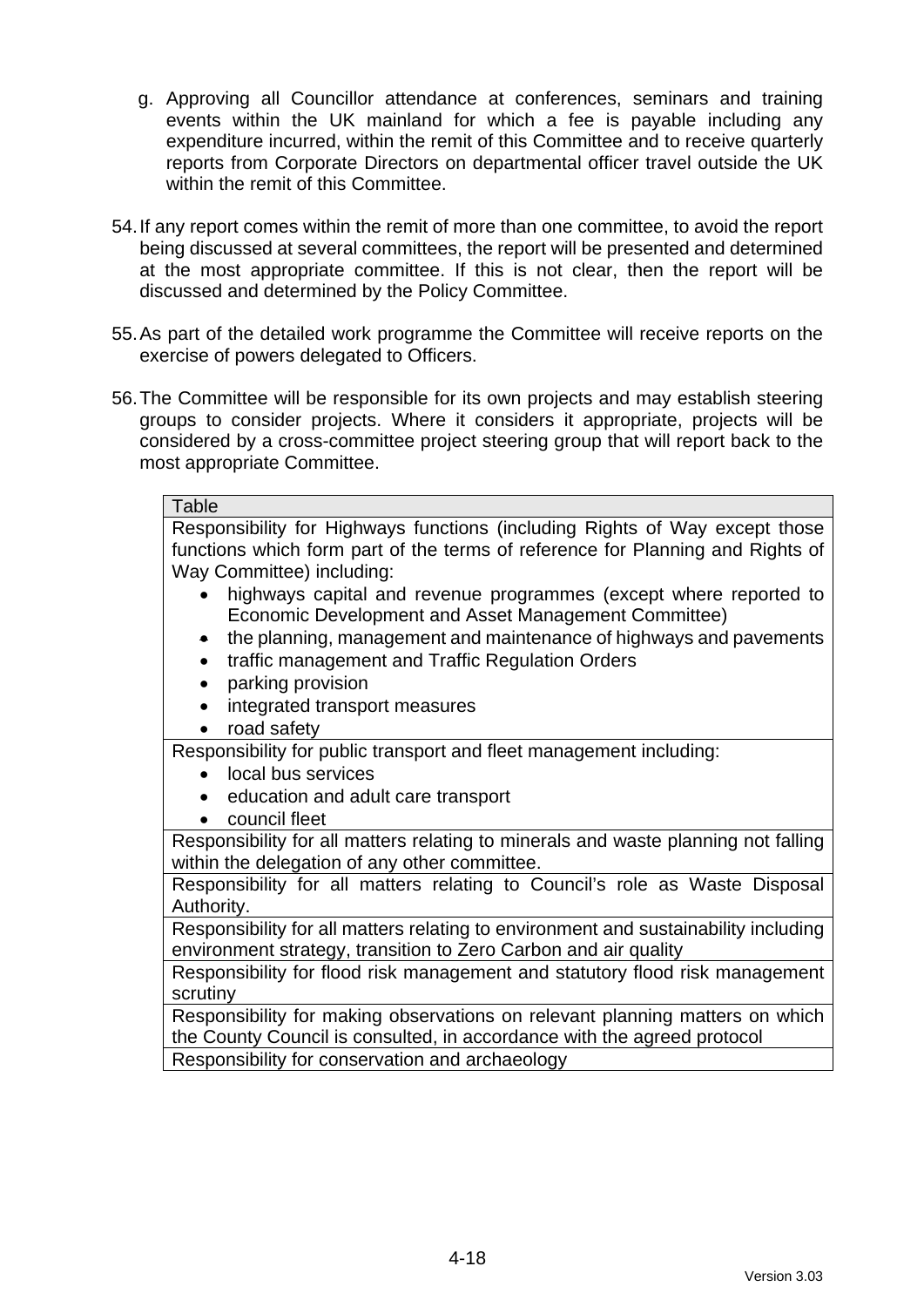# **OTHER BODIES**

# **BUS LANE ADJUDICATION SERVICE JOINT COMMITTEE**

42. A joint committee with a number of other local authorities for the purpose of adjudicating services for bus lane enforcement

## **GREATER NOTTINGHAM LIGHT RAPID TRANSPORT ADVISORY COMMITTEE**

43. A joint committee established to advise on issues relating to the tram system

### **JOINT COMMITTEE FOR STRATEGIC PLANNING AND TRANSPORTATION – TERMS OF REFERENCE**

44. A joint committee established to advise the County and City Councils on strategic planning and transport matters for the whole of Greater Nottingham.

## **CITY OF NOTTINGHAM AND NOTTINGHAMSHIRE ECONOMIC PROSPERITY COMMITTEE**

45. A joint committee established to bring together local authority partners in Nottingham and Nottinghamshire in a robust, formally constituted arrangement which will drive future investment in growth and jobs in the City and County.

# **JOINT HEALTH SCRUTINY COMMITTEE (COMMISSIONERS WORKING TOGETHER)**

46. A joint health scrutiny committee with the councils of Sheffield, Rotheram, Wakefield, Barnsley, Doncaser and Derbyshire to oversee the implementation of the CCG's working together programme to facilitiate the efficient joint-provision of services.

### **LGPS (LOCAL GOVERNMENT PENSION SCHEME) CENTRAL JOINT COMMITTEE**

47. A joint committee established to provide oversight of the delivery of the objectives of LGPS Central, including the delivery of client service and the delivery against its business case, and to deal with common investor issues.

## **MENTAL HEALTH GUARDIANSHIP PANEL**

48. A panel of five County Councillors established to make decisions on renewal and discharge of guardianship under the Mental Health Act 1983.

# **NOTTINGHAMSHIRE AND CITY OF NOTTINGHAM FIRE AUTHORITY**

49. A body of Nottinghamshire County and Nottingham City Councillors responsible for ensuring Nottinghamshire Fire and Rescue Service has the resources needed to carry out its duties. Responsible for making decisions on key matters such as strategy, policy and budget.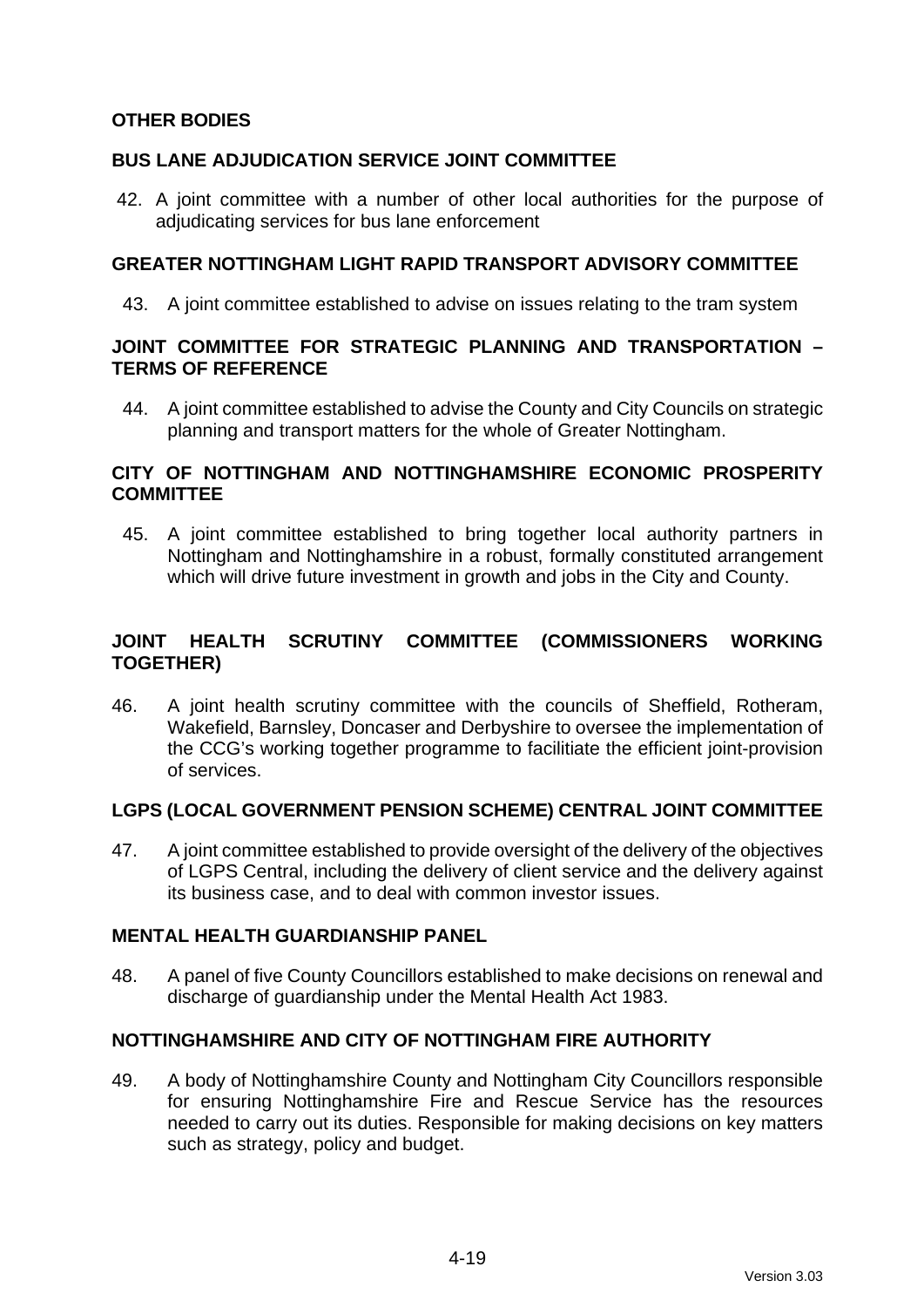## **NOTTINGHAMSHIRE POLICE AND CRIME PANEL**

50. A Panel to scrutinise the actions and decisions of the Police and Crime Commissioner for Nottinghamshire.

# **PATROL (PARKING AND TRAFFIC REGULATIONS OUTSIDE LONDON) JOINT COMMITTEE**

51. A joint committee with a number of other local authorities for the purpose of adjudicating services for parking enforcement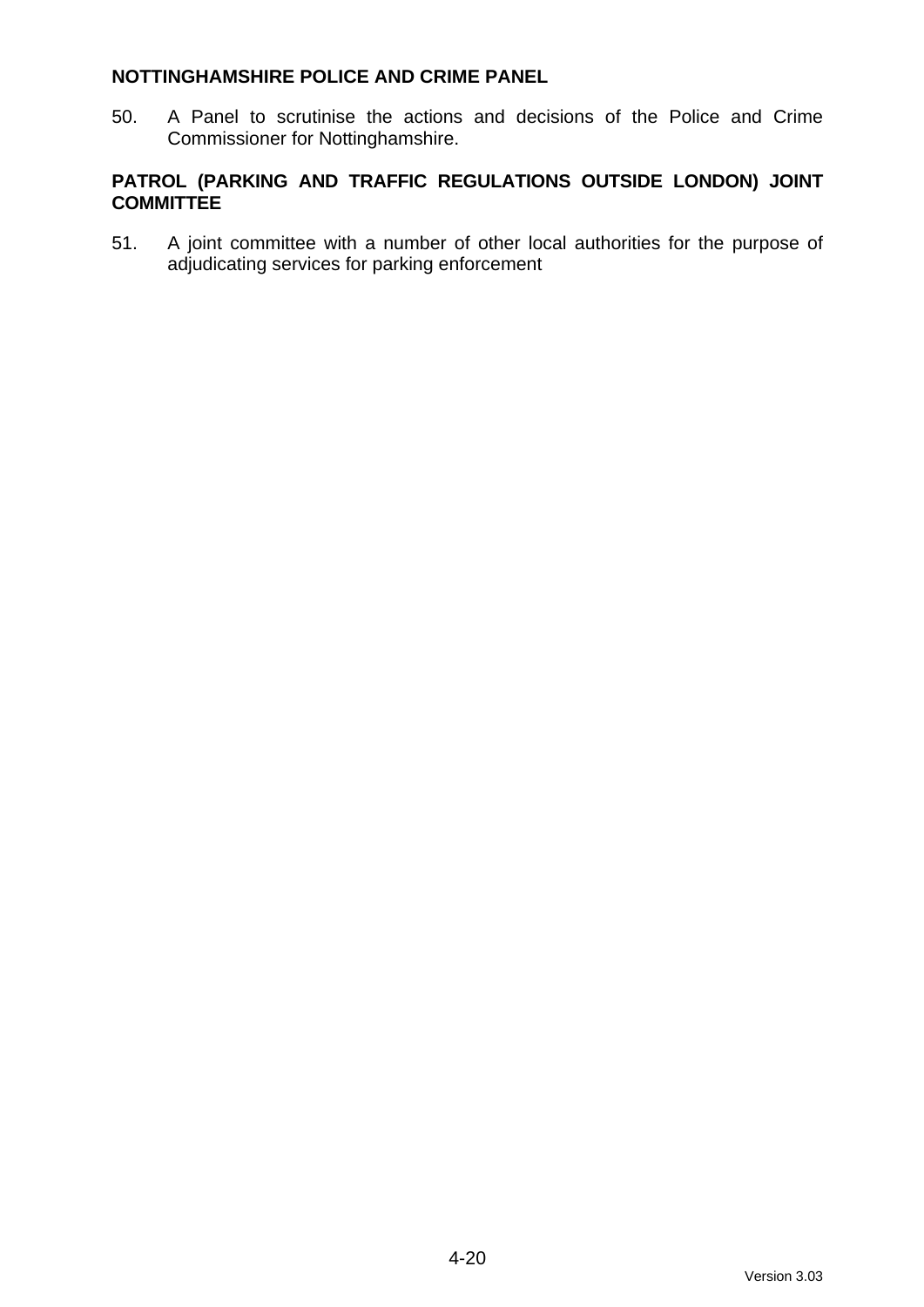# **PART B – SCHEME OF DELEGATION TO OFFICERS**

- 1. This Scheme sets out the delegated powers of officers of the County Council. For the purposes of the Constitution the term 'Corporate Director' includes all Corporate Directors, the Chief Executive, the Service Director Customers, Governance and Employees and the Service Director Finance, Infrastructure and Improvement.
- 2. Corporate Directors may delegate these powers to other officers and must ensure they appoint another officer to substitute in their absence.
- 3. Officers can only exercise delegated powers in accordance with approved policies and decisions made by committees or the Full Council.
- 4. All matters which are not day to day operational matters or contained in this Scheme of Delegation must be decided by the relevant committee. For urgent decisions see the Procedure for Urgent Decisions.
- 5. The chairman of the relevant committee may request an officer not to exercise their delegated power in any particular case and, if so, a report will be taken to the next available meeting of this committee for consideration.
- 6. Appointments of staff below Service Director level will be made by Officers. Any other appointment must be made by the Senior Staffing Sub-Committee.
- 7. Corporate Directors may not add to the establishment of their departments except in accordance with Employment Procedure Regulations, or any other specific committee approval.
- 8. Corporate Directors will agree with their respective chairman and vice-chairman the nature and level of information they require regarding the exercise of officers' delegated powers.
- 9. Corporate Directors must ensure that adequate arrangements are in place to brief and consult committee chairmen (or vice-chairmen in their absence) within their service areas as agreed with these chairmen.
- 10.Corporate Directors will exercise their delegated powers in accordance with any requirements of the Chief Executive.
- 11.Corporate Directors must ensure that their department maintains a list of specific delegations to officers, which must be available for public inspection at all times.
- 12.Corporate Directors have authority to exercise the powers of the County Council in the event of an emergency or disaster, including making or approving any arrangements for the protection of persons or property, and will report back to the next appropriate committee or meeting Council in the event that this authority is exercised.
- 13.Corporate Directors have authority to settle ombudsman complaints and to determine payments under the Payments for Maladministration Policy. Governance and Ethics Committee will receive regular reports on the operation of the Policy and payments.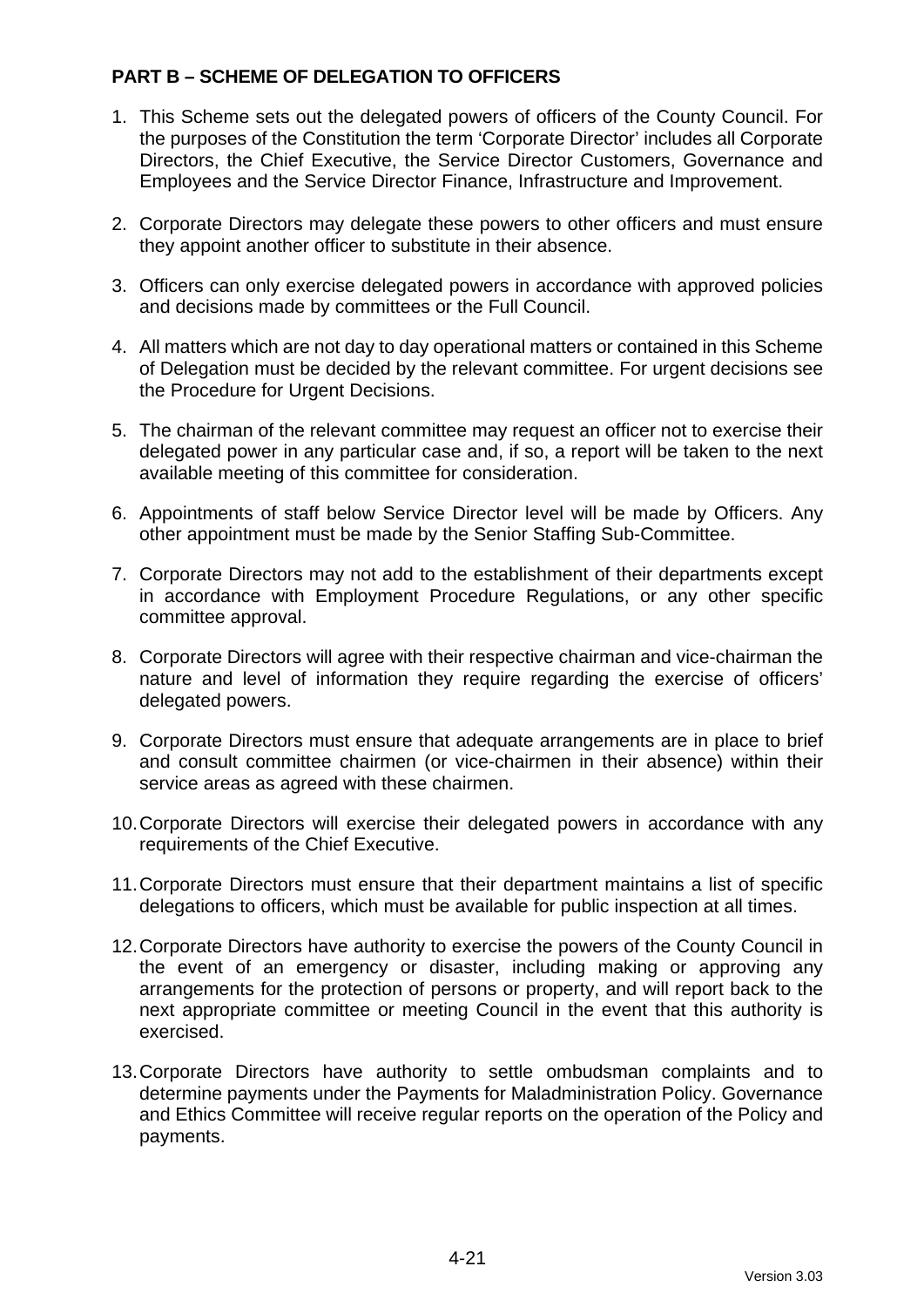- 14.Corporate Directors have authority to determine ex-gratia claims of up to £1,000 in respect of employees or volunteers carrying out their duties who suffer damage to personal belongings. Personnel Committee will receive regular reports.
- 15.The Chief Executive, the Service Director Customers, Governance and Employees, the Group Manager Legal, Democratic and Complaints, Team Managers Legal Services and Senior Solicitors have authority to certify the fixing of the Common Seal of the Council to a document where this is required in order to give effect to a decision.
- 16.The Group Manager for Legal Services is responsible for authorising the commencement or defence of, or participation in, any legal proceedings, including appearing in proceedings and signing documents necessary to any legal procedure, and authorising other officers to do so on behalf of the County Council, in consultation with other officers as necessary and subject to the requiremements of the Financial Regulations in relation to Risk Management and Insurance, and Legal Claims and Settlements.

# **CHIEF EXECUTIVE**

- 17.The exercise of the responsibilities set out below are delegated by the County Council:
	- a. Taking all operational decisions necessary to secure the provision of services and/or the discharge of statutory functions, including the power to enter into contracts, in accordance with approved policies and Financial Regulations across the Authority.
	- b. Making any decision normally reserved to committee or another officer in accordance with the Urgency Procedure Rules.
	- c. Taking decisions whether to grant dispensations to Councillors and co-opted members from requirements relating to interests and their participation in meetings.
	- d. Taking any decision on any matter not reserved to another officer by law.
	- e. Holding to account Corporate Directors for the performance of their departments.

### **CHIEF EXECUTIVE'S DEPARTMENT**

#### **Service Director Customers, Governance and Employees**

- 18.The exercise of the responsibilities set out below are delegated by the County Council:
	- a. Taking all operational decisions necessary to secure the provision of services and/or the discharge of statutory functions, including the power to enter into contracts, in accordance with approved policies and Financial Regulations in relation to the following areas:
	- Legal, Democratic and Complaints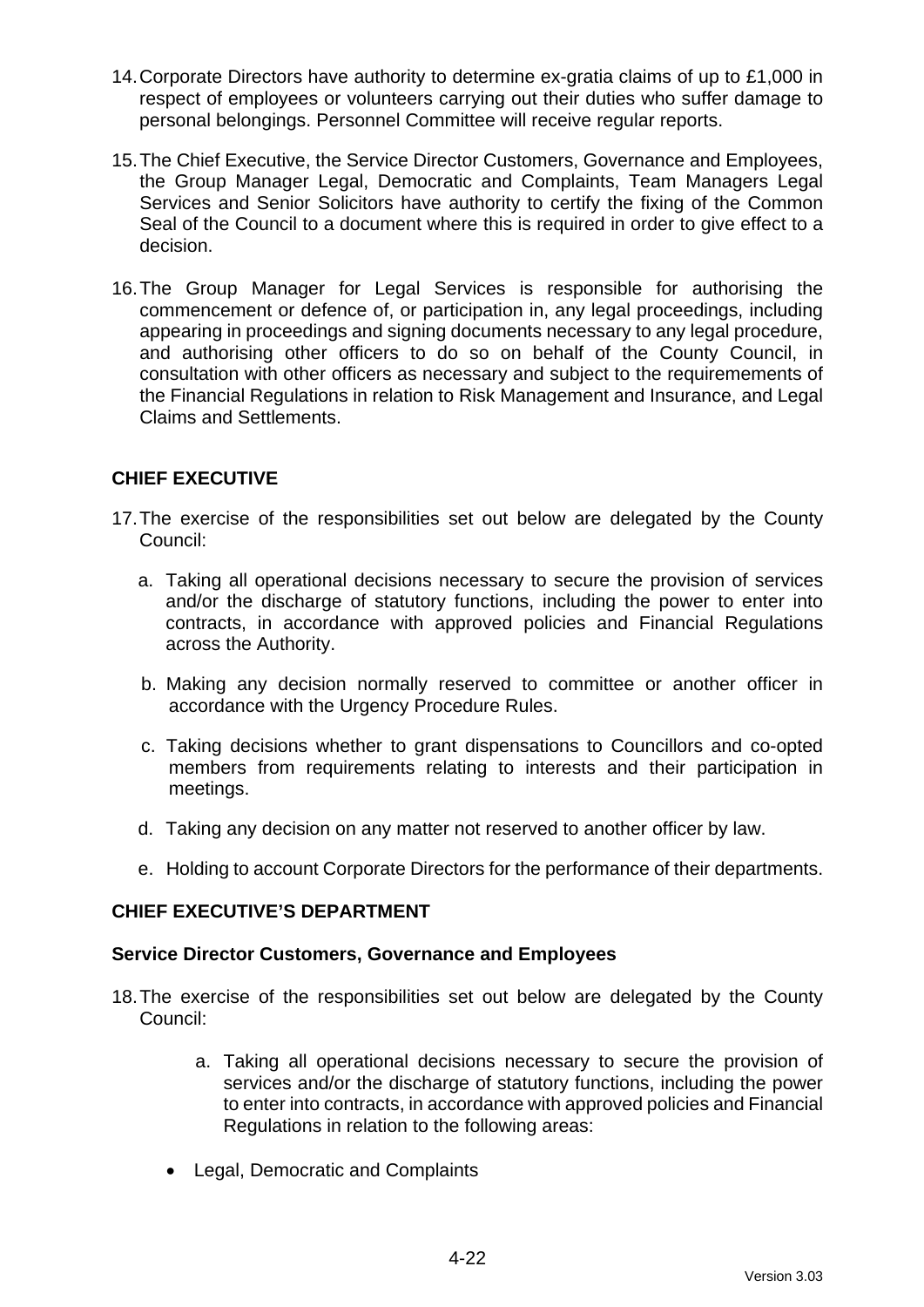- Equalities
- Communications and Marketing
- Human Resources and Customer Services
- Health and Safety
- Information Governance
- Business Support Services
- b. Holding officers to account for the performance of their service areas
- c. Approving departmental officer travel outside the UK and providing a quarterly report to the relevant Committees on approvals.
- d. Taking all operational decisions necessary relating to the level and nature of support services for County Councillors.

### **Service Director Finance, Infrastructure and Improvement**

- 19.The exercise of the responsibilities set out below are delegated by the County Council:
	- a. Taking all operational decisions necessary to secure the provision of services and/or the discharge of statutory functions, including the power to enter into contracts, in accordance with approved policies and Financial Regulations in relation to the following areas:
		- Corporate Performance
		- Policy Development
		- Finance, Procurement and Improvement
		- Information and Communications Technology (ICT)
	- b. Holding officers to account for the performance of their service areas
	- c. Approving departmental officer travel outside the UK and providing a quarterly report to the relevant Committees on approvals.

### **CORPORATE DIRECTOR ADULT SOCIAL CARE AND HEALTH**

- 20.The exercise of the responsibilities set out below are delegated by the County Council:
	- a. Taking all operational decisions necessary to secure the provision of services and/or the discharge of statutory functions, including the power to enter into contracts, in accordance with approved policies and Financial Regulations in relation to the following areas:

Adult social care including:

- Safeguarding
- Mental health
- Disability
- Older people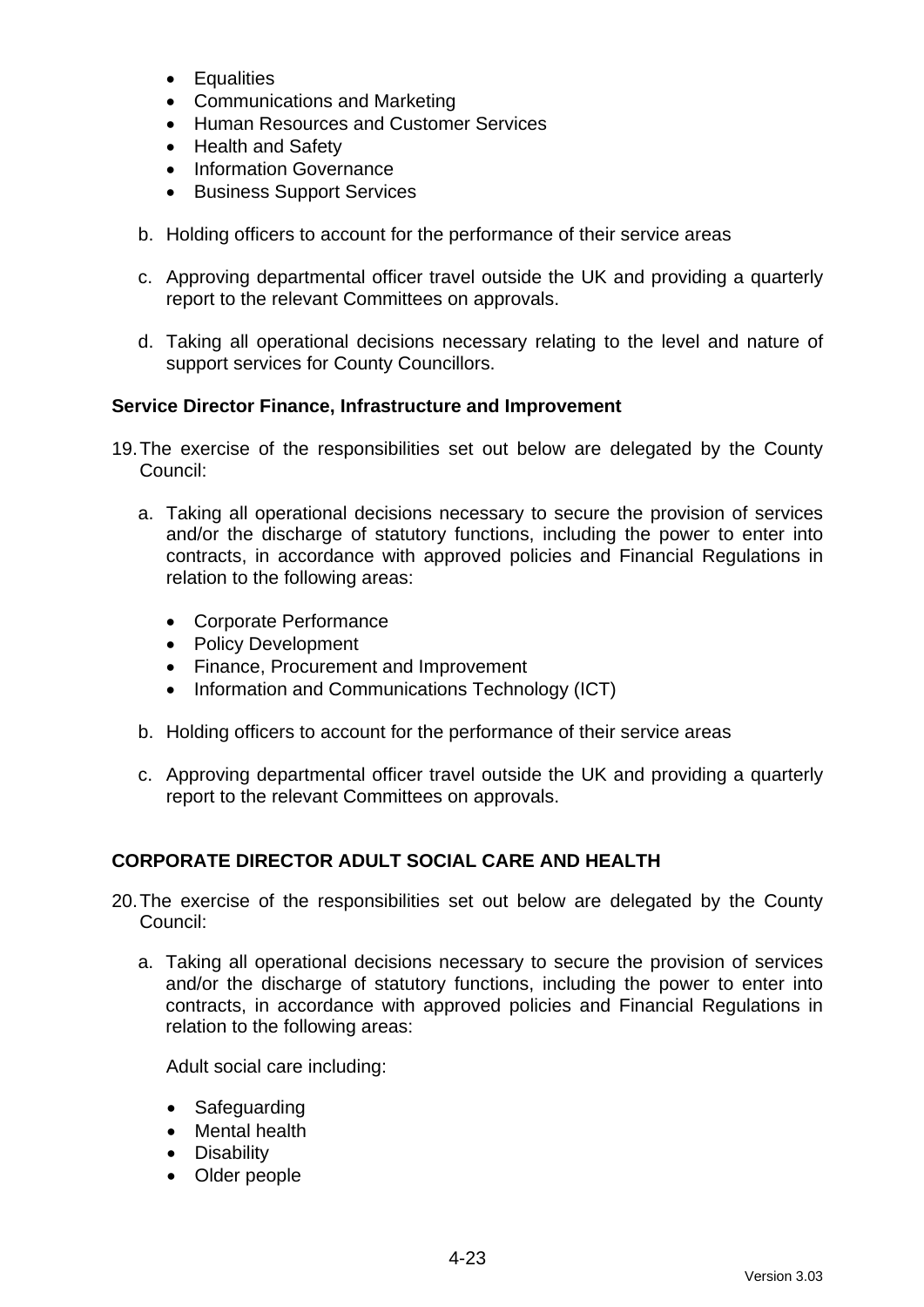- Residential services
- Day services

Public Health

- b. Holding officers to account for the performance of their service areas
- c. Approving departmental officer travel outside the UK and providing a quarterly report to the relevant Committees on approvals.

# **CORPORATE DIRECTOR CHILDREN AND FAMILIES**

- 21.To be the designated Director of Children Services in accordance with Section 19 of the Children's Act 2004.
- 22.The exercise of the responsibilities set out below are delegated by the County Council:
	- a. Taking all operational decisions necessary to secure the provision of service and/or the discharge of statutory functions, including the power to enter into contracts, in accordance with approved policies and Financial Regulations in relation to the following areas:
		- Education
		- Special educational needs and disability
		- Safeguarding
		- Children's social care
		- Youth services
		- Early Years
	- b. Holding officers to account for the performance of their service areas.
	- c. Approving school governor appointments for which the Council has responsibility and reporting these decisions quarterly to the Children and Young People's Committee.
	- d. Approving departmental officer travel outside the UK and providing a quarterly report to the relevant Committees on approvals.

# **CORPORATE DIRECTOR PLACE**

- 23.The exercise of the responsibilities set out below are delegated by the County Council:
	- a. Taking all operational decisions necessary to secure the provision of service and/or the discharge of statutory functions, including the power to enter into contracts, in accordance with approved policies and Financial Regulations in relation to the following areas:
		- Waste Disposal
		- Transport
		- Highways
		- Property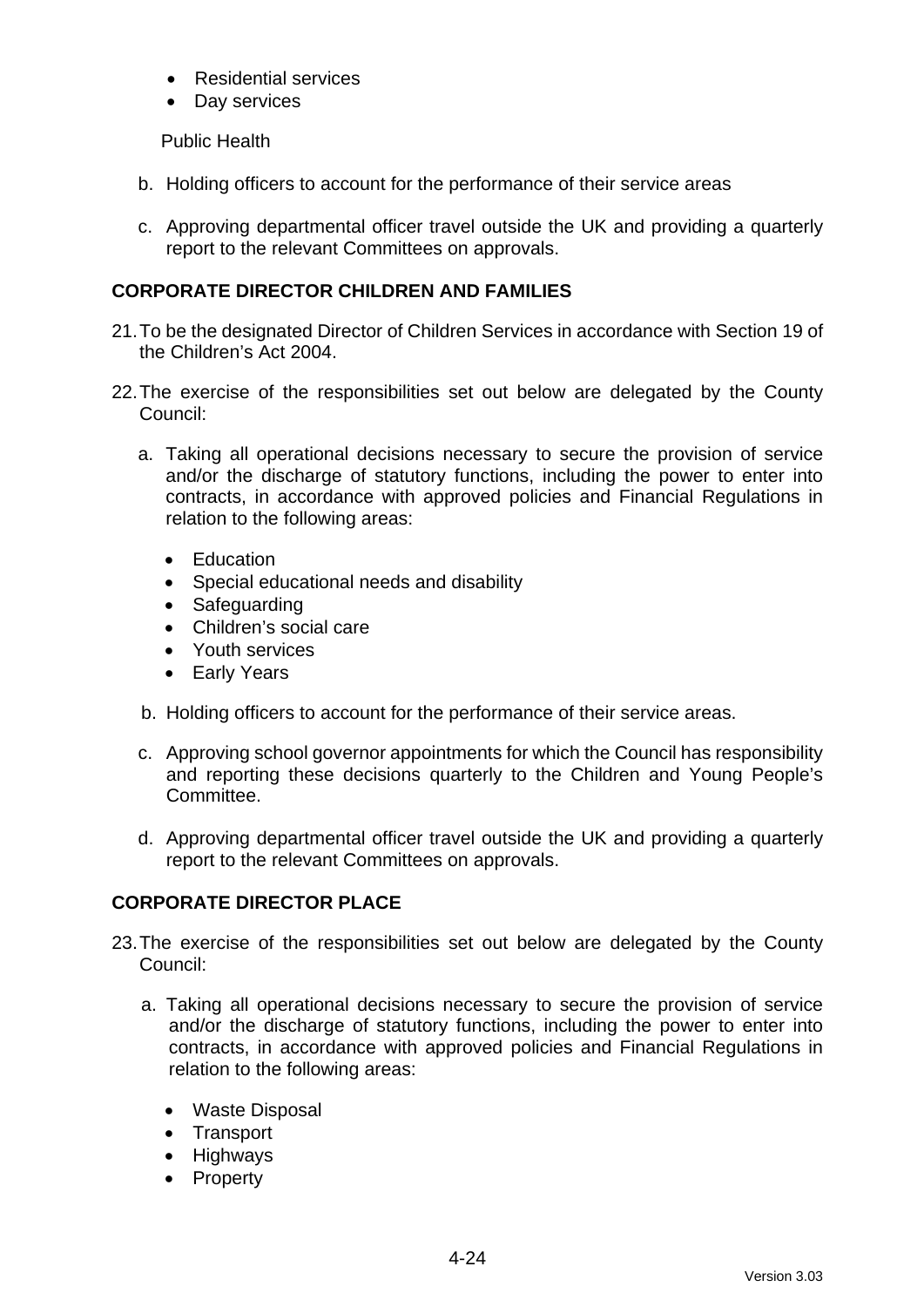- Catering and Facilities Management
- Planning
- Economic Development
- Grant aid administration
- Community Engagement
- Conservation
- Libraries
- Country parks
- Sport and Arts

Public protection including:

- Trading Standards
- Emergency management
- Registration services
- Community Safety
- b. Holding officers to account for the performance of their service areas.
- c. Approving departmental officer travel outside the UK and providing a quarterly report to the relevant Committees on approvals.

# **STATUTORY OFFICERS**

24.There is a legal requirement to allocate some specific responsibilities to officers and the Council has designated the following posts:

| Chief Executive                 |          |  | Head of Paid Service & Proper Officer           |
|---------------------------------|----------|--|-------------------------------------------------|
| Service                         | Director |  | Customers,   Monitoring Officer                 |
| <b>Governance and Employees</b> |          |  |                                                 |
| Service                         | Director |  | Finance,   Chief Finance Officer (also known as |
| Infrastructure and Improvement  |          |  | Section 151 Officer)                            |

# **HEAD OF PAID SERVICE**

- 25.Responsibility for reporting to the Full Council on the manner in which the discharge of the Council's functions is co-ordinated, the number and grade of officers required for the discharge of functions and the organisation of officers.
- 26.Responsibility for considering applications from officers for exemption from political restriction in respect of the post held by that officer.

**NOTE:** The Head of Paid Service may not be the Monitoring Officer but may hold the post of Chief Finance Officer if a qualified accountant.

### **PROPER OFFICER**

27.Responsibility for acting as the Proper Officer as set out in Section 270(3) of the Local Government Act 1972 in connection with committees.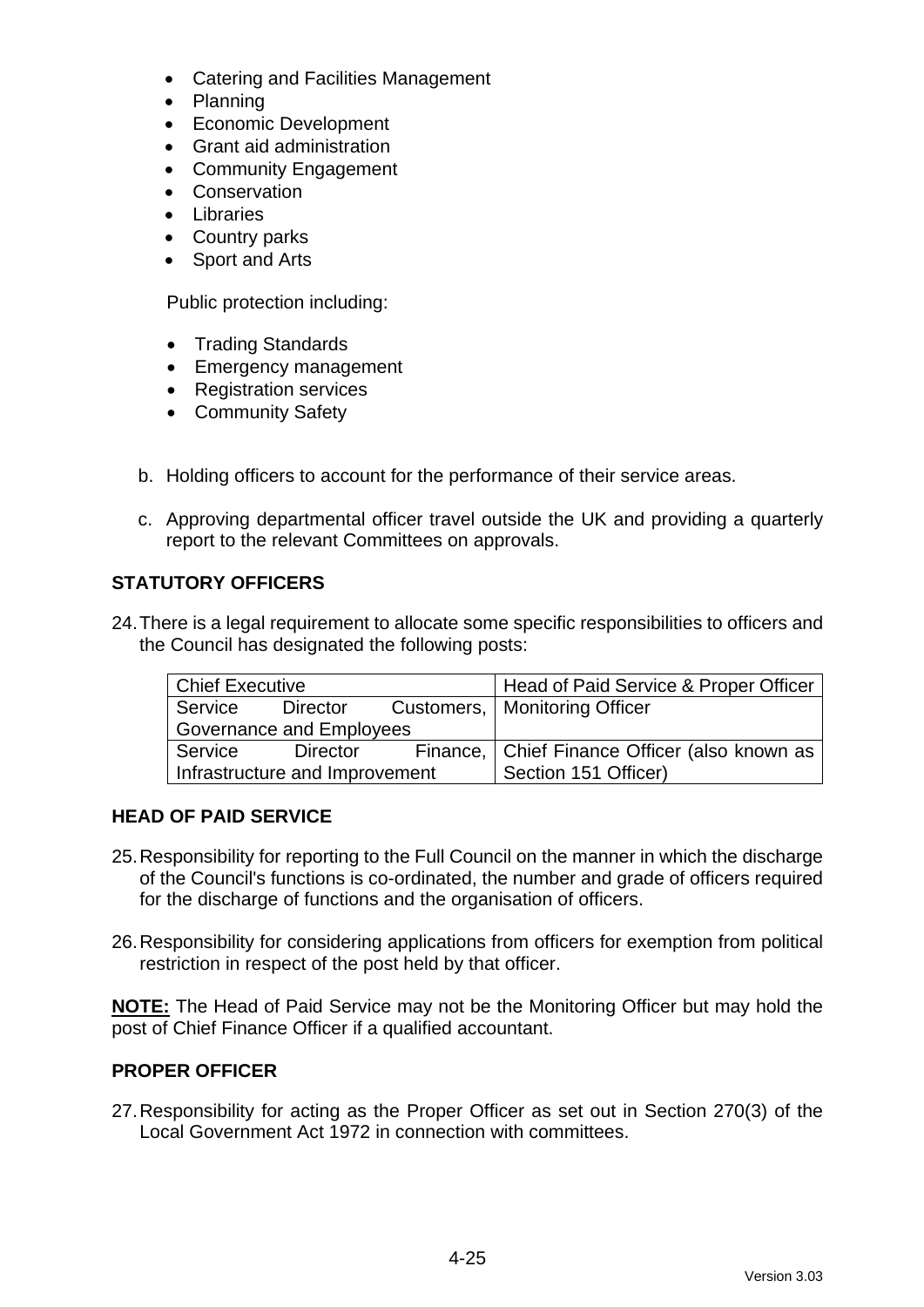#### **MONITORING OFFICER**

- 28.Responsibility for maintaining the Constitution, ensuring it is available for inspection and making minor changes as a result of any restructuring.
- 29.Responsibility for ensuring the lawfulness and fairness of decision making; this includes authority, after consulting with the Head of Paid Service and Chief Finance Officer, to report to the Full Council if they consider that any proposal, decision or omission would give rise to unlawfulness or maladministration.
- 30.Responsibility for contributing to the promotion and maintenance of high standards of conduct.

**NOTE:** The Monitoring Officer cannot be the Chief Finance Officer or the Head of Paid Service.

### **CHIEF FINANCE OFFICER**

- 31.Responsibility for ensuring the lawfulness and financial prudence of decision making; this includes authority, after consulting with the Head of Paid Service and Monitoring Officer, to report to the Full Council if they consider that any proposal, decision or omission would give rise to unlawful expenditure, or is unlawful and is likely to cause a loss or deficiency or if the Council is about to enter an item of account unlawfully.
- 32.Responsibility for the administration of the financial affairs of the Council.
- 33.Responsibility for providing advice on the scope of powers and authority to take decisions, maladministration, financial impropriety and probity.
- 34.Responsibility for providing financial information to the media, members of the public and the community.

**NOTE:** The Chief Finance Officer cannot be the Monitoring Officer but may hold the post of Head of Paid Service.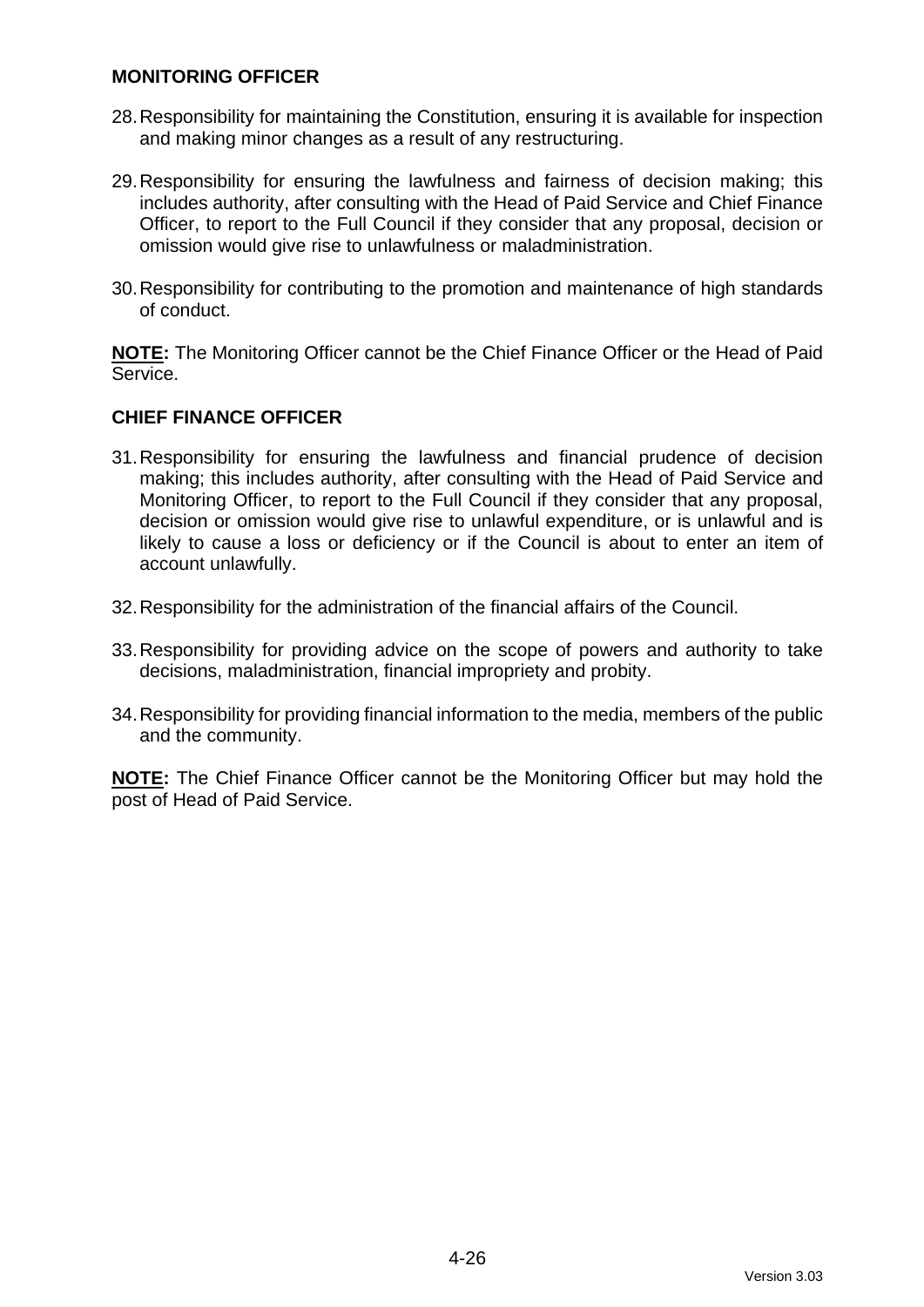**PART FIVE**

**DEMOCRACY**

**PROCEDURES**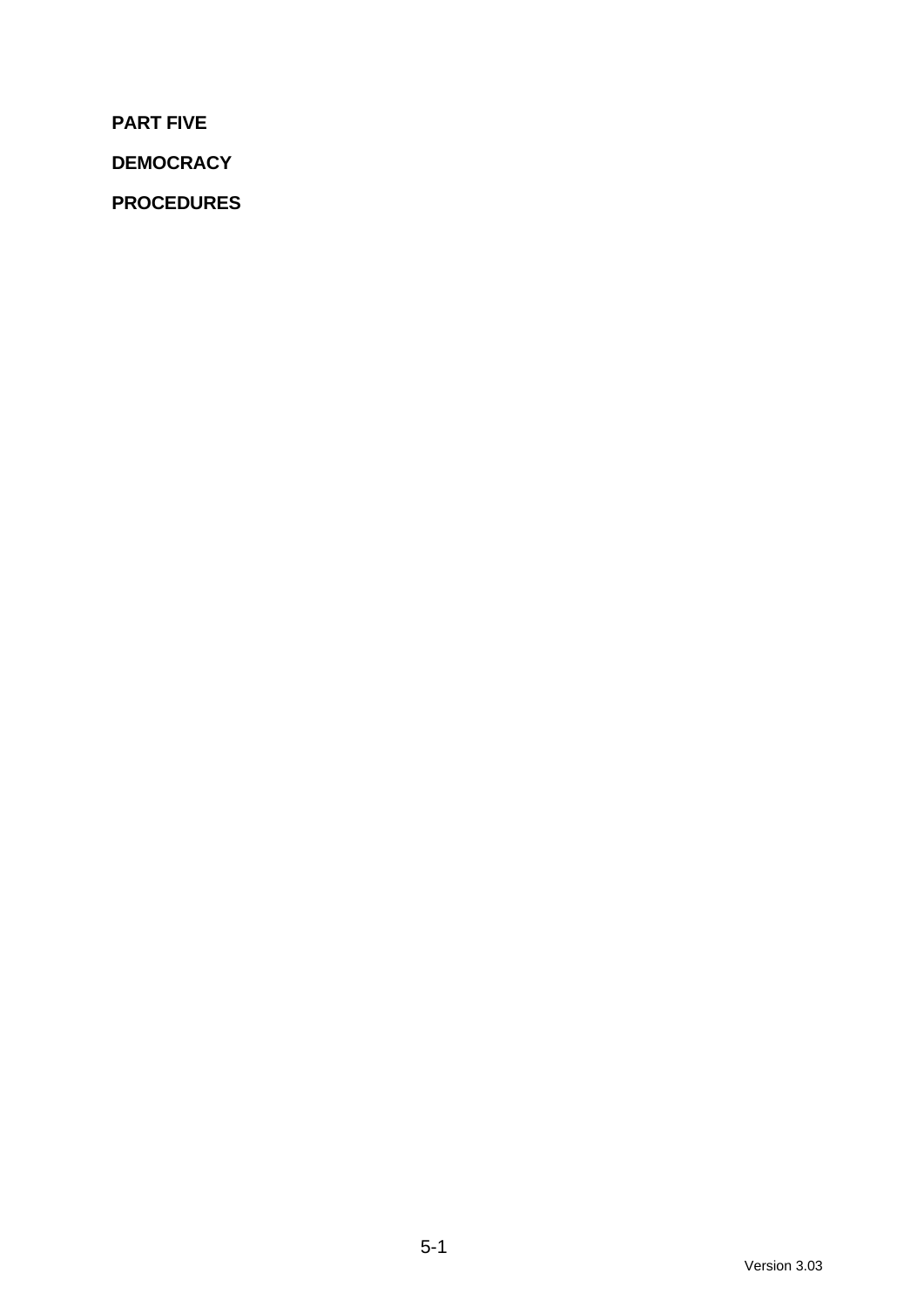# **PART A – PROCEDURE RULES FOR MEETINGS OF THE FULL COUNCIL**

# **INTRODUCTION**

- 1. The County Council has four types of Full Council meetings:
	- a. ordinary meetings these meetings run throughout the year to carry out the business of the Council;
	- b. the annual meeting usually held in May. In addition to the business of an ordinary meeting the annual meeting elects the Chairman and Vice-Chairman of the County Council who hold the posts until the annual meeting the following year;
	- c. the annual budget meeting usually held in February to agree the Council's budget for the following financial year. This meeting generally only considers the budget reports; and
	- d. extraordinary meetings meetings arranged outside of the schedule of ordinary meetings.
- 2. These rules are designed to ensure meetings of the Full Council run smoothly and are conducted properly to enable sound decision-making in line with Wednesbury principles and to ensure that the business of the Council is undertaken effectively and efficiently.
- 3. Councillors are responsible for ensuring their behaviour reflects the Nolan Principles in relation to Standards in Public Life and that they comply with the Procedure Rules and the Code of Conduct for Councillors and Co-opted Members at all times. Members are generally expected to be in attendance in their allocated seat for the duration of the meeting. During the meeting, the Chairman's ruling on behaviour is final.
- 4. So far as the law allows, any of these rules may be suspended at any meeting of the Full Council, either for the whole meeting or for a particular item on the agenda. In order to achieve this, a motion must be moved and seconded and a vote carried.
- 5. If any issues arise at a meeting in relation to interpretation of the procedure rules, the Chairman's decision will be final.
- 6. For the annual budget meeting some procedure rules will be suspended and alternative rules applied. See paragraph 108 below.

### **ARRANGEMENTS FOR MEETINGS**

- 7. Full Council meetings are normally held 6 times per year, of which one is the annual meeting and one is the annual budget meeting. The meetings are normally held on a Thursday starting at 10.30am.
- 8. The agenda and papers for meetings of the Full Council must be available at least five clear working days before the meeting.
- 9. Meetings of the Full Council will not continue beyond 5.30pm. If the meeting is not likely to conclude before that time the matter under debate at 5.15pm will be moved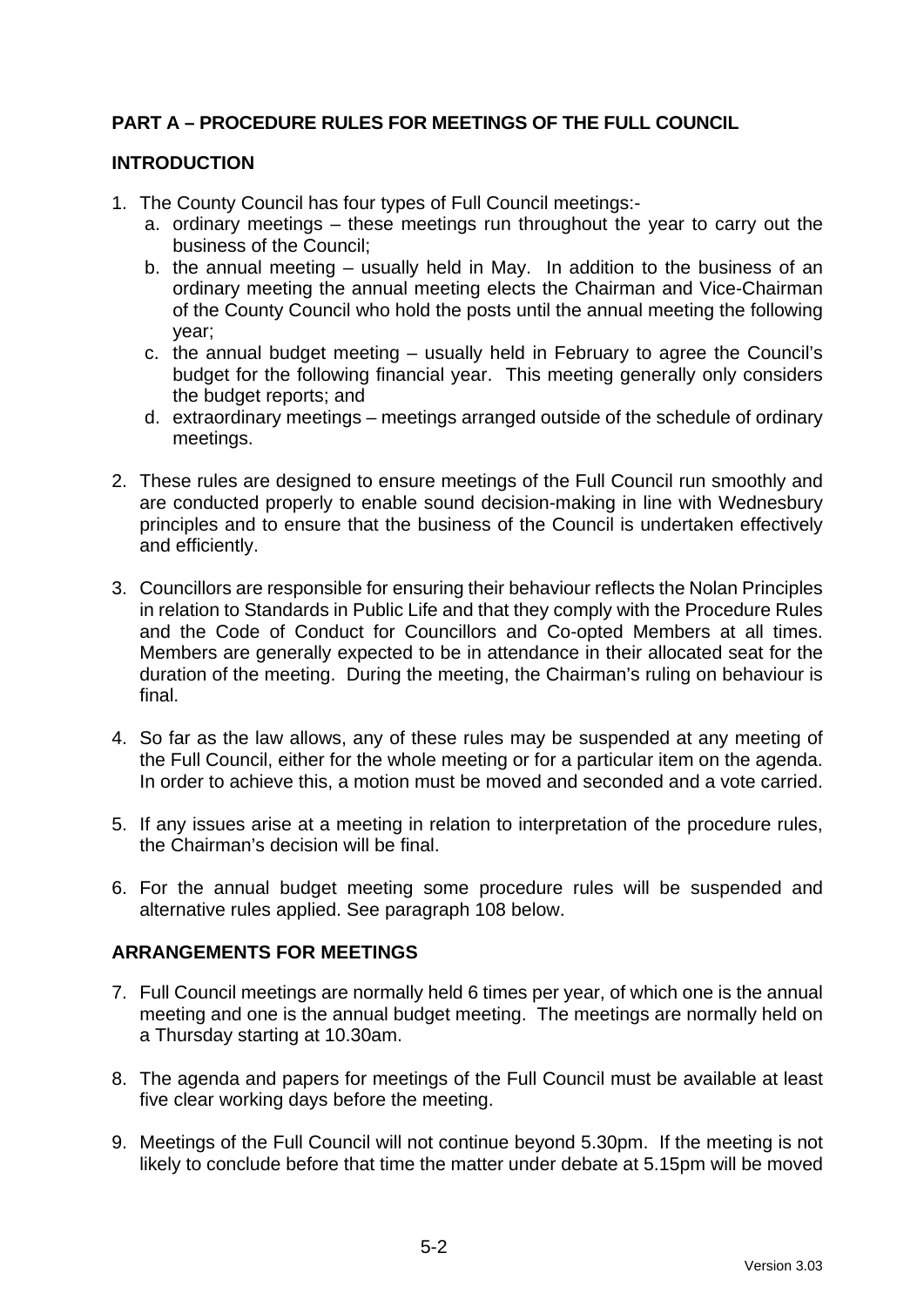to the vote to allow the meeting to conclude by 5.30pm. The annual budget meeting will continue beyond 5.30pm if necessary but not beyond 8.00pm. If the meeting has not concluded before that time a vote will be taken on the budget at 8.00pm and the budget will not be carried forward as an item to the next available meeting.

10.Details of arrangements for an extraordinary meeting are set out in paragraphs 109  $-111.$ 

#### **MINIMUM ATTENDANCE (QUORUM)**

- 11.At least one quarter (17) of the whole number of elected County Councillors must be present for the meeting to proceed or continue.
- 12.If the Chairman or the Chief Executive concludes that an insufficient number of Councillors is present the meeting will not proceed. The Division Bell will be sounded, and if after more than five minutes there is still an insufficient number present at the meeting it will be adjourned to a time fixed by the Chairman.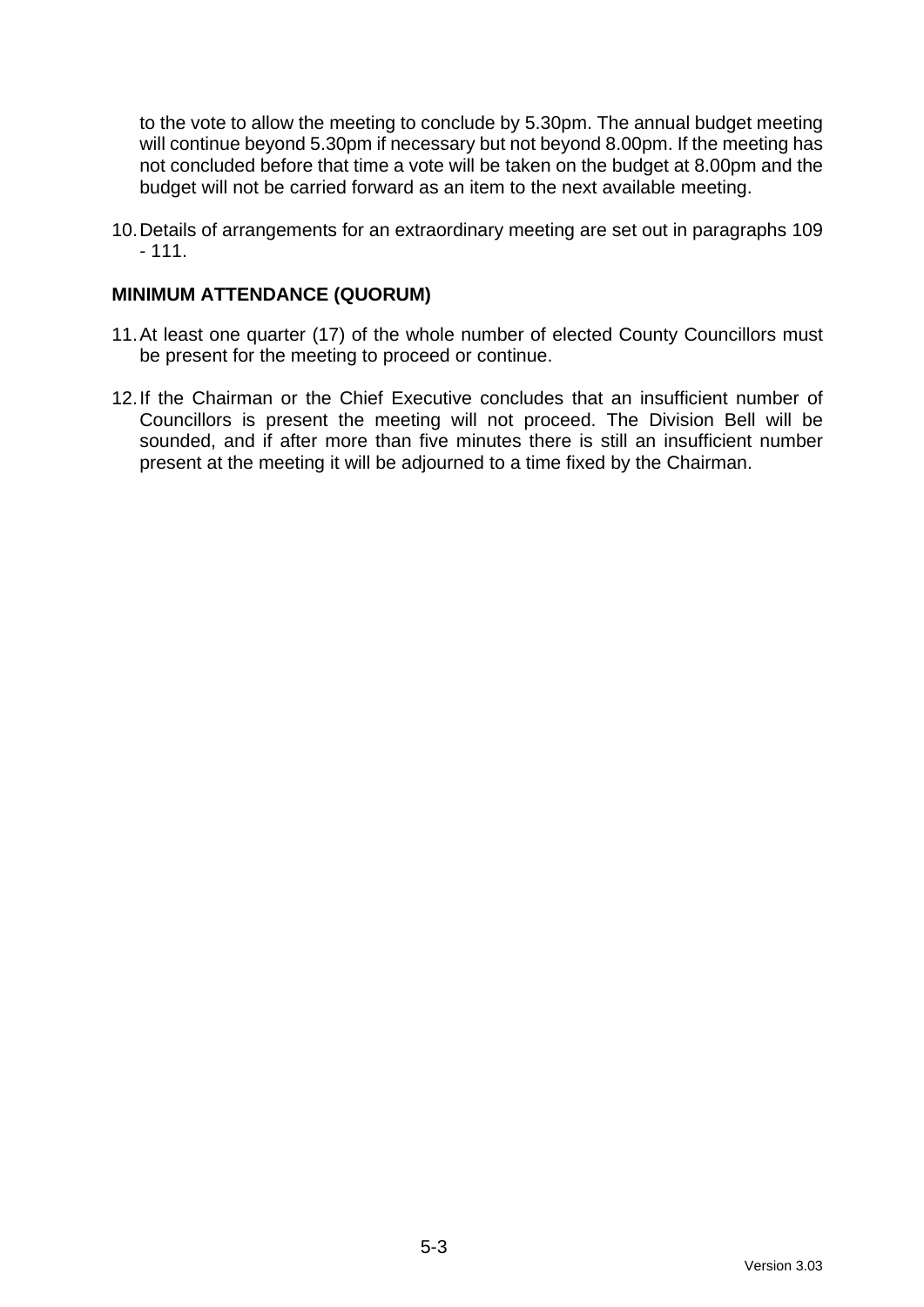# **ORDER OF BUSINESS**

13.Except for the annual budget meeting and an extraordinary meeting, the order of business will usually be:

Business at the annual meeting only (60 minutes)

- a. Election of Chairman
- b. Election of Vice-Chairman

#### Statutory formalities/Announcements (15 minutes)

- c. the choice of a person to preside if the Chairman and Vice-Chairman are absent
- d. any business having priority by law
- e. confirmation of the minutes of the last meeting of the Full Council
- f. apologies for absence, including reasons
- g. declarations of interest
- h. Chairman of the County Council's business

#### Constituency matters (30 minutes)

- i. constituency issues (15 minutes)
- j. petitions (15 minutes)
- Business reports (60 minutes)
- k. reports for decision by the Full Council

#### Questions (60 minutes)

- l. questions to Nottinghamshire and City of Nottingham Fire Authority and responses
- m. questions to Committee Chairmen and responses

#### Motions for debate

n. consideration of motions

### **OTHER POINTS REGARDING THE ORDER OF BUSINESS**

14.At any time during the meeting the Chairman can adjourn the meeting.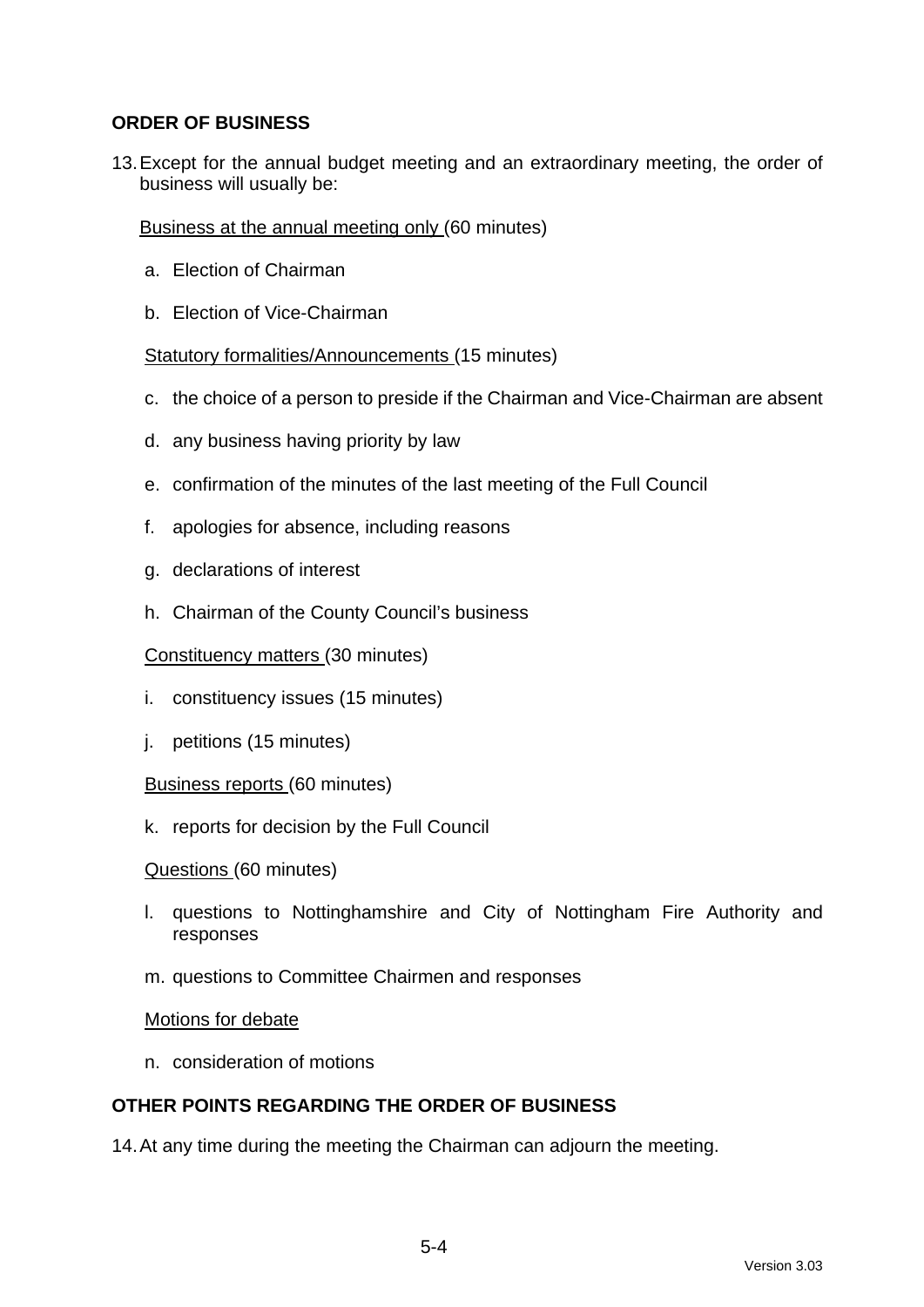- 15.The Chairman will manage the agenda to enable the meeting to keep to time and has discretion to extend the time limit of a particular section of the agenda within the overall time limit of the meeting.
- 16.The order of business can be varied at the discretion of the Chairman.
- 17.Lunch will normally be taken at 12.30pm.

### **ABSENCES AND APOLOGIES**

- 18.If a Councillor submits an apology for absence for the meeting, any questions or constituency issues they have submitted or motions they have proposed or seconded will be deemed to have fallen at the point the apology is given.
- 19.Apologies for absence will be categorised under the following headings:-
	- Other County Council Business
	- Medical / Illness
	- Other reasons
- 20.If a Councillor is not in the Chamber at the point on the agenda that any question or constituency issue they would present would be considered, the matter will be deemed to have fallen. Both the mover and seconder must be in the Chamber to propose a motion otherwise it will be deemed to have fallen.
- 21.The minutes of the meeting may record any Councillor's absence from the Chamber of more than 10 minutes during a Full Council meeting.

#### **DECLARATIONS OF INTEREST**

- 22.Where any Councillor has an interest in any matter to be discussed or decided, they will, in accordance with the Code of Conduct for Councillors and Co-opted Members, declare the existence and nature of that interest and whether the interest is a Disclosable Pecuniary Interest. Any declaration of interest will be recorded in the minutes of the meeting.
- 23.Where any Councillor has declared a Disclosable Pecuniary Interest in any matter, they will leave the room in which the meeting is being held while the matter is under consideration unless:
	- a. The Chief Executive has granted them a dispensation; or
	- b. the matter is only under consideration by the meeting as part of a report of the Minutes of Council, a committee or sub-committee and is not itself the subject of debate.
- 24.If the Councillor has chosen to remain within easy reach, that Councillor will be recalled by an appropriate officer before any further business is started.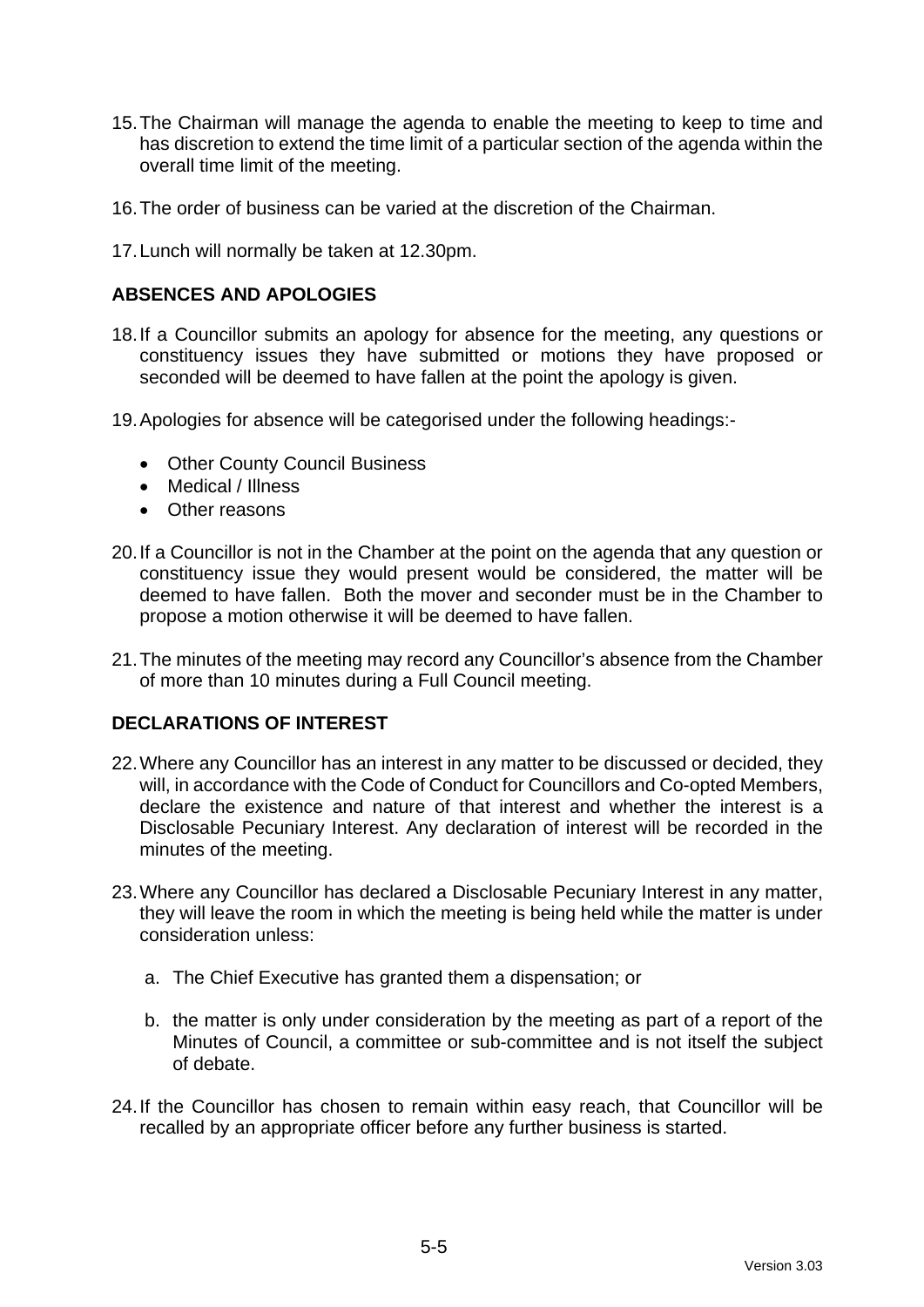25.Any person or officer of the authority who is appointed to do anything in connection with the County Council which enables them to speak at meetings, will make the same disclosures of interests and will withdraw from the room in which the meeting is being held on the same occasions as they would have to do if they were a County Councillor.

# **CONSTITUENCY ISSUES**

- 26.At any Full Council meeting except the annual budget meeting and an extraordinary meeting, Councillors will be given an opportunity to speak for up to three minutes on any issue which specifically relates to their division and is relevant to the services provided by the County Council. If the matter raised does not meet these criteria the Chairman will instruct the Councillor to stop speaking.
- 27. Such a speech will not give rise to a debate on the issue or a question and answer session.
- 28. If any Councillor wishes to make a three minute speech the Governance Team in Democratic Services must be notified by 10am three working days before the Full Council meeting. The notification must confirm who will be making the speech and which council service it relates to, to enable its validity to be determined in advance of the meeting.
- 29. A maximum of 15 minutes is allowed for this item. The speeches will be taken in the order received. Any speeches not heard within the time limit will fall and can be submitted again at the next meeting which allows constituency issues.

### **PETITIONS**

- 30.In accordance with the Council's Petitions Scheme, at any Full Council meeting except for the annual budget meeting and an extraordinary meeting, any Councillor may present a petition to the Chairman of the Council on any matter affecting the residents of their division, and in relation to which the County Council has powers or duties.
- 31.If any Councillor wishes to submit a petition the Governance Team in Democratic Services must be notified by 10 am the day before the meeting, giving details about the petition.
- 32.In exceptional circumstances, if a petition is not properly notified in advance, the Chairman has discretion to allow the petition to be submitted at the meeting.
- 33.The Councillor presenting the petition can introduce and speak about the petition for up to one minute.
- 34.If a Councillor is unable to be at the meeting, they may request and agree to another Councillor presenting a petition on their behalf.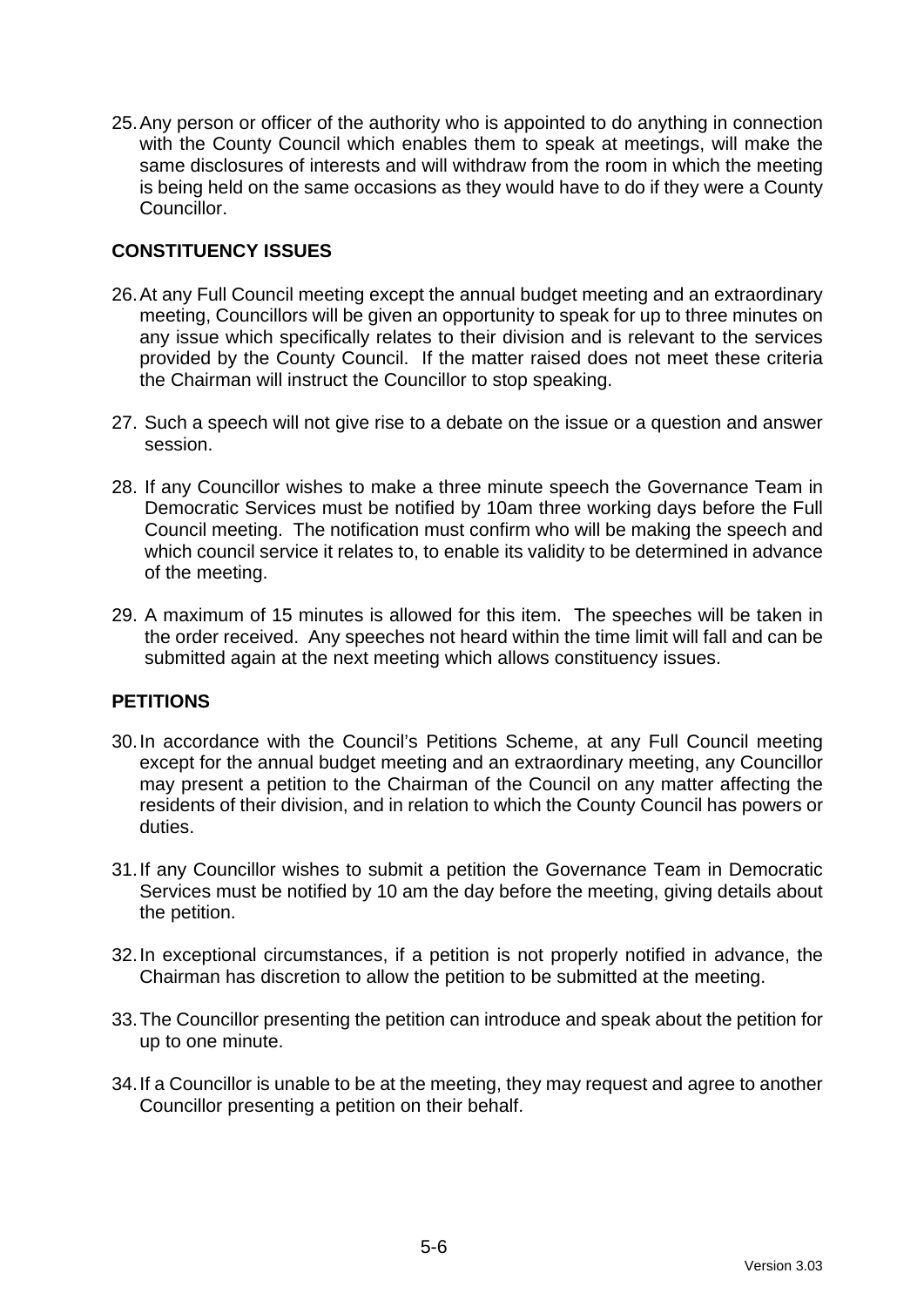- 35.If a petition relates to more than one division the petition can be presented jointly if the relevant Councillors agree. If agreement cannot be reached the petition will be presented by the Council's Vice-Chairman.
- 36.Different procedures apply to some petitions as set out in the Council's petition scheme.
- 37.A maximum of 15 minutes is allowed for this item. Petitions will be taken in the order received. Any petitions not presented in the time limit will be accepted by the Chairman en bloc and referred to the appropriate committee for consideration.
- 38.Any petition presented will be referred without debate to the appropriate committee for consideration. A report back to Council on the outcome of that consideration will be made at its next meeting.

### **CONSIDERATION OF REPORTS FOR DECISION BY COUNCIL**

- 39.Reports are introduced by the relevant committee chairman.
- 40.The report recommendation is then 'moved' by one Councillor and 'seconded' by another Councillor. It then becomes a 'motion' for debate and the rules of debate apply. The motion is then debated before a vote is taken. Where a report contains more than one recommendation they will be moved as a single motion for debate.
- 41.Statutory officer reports will be moved by the Chairman of the County Council and seconded by the Vice-Chairman of the County Council.

#### **QUESTIONS**

- 42.At any meeting of the Full Council, except the annual budget meeting and an extraordinary meeting, a Councillor may ask any Committee Chairman one or more questions on matters within the remit of their committee.
- 43.Questions must:
	- a. disclose a question;
	- b. be limited to matters which fall within the remit of the relevant Committee;
	- c. be a matter for which the local authority has a responsibility or which affects the County;
	- d. not be defamatory, frivolous or offensive;
	- e. not be substantially the same as a question or motion which is under consideration by or has, in the past six months, been put at a meeting of the Council or a committee;
	- f. not relate to a planning application or any other quasi-judicial matter; and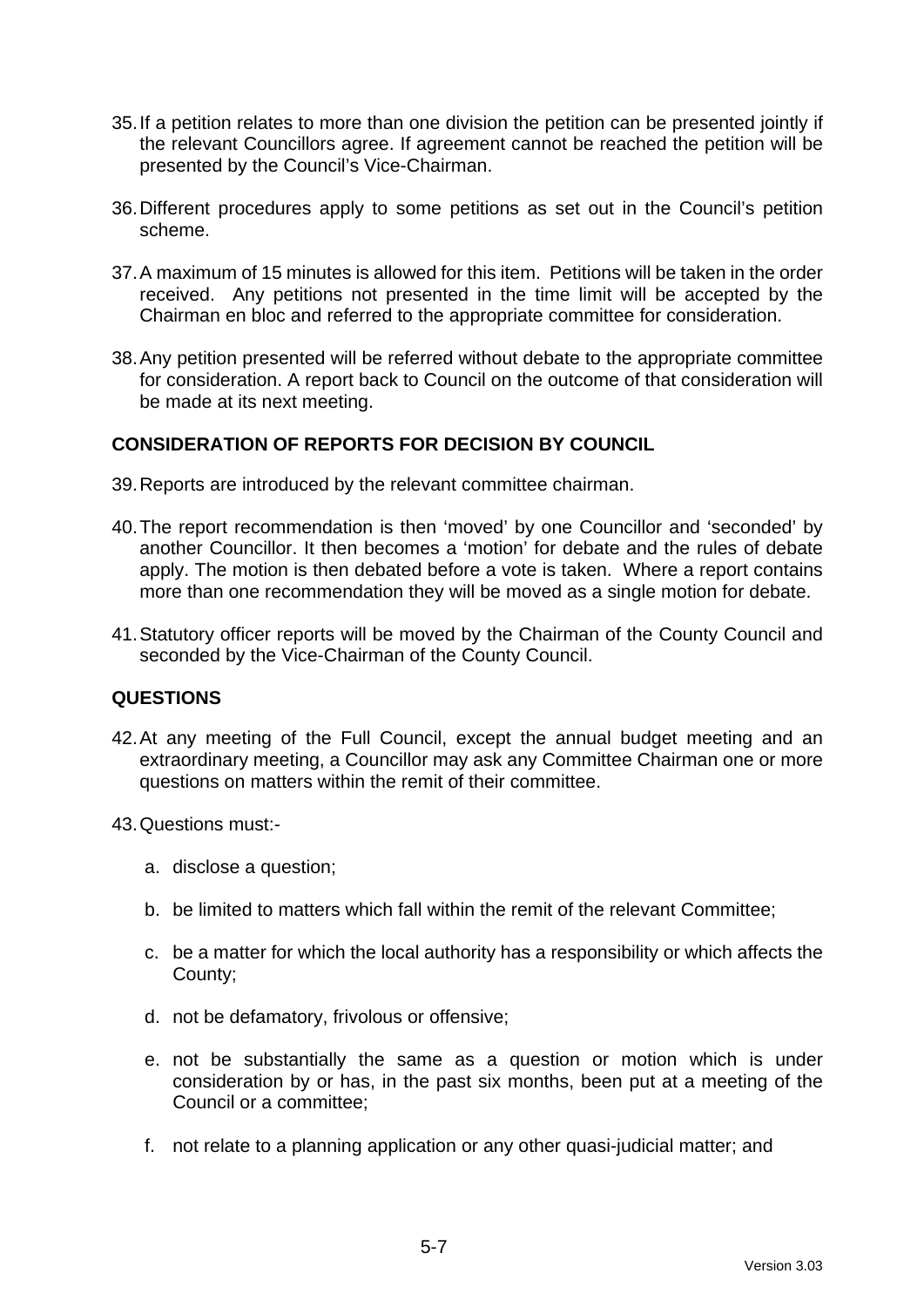- g. not require disclosure of confidential or exempt information.
- 44.The Monitoring Officer will rule a question invalid and give reasons, if a submitted question does not comply with the provisions in paragraph 43.
- 45.A maximum of 60 minutes is allowed for questions, with up to 15 minutes of time allocated for questions to the Chairman of Nottinghamshire and City of Nottingham Fire Authority and the remaining time for questions to Committee Chairmen.
- 46.Once the 60 minutes for questions has been reached any remaining questions to Committee Chairmen will receive a written answer within 15 working days of the meeting and the answer given will be included for information with the papers for the next convenient Full Council meeting. The Committee Chairman may elect for the answer to the question to be given by his or her Vice Chairman or another Committee Chairman if in the opinion of the Committee Chairman this is more appropriate.
- 47.At any meeting of the Full Council, except the annual budget meeting and an extraordinary meeting, a Councillor may ask the Chairman of Nottinghamshire and City of Nottingham Fire Authority one or more questions on matters within the remit of their authority. A maximum of 15 minutes is allowed for these questions after which any remaining questions will receive a written answer within 15 working days of the date of the meeting and the answer given will be included for information with the papers for the next convenient Full Council meeting.
- 48.If any Councillor wishes to submit a question under the Procedure Rules a copy of their question(s) must be posted in the box in Democratic Services or emailed to council.questions@nottscc.gov.uk no later than 10 am three working days before the meeting. The question must make it clear who the question is addressed to and who is asking it.
- 49.A submitted question cannot be altered after the deadline.
- 50.The order in which questions are put at the meeting will be determined by the Chairman.
- 51.After receiving an answer from the relevant Committee Chairman, or their nominee, the Councillor asking the original question may ask one supplementary question on the same matter.
- 52.The same supplementary question procedures apply to questions to the Chairman of the Fire Authority.
- 53.Any questions for Council which are withdrawn at the meeting or which fall because the member asking the question is not present in the Chamber at Council question time to ask their question, including where the Councillor has submitted their apology for absence, will receive a written reply within 15 working days of the meeting and the answer given will be included for information with the papers for the next convenient Full Council meeting.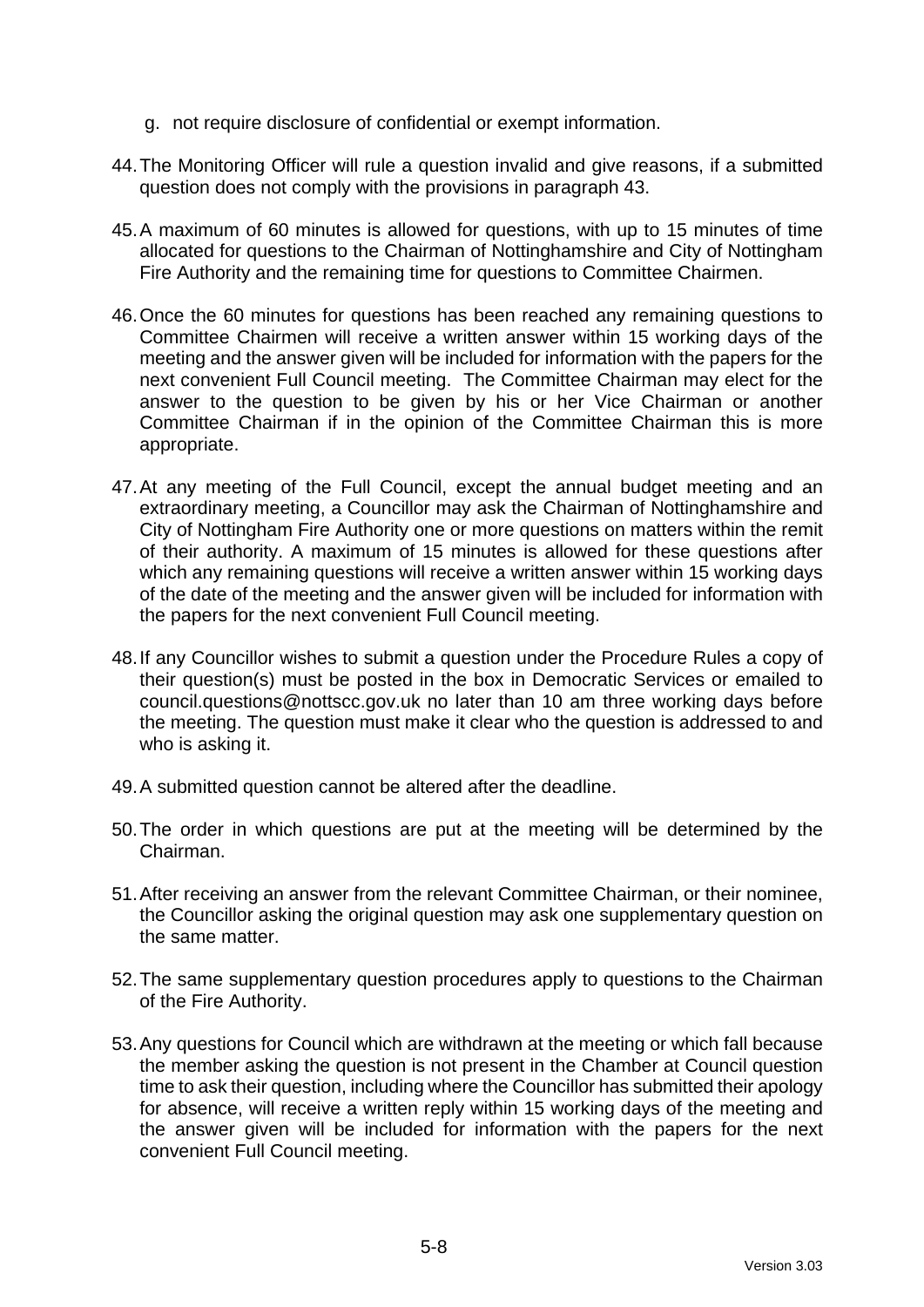# **QUESTIONS REQUIRING A WRITTEN RESPONSE**

54.Any Councillor may at any time, by writing to Democratic Services, put a question to a Committee Chairman and will be sent a reply within 15 working days. Every such question and the answer given will be included for information with papers for the next convenient Full Council meeting.

#### **CONSIDERATION OF INDIVIDUAL MOTIONS TABLED BY COUNCILLORS IN ADVANCE OF MEETINGS**

- 55.Councillors may raise an issue at Full Council meetings except the annual budget meeting by submitting a motion. The procedure for submitting a motion for debate is as follows:
	- a. The motion must be proposed and seconded.
	- b. Notice must be given in writing no later than 10 am eight clear working days before the Full Council meeting by one of the following methods:
		- i. Submitting an original signed by both the proposer and seconder to the Governance Team, Democratic Services
		- ii. Submitting a scanned copy of the signed original, or a motion with electronic signatures of the proposer and seconder, by email to council.questions@nottscc.gov.uk
	- c. Valid motions will be included in the agenda for the meeting in the order of receipt.
- 56.An invalid motion cannot be altered after the deadline to make it valid.
- 57.Both the mover and seconder must be in the Chamber to move or second their motion, if they are not present the motion is deemed to have fallen.
- 58.The Chairman will manage the business to enable appropriate debate within the time limit of the meeting. If a motion is not debated due to a lack of time the motion will be carried forward to the next ordinary (or annual) meeting and will be dealt with ahead of other motions on that agenda.

### **Scope of motions on notice**

59.Valid motions must:-

- a. be asking the Council to make a decision which is lawful;
- b. be about matters for which the Council has a responsibility or which affects directly or indirectly residents or businesses of the County and the Council has the power to implement;
- c. not be defamatory, frivolous or offensive;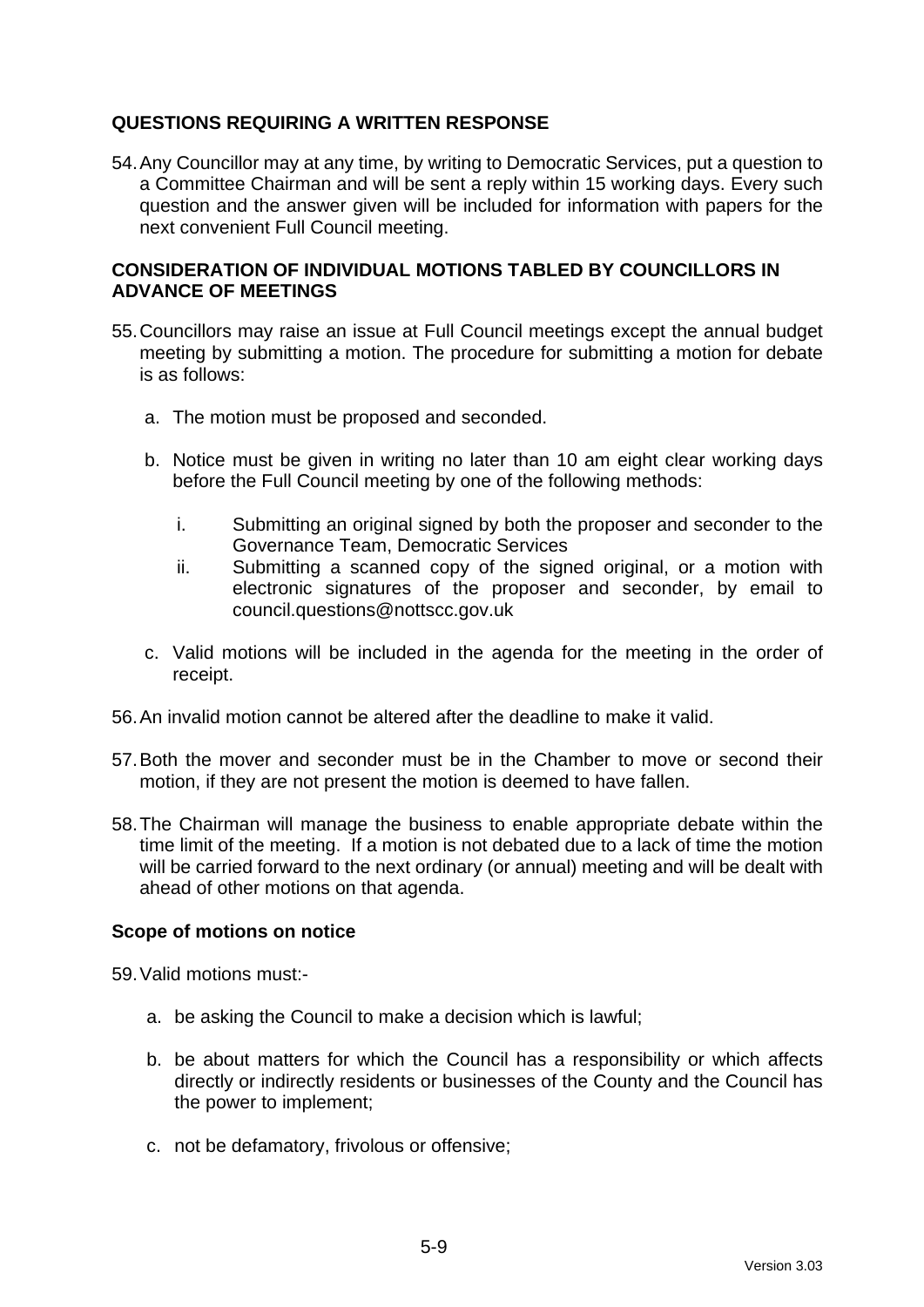- d. not be substantially the same as a motion which has, in the past six months, been put at a meeting of the Full Council, or reverse a decision taken by the Council in the past six months;
- e. not relate to a planning application or any other quasi-judicial matter;
- f. not require disclosure of confidential or exempt information; and
- g. include appropriate and sufficient information to enable Councillors to make a lawful decision for example legal, financial, statutory or policy implications.
- 60.The Monitoring Officer will reject a proposed motion as invalid, giving reasons if it does not comply with the provisions in paragraph 59.

### **THE RULES OF DEBATE**

- 61.Any motion (including recommendations within reports) must be moved and seconded before the debate can be opened. The mover and seconder of the motion may speak for a maximum of 10 minutes when moving the motion. It is not necessary to read the motion in full when moving the motion, provided the motion has been provided in writing to Full Council.
- 62.If a Councillor wishes to speak they should indicate their intention by raising their hand.
- 63.The Chairman will decide the order in which speakers will be heard. Any Councillor who wishes to speak will be given the opportunity to do so unless any of the exceptions contained in these procedure rules apply.
- 64.Councillors can speak for a maximum of 5 minutes each time they are entitled to speak during a debate subject to paragraph 61 and the exception at the Annual Budget meeting.
- 65.Councillors will stand when speaking and must address the Chairman. Other Councillors will be respectful of and not interrupt the Councillor who is speaking.
- 66.Councillors must speak strictly to the subject under discussion.
- 67.Councillors may speak once on any motion and once on each amendment.
- 68.If the motion has been amended since a Councillor last spoke, that Councillor may move a further amendment to the motion.
- 69.Whenever the Chairman stands during a debate any Councillor standing must sit down and the Full Council must be silent.
- 70.Any Councillor may at any time during a meeting request that the meeting be adjourned for a short period. The Chairman of the meeting has discretion to decide whether to agree the request and, if agreed, to determine the length of any such adjournment.

5-10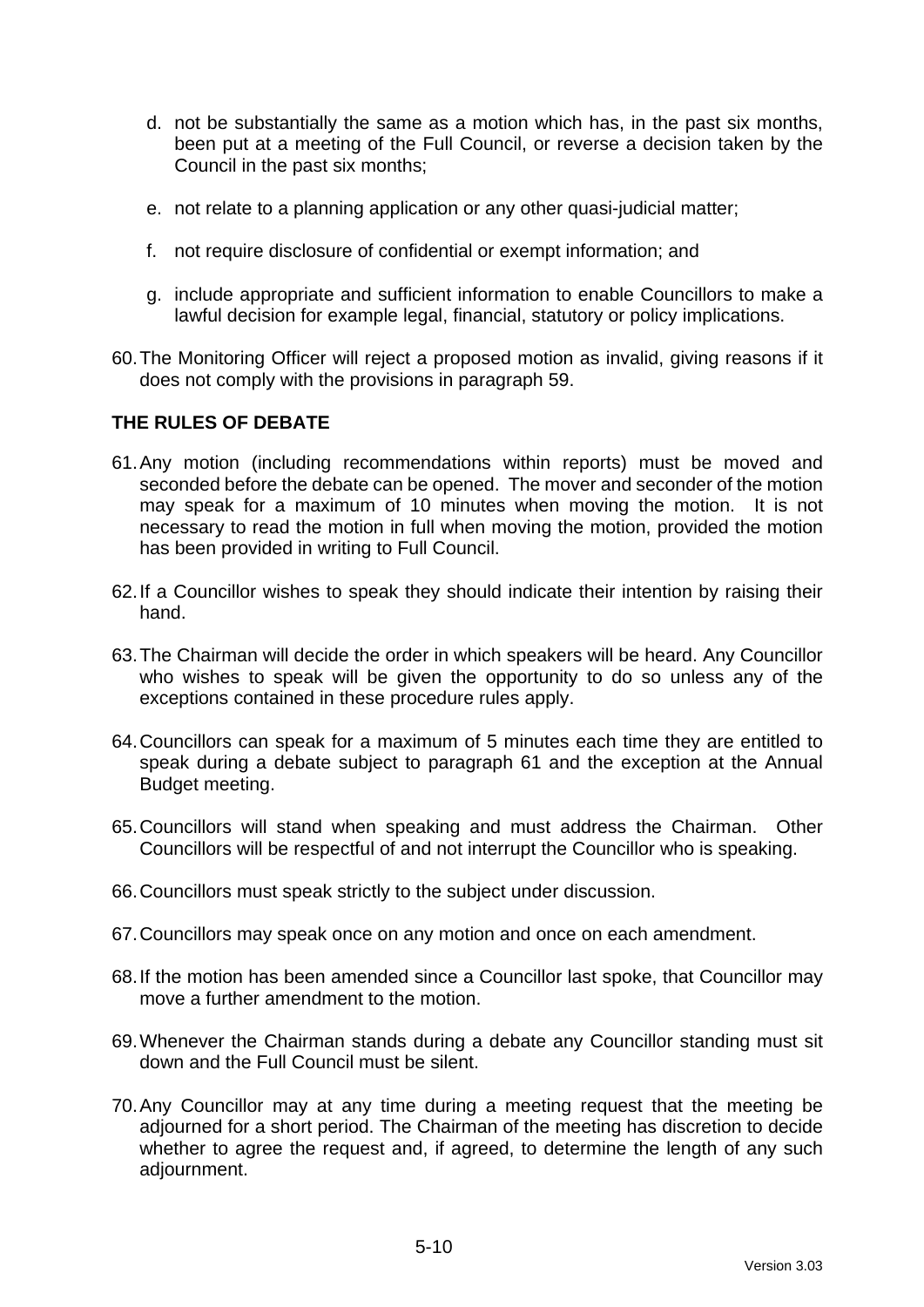- 71.The Councillor who moved the original motion has a right of reply at the close of the debate on that motion including where it has been amended during the debate.
- 72.At the end of a debate on an amendment to a motion, the mover of the amendment has a right to make closing remarks before the Councillor who moved the original motion exercises their right of reply.

## **ALTERATIONS AND AMENDMENTS TO RECOMMENDATIONS AND MOTIONS**

- 73.An alteration is where the motion is changed by or with the agreement of the mover and the seconder of the motion. This can include where a proposal by another member to make a change to a motion is accepted by the mover of the motion which then alters the proposed motion without the need for a vote on the proposed change.
- 74.An amendment is a proposal by another member to change a motion being debated which is not accepted by the mover of the original motion.
- 75.An alteration must be submitted in writing to the Chairman. An alteration can only be made if it would be accepted as a valid amendment. Alterations can be accepted:
	- a. when the mover changes the motion whilst moving it
	- b. during the debate to update the motion to maintain accuracy
	- c. if the mover accepts a proposed amendment
	- d. to make the motion more acceptable to Councillors
- 76.Amendments to a motion can be moved or seconded by any Councillor following the process set out in paragraph 82 in the following situations:
	- a. to refer a subject of debate to a committee for further consideration
	- b. to leave out words, to add words or both. However, such changes must not have the effect of fundamentally altering the spirit or intention of, or directly reversing the spirit or intention of, the original proposal (for example to recommend approval instead of refusal), must comply with the provisions set out in paragraph 59 and must be relevant to the original motion.
- 77.The Monitoring Officer may reject a proposed amendment as invalid if it does not comply with the provisions set out in paragraph 59. The Chairman may adjourn the meeting to seek appropriate advice to confirm validity of the amendment.
- 78.If a valid amendment is accepted by the mover of the original motion no debate or vote will be required and it will become an alteration to the motion and will become the altered (substantive) motion.
- 79.Only one amendment may be moved and discussed at one time. No further amendment may be moved until the amendment under discussion has been voted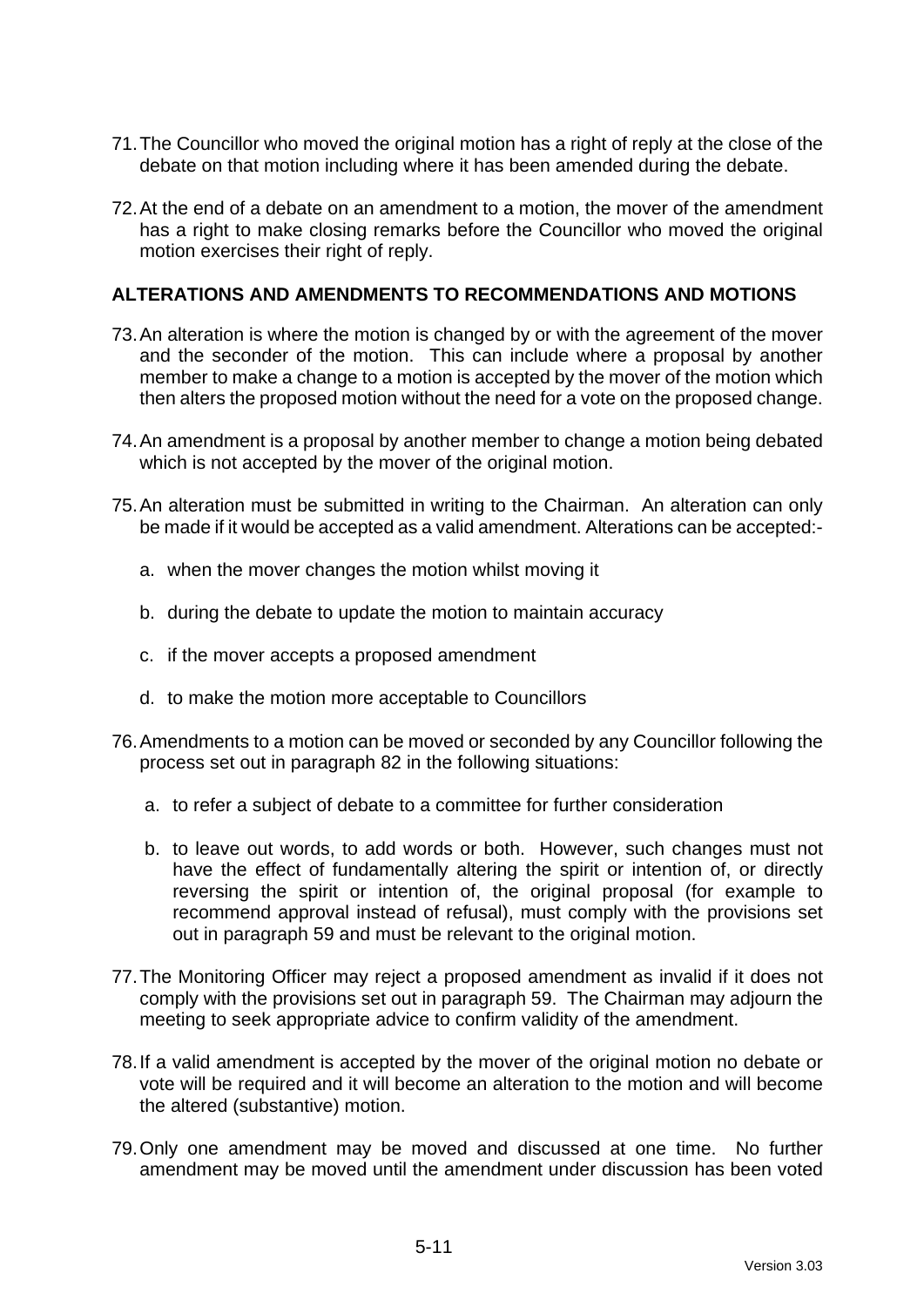on, subject to the exceptions set out in the Annual Budget Meeting Rules at paragraph 108.

- 80.If an amendment is not accepted by the mover of the original motion, the following procedure will apply:
	- a. the amendment will be debated
	- b. a vote will then be taken on whether the amendment should become the amended (substantive) motion
	- c. debate will continue and further amendments may be moved
	- d. after all amendments have been dealt with using the procedure stated above then a vote will be taken on the final substantive motion

### **MOTIONS NOT REQUIRING PRIOR WRITTEN NOTICE**

- 81.Motions can be moved and seconded orally at meetings including a reason for proposing the motion, to ensure meetings run smoothly and are conducted properly. The following are examples of such motions:
	- a. appointment of a chairman for the meeting in the absence of the Chairman and Vice-Chairman
	- b. request to withdraw a motion
	- c. that the matter be put to a vote (this can only be moved by a Councillor who has not yet spoken on the debate as set out in paragraph 83)
	- d. that the meeting be adjourned
	- e. variation of the order of business
	- f. suspension of a specific procedure rule (giving the procedure rule number to be suspended and the reason)
	- g. exclusion of the public
	- h. that a named Councillor should not be heard further
- 82.Amendments to motions may be moved and seconded without notice but must be provided in writing to the Chairman when being moved.

## **BRINGING DEBATE TO EARLY CLOSURE**

83.A Councillor who has not already spoken on the matter may orally move a motion that a vote should be taken immediately. This must be seconded.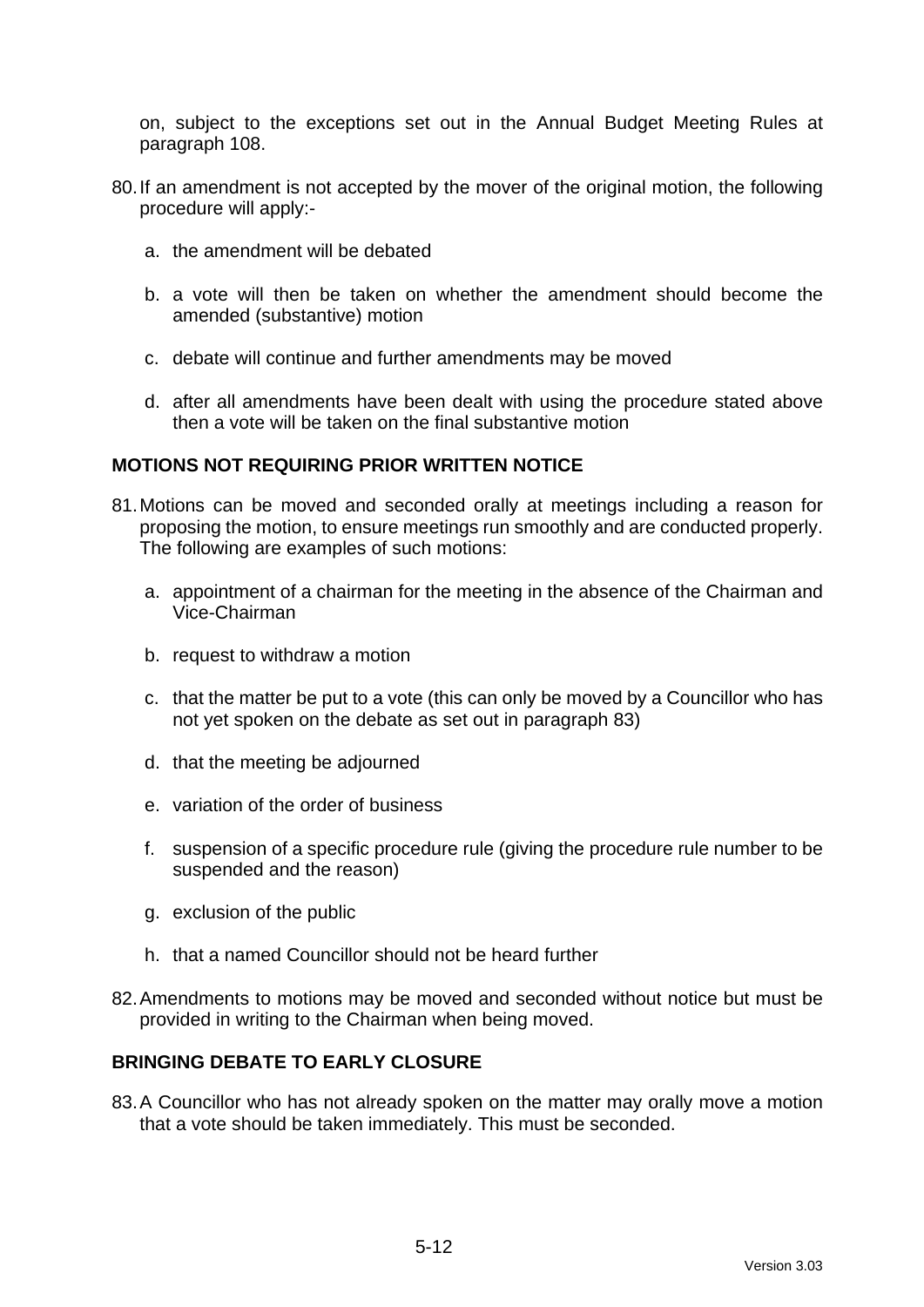- 84.If the Chairman feels there has been sufficient discussion of the issue he may put the oral motion to the vote.
- 85.If the vote is carried the motion or amendment will be put to the vote following closing remarks as set out in the rules of debate.

### **POINTS OF ORDER AND PERSONAL EXPLANATIONS**

- 86.With the consent of the Chairman any Councillor may make a brief comment, ask a question designed to clarify a matter which has been raised, or indicate where they feel the procedure rules have not been followed. They may not introduce new material or make a speech on the issue raised.
- 87.The Chairman of the County Council's ruling will be final and they may limit such exchanges to maintain the flow of debate.

### **VOTING**

- 88.Votes in Full Council are to be determined by a show of hands.
- 89.When a vote is being called Councillors must remain quiet, seated in their designated seat, and clearly hold their hand up to cast their vote and keep it up until the Chairman tells Councillors the vote has concluded.
- 90.Where there is an equal number of votes for and against a motion the Chairman can exercise a second (casting) vote.
- 91.A recorded vote will be taken if 10 or more Councillors request it by a show of hands and where required under the Annual Budget meeting rules in paragraph 108 below. The process will be as follows:
	- a. The Division Bell will be sounded.
	- b. The Chief Executive will then call the names of all Councillors and record the vote of each Councillor.
	- c. The Chairman will announce the result.
	- d. The minutes will record how each Councillor voted.
- 92.Whilst the recorded vote is being taken, Councillors must remain quiet, seated in their designated seat, and, when called by the Chief Executive, use the microphone provided to give their vote.
- 93.Any Councillor can require that the minutes of the meeting record how they voted on any decision taken.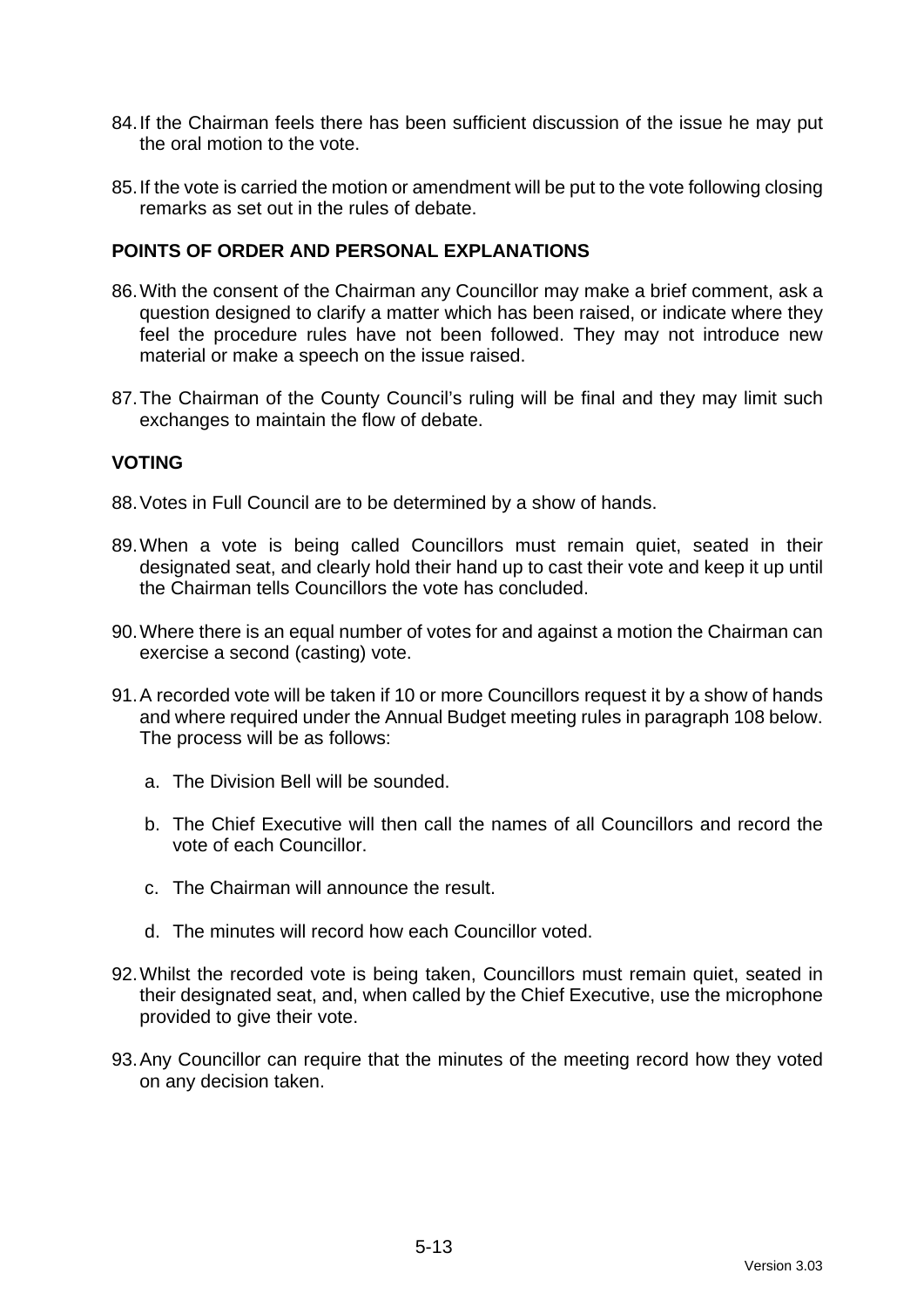# **REVERSING DECISIONS**

94.Council decisions are final and should normally not be altered or amended for 6 months. However, where a decision proves to be unworkable for whatever reason a further report on the issue will be brought back to Full Council for further consideration with the agreement of the Council's Chairman and Vice-Chairman.

## **DISORDERLY CONDUCT**

- 95.Councillors are expected to act in a reasonable and professional manner at Full Council, in accordance with the Code of Conduct for Councillors and Co-opted Members and in compliance with the Council's Procedure Rules. Councillors should not misbehave by persistently disregarding the Chairman's ruling, or by behaving improperly or offensively, including by using offensive language or making personal remarks about individuals, or by obstructing the business of the Full Council.
- 96.If, at any meeting, any Councillor in the opinion of the Chairman of the County Council is in breach of paragraph 95 the Chairman will warn the Councillor about their behaviour.
- 97.If following any warning a Councillor continues to breach paragraph 95 the Chairman may move "that [the Councillor named] should not be further heard" and, if seconded, a vote will be taken without discussion.
- 98.If any Councillor continues the misconduct after a "should not be further heard" vote has been carried, the Chairman:
	- a. may request the Councillor to leave the meeting; or
	- b. may adjourn the meeting of the Full Council for any period considered necessary
- 99.In the event of a general disturbance which in the opinion of the Chairman makes business impossible, the Chairman may adjourn the meeting for any period considered necessary and/or order that the public or a specific individual/s leave. "General disturbance" may include any action or activity by the public which disrupts the conduct of the meeting or impedes other members of the public including in connection with the recording or reporting of the meeting.

### **ESTABLISHMENT OF COMMITTEES**

100. Every committee set up by the Full Council will perform the functions given to them until the Full Council resolves otherwise. Full Council can revise the functions of committees at any time.

### **APPOINTMENTS TO COMMITTEES**

- 101. Every person appointed to be a member of a committee or sub-committee will remain a member of that committee until the first of the following events:
	- a. they cease to be a Councillor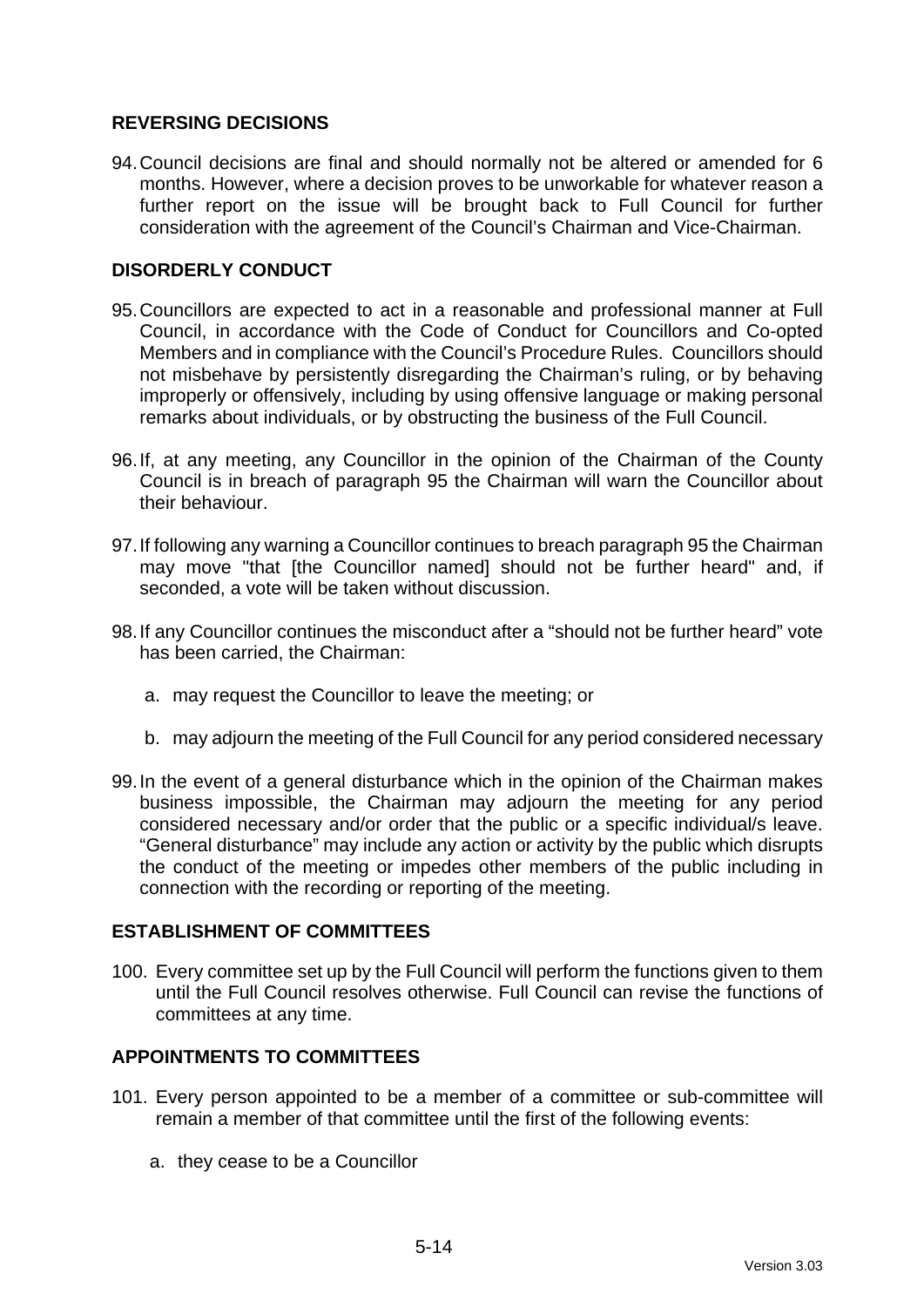- b. their resignation
- c. changes to political balance necessitate changes to committee membership
- d. removal by the Proper Officer at the request of their group
- 102. The Full Council is required to keep the allocation of seats to groups under review.
- 103. Whenever allocation of seats is considered by the Full Council the Chief Executive will submit a report showing what the allocation of seats should be in order to ensure committees reflect the overall political balance of the Council.
- 104. Democratic Services will ensure that all appointments to committees are reported to the next meeting of the appropriate committee.
- 105. Any permanent changes in membership must be notified to the Governance Team in Democratic Services no later than 4pm the working day before the relevant meeting. Substitution rules are set out in the Procedure Rules for Committee and Sub-Committee Meetings.

### **ANNUAL MEETING**

106. Subject to any statutory requirements, the Full Council at its annual meeting:

- a. Will elect the Chairman and Vice-Chairman of the County Council for the forthcoming year.
- b. Will resolve what committees and sub-committees will be established, the terms of reference and size of these committees and may appoint the chairman and vice-chairman of each committee.
- c. Will note the membership of each group and their agreed officers.

## **ANNUAL BUDGET MEETING**

107. The order of business for the annual budget meeting will usually be:

- a. the choice of a person to preside if the Chairman and Vice-Chairman are absent
- b. any business having priority by law
- c. confirmation of the minutes of the last meeting of the Full Council
- d. apologies for absence, including reasons
- e. declarations of interest
- f. Chairman of the County Council's business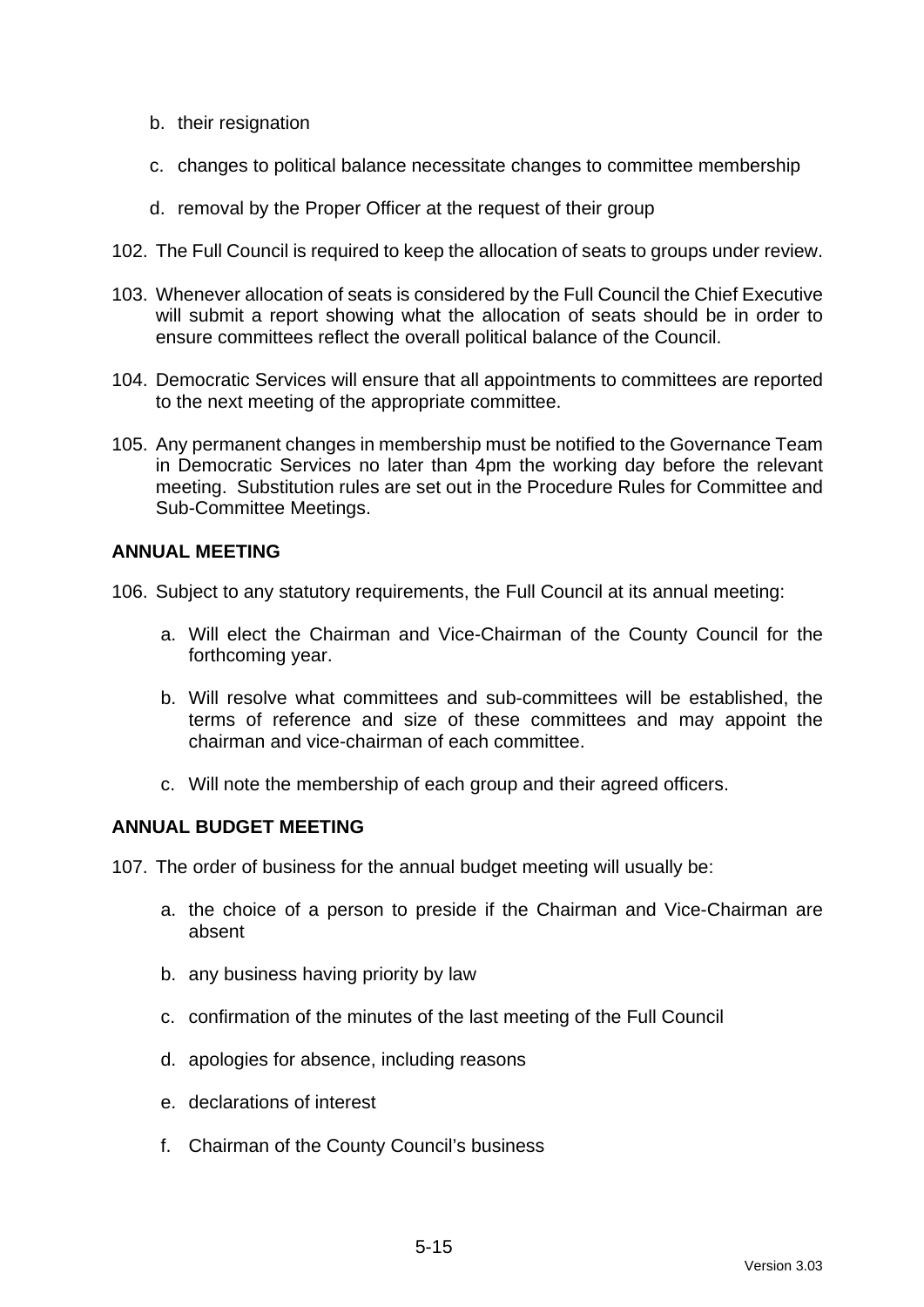- g. reports for decision by the Full Council
- 108. To ensure the smooth flow of business the following provisions will operate for the Annual Budget meeting budget report:
	- a. After the budget proposals have been moved and seconded any budget amendments will be moved and seconded. The seconders of the amendments may either speak to them when seconding or may reserve their speech for later in the debate.
	- b. With the exceptions below, no Councillor will speak more than once or for more than 20 minutes:
		- the Councillor who moves the budget proposals is not subject to a time limit and is entitled to speak twice; once when moving proposals and once when replying to the debate
		- the movers of any amendments may speak for an unlimited time when moving those amendments and for 20 minutes when summing up
	- c. There will be a single debate on the motion and any amendments.
	- d. At the conclusion of the winding-up speeches, recorded votes will be taken on amendments in the order determined by the Chairman then a recorded vote will be taken on the substantive motion. The process for recorded votes is set out in paragraph 91 above.

### **EXTRAORDINARY MEETINGS**

- 109. An extraordinary meeting may be arranged if the Chairman of the Council, the Council Leader, or any five County Councillors request such a meeting. An extraordinary meeting can be held on any day of the week.
- 110. The only business permitted at an extraordinary meeting is that which the meeting has been called to consider.
- 111. The order of business for an extraordinary meeting will usually be:
	- a. the choice of a person to preside if the Chairman and Vice-Chairman are absent
	- b. apologies for absence, including reasons
	- c. declarations of interest
	- d. the matters set out in the request to hold an extraordinary meeting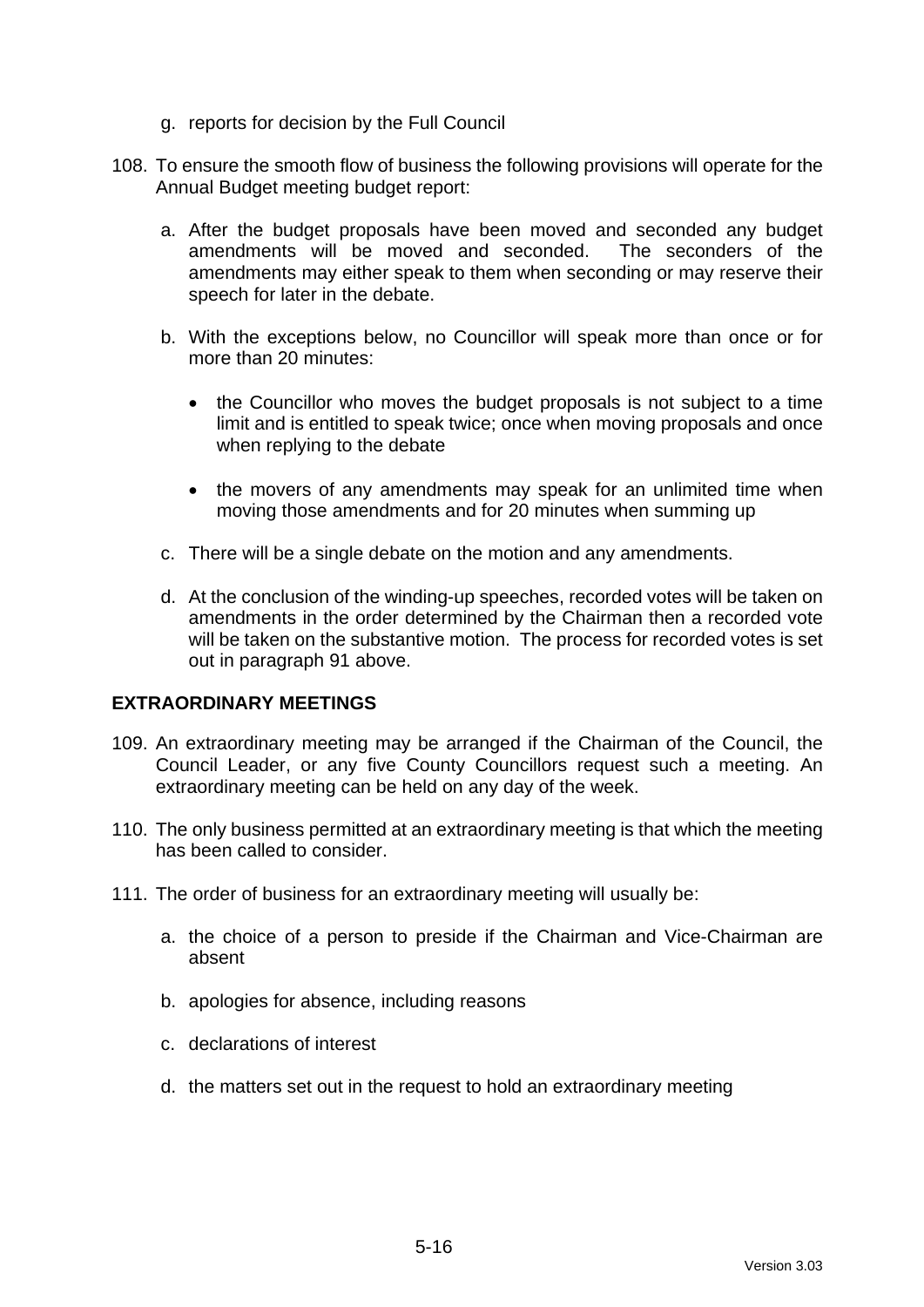# **OTHER**

- 112. Placards, banners, advertising materials and similar items are not permitted in any Council meeting and must be covered or removed. Failure to comply may result in the member of the public being asked to leave the Chamber.
- 113. Members of the public should remain seated in the public gallery during any debate and not do anything to endanger the health and safety of any person.
- 114. Members of the public may record proceedings and report all public meetings. Any person recording the meeting must not disrupt the good order of the meeting.
- 115. Mobile phones and other electronic devices must be switched to silent.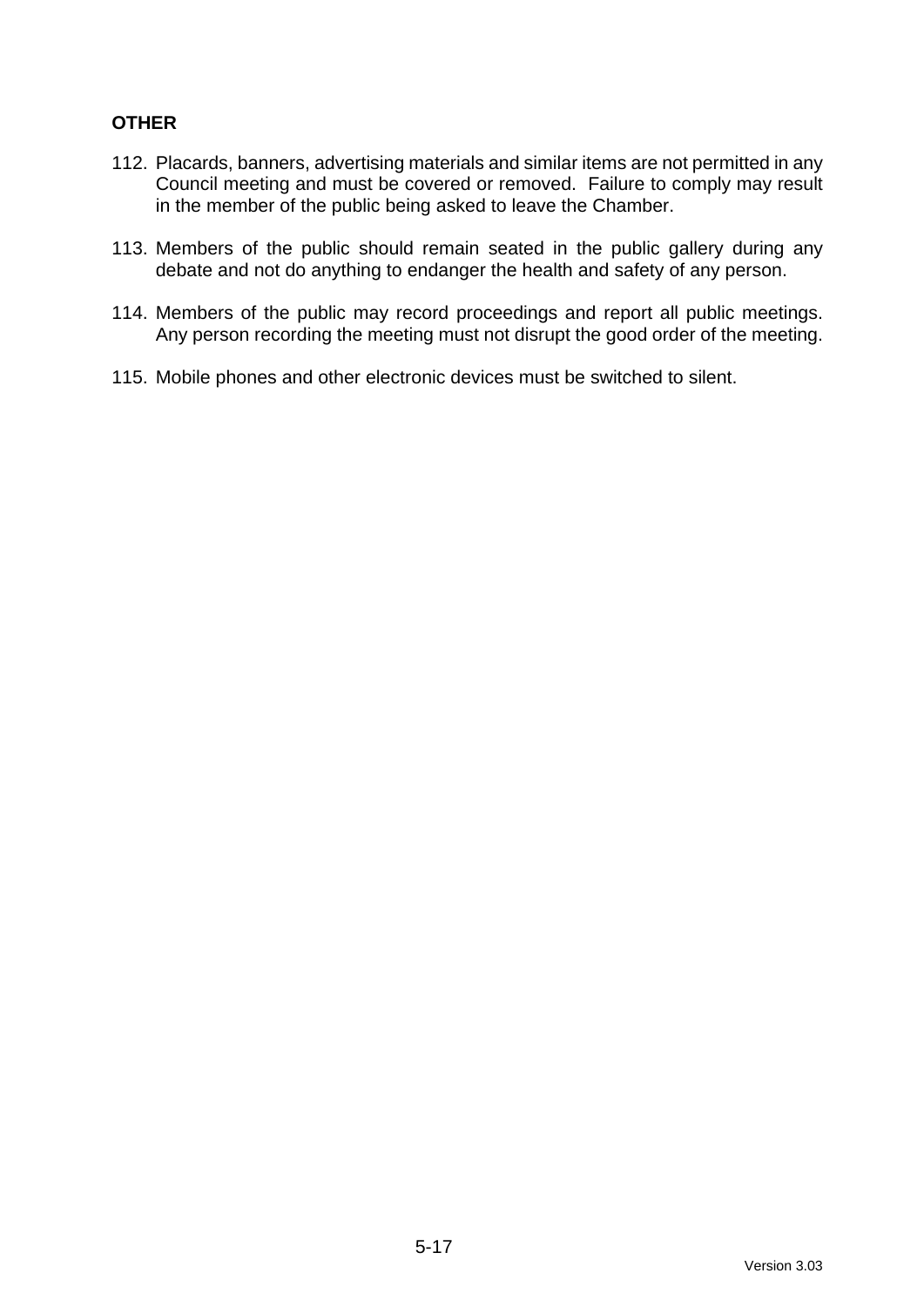## **PART B – PROCEDURE RULES FOR COMMITTEE AND SUB-COMMITTEE MEETINGS**

### **INTRODUCTION**

- 1. These rules are designed to ensure meetings run smoothly and are conducted properly.
- 2. So far as the law allows any of these rules may be suspended at any meeting, either for the whole meeting or for a particular item on the agenda. In order to achieve this, a motion must be moved and seconded and a vote carried.

### **ARRANGEMENTS FOR MEETINGS**

- 3. The agenda and papers for meetings must be available at least five clear working days before the meeting.
- 4. A special meeting is arranged if the chairman or vice-chairman of the relevant committee, or any 4 of its members request such a meeting.
- 5. If any issues arise at a meeting in relation to interpretation of the procedure rules, the Chairman's decision will be final.

#### **MINIMUM ATTENDANCE (QUORUM)**

- 6. The following number of committee members must be present for the meeting to proceed or continue:
	- a. Less than 15 voting members 3
	- b. 15 to 25 voting members 4
	- c. More than 25 voting members 5
- 7. If there is an insufficient number of committee members present, the meeting will not proceed.

#### **ORDER OF BUSINESS**

- 8. The order of business will usually be:
	- a. at the first meeting after the annual Council meeting, appointing or noting the appointment of the Chairman and Vice-Chairman of the committee
	- b. the choice of a person to preside if the Chairman and Vice-Chairman are absent
	- c. confirmation of the minutes of the last meeting of the committee
	- d. apologies for absence, including reasons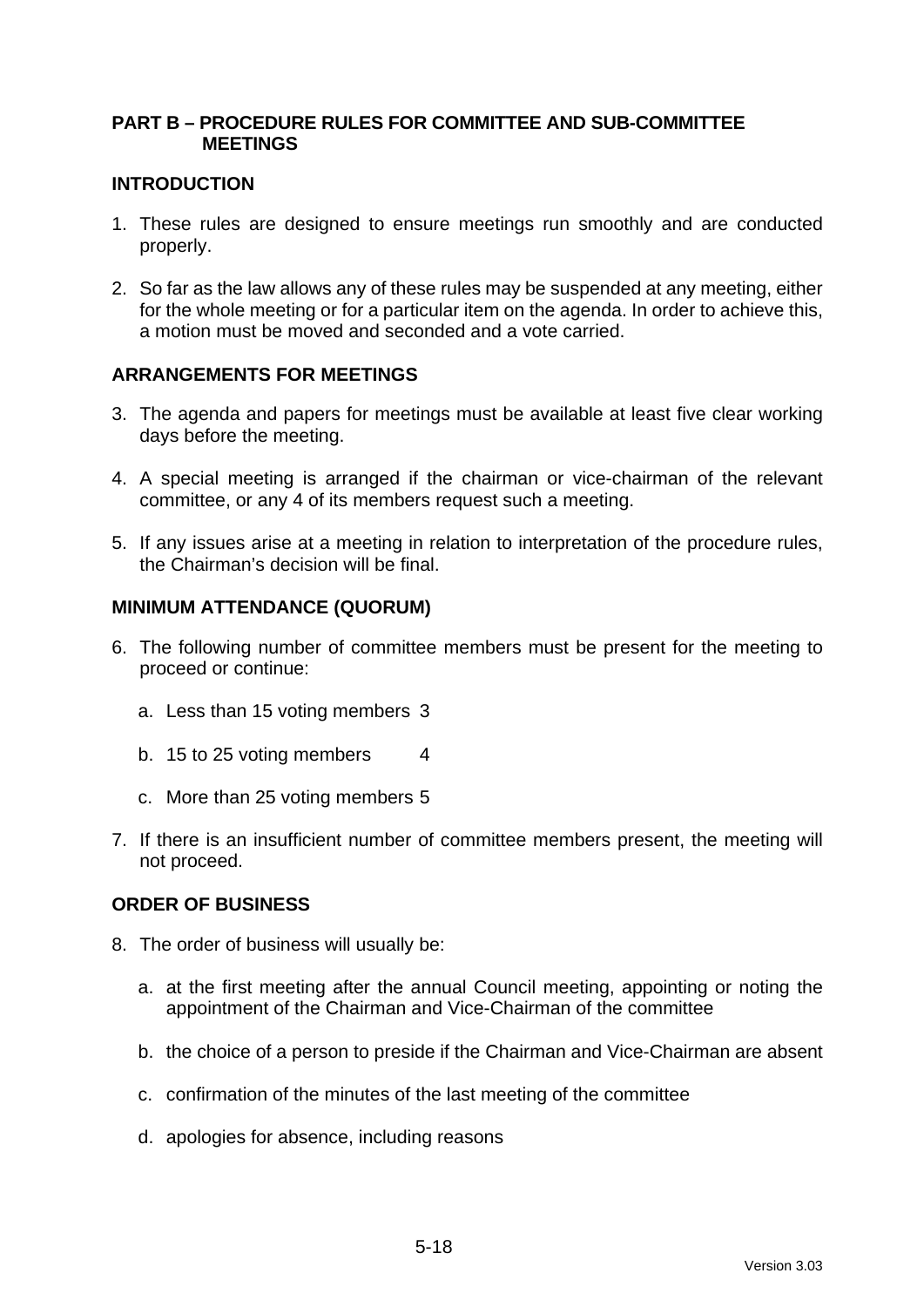- e. declarations of interest
- f. business outstanding from the last meeting
- g. reports for decision by committee
- h. reports for information
- i. work programme (if applicable)

# **OTHER POINTS REGARDING THE ORDER OF BUSINESS**

- 9. At any time during the meeting the Chairman can adjourn the meeting.
- 10.The order of business can be varied at the discretion of the Chairman.
- 11.The minutes of ordinary meetings will not normally be confirmed at special meetings.

# **APOLOGIES FOR ABSENCE**

12.Apologies for absence will be categorised under the following headings:-

- Other County Council Business
- Medical / Illness
- Other reasons

# **DECLARATIONS OF INTEREST**

- 13.Where any Councillor has an interest in any matter to be discussed or decided, they will, in accordance with the Code of Conduct for Councillors and Co-opted Members, declare the existence and nature of that interest and whether the interest is a Disclosable Pecuniary Interest. Any declaration of interest will be recorded in the minutes of the meeting.
- 14.Where any Councillor has declared a Disclosable Pecuniary Interest in any matter, they will leave the room in which the meeting is being held while the matter is under consideration unless:
	- a. The Chief Executive has granted them a dispensation; or
	- b. the matter is only under consideration by the meeting as part of a report of the Minutes of a committee or sub-committee and is not itself the subject of debate.
- 15.If the Councillor has chosen to remain within easy reach, that Councillor will be recalled by an appropriate officer before any further business is started.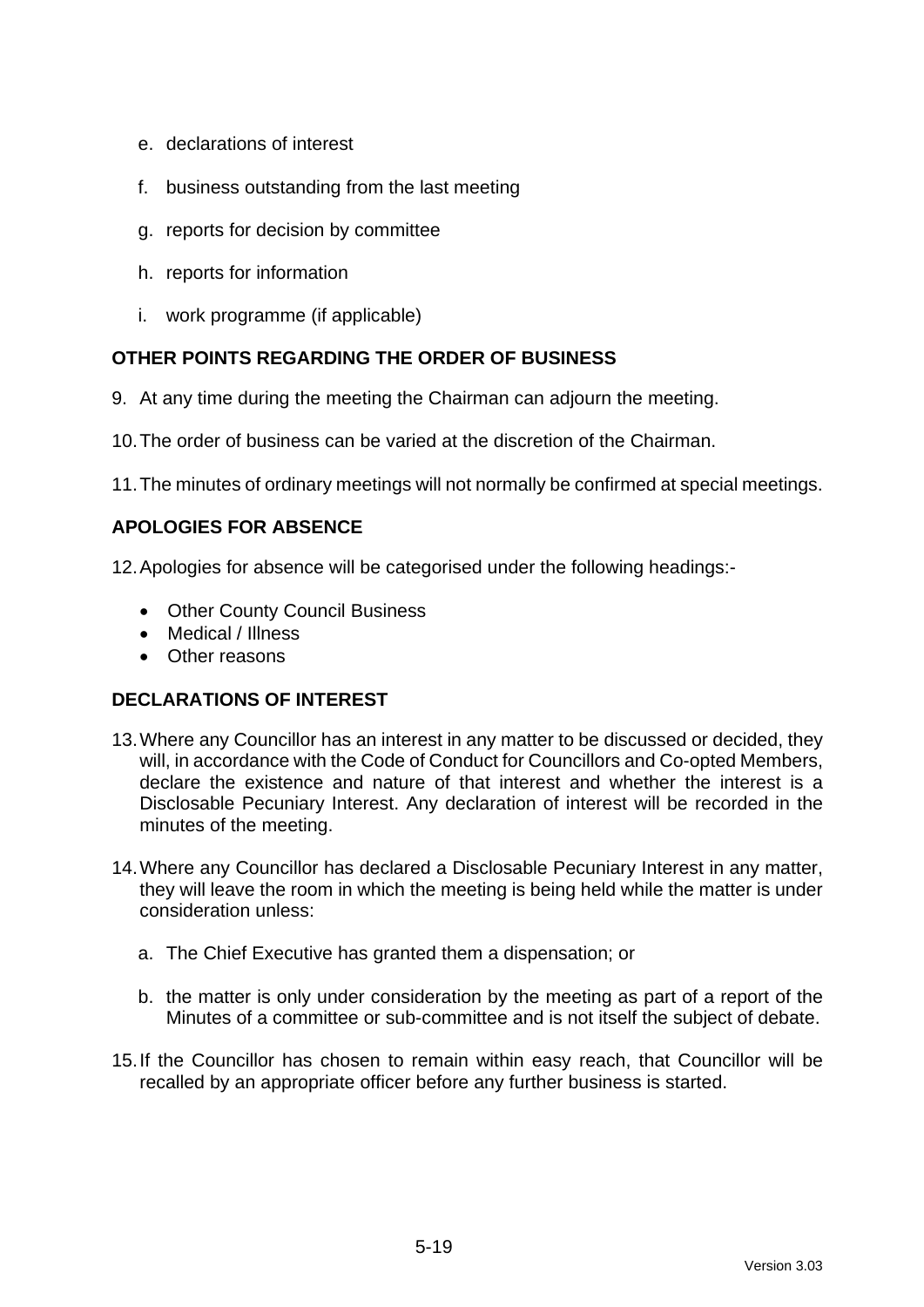- 16.Subject to paragraph 17, any person or officer of the authority who is appointed to do anything in connection with the County Council which enables them to speak at meetings, will make the same disclosures of interests and will withdraw from the room in which the meeting is being held on the same occasions as they would have to do if they were a County Councillor.
- 17.Paragraph 16 above does not apply to members of the public who are entitled to speak at Planning and Rights of Way Committee.

### **CONSIDERATION OF RECOMMENDATIONS IN REPORTS AND THE RULES OF DEBATE**

- 18.The report recommendation should be 'moved' by one committee member and 'seconded' by another committee member. It then becomes a 'motion' which may be debated before a vote is taken. The mover and seconder of the motion may speak for a maximum of 10 minutes when moving the motion. Where a report contains more than one recommendation they will be moved as a single motion for debate.
- 19.Motions relating to the following may be moved and seconded without notice, the Chairman may require the motion to be put in writing to ensure clarity of the motion being considered:
	- a. alterations to motions
	- b. amendments to motions
- 20.If a Councillor wishes to speak they should indicate their intention by raising their hand.
- 21.The Chairman will decide the order in which speakers will be heard. Any committee member who wishes to speak will be given the opportunity to do so unless any of the exceptions contained in these procedure rules apply.
- 22.Councillors can speak for a maximum of 5 minutes each time they are entitled to speak during a debate subject to paragraph 18.
- 23.Councillors when speaking must address the Chairman. Other Councillors will be respectful of and not interrupt the Councillor who is speaking.
- 24.Councillors must speak strictly to the subject under discussion.
- 25.Councillors may speak once on any motion and once on each amendment.
- 26.If the motion has been amended since the Councillor last spoke, that Councillor may move a further amendment to the motion.
- 27.Whenever the Chairman stands during a debate the committee must be silent.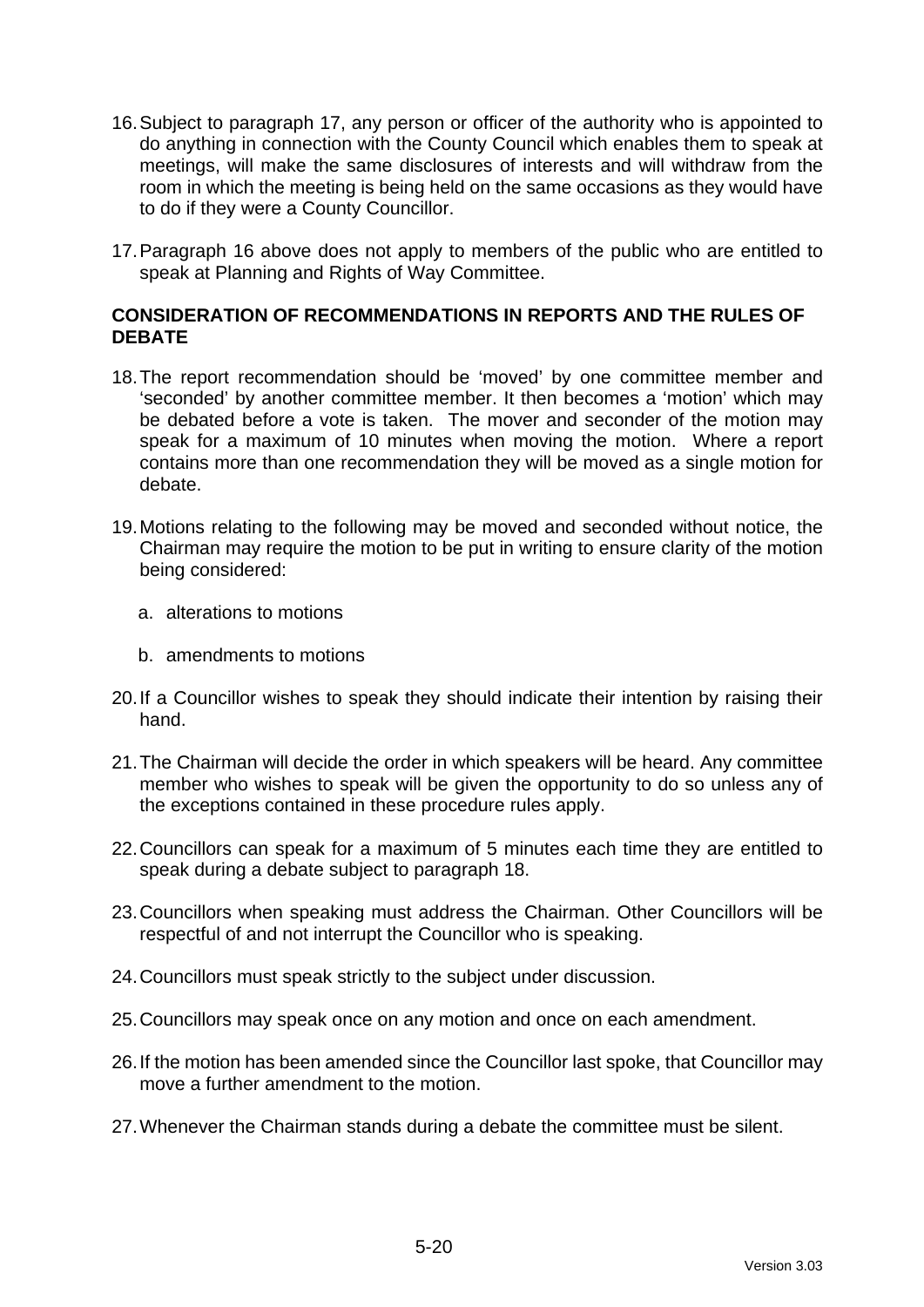- 28.Any committee member may at any time during a meeting request that the meeting be adjourned for a short period. The Chairman of the meeting has discretion to decide whether to agree the request and, if agreed, to determine the length of any such adjournment.
- 29.The committee member who moved the original motion has a right of reply at the close of the debate on that motion including where it has been amended during the debate.
- 30.At the end of a debate on an amendment to a motion, the mover of the amendment has a right to make closing remarks before the Councillor who moved the original motion exercises their right of reply.

# **ALTERATIONS AND AMENDMENTS TO RECOMMENDATIONS AND MOTIONS**

- 31.An alteration is where the motion is changed by or with the agreement of the mover and seconder of the motion. This can include where a proposal by another member to make a change to a motion is accepted by the mover of the motion which then alters the proposed motion without the need for a vote on the proposed change.
- 32.An amendment is a proposal by another member to change a motion being debated which is not accepted by the mover of the original motion.
- 33.An alteration can only be made if it would be accepted as a valid amendment. The Chairman may require the alteration to be put in writing to ensure clarity of the motion being considered. Alterations can be accepted:
	- a. when the mover changes the motion whilst moving it
	- b. during the debate to update the motion to maintain accuracy
	- c. if the mover accepts a proposed amendment
	- d. to make the motion more acceptable to Councillors
- 34.Amendments to a motion can be moved or seconded by any committee member, following the process set out in paragraph 19 to leave out words, to add words or both provided that such changes must not have the effect of fundamentally altering the spirit or intention of, or directly reversing the spirit or intention of, the original proposal (for example to recommend approval instead of refusal) and must be relevant to the original motion.
- 35.Amendments must:
	- a. be asking the Council to make a decision which is lawful;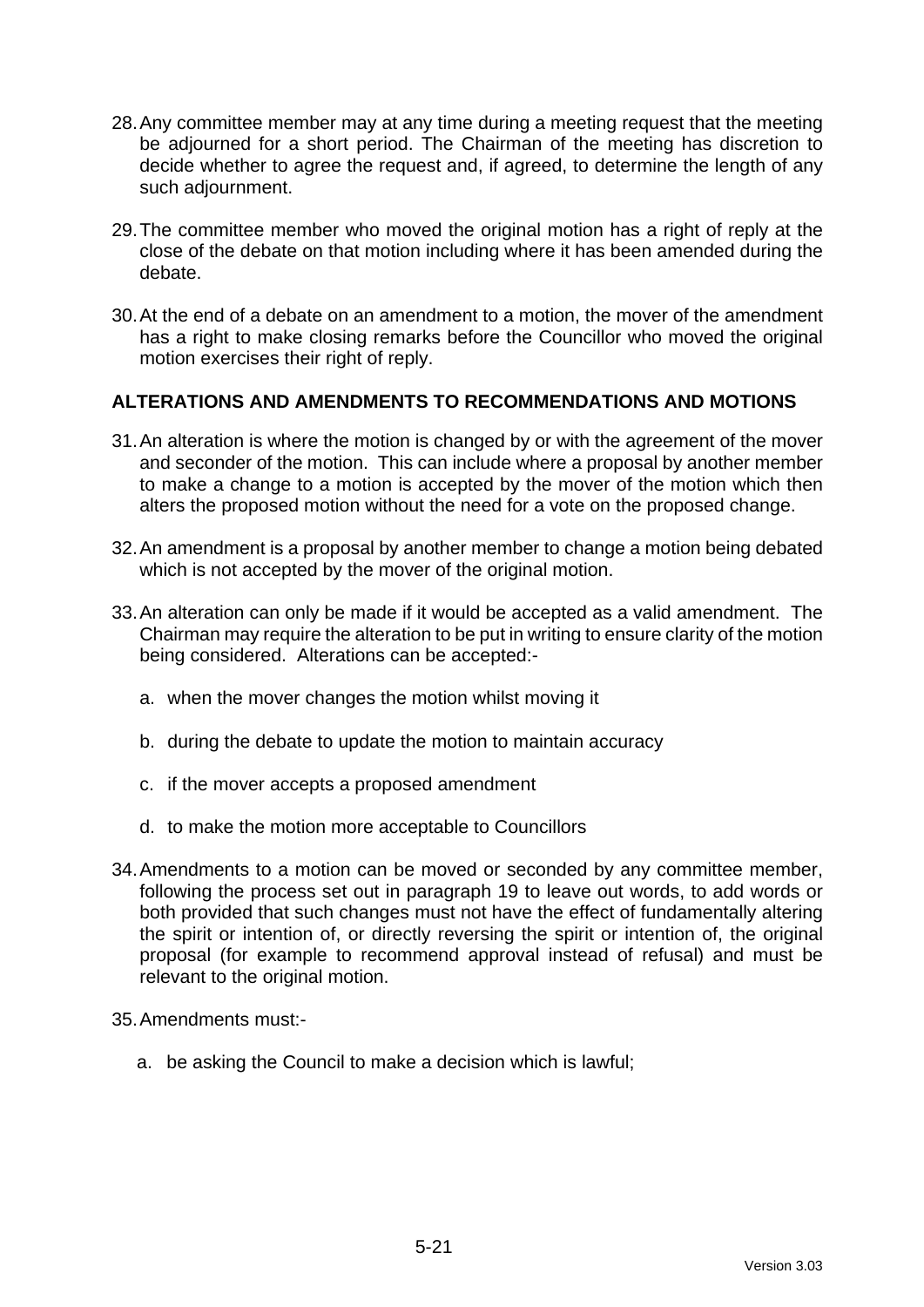- b. be about matters for which the Council has a responsibility or which affects directly or indirectly residents or businesses of the County and the Council has the power to implement;
- c. not be defamatory, frivolous or offensive;
- d. not reverse a decision taken by the Council in the past six months;
- e. not require disclosure of confidential or exempt information; and
- f. include appropriate and sufficient information to enable Councillors to make a lawful decision for example legal, financial, statutory or policy implications.
- 36.The amendment may be rejected if it does not comply with the provisions set out in paragraph 35. The Chairman may adjourn the meeting to seek appropriate advice to confirm the validity of the amendment.
- 37.If a valid amendment is accepted by the mover of the original motion, no debate or vote will be required and it will become an alteration to the motion and will become the altered (substantive) motion.
- 38.Only one amendment may be moved and discussed at any one time. No further amendment may be moved until the amendment under discussion has been voted on.
- 39.If a valid amendment is not accepted by the mover of the original motion, the following procedure will apply:
	- a. the amendment will be debated
	- b. a vote will then be taken on whether the amendment should become the amended motion (substantive motion)
	- c. debate will continue and further amendments may be moved
	- d. after all amendments have been dealt with using the procedure stated above then a vote will be taken on the final amended motion (substantive motion)

### **MOTIONS NOT REQUIRING PRIOR WRITTEN NOTICE**

- 40.Motions can be moved and seconded orally at meetings including a reason for proposing the motion to ensure meetings run smoothly and are conducted properly. The following are examples of such motions:
	- a. appointment of a Chairman for the meeting in the absence of the Chairman and Vice-Chairman
	- b. request to withdraw a motion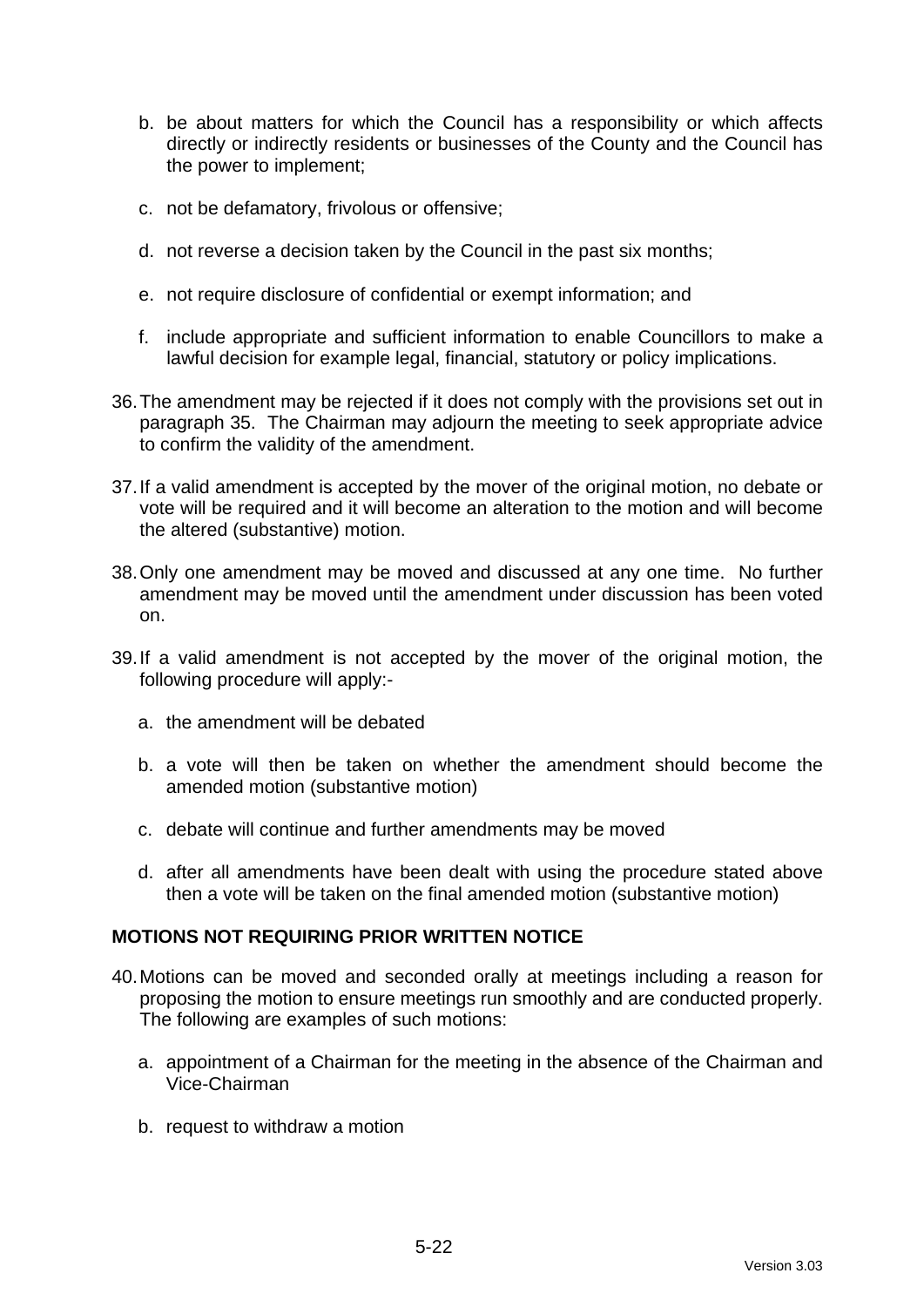- c. an amendment to a motion (the Chairman may require the amendment to be put in writing to ensure clarity of the amendment being considered)
- d. that the matter be put to a vote (this can only be moved by a Councillor who has not yet spoken on the debate as set out in paragraph 41)
- e. that the meeting be adjourned
- f. variation of the order of business
- g. suspension of a specific procedure rule (giving the procedure rule number to be suspended and the reason)
- h. exclusion of the public
- i. that a named committee member should not be heard further

### **BRINGING DEBATE TO EARLY CLOSURE**

- 41.A committee member who has not already spoken on the matter may orally move a motion that a vote should be taken immediately. This must be seconded.
- 42.If the Chairman feels there has been sufficient discussion of the issue he may put the oral motion to the vote.
- 43.If the vote is carried the motion or amendment will be put to the vote following closing remarks as set out in the rules of debate.

### **POINTS OF ORDER AND PERSONAL EXPLANATIONS**

- 44.With the consent of the Chairman any committee member may make a brief comment, ask a question designed to clarify a matter which has been raised, or indicate where they feel the procedure rules have not been followed. They may not introduce new material or make a speech on this.
- 45.The Chairman's ruling on this will be final and they may limit such exchanges to maintain the flow of debate.

#### **VOTING**

- 46.Votes in committee are to be determined by a show of hands.
- 47.When the vote is being called Councillors must remain seated and quiet, clearly hold their hand up to cast their vote and keep it up until the Chairman tells Councillors the vote has concluded.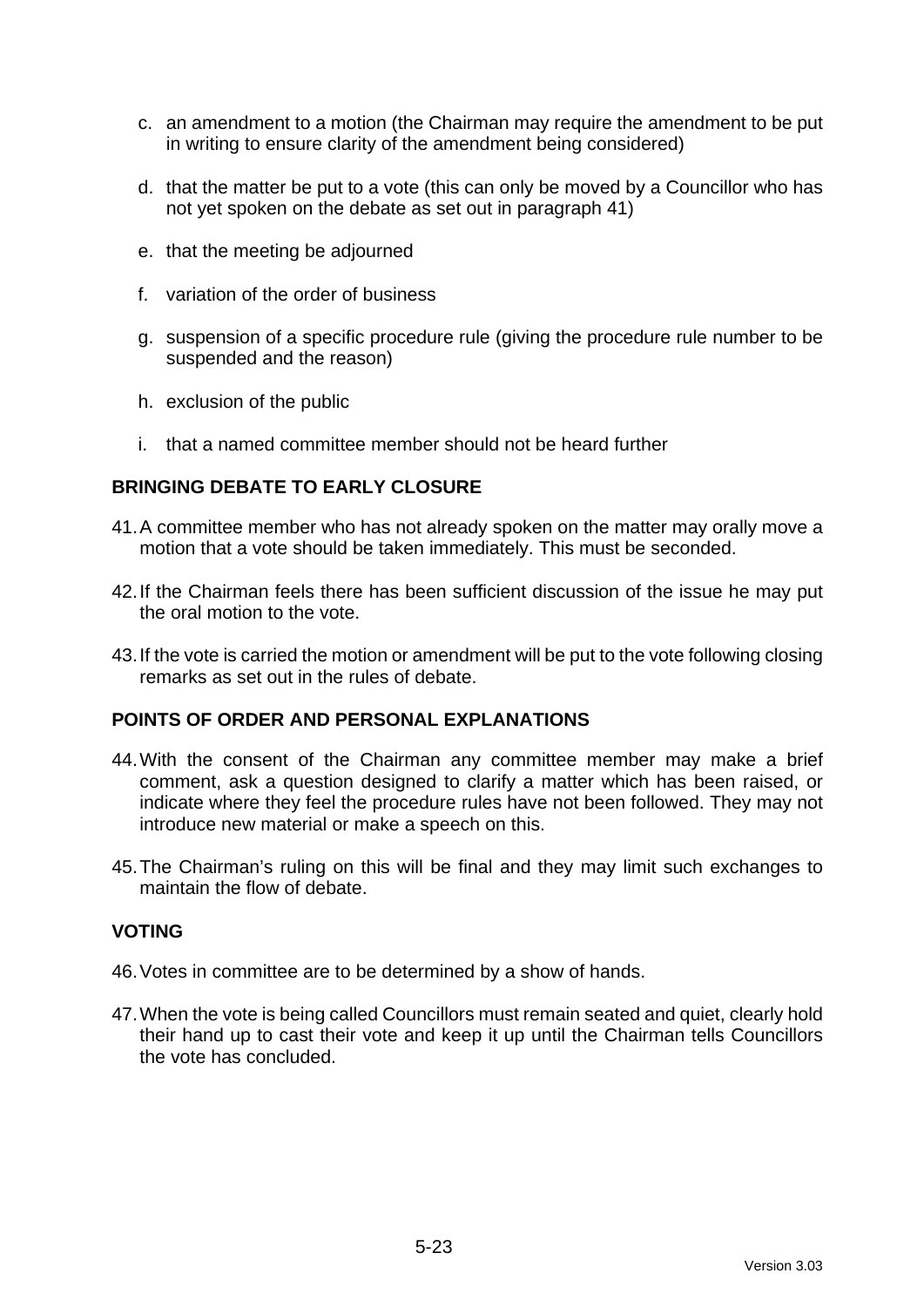- 48.Where there is an equal number of votes for and against a motion the Chairman can exercise a second (casting) vote.
- 49.A recorded vote will be taken if 2 or more committee members request it by a show of hands. The process will be as follows:
	- a. The names of all committee members will be called and the vote of each member recorded.
	- b. The Chairman will announce the result.
	- c. The minutes will record how each committee member voted.
- 50.Whilst the recorded vote is being taken, Councillors must remain seated and quiet in the meeting room and, when called, use the microphone (if provided) to give their vote.
- 51.Any committee member can require that the minutes of the meeting record how they voted on any decision taken.

### **REVERSING DECISIONS**

52.Committee decisions are final and should normally not be altered or amended for 6 months. However, where a decision proves to be unworkable for whatever reason a further report on the issue will be brought back to the original decision-making meeting for further consideration with the agreement of the Committee's Chairman and Vice-Chairman.

### **DISORDERLY CONDUCT**

- 53.Councillors are expected to act in a reasonable and professional manner at committee meetings, in accordance with the Code of Conduct for Councillors and Co-opted Members and in compliance with the Council's Procedure Rules. Councillors should not misbehave by persistently disregarding the Chairman's ruling, or by behaving improperly or offensively, including by using offensive language or making personal remarks about individuals, or by obstructing the business of the meeting.
- 54.If, at any meeting, any Councillor in the opinion of the Chairman is in breach of paragraph 53 the Chairman will warn the Councillor about their behaviour.
- 55.If following any warning a Councillor continues to breach paragraph 53 the Chairman may move "that [the Councillor named] should not be further heard" and, if seconded, a vote will be taken without discussion.
- 56.If any Councillor continues the misconduct after a "should not be further heard" vote has been carried, the Chairman: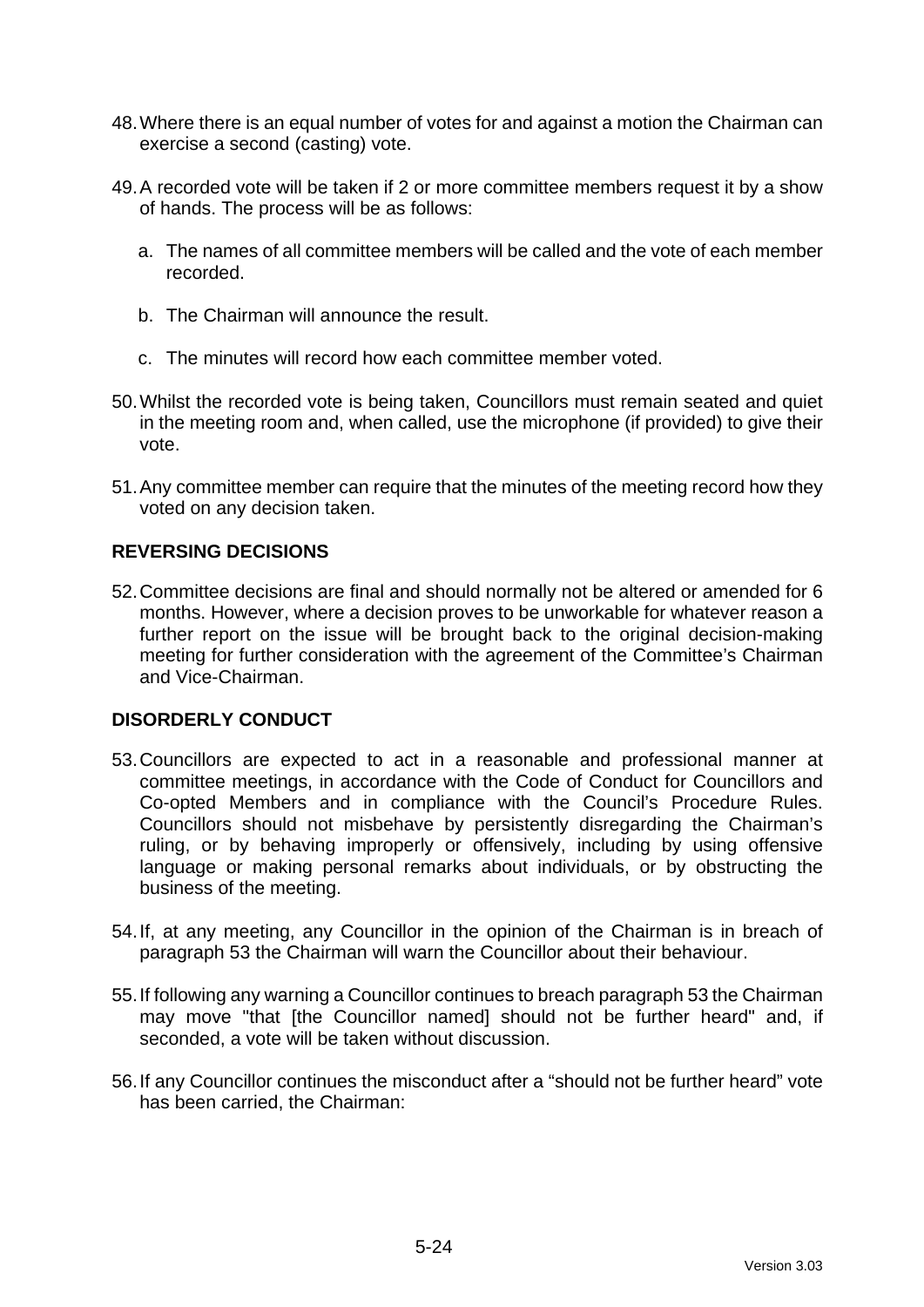- a. may request the Councillor to leave the meeting; or
- b. may adjourn the meeting for any period considered necessary
- 57.In the event of a general disturbance which in the opinion of the Chairman makes business impossible, the Chairman may adjourn the meeting for any period considered necessary and/or order that the public or a specific individual/s leave. "General disturbance" may include any action or activity by the public relating to the recording or reporting of the meeting which disrupts the conduct of the meeting or impedes other members of the public.

# **ATTENDANCE OF OTHER COUNTY COUNCILLORS**

- 58.Any County Councillor who wishes to attend a meeting of a committee or subcommittee of which they are not a member will be entitled to do so. With the consent of the Chairman they will be entitled to speak once and for a maximum of 5 minutes on any matter that is of primary importance to their electoral division or its inhabitants rather than a general matter, but not to vote.
- 59.A County Councillor who attends a meeting in this capacity will be entitled to remain in the meeting when a resolution excluding the public is in force.
- 60.These provisions apply to Planning and Rights of Way Committee, subject to its Code of Best Practice, but not to any other committee or sub-committee that is exercising a function which is judicial in nature.

### **APPOINTMENTS TO COMMITTEES**

- 61.Any permanent changes in membership must be notified to the Governance Team in Democratic Services no later than 4pm the day before the relevant meeting.
- 62.Democratic Services will ensure that all appointments to committees are reported to the next meeting of the appropriate committee.

## **SUBSTITUTE MEMBERS**

- 63.Where a council member of a committee is listed as a member of a Political Group of the Council for the purposes of allocating committee seats, all other listed eligible members of that Group who are not members of that committee are appointed as substitute members with entitlement to attend, speak and vote in the event that the appointed member is absent from the meeting. The substitute will not be able to exercise any special powers or duties exercisable by the person they are substituting.
- 64.Only the first eligible substitute to declare at the meeting may replace the absent member. The identities of the substitute and of the absent member, and the reasons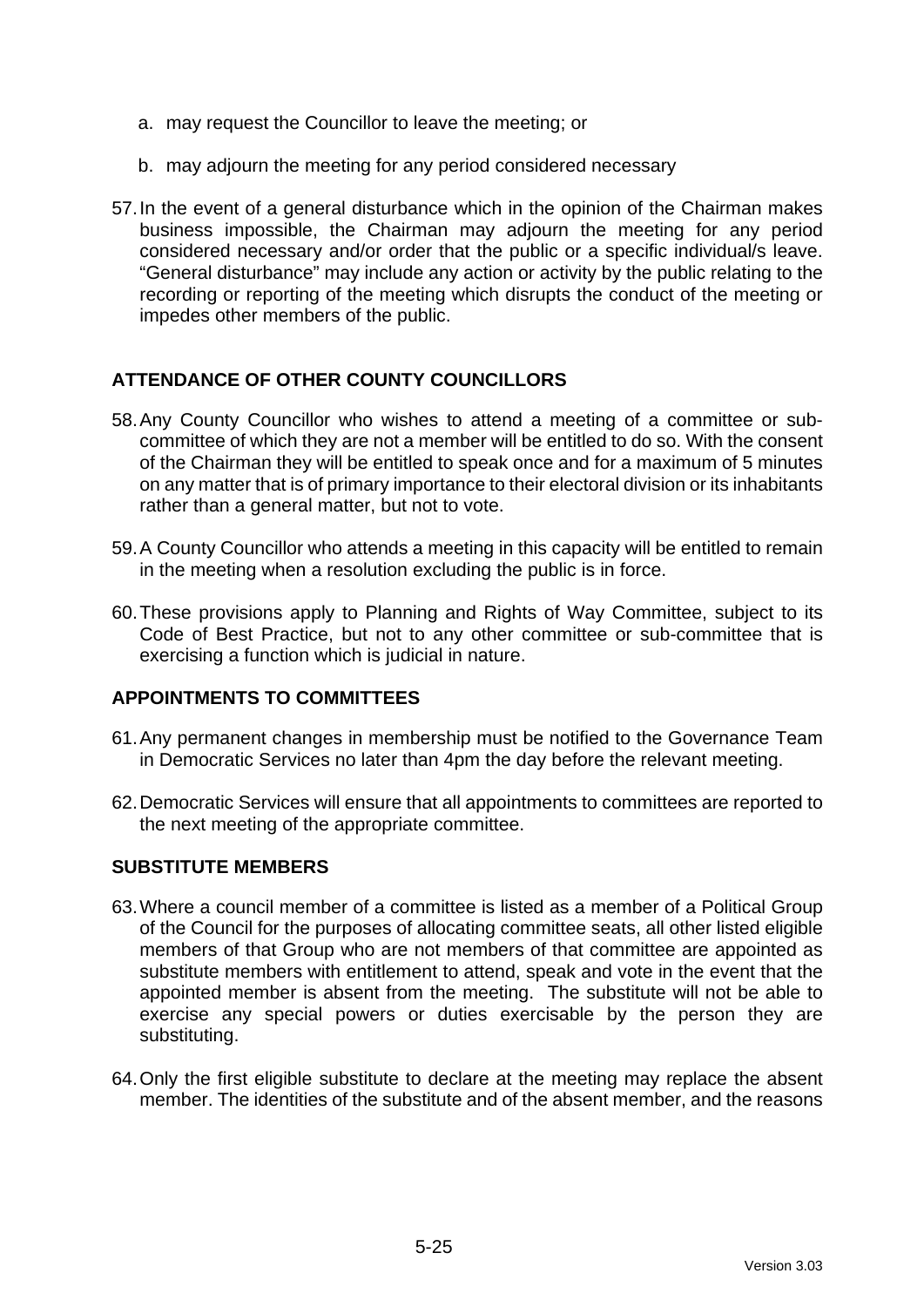for apology from the absent member shall be declared at the outset of the meeting and recorded in the minutes.

65.Named substitutes will be required for the committees set out in Part 4, Paragraph 3 of the Constitution where there is a specific training requirement.

### **POLICY COMMITTEE, COMMUNITIES COMMITTEE AND HEALTH SCRUTINY COMMITTEE**

66.When exercising statutory scrutiny functions, the Committee may invite people to discuss issues of local concern and/or answer questions. They may for example wish to hear from residents and representatives of other organisations.

### **HEALTH AND WELLBEING BOARD**

- 67.Substitute members can be appointed for the non-County Council representatives. Substitute members will have all the powers and duties of any ordinary member on the Board but will not be able to exercise any special powers or duties exercisable by the person they are substituting. Substitute members may attend meetings in this capacity only:
	- a. To take the place of the ordinary member for whom they are substituting where the ordinary member will be absent for the whole of the meeting
	- b. After the Proper Officer has been officially notified in writing by the organisation wishing to make the substitution.

# **PLANNING AND RIGHTS OF WAY COMMITTEE**

- 68.The Committee will comply with its Code of Best Practice
- 69.The Committee's Code of Best Practice sets out who is entitled to speak at meetings of Planning and Rights of Way Committee.

#### **PERSONNEL COMMITTEE**

70.Trade Union representatives will be entitled to speak, but not to vote at meetings of Personnel Committee.

#### **GOVERNANCE AND ETHICS COMMITTEE**

71.The Council's Procedure for Dealing with Conduct Allegations sets out who is entitled to speak on items relating to Councillor Conduct at meetings of Governance and Ethics Committee.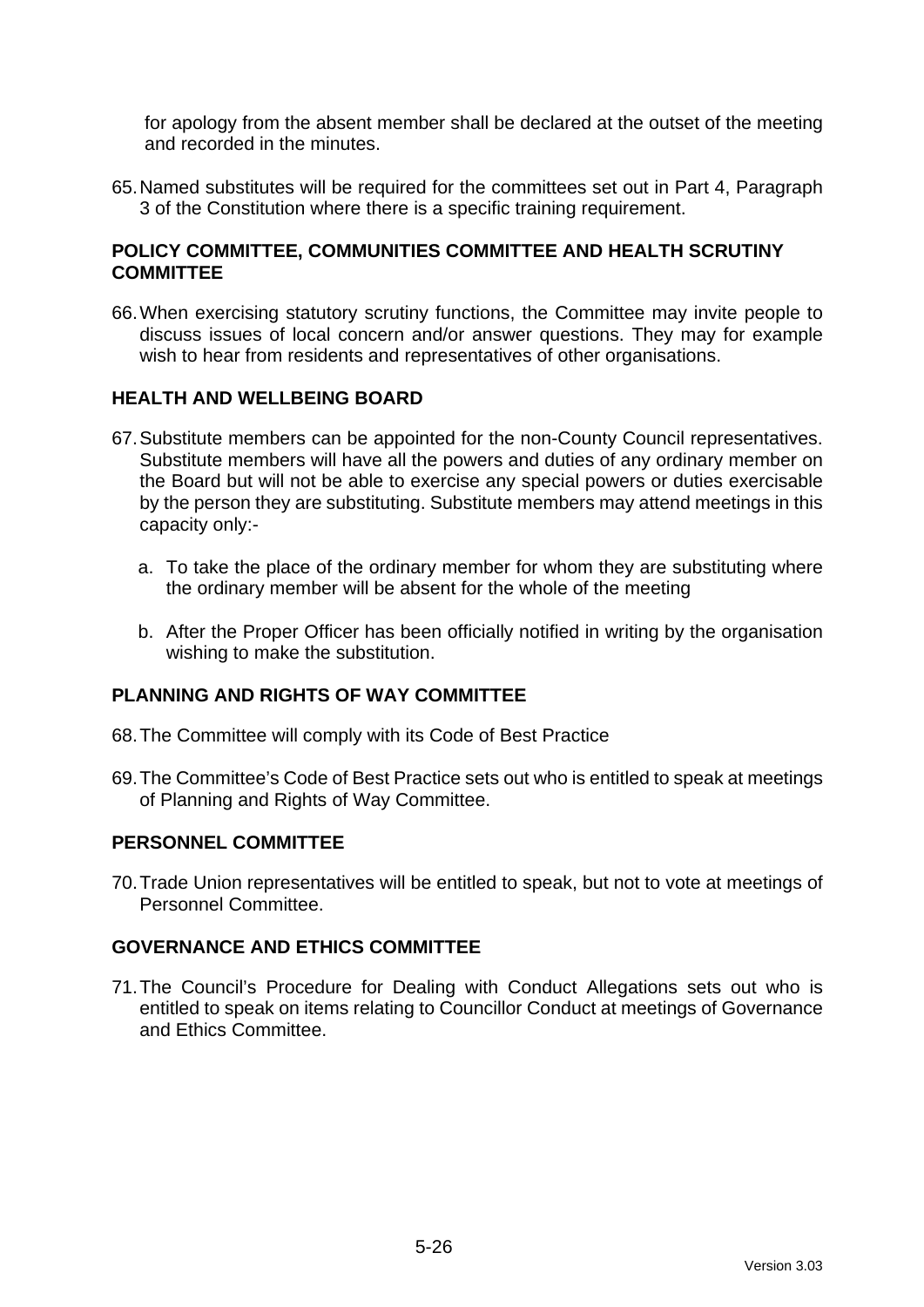# **OTHER**

- 72.Placards, banners, advertising materials and similar items are not permitted in any committee meeting and must be covered or removed. Failure to comply may result in the member of the public being asked to leave the meeting.
- 73.Members of the public should remain seated during any debate and not do anything to endanger the health and safety of any person.
- 74.Members of the public may record proceedings and report all public meetings. Any person recording the meeting must not disrupt the good order of the meeting.
- 75.Mobile phones and other electronic devices must be switched to silent.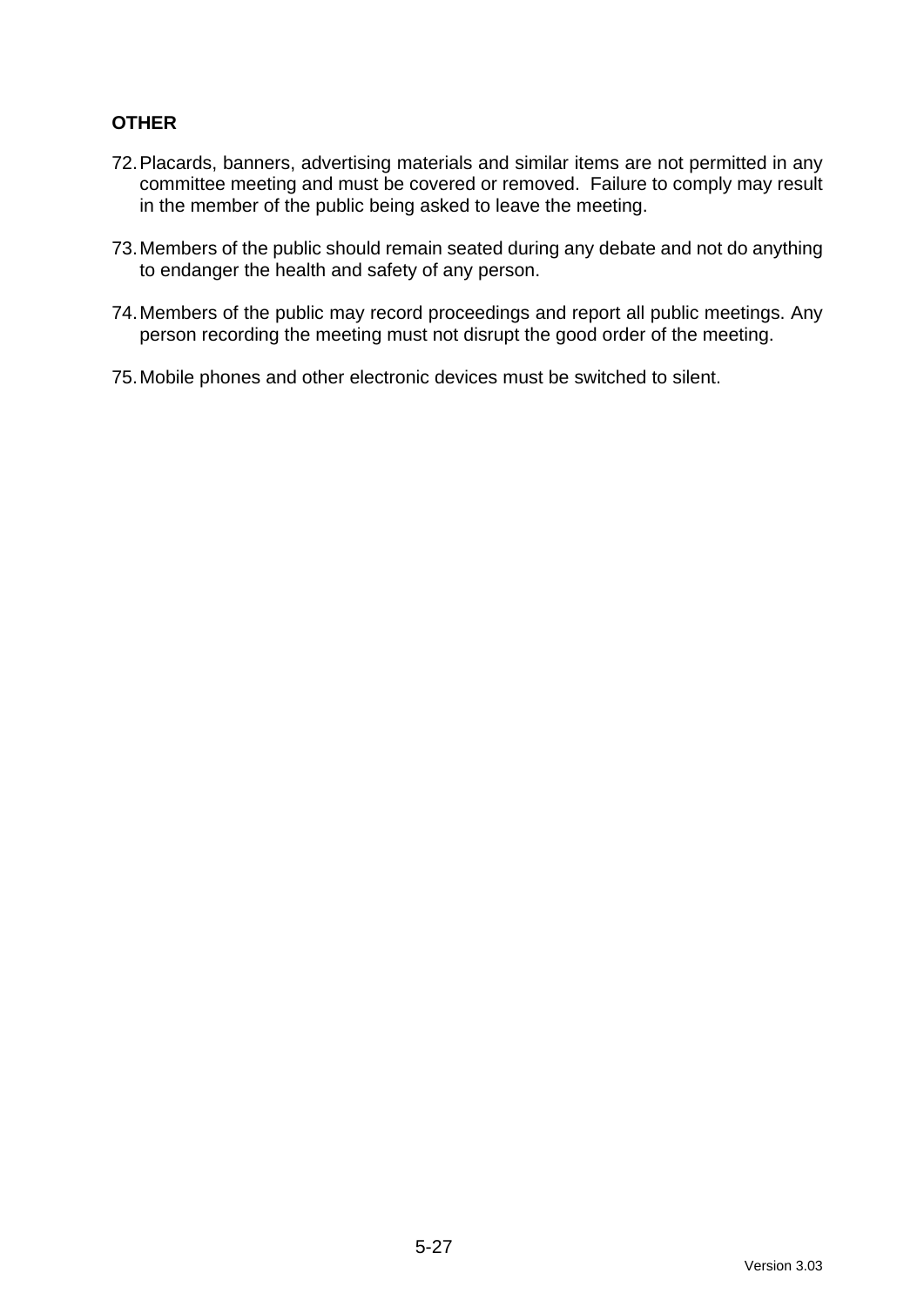# **PART C – PROCEDURE FOR TAKING URGENT DECISIONS**

- 1. The Council's Constitution sets out who in the Council has authority to make decisions and the procedures for making those decisions.
- 2. Sometimes events will occur which require decisions to be taken urgently. The County Council needs to be able to respond quickly where failure to do so would not be in the public interest.
- <span id="page-73-0"></span>3. The procedure for taking urgent decisions should only be used where failure to take the decision quickly would, or would be likely to, harm the interests of the Council and the public, for example:
	- a. a service not being provided;
	- b. the Council breaking the law or financial rules;
	- c. the public being put at serious risk of harm;
	- d. the Council suffering financial loss;
	- e. consultation deadlines not being met.
- <span id="page-73-1"></span>4. The following are not suitable reasons for the use of the procedure:
	- a. poor planning;
	- b. the possibility of embarrassment being caused to an officer or Councillor;
	- c. the possibility of adverse publicity being caused to the Council;
	- d. in order to circumvent the requirements of Financial Regulations without good cause and justification.

## **OPTION A – URGENT DECISIONS BY COMMITTEE**

- 5. Where the agenda for the relevant committee has been published, an urgent item may be added to the agenda if it meets the urgency criteria set out in paragraphs 3 and 4. Democratic Services and the chairman of the committee will require an explanation before authorisation is given.
- 6. Every effort must be made to circulate the urgent report to Councillors at least 24 hours before the meeting.
- 7. The urgent report will be made available for public inspection as soon as possible.

## **OPTION B – CALLING AN ADDITIONAL MEETING**

8. The issue may be of such significance that it may be more appropriate to call an additional meeting. The procedure for calling additional meetings is set out in the Council Procedure Rules at paragraph 10 and the Committee Procedure Rules at paragraph 4.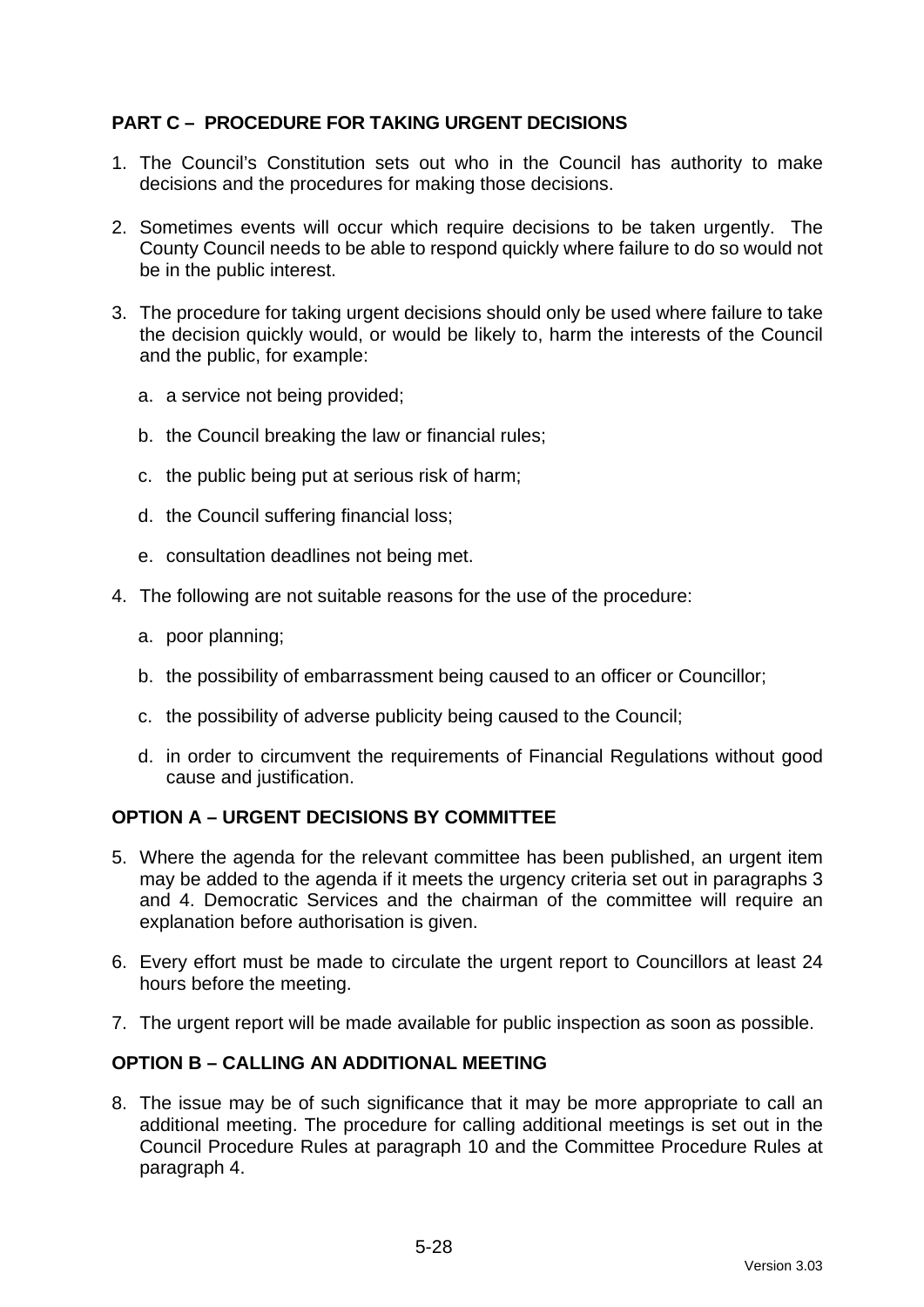# **OPTION C – DECISION BY THE CHIEF EXECUTIVE**

- 9. The Chief Executive may take a decision which is normally reserved to committee or another officer, where he believes that the decision is urgent, after first:
	- a. taking into account the guidelines set out in paragraphs [3](#page-73-0) and [4](#page-73-1) above; and
	- b. where possible, seeking the views of the following in respect of the proposed decision:-
		- the Leader of the Council,
		- the chairman and the vice-chairman of the relevant committee with authority to take the decision, and
		- the leader(s) of opposition group(s).
	- c. The Chief Executive will take into account any views he considers are relevant. The decision is the Chief Executive's alone.
	- d. The decision together with the reasons why it was urgent must be recorded in writing. The record of urgent decisions will be held by Democratic Services and will be made available for inspection.
	- e. Following the decision, a report will be submitted to the next available relevant committee meeting explaining:
		- the decision:
		- the reasons for it: and
		- why the decision was treated as a matter of urgency.
	- f. In the absence of the Chief Executive, his responsibilities under this procedure are delegated to a Corporate Director and all references to the Chief Executive under this procedure will also apply to that person.

## **REPORT ON THE USE OF THE URGENCY PROCEDURE**

10.In addition to any reports submitted to the relevant committee, twice yearly a report will be presented to Policy Committee detailing the number of occasions these provisions have been used and the reasons for their use.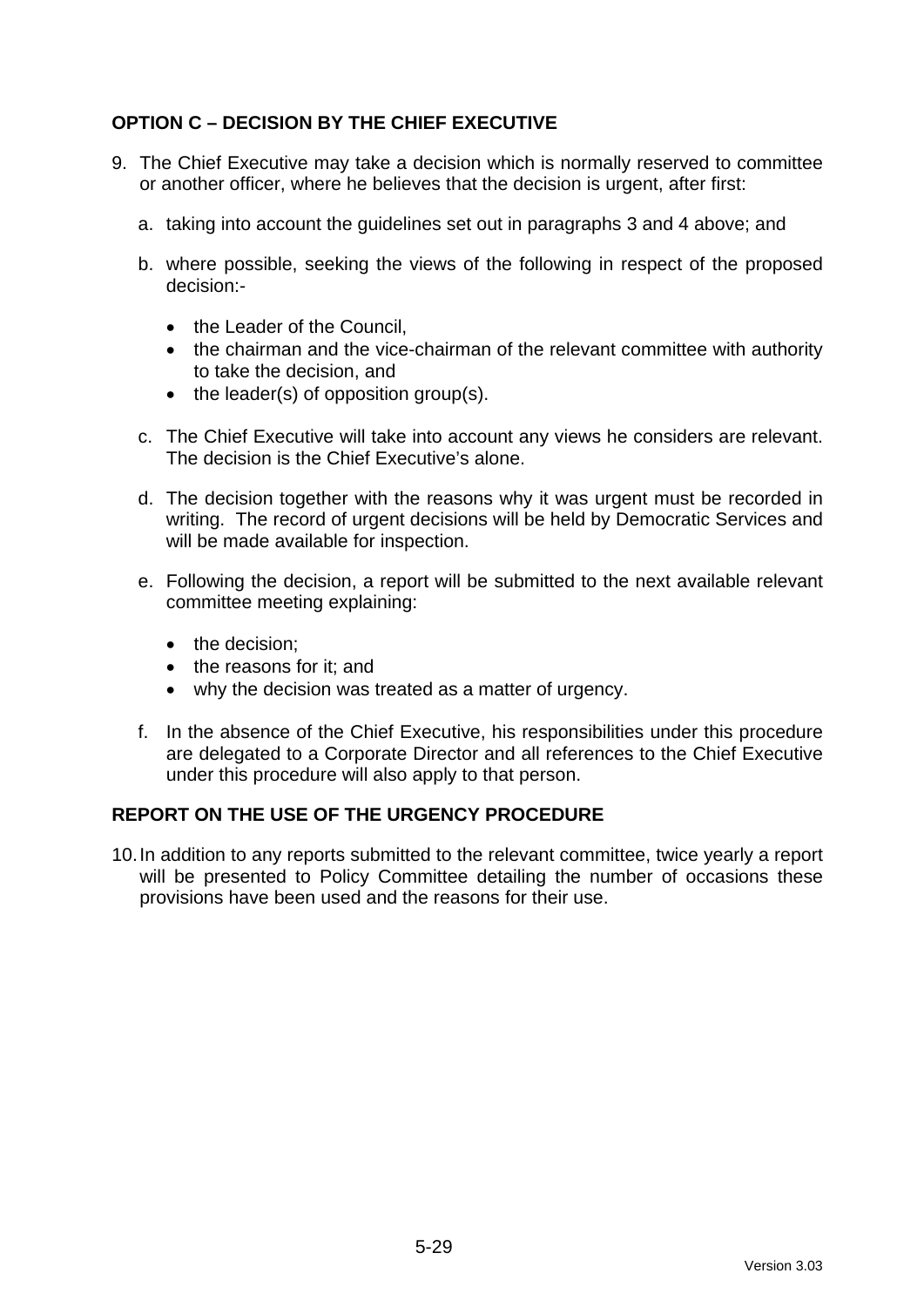**PART SIX**

**GOVERNANCE**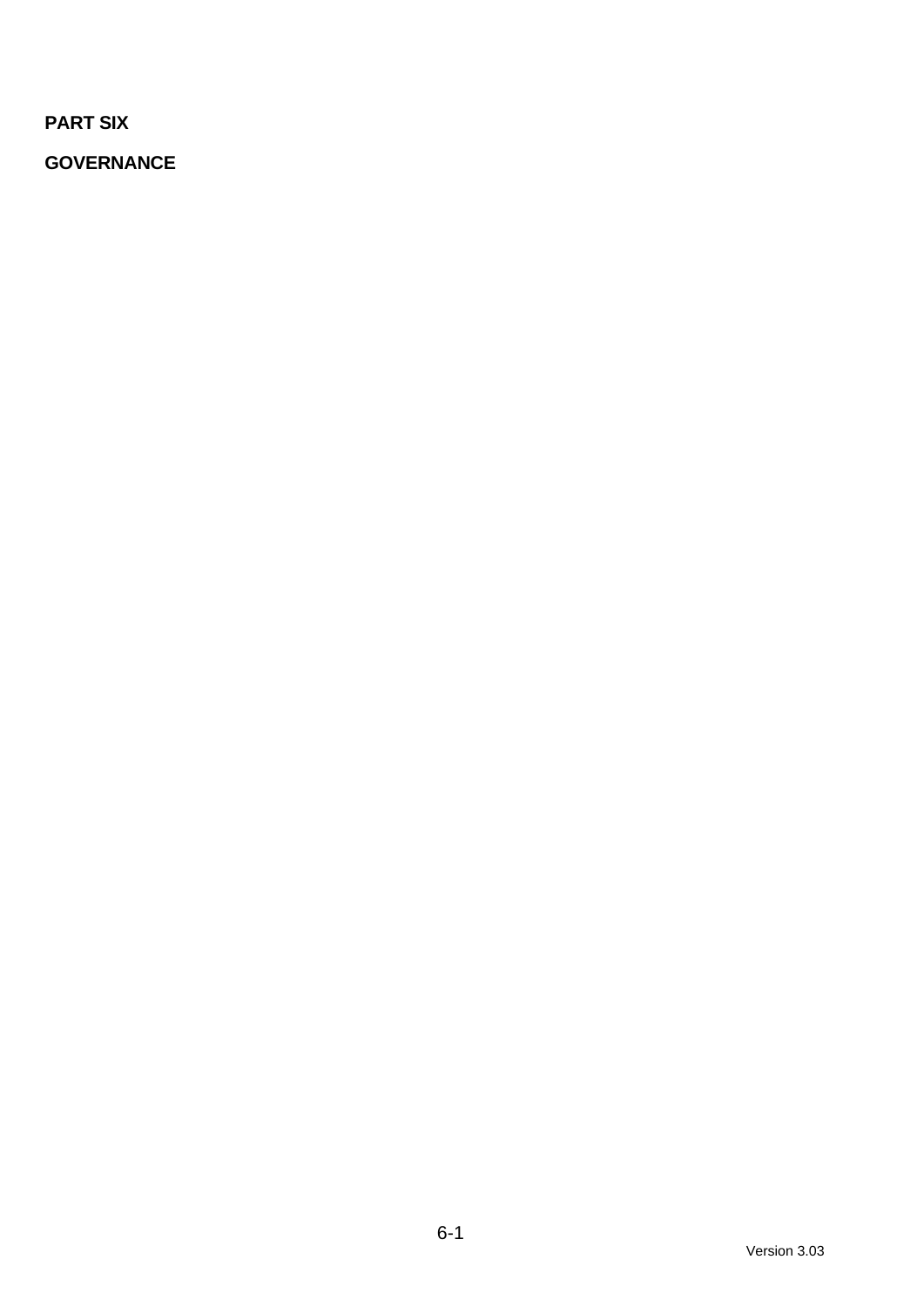# **PART A – FINANCIAL AFFAIRS**

## **BUDGET FRAMEWORK**

#### **BACKGROUND**

1. The Full Council is responsible for the approval of the Annual Budget. The Council's committees are responsible for implementing it.

## **CONSULTATION**

- 2. Before the budget is adopted the Council will publish initial proposals, having first canvassed the views of local stakeholders and members of the public as appropriate.
- 3. Any representations made will be taken into account in formulating proposals, and shall be reflected in any report dealing with them.

## **APPROVAL OF THE ANNUAL BUDGET**

- 4. The Full Council will be responsible for approving the annual budget.
- 5. In approving the annual budget the Council will also specify the extent of virement (the limits for the transfer of budget provision from one budget head to another) within the budget and degree of in-year changes to the Annual Budget.
- 6. The annual budget must be approved by the end of February each year.

## **DECISIONS OUTSIDE THE ANNUAL BUDGET**

- 7. Subject to the provisions regarding virement set out in the Financial Regulations, committees and officers may take only those decisions which are in accordance with the Annual Budget.
- 8. Any decision outside the Annual Budget and the virement provisions must be taken by Full Council.
- 9. If cases of urgency the Urgency Procedure should be followed.

#### **ANNUAL ACCOUNTS**

10.The Council's Section 151 Officer is required by law to sign off the annual accounts by 30 June each year. These accounts will be presented to Full Council. Once the accounts are externally audited the final accounts will be presented to Full Council by 30 September as required by law.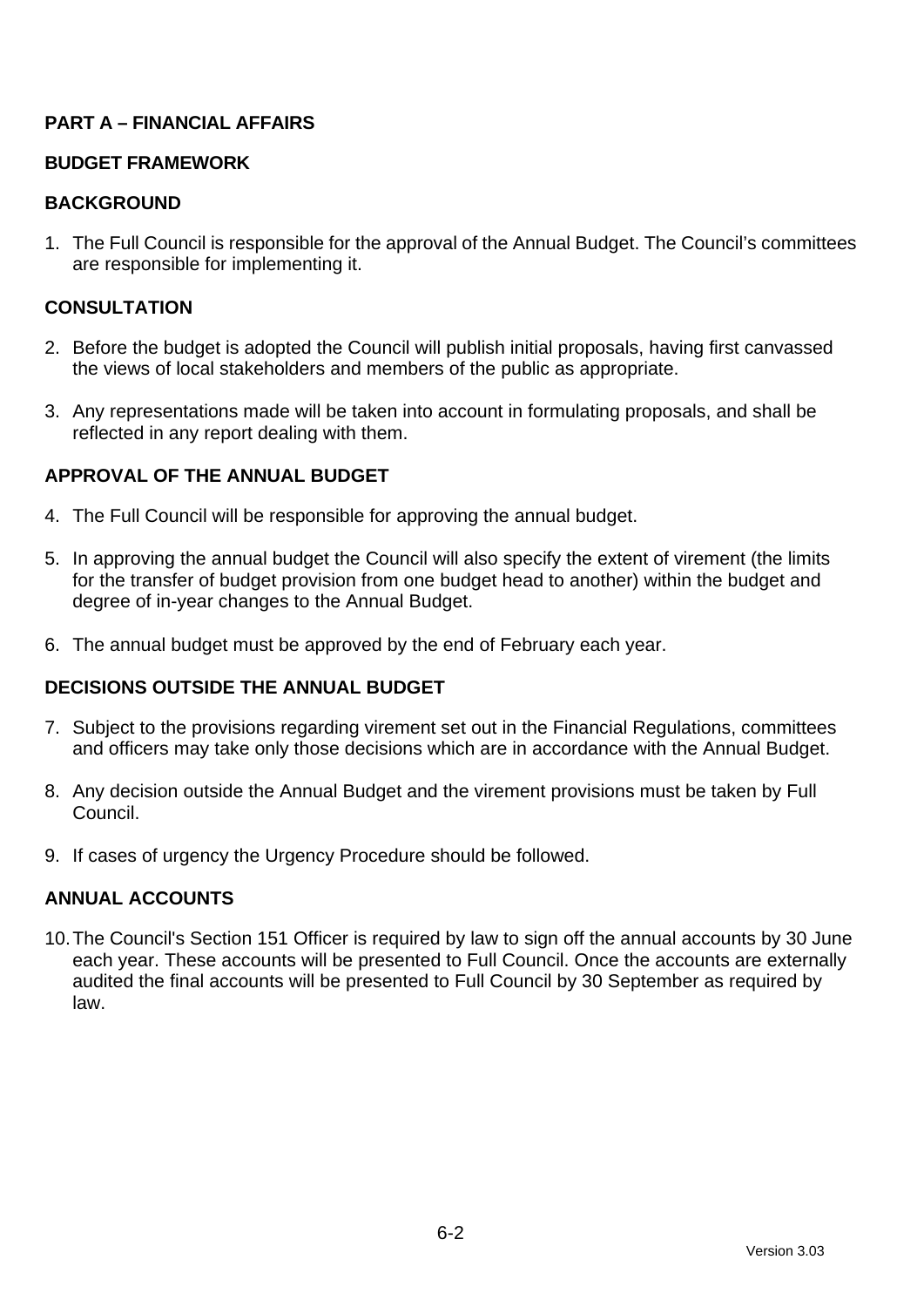# **FINANCIAL REGULATIONS 2016**

**Contents** 

- 1. [OVERVIEW](#page-78-0)
- 2. [FINANCIAL PLANNING AND BUDGETARY CONTROL](#page-79-0)
- 3. [REVENUE EXPENDITURE](#page-80-0)
- 4. [CAPITAL EXPENDITURE AND OTHER MAJOR PROJECTS](#page-84-0)
- 5. [ACCOUNTING SYSTEMS](#page-89-0)
- 6. [ASSETS](#page-89-1)
- 7. [SALARIES, WAGES AND PENSIONS](#page-91-0)
- 8. [COMMISSIONING AND PROCUREMENT OF GOODS, SERVICES AND WORKS](#page-92-0)
- 9. [PAYMENT FOR GOODS, SERVICES AND WORKS](#page-102-0)
- 10. [INCOME, BANKING AND IMPREST ACCOUNTS](#page-104-0)
- 11. [RISK MANAGEMENT AND INSURANCE](#page-106-0)
- 12. [WORK FOR EXTERNAL BODIES](#page-107-0)
- 13. [INVESTMENT AND BORROWING](#page-110-0)
- 14. [LEGAL CLAIMS AND SETTLEMENTS](#page-110-1)
- 15. [PROTECTING PUBLIC FUNDS AND ASSETS](#page-111-0)
- 16. [AUDIT](#page-111-1)
- 17. [LAND AND BUILDINGS](#page-112-0)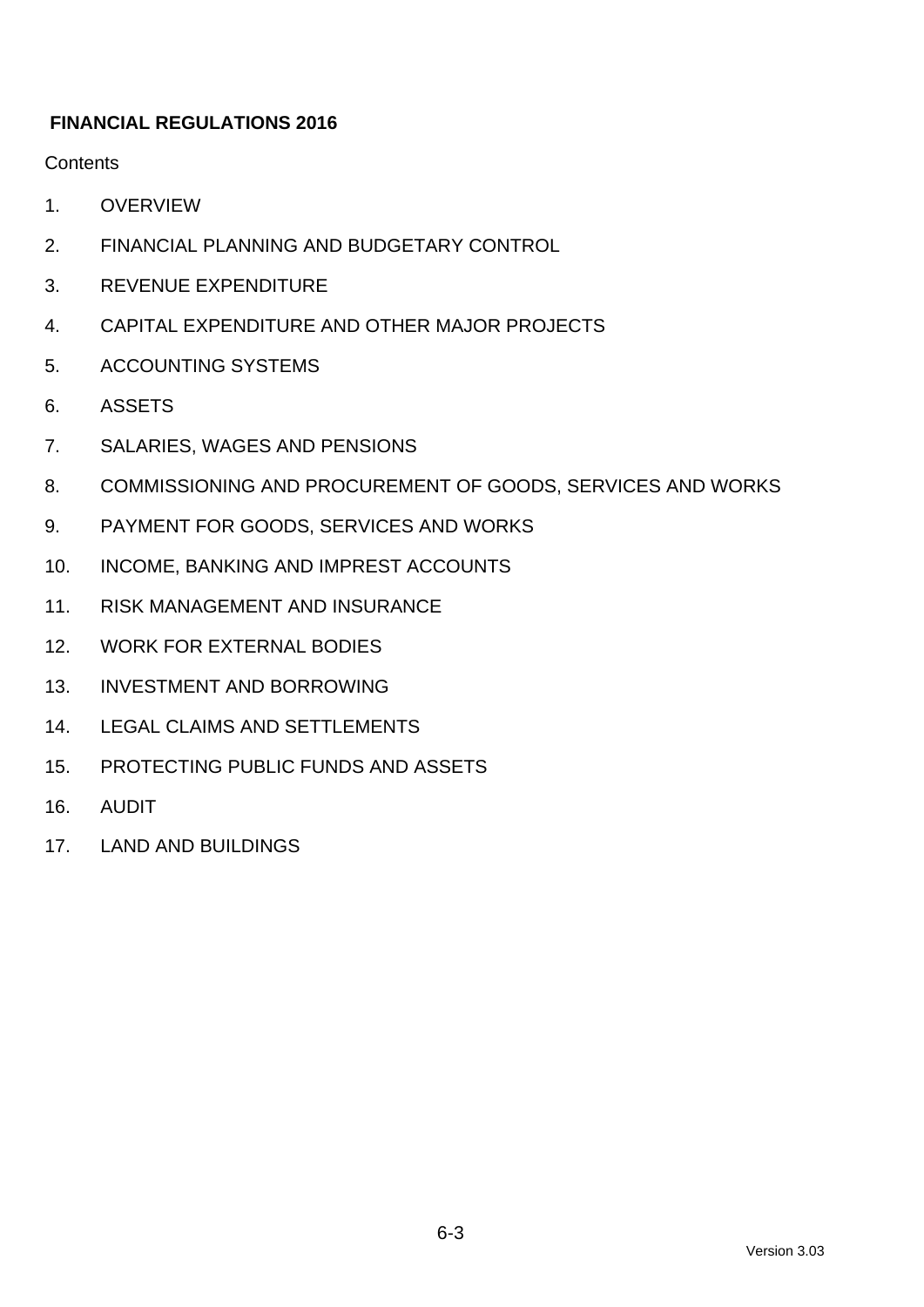# <span id="page-78-0"></span>**1. OVERVIEW**

# **General**

- 1.1 These Financial Regulations provide the framework of financial control and standards necessary to achieve the proper administration of the Council's financial affairs and are designed to safeguard the interests of both the Council and its employees. These Regulations cover the Council's main activities, its trading organisations and Pension Funds, and partnerships where the Council acts as the lead authority or where it acts as the accountable body.
- 1.2 If there is a conflict between the Council's Financial Regulations and other specific County Council regulations or codes of procedure, guidance should be sought from the Monitoring Officer as to which shall prevail.
- 1.3 All Nottinghamshire County Council records, whether electronic or paper-based, are subject to the Authority's Information Management Policy which establishes key principles for the management, retention, security and disposal of these records. All financial records must be retained in line with this policy, and in accordance with any relevant legislative requirements.

# **Role of Chief Finance Officer**

- 1.4 The Service Director Finance, Infrastructure and Improvement is the appointed Chief Finance Officer (also known as the Section 151 Officer) for the Council, and is responsible for the proper administration of the Council's financial affairs and, subject to the Constitution and any resolutions of any Committee or the Full Council, may do all things necessary to discharge this responsibility.
- 1.5 Where the Section 151 Officer considers that there is a likelihood of a significant overall overspending, or a significant overspending on a Committee budget or any unlawful expenditure, a report will be taken to Full Council.
- 1.6 As the Council's financial advisor, the Section 151 Officer will prepare a budget showing the sources of income and proposed expenditure in each financial year. The Section 151 Officer will also keep the Finance Committee informed of the Council's overall financial performance, compared with the approved budget(s). The information required and the frequency of reporting will be determined by the Finance Committee.
- 1.7 The Section 151 Officer, after consulting with the Group Manager for Legal Services where appropriate, may vary, waive or suspend any financial regulation.
- 1.8 Where reference is made in these regulations to specific officers, they may nominate other officers to act on their behalf provided that they keep appropriate up-to-date written records of the nominated officers and the limits to their delegated powers.
- 1.9 The Section 151 Officer shall add financial comments to all reports being submitted to Committee or Full Council regarding the financial consequences of any proposed action.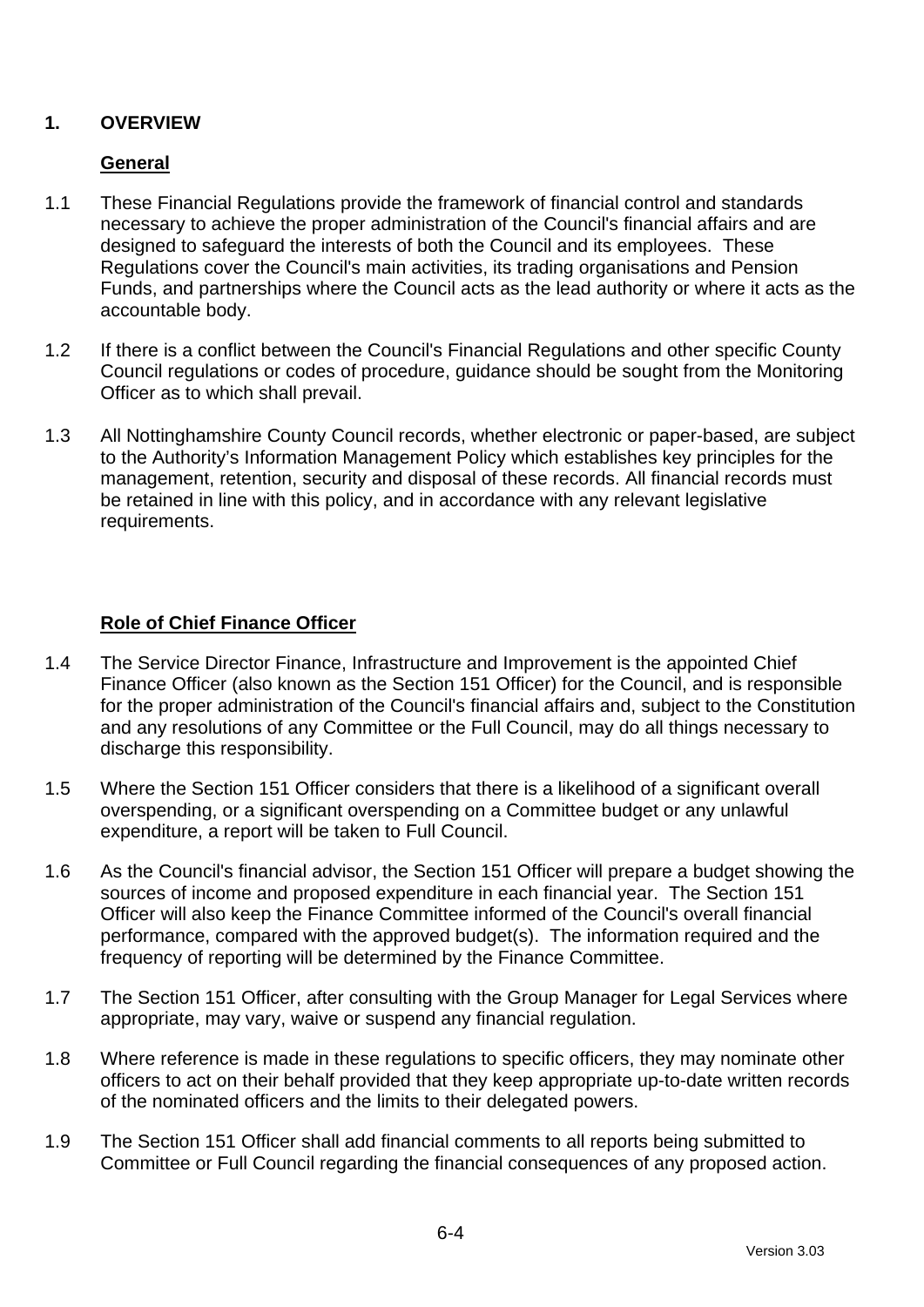These comments may include the sufficiency of the budget to finance the proposals being made or set out the action to be taken to make the necessary finance available. These reports must be submitted to the Section 151 Officer or his/her representative, at least 3 working days before the distribution of papers to pre-agenda.

## **Role of Corporate Directors**

- 1.10 For the purposes of the Financial Regulations the term 'Corporate Director' includes the Chief Executive, the Service Director Customers, Governance and Employees and the Service Director Finance, Infrastructure and Improvement.
- 1.11 Corporate Directors are responsible for ensuring that employees and consultants in their departments are aware of, and comply with these Financial Regulations and that failure to comply may result in disciplinary action.
- 1.12 Corporate Directors must consult the Section 151 Officer on any matter which is liable to affect the finances of the Council before any provision or other commitment is incurred or before reporting to Committee. The Section 151 Officer has the right to be represented at meetings with partnerships or outside bodies where matters of financial significance are to be discussed.
- 1.13 Each Corporate Director and each Committee is responsible for the observance of Financial Regulations and for compliance with the decision making process defined in the **Constitution**

## <span id="page-79-0"></span>**2. FINANCIAL PLANNING AND BUDGETARY CONTROL**

- 2.1 In February of each year, Full Council will approve an annual revenue budget, capital programme, Treasury Management Strategy and Policy, Medium Term Financial Strategy and Council Tax precept.
- 2.2 It is the responsibility of all Committees, in consultation with the relevant Corporate Director(s), to monitor and control their budgets approved for the year.
- 2.3 Amounts provided under each heading of the approved annual revenue estimates must not be diverted to other purposes except as allowed by Financial Regulations at paragraph [3.4](#page-83-0) [Virements].
- 2.4 The inclusion of items in the approved revenue estimates constitutes authority to incur expenditure, subject to the regulations for commissioning and procurement of Goods, Services and Works (section [8\)](#page-92-0), except where the Council, Committees, or Financial Regulations of the Council have placed a restriction on any item. Where items cannot be identified from the approved revenue estimates, authority for expenditure on those items must be obtained from the appropriate decision making body depending on the amount. Expenditure on special items may only be incurred subject to the regulations at paragraph [3.3.](#page-81-0)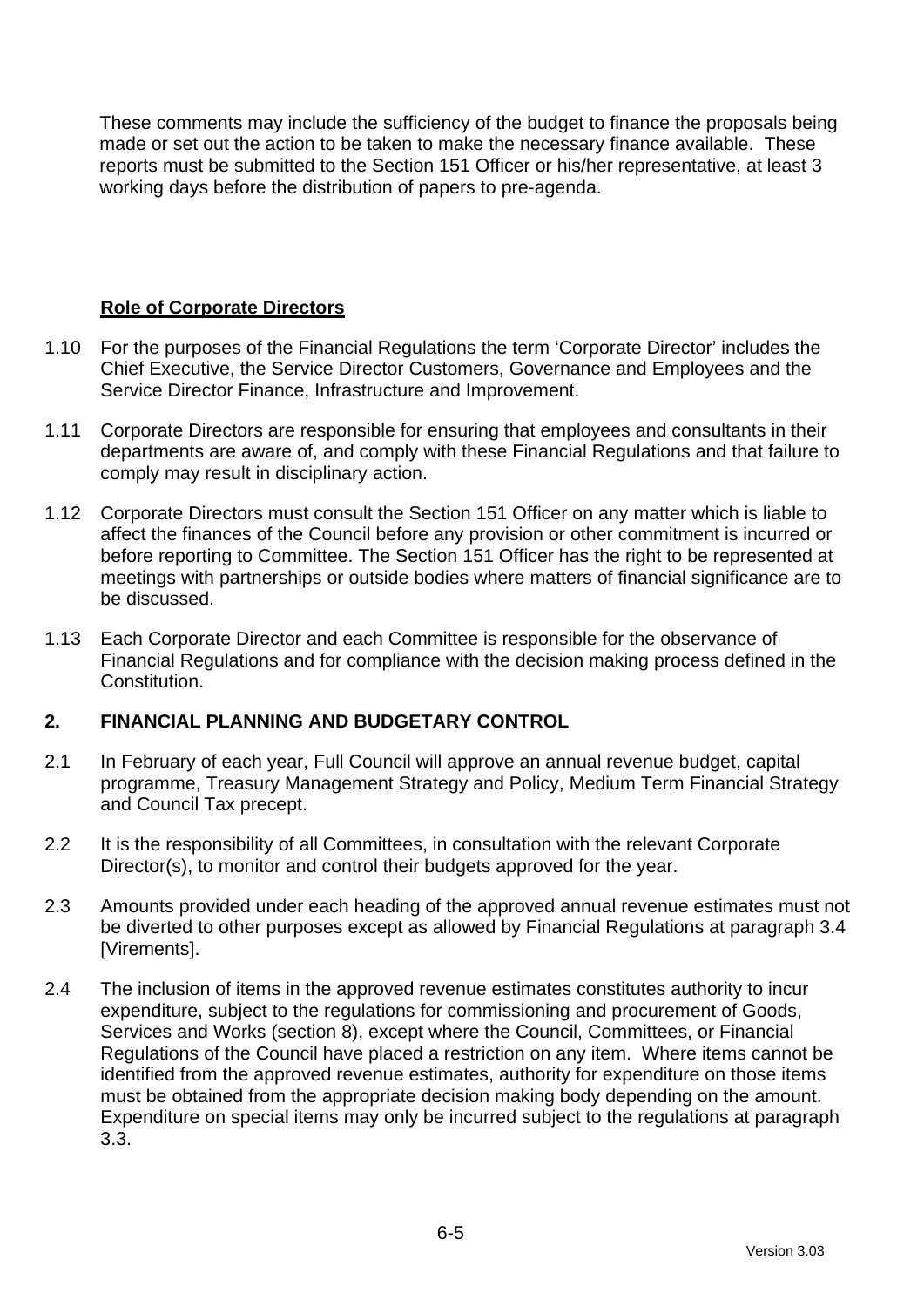- 2.5 Where expenditure is required on items not included within the approved budget, and which cannot be funded within the regulations for virement (see paragraph [3.4\)](#page-83-0) Corporate Directors must seek advice from the Section 151 Officer and obtain approval from Full Council.
- 2.6 Where external funding is available to cover additional revenue expenditure, Corporate Directors must obtain the approval of;
	- The Section 151 Officer for additional amounts **up to £250,000;**
	- Finance Committee for additional expenditure **over £250,000;** and
	- Policy Committee for additional expenditure **over £500,000.**
- 2.7 Capital expenditure is not authorised unless the regulations set out in section [4](#page-84-0) have been complied with.
- 2.8 Where a Committee wishes to take a course of action which has financial implications contrary to the advice provided by the Section 151 officer, a report on the issue must be taken to Policy Committee for determination.
- 2.9 The Section 151 Officer must submit a report to the Full Council on each year's final accounts as soon as practicable, and in accordance with the statutory Accounts and Audit Regulations.

## <span id="page-80-0"></span>**3. REVENUE EXPENDITURE**

## **3.1 Preparation of Revenue Budgets**

- $3.1.1$ Revenue budgets must be prepared in accordance with the process set out annually by the Section 151 Officer, and the resource allocation limits prescribed by the Council.
- $3.1.2$ Detailed annual revenue budgets must be prepared in accordance with all instructions on budgeting issued by the Section 151 Officer. It is the responsibility of Corporate Directors to ensure that detailed budget preparation takes place, that the amounts included are realistic, and that there has been correct application of budget conventions and procedures for their service.
- $3.1.3$ Where there is uncertainty about the proper approach to be adopted in preparing a budget, guidance should be sought from the Section 151 Officer.
- $3.1.4$ The Section 151 Officer will, during the year, seek approval from Finance Committee for allocations from the General Contingency approved by Council.
- $3.1.5$ Where external income arises from a set scale of charges, fees etc., the Corporate Director must review the level of fees at least once a year in consultation with the Section 151 Officer, having regard to any relevant statutory provisions for such charges, fees etc. Revised fees must be agreed by the relevant Committee.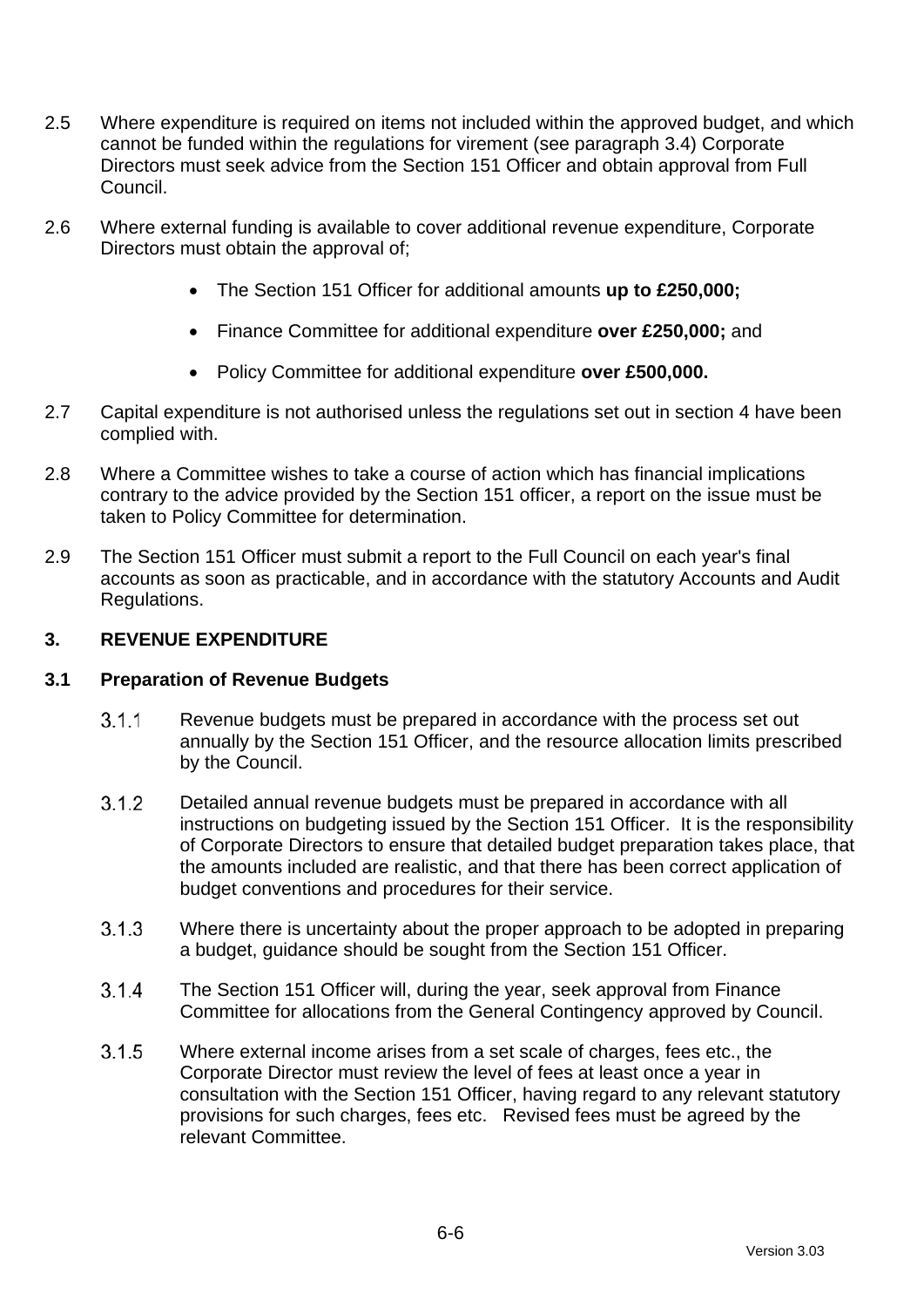## **3.2 Control of Revenue Budget**

- $3.2.1$ Corporate Directors and Committees are responsible for controlling expenditure within approved budgets. To assist them with this, virement of budget provision from one budget head to another may be permitted as described in paragraph [3.4.](#page-83-0)
- 322 Where new policies or significant variations to existing policies or practices are proposed, a report must be presented to Full Council or Policy Committee as appropriate providing details of the financial implications of the proposed policies for the current year and two further years.
- $3.2.3$ A Corporate Director's authority to incur expenditure, for which provision has been made in the detailed annual revenue budget and which is in accordance with Council policies, is subject to the regulations in section [8](#page-92-0) and the conditions in paragraph [3.3](#page-81-0) below.

## <span id="page-81-0"></span>**3.3 Special Items**

## **Use of Consultants, Interim Managers and Specialist Contractors**

- <span id="page-81-1"></span> $3.3.1$ **Consultants, Interim Managers and Specialist Contractors are time limited or ad hoc, and do not form part of 'business as usual' operations. Consultancy should be distinguished from outsourcing and staff substitution, which are not regarded as consultancy.**
	- 3.3.1.1 Consultants, interim managers, individuals as contractors or specialist advisors may be engaged provided that there is sufficient budget provision and an annual report is made to the Policy Committee on the use of this discretion. Approval may be by:
		- approval from the appropriate Committee (e,g as part of an approved capital programme or project); or
		- if the estimated value of the contract is **below £50,000** prior approval must be obtained from the Corporate Director; or
		- if the estimated value of the contract is **over £50,000** or is extended beyond £50,000 (and for any subsequent extension) prior approval must be obtained from the Corporate Director for Resources and the Section 151 Officer. Requests for approval must be submitted on the approved 'Request to procure a Consultant Form'.
	- 3.3.1.2 Regardless of value, all consultants must be procured in accordance with the procurement procedures set out in section [8.](#page-92-0)
	- 3.3.1.3 When engaging individuals as consultants, contractors or specialist advisors, Corporate Directors must determine whether the nature of their employment is 'Employed' or 'Self Employed' as set out in the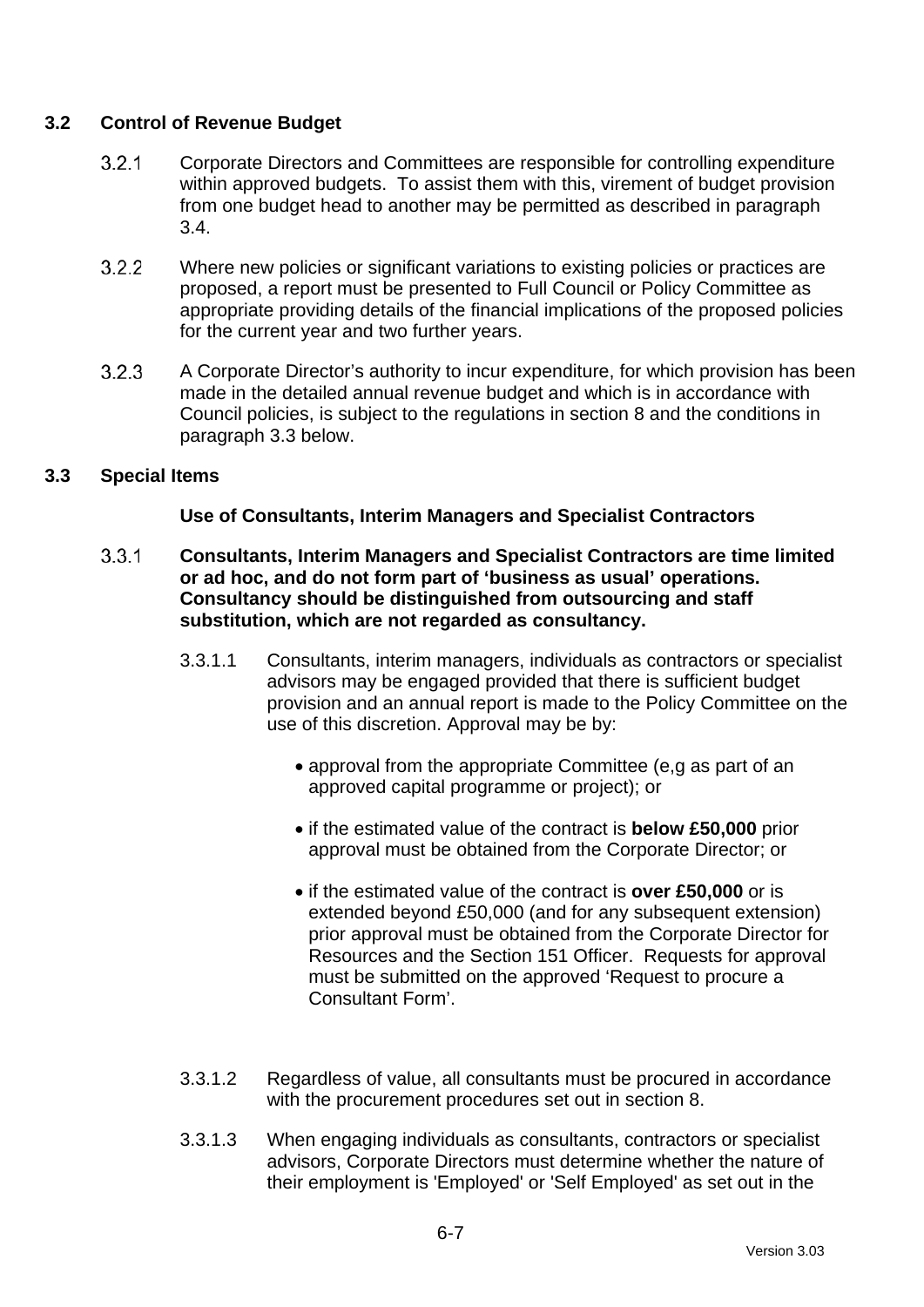guidance note IR56 issued by HM Revenue and Customs. The Council has produced guidance and a form to help with this assessment. If a Consultant or Contractor is deemed to be 'Employed' the Corporate Director must arrange for them to be paid through the Council's payroll. HR advice should be sought.

- 3.3.1.4 The Corporate Director must ensure that any consultant, interim manager or specialist contractor appointed to manage a contract or procurement process on behalf of the Council be notified of and require compliance with:
	- The Council's Financial Regulations; and
	- The Code of Conduct for Officers and
	- The Protocol for Involvement in Outside Bodies.
- 3.3.1.5 The use of other types of contingent labour, i.e. agency workers, should be dealt with under the existing provisions of the vacancy control process and in accordance with the contracted managed service arrangements.

#### <span id="page-82-0"></span> $3.3.2$ **Leases**

- 3.3.2.1 All leases or credit arrangements **over £6,000** which are not for Land and Buildings must be approved by the Section 151 Officer before they are entered into.
- 3.3.2.2 For leases of Land and Buildings the regulations at section [17](#page-112-0) must be followed.
- 3.3.2.3 Depending on the circumstances leases or credit arrangements may be classified as Capital Expenditure.

#### 3.3.3 **Grant Aid**

- 3.3.3.1 Grants and contributions to individuals, the voluntary and community sector are subject to approval by the Communities and Place Committee in accordance with the Grant Aid Strategy. Also see paragraph 3.3.6 on State Aid.
- 3.3.3.2 All other grants and contributions are subject to approval by the relevant budget holding Committee either individually or via an approved scheme administered by officers authorised by the relevant Committee.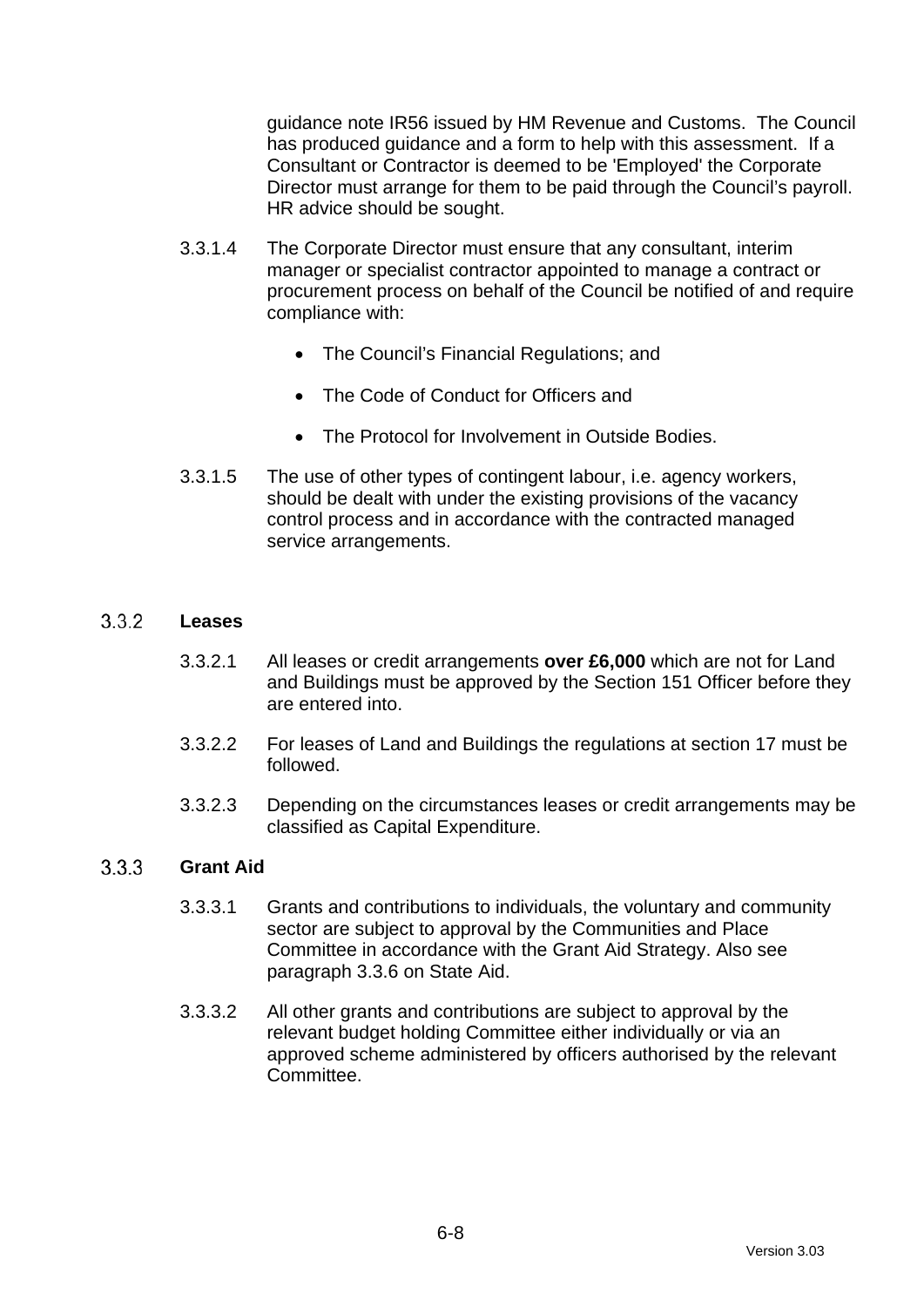#### $3.3.4$ **Loans and Guarantees to External Bodies and Financial Support in Relation to Properties**

- 3.3.4.1 All proposals for loans or guarantees or financial support in relation to properties to individuals or outside bodies should be **accompanied by an appropriate risk assessment** and may be authorised as follows:
	- 3.3.4.1.1 loans or guarantees for economic development or regeneration purposes must be approved by the Policy Committee;
	- 3.3.4.1.2 all other loans or guarantees or financial support in relation to properties must be approved by the relevant Committee.

Also see paragraph 3.3.6 on State Aid.

#### $3.3.5$ **Investment in Equities**

- 3.3.5.1 Investment in equity stock may be authorised as follows:
	- 3.3.5.1.1 investments **up to £250,000** for economic development or regeneration purposes must be approved by the Policy Committee;
	- 3.3.5.1.2 all other investments must be approved by the Finance **Committee**

These restrictions do not apply to pension fund investments, which are dealt with by the Pension Fund Committee.

#### $3.36$ **State Aid**

3.3.6.1 State Aid is financial aid or other advantage to a business or organisation from a public body such as a local authority. Grants, loans or guarantees to business may constitute State Aid in some cases. In all circumstances, advice should be sought from Legal Services.

#### $3.3.7$ **Emergency Expenditure**

3.3.7.1 A Corporate Director may incur expenditure which is essential to meet any immediate needs created by a sudden emergency, subject to this action being reported immediately to the Chief Executive and the Section 151 Officer, and to the next relevant Committee. Corporate Directors must keep a separate record of the essential expenditure incurred.

## <span id="page-83-0"></span>**3.4 Virement**

 $3.4.1$ The transfer of budget provision from one budget holder to another is approved as follows: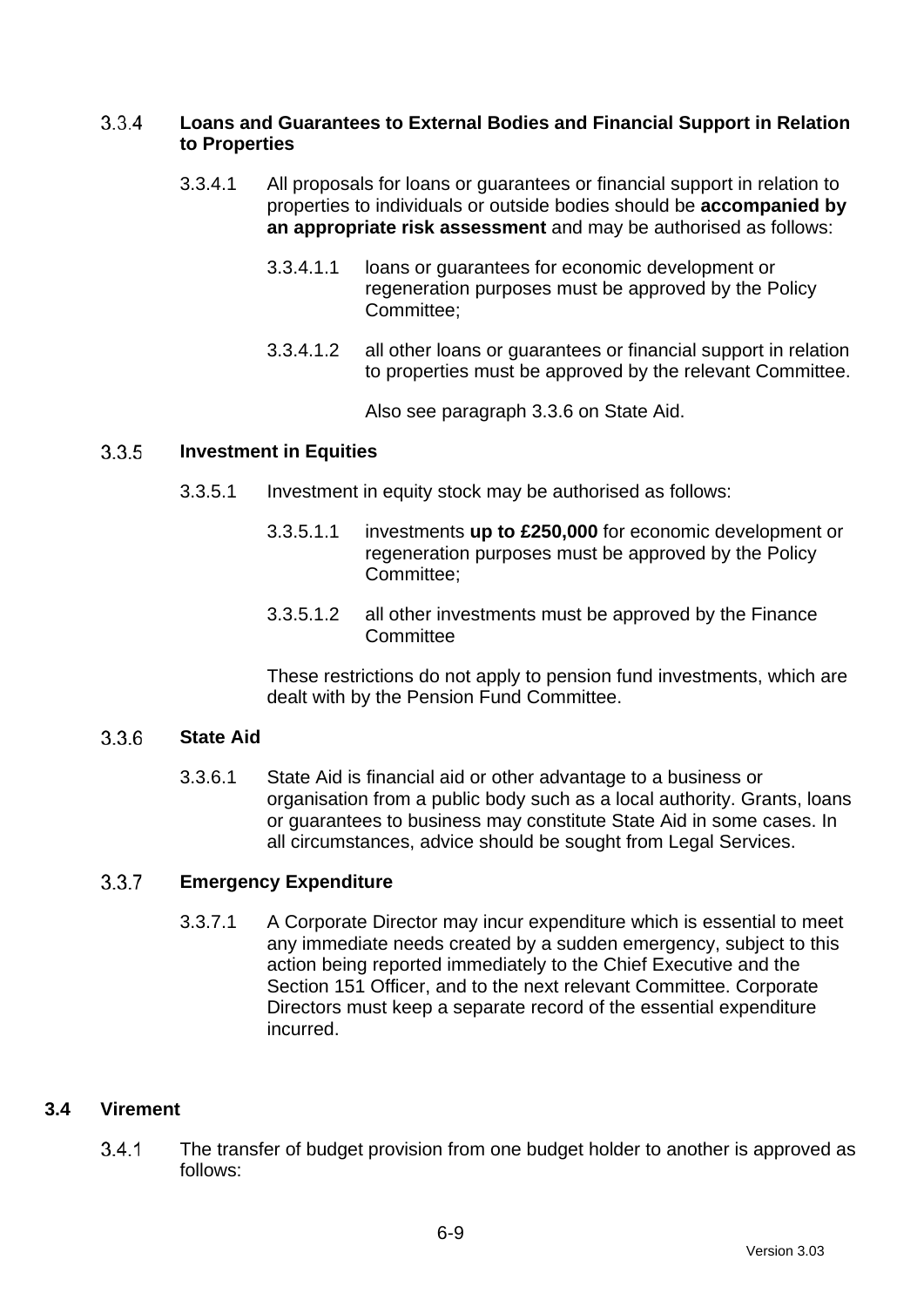- 3.4.1.1 **up to £50,000** (£100,000 within the Highways Maintenance Budget) by the Section 151 Officer
- 3.4.1.2 **up to £500,000** by the relevant Committee, or for cross Committee virements following consultation with the relevant Chairmen of Committees, by the most appropriate Committee
- 3.4.1.3 **over £500,000** by the Finance Committee.
- 3.4.1.4 **Over £1 million** by the Policy Committee.

## **3.5 Monitoring of the Revenue Budget**

- $3.5.1$ Corporate Directors must ensure that budgets are monitored via the Council's Business Management System. Budget monitoring reports should be presented at least quarterly to each relevant Committee, with a report on the Council's overall financial position presented to Finance Committee. Explanations of significant variations and proposals for avoiding any continuing budget problems must be explained to the relevant Committee.
- $3.5.2$ All underspends will transfer to County Fund Balances unless specific approval is obtained for the carry forward of budget to the following year from Finance Committee, on presentation of a business case.
- $3.5.3$ The annual surpluses and deficits of trading organisations will be carried forward in an 'Earmarked Reserve'. The level of these reserves will be kept under review by the Section 151 Officer and reported annually to Finance Committee and Full Council.

## <span id="page-84-0"></span>**4. CAPITAL EXPENDITURE AND OTHER MAJOR PROJECTS**

## <span id="page-84-2"></span>**4.1 Inclusion of schemes in the Capital Programme**

- $4.1.1$ The Council has a Capital Programme, considered annually through an Annual Review Process. This programme is approved by Full Council and includes the capital schemes for the forthcoming financial year and the three years following.
- $4.1.2$ The processes by which a capital scheme can be added to the Capital Programme are shown in the attached decision tree. The content of bids must be as set out in paragraph [4.2](#page-85-0) below.
- <span id="page-84-1"></span> $4.1.3$ All proposals for capital expenditure should be considered initially by the Corporate Asset Management Group (CAMG) who will advise on the relative priority of future capital schemes, in accordance with the agreed prioritisation criteria within the Capital Strategy. Approval must then be obtained as follows:
	- 4.1.3.1 for schemes being considered through the Annual Review process, CAMG will make recommendations to the Chairman of Finance Committee and, in turn consult with the Corporate Leadership Team (CLT). A report will then be taken to Finance Committee for approval in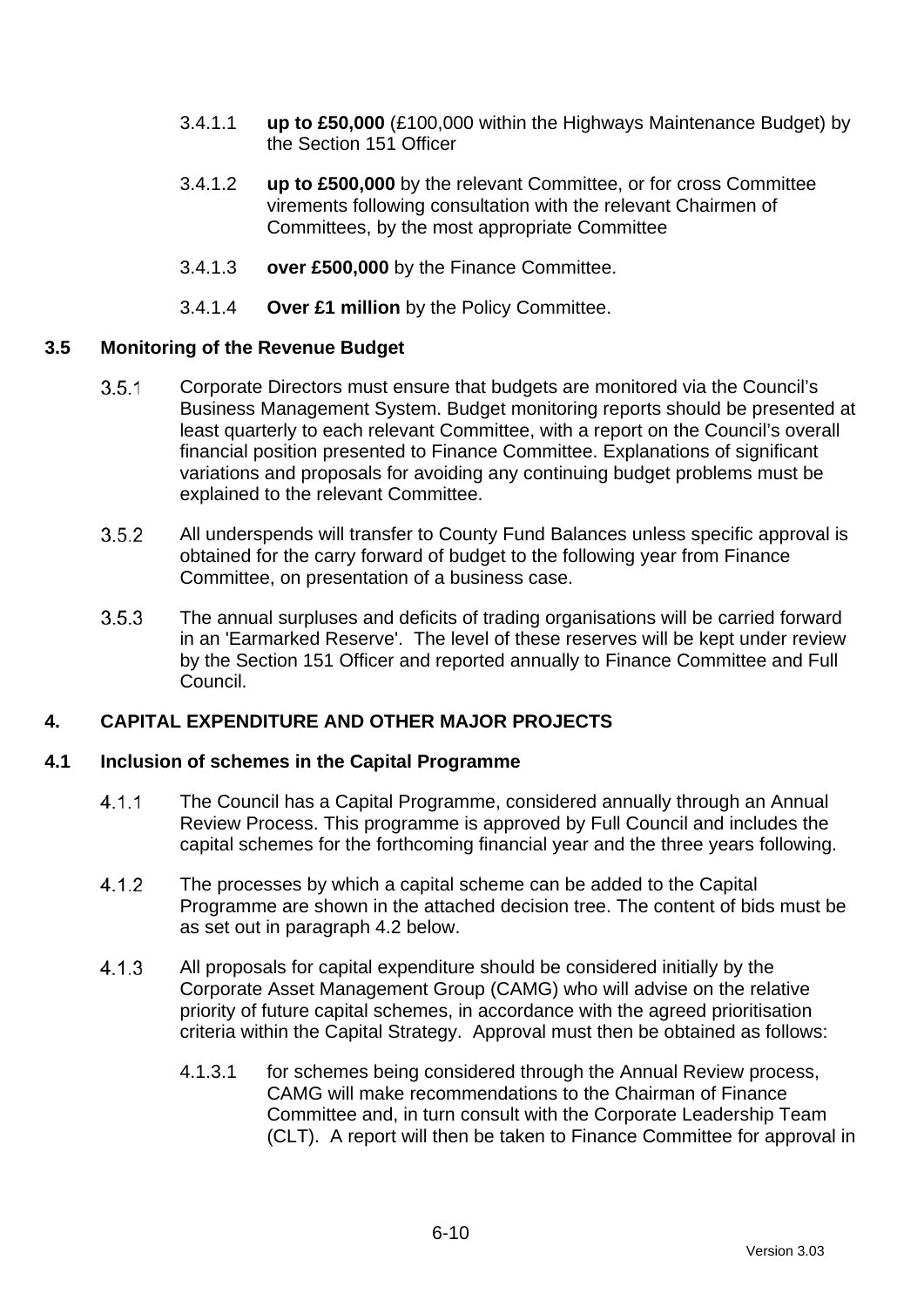principal and inclusion within the annual budget for approval by Full Council (see decision tree route a);

- 4.1.3.2 for schemes arising during the budget year on an ad-hoc basis, CAMG will consider and advise the Chairman of Finance Committee and, in turn, will seek approval from the relevant approving body – see paragraph [4.1.4](#page-85-1) (see decision tree routes b and c).
- <span id="page-85-1"></span>414 Where proposals are made for additional schemes during the year, or for cost variations to existing schemes, decisions can be taken as follows:
	- 4.1.4.1 schemes, or variation increases, **up to £250,000** by the Section 151 Officer;
	- 4.1.4.2 schemes, or variation increases, **over £250,000 and up to £2 million** by Finance Committee;
	- 4.1.4.3 schemes, or variation increases, **over £2 million** by Policy Committee.
- <span id="page-85-2"></span> $4.1.5$ For all schemes with a capital cost **OVER £7.5 MILLION** no detailed design work can be undertaken until a report on alternative design proposals has been approved by Policy Committee.
- $4.16$ After approvals have been obtained under either paragraphs [4.1.3](#page-84-1) or [4.1.4](#page-85-1) above, Latest Estimated Cost (LEC) reports should be prepared and presented (see paragraph [4.4\)](#page-87-0) before tenders are sought.
- 4 1 7 Where major projects are being procured through a 'Private Finance Initiative' (PFI), 'Public Private Partnership' (PPP) or equivalent arrangement, an options appraisal report should be prepared and approval must be obtained from Full Council before tenders are invited.

## <span id="page-85-0"></span>**4.2 Content of Bids for Capital Expenditure**

- $4.2.1$ All proposed schemes, or programmes of work, must include an options appraisal which has been carried out before detailed design work begins, setting out the full lifecycle costs of the investment and the impact on future revenue budgets. All bids for capital expenditure must be prepared by Corporate Directors in the form laid down by the Section 151 Officer.
- $4.2.2$ The advice of the appropriate technical officer(s) must always be provided before a scheme is included in any capital programme, e.g. Service Director for ICT for computer technology, Service Director for Property for building, construction and associated works.
- $4.2.3$ When scheduling costs for schemes construction costs should not normally appear in the first year, unless the following criteria have been considered and the risks evaluated:
	- 4.2.3.1 purchase, lease or lease option of the land or property has been completed and land assembly costs and issues have been identified.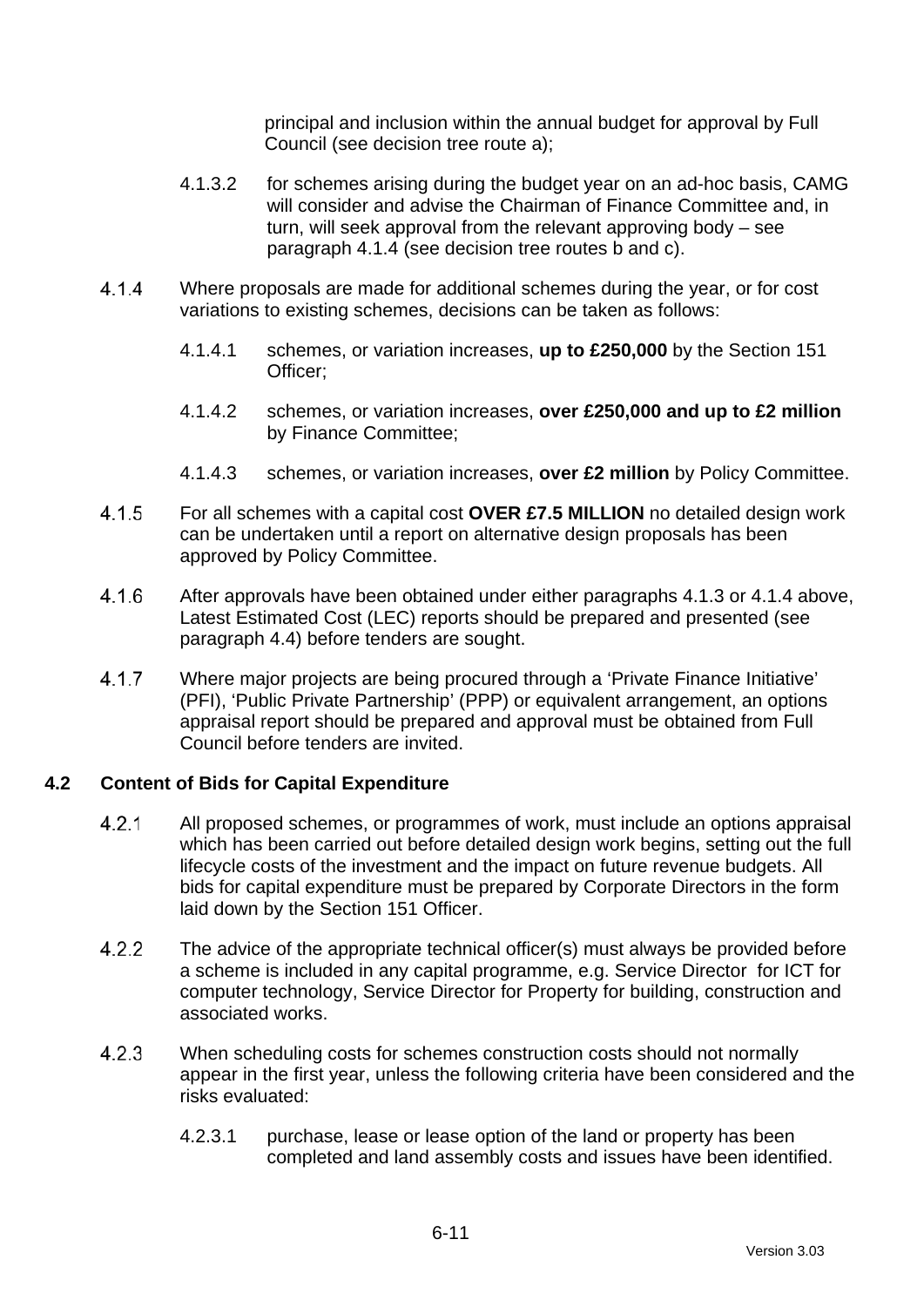In the case of projects where the Council will not be the landowner or where powers of compulsory purchase are being exercised, a right of entry must have been obtained;

- 4.2.3.2 outline planning permission must have been obtained, where required;
- 4.2.3.3 the sources of funding, including any grants or contributions from outside organisations, have been secured - except for land reclamation projects where grant notification is not normally received until the year of the project;
- 4.2.3.4 the service department has prepared a detailed business case for the project which has been agreed with the relevant technical officer who will carry out the design;
- 4.2.3.5 there has been a proper assessment of the time-scale, the likely costs and governance arrangements for the project;
- 4.2.3.6 where existing property is affected by the proposed development, the service department has agreed proposals for dealing with staff or clients who might be displaced as a result of the construction (temporarily or permanently); and
- 4.2.3.7 relevant sustainability issues have been considered and impact assessments have been undertaken in accordance with any Council policies.
- $4.2.4$ All costs should be at estimated out-turn prices, unless otherwise determined by the Section 151 Officer.
- $4.2.5$ The anticipated revenue costs of all schemes in the capital programme must be assessed each year. The staffing, lifecycle maintenance and other running costs must be included in the revenue budget. The financing costs for expenditure funded by borrowing or leasing will be calculated by the Section 151 Officer and included within the overall revenue budget.

## **4.3 Feasibility Studies**

- $4.3.1$ The appropriate project manager/ technical officer can carry out feasibility work on any scheme not in the approved capital programme subject to:
	- 4.3.1.1 the relevant Committee agreeing to the cost being met from its revenue budget for the year; and
	- 4.3.1.2 prior approval from the Section 151 Officer has been obtained if the estimated cost of the feasibility study is **over £25,000.**
- $4.3.2$ Detailed design work must not take place on schemes which are not included within the approved capital programme unless written approval has been obtained from the [Chief Executive and the] Section 151 Officer. This does not apply to schemes over £7.5 million that are subject to separate approval by Policy Committee (see paragraph [4.1.5\)](#page-85-2).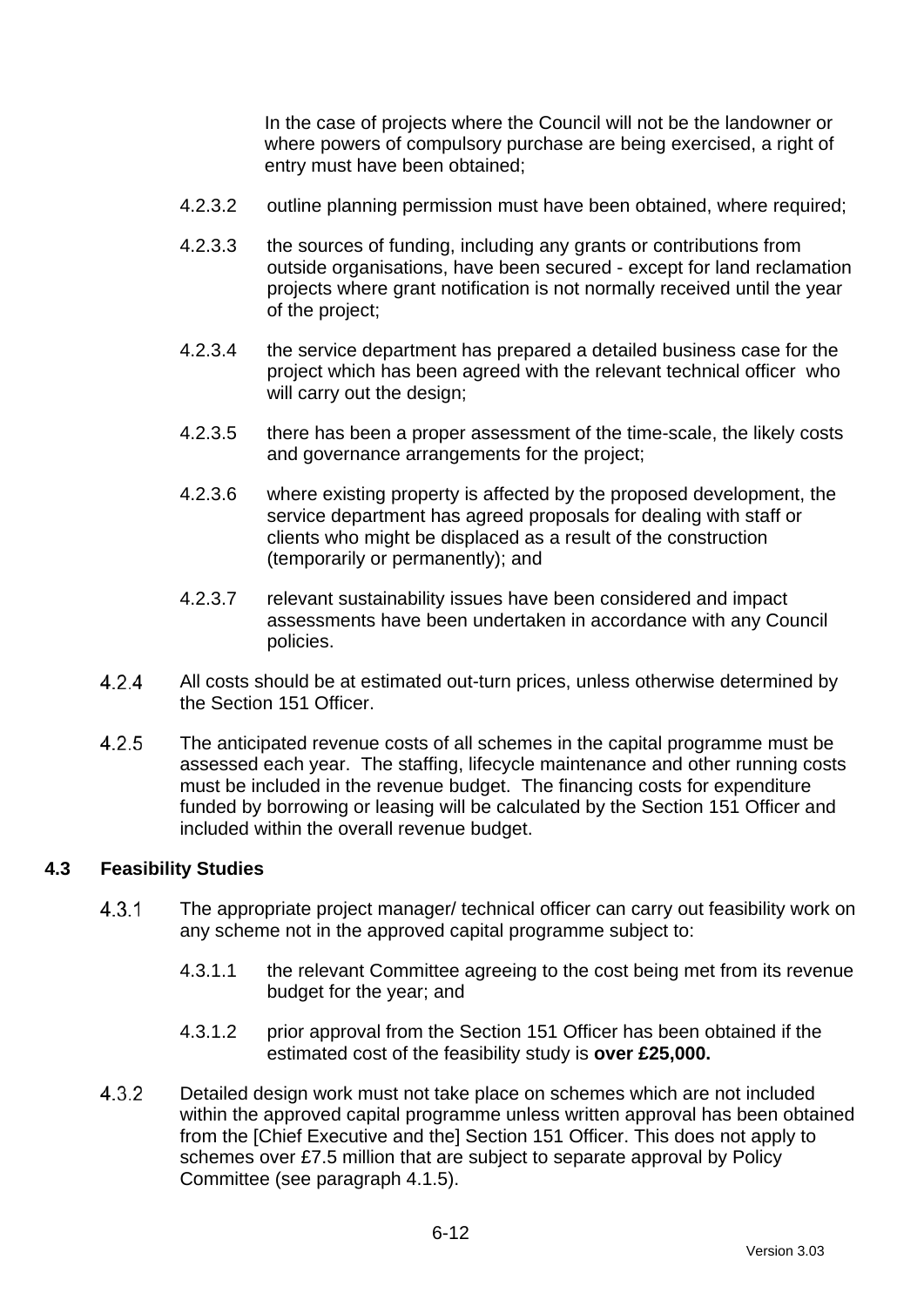$4.3.3$ The appropriate project manager/technical officer can carry out preparatory work on any scheme included in the approved capital programme. The costs of this work must be charged to that scheme. If for any reason the scheme does not go ahead, then the costs of preparatory work undertaken must be charged to the revenue budget of the relevant Committee , which will need to make available sufficient budget cover for this. This means that the project manager/ technical officer should not carry out preparatory work unless an undertaking has been secured for the funding of any abortive costs from the service department and the appropriate budget identified.

## <span id="page-87-0"></span>**4.4 Project Management and reports on "Latest Estimated Costs" of Proposed Schemes**

- $4.4.1$ All projects should be managed in accordance with the principles of good project governance and management. Projects **over £250,000** should be governed, managed and delivered using best practice project management techniques e.g. PRINCE2. Where significant risks have been identified, they should be included in the Corporate Risk Register and addressed in accordance with the Council's Risk Management strategy.
- 442 Corporate Directors must take a report to the relevant Committee setting out the latest estimated costs of all proposed capital schemes where the capital cost is **between £250,000 and £1 million** and to Finance Committee for schemes where the capital cost is **over £1 million**. The report must be made after detailed design work has been completed but before tenders are invited and should contain:
	- 4.4.2.1 Capital costs analysed into:
		- 4.4.2.1.1 land acquisition costs and associated liabilities;
		- 4.4.2.1.2 construction costs;
		- 4.4.2.1.3 acquisition of plant, equipment and furniture;
		- 4.4.2.1.4 professional fees (including legal fees) and project management costs;
		- 4.4.2.1.5 any other relevant costs.
	- 4.4.2.2 Revenue costs identified and analysed into:
		- 4.4.2.2.1 staffing costs;
		- 4.4.2.2.2 energy costs;
		- 4.4.2.2.3 other running costs;
		- 4.4.2.2.4 financing costs;
		- 4.4.2.2.5 lifecycle maintenance costs.

In addition to total costs, their phasing over each financial year should be shown. If the costs exceed the existing capital programme provision for that scheme, the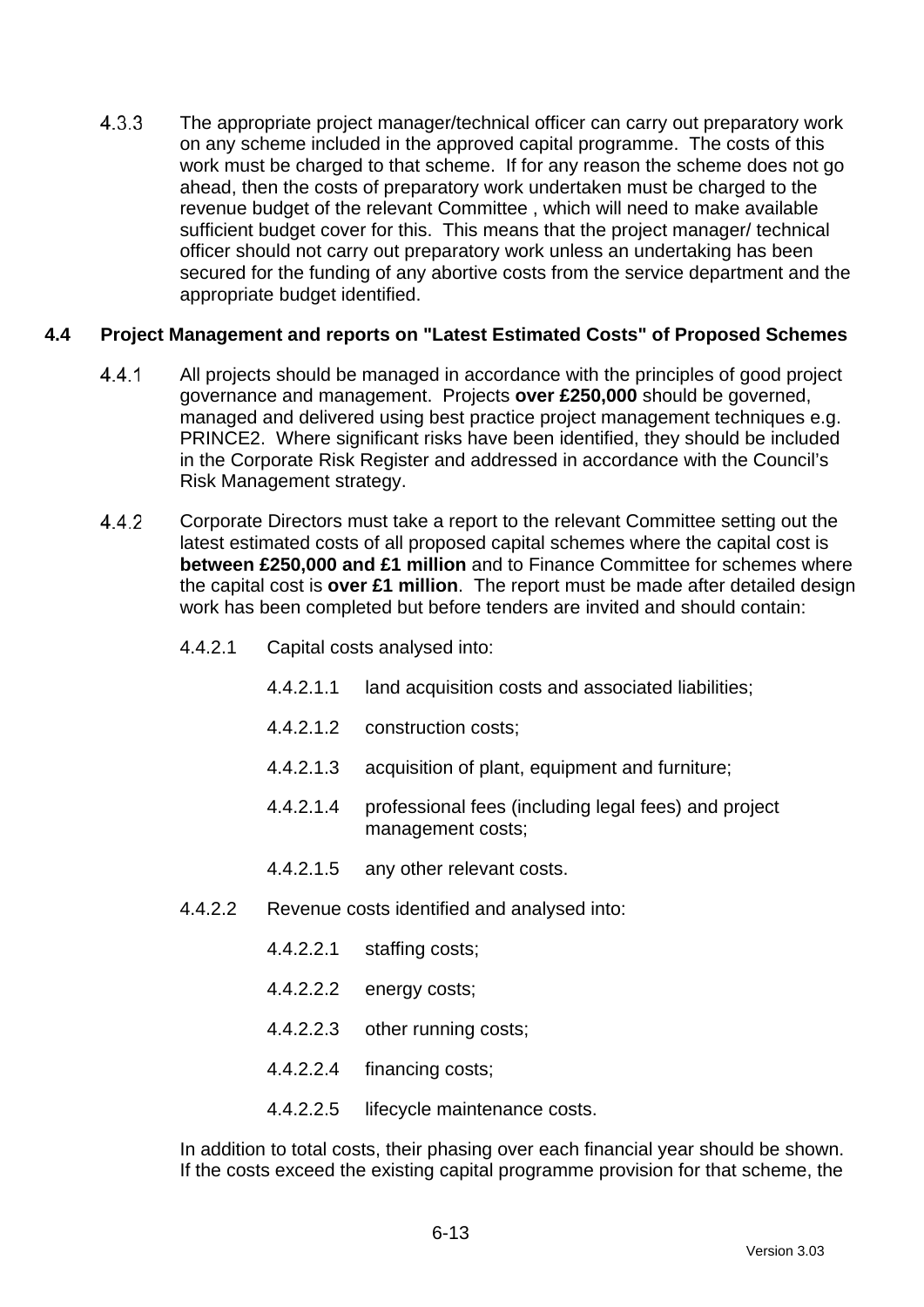report must contain a statement on how these extra costs can be contained within the approved total capital programme or, if further capital funds are required, approval to increase the capital programme (the capital variation) must be obtained as set out in paragraph [4.1](#page-84-2) above.

## **4.5 Budgetary approval prior to Contract Award**

- 451 Where the preferred tender exceeds the LEC or Capital Programme estimate, Corporate Directors must submit a revised LEC report and obtain all necessary approvals for the additional expenditure needed before accepting the tender.
- $4.5.2$ The award of contracts must comply with the procedures for the procurement of Goods, Services and Works set out in section [8](#page-92-0) and the guidance must be sought from the Procurement Centre and Legal Service.

## **4.6 Final Accounts**

- $4.6.1$ Corporate Directors must report the final accounts for capital schemes over £1 million to the relevant Committee.
- 4.6.2 The Section 151 Officer shall, where considered necessary, examine any scheme final accounts and is entitled to make such enquiries and receive such information and explanations as may be required to confirm the completeness and accuracy of the accounts.

## **4.7 Post-Project Evaluations**

- $4.7.1$ Corporate Directors have the responsibility to ensure the completion of a post project review for all their projects.
- 4.7.2 The post project review should normally address the following matters:
	- 4.7.2.1 out-turn costs vs original cost estimates and the reasons for any cost increases;
	- 4.7.2.2 breakdown of the professional fees incurred;
	- 4.7.2.3 actual timetable achieved vs original planned timetable and the reasons for slippage and delays;
	- 4.7.2.4 overall project outcomes and quality of project management;
	- 4.7.2.5 achievement of service objectives and benefits;
	- 4.7.2.6 lessons to be learned for future projects.
- 473 For completed projects, post-project reviews must be evaluated by the Corporate Asset Management Group (CAMG) and an annual report submitted by the Chairman of CAMG to the Finance Committee as follows:
	- 4.7.3.1 projects **up to £5 million** for a sample of projects selected by CAMG;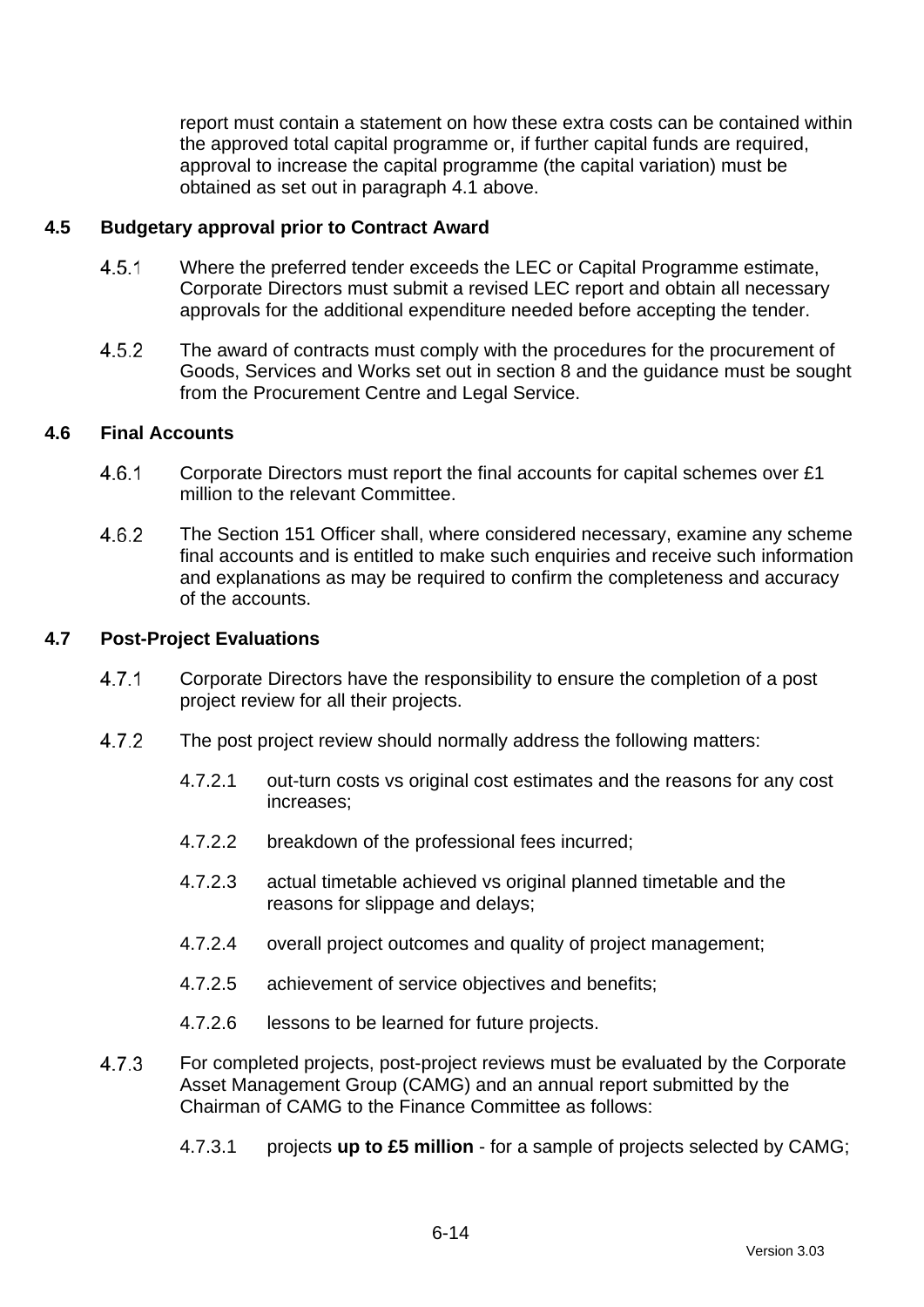## 4.7.3.2 projects **over £5 million** - all projects.

## **4.8 Capital Financing**

- 4.8.1 The Section 151 Officer will make arrangements for the financing of capital expenditure in accordance with the CIPFA 'Prudential Code for Capital Finance' and the annual budget report approved by Full Council.
- 4.8.2 Corporate Directors must notify the Section 151 Officer prior to committing to leases or hire purchase arrangements for vehicles, equipment or land/buildings where the value will exceed £6,000 (see paragraph [3.3.2](#page-82-0) and section [17\)](#page-112-0).

## <span id="page-89-0"></span>**5. ACCOUNTING SYSTEMS**

- 5.1 All staff must comply with accounting instructions issued from time to time by the Section 151 Officer. Any new accounting systems and changes to such systems must be approved by the Section 151 Officer.
- 5.2 The Council adheres to the CIPFA Accounting Codes of Practice on Local Authority Accounting and the CIPFA Service Expenditure Reporting Code of Practice and the supporting guidance statements.
- 5.3 All interim or final claims in respect of Government grant and reimbursements or contributions from outside bodies, other than where an invoice has been raised, must be signed by the Section 151 Officer.
- 5.4 Corporate Directors are responsible for ensuring that appropriate systems and procedures are in place for the proper transfer of all financial records and assets, e.g. stocks, stores, imprest accounts, inventories, valuables, cash, etc., when responsibility is to transfer from one officer to another.
- 5.5 The accounting control systems of the Council must include:
	- $5.5.1$ measures to promptly and accurately record all financial transactions of the Council;
	- $5.5.2$ measures to prevent and detect inaccuracies and fraud, and reconstitute any lost records promptly and at reasonable cost;
	- 5.5.3 identification of the duties of officers dealing with financial transactions and division of responsibilities of those officers.
- 5.6 At the end of each financial year, Corporate Directors must notify the Section 151 Officer of all outstanding expenditure relating to the previous financial year in such detail and by such date as may be required by the Section 151 Officer so that accounts can be prepared to meet statutory reporting requirements (known as the accruals process).

## <span id="page-89-1"></span>**6. ASSETS**

Assets include land and buildings (see section [17\)](#page-112-0) stocks and stores (see paragraph [6.1](#page-90-0) below) and cash, equipment and furniture (see paragraph [6.2](#page-90-1) below).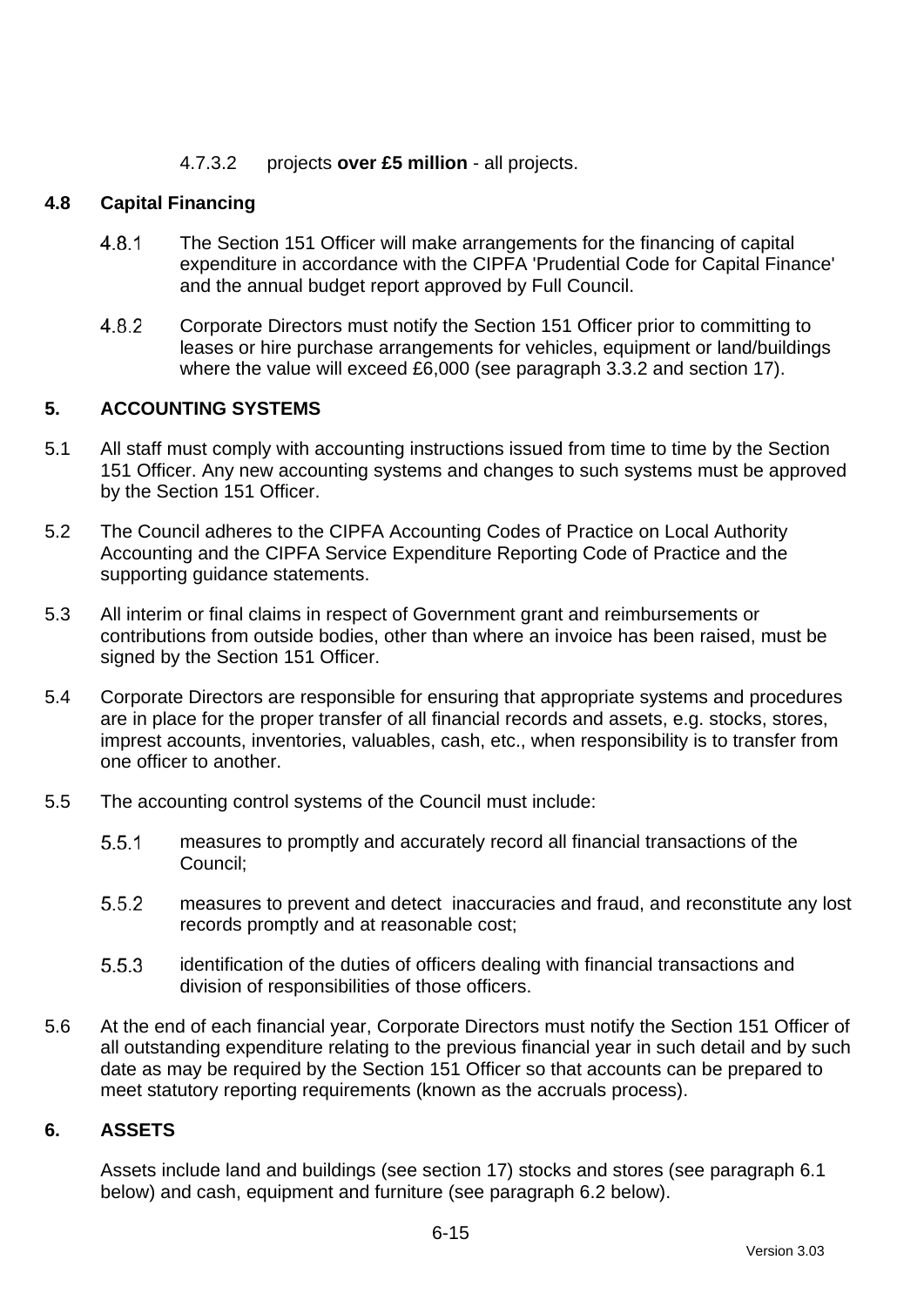## <span id="page-90-0"></span>**6.1 Stocks, Stores and Inventories**

- $6.1.1$ Corporate Directors are responsible for ensuring that appropriate systems and procedures are in place for the safe custody and physical control of the stocks and stores in their Department. They must arrange for periodic stocktaking by an independent person to ensure that all items are checked at least once per annum or at such other frequency as the Section 151 Officer may agree. Test checks should be carried out from time to time.
- 6.1.2 Inventories of the Department's assets must be prepared and kept up-to-date by each Corporate Director. Records and the method and frequency of inventory checks will be determined by the Section 151 Officer.
- 6.1.3 Corporate Directors must notify the Section 151 Officer each year of the value of stock held by their Department as at 31 March and must supply such other information relating to stocks and stores as may be required by the Section 151 **Officer**
- 6.1.4 Discrepancies revealed at a stock taking may be adjusted by the Corporate Director provided that it is **under £1,000 in aggregate**. Discrepancies **over £1,000** must be reported to the Section 151 Officer who may authorise the necessary adjustment or refer any item to Internal Audit.
- 6.1.5 Departments should not hold excessive stocks and Corporate Directors must ensure that a periodic review of stock turnover and stock levels of all items is undertaken and that action is taken to reduce/dispose of excessive or obsolete stocks.
- $6.1.6$ Corporate Directors must satisfy themselves that the stocks, stores or materials cannot be re-used elsewhere in the Council. Any surplus stocks, stores or materials must be disposed of in accordance with the procedures below set out in paragraph [6.4.](#page-91-1)

## <span id="page-90-1"></span>**6.2 Cash, Equipment and Furniture**

- 6.2.1 Corporate Directors are responsible for maintaining appropriate security for all cash, furniture and equipment etc. under their control. The Council's property must not be removed from its usual location or used for unofficial purposes except with the permission of the relevant Group Manager.
- 6.2.2 Money held at premises must be placed in a cash box which must be kept locked and put in a secure place.
- 623 Safes must be kept locked and the key removed. Keys to safes, strong rooms and similar locked areas are to be stored securely at all times. The loss of such keys must be reported to the Section 151 Officer immediately. Master keys and spare safe keys should be stored securely at a separate location.
- 624 Where several officers use the same safe, each officer must use a separate lockable cash box for the monies they are responsible for.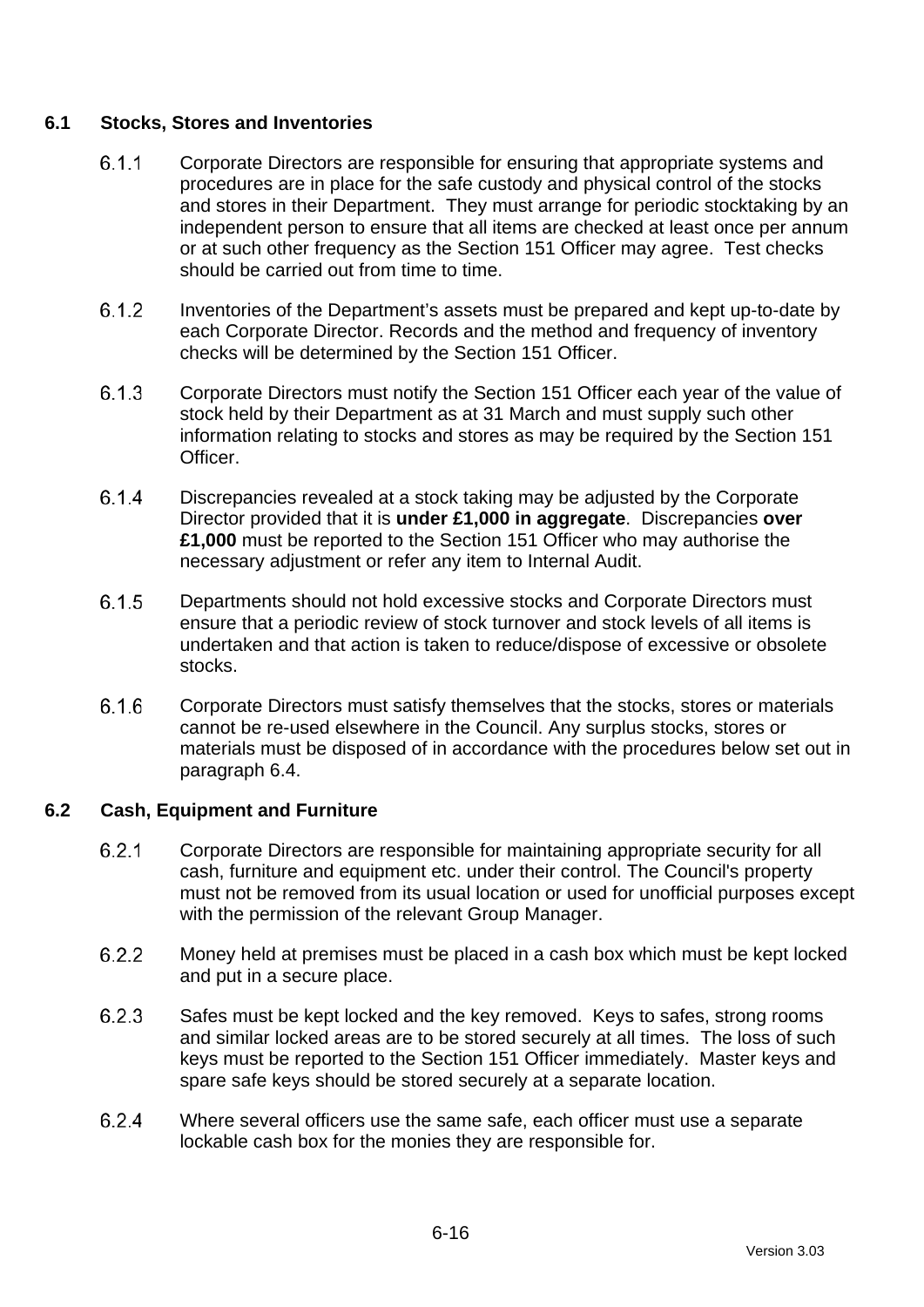## **6.3 Protection of Private Property**

- $6.3.1$ Where an officer assumes responsibility for items belonging to a private person, s/he must ensure that a formal inventory is prepared promptly, and where possible, in the presence of two officers who must sign and date the inventory to certify its accuracy. The property must be held securely.
- 632 All valuables such as jewellery, watches and other small articles of a similar nature and financial documents or property documents of title must be kept in a safe.
- 6.3.3 All reasonable steps must be taken to return the private property to its rightful owner. Where a significant cost has been incurred by the Council in providing safe custody, the cost should be recovered before the property is returned and an official receipt provided for monies received.

## <span id="page-91-1"></span>**6.4 Disposal of Assets (including Stocks, Stores or Materials)**

- 6.4.1 Where land or buildings are concerned, the Council's disposal policy must be complied with (see section [17\)](#page-112-0).
- 642 Where ICT equipment is concerned, disposal must comply with the policies and procedures set by the Service Director – ICT.
- 6.4.3 Before disposing of any asset, officers should consult with the Section 151 Officer and must satisfy themselves that the asset has not been leased.
- 6.4.4 Having satisfied themselves that the assets (including stocks, stores or materials) cannot be economically re-used elsewhere in the Council, surplus assets must be disposed of in accordance with the procedures below:
	- 6.4.4.1 items estimated to realise **less than £500** at the Corporate Directors' discretion;
	- 6.4.4.2 items estimated to realise **between £500 and £10,000** competitive quotations must be sought (and copies retained on file);
	- 6.4.4.3 items estimated to realise **more than £10,000** advice must be sought from the Section 151 Officer on the appropriate method of disposal to ensure that the most advantageous price is obtained. Where tenders are used, an appropriate number must be sought (and copies retained on file)
- 6.4.5 Assets which have been sold may be released to the purchaser once cleared funds have been received by the Council.

# <span id="page-91-0"></span>**7. SALARIES, WAGES AND PENSIONS**

7.1 The payment of salaries, wages, pensions or other benefits will be made only by the Service Director – Human Resources and Customer Services. Each Corporate Director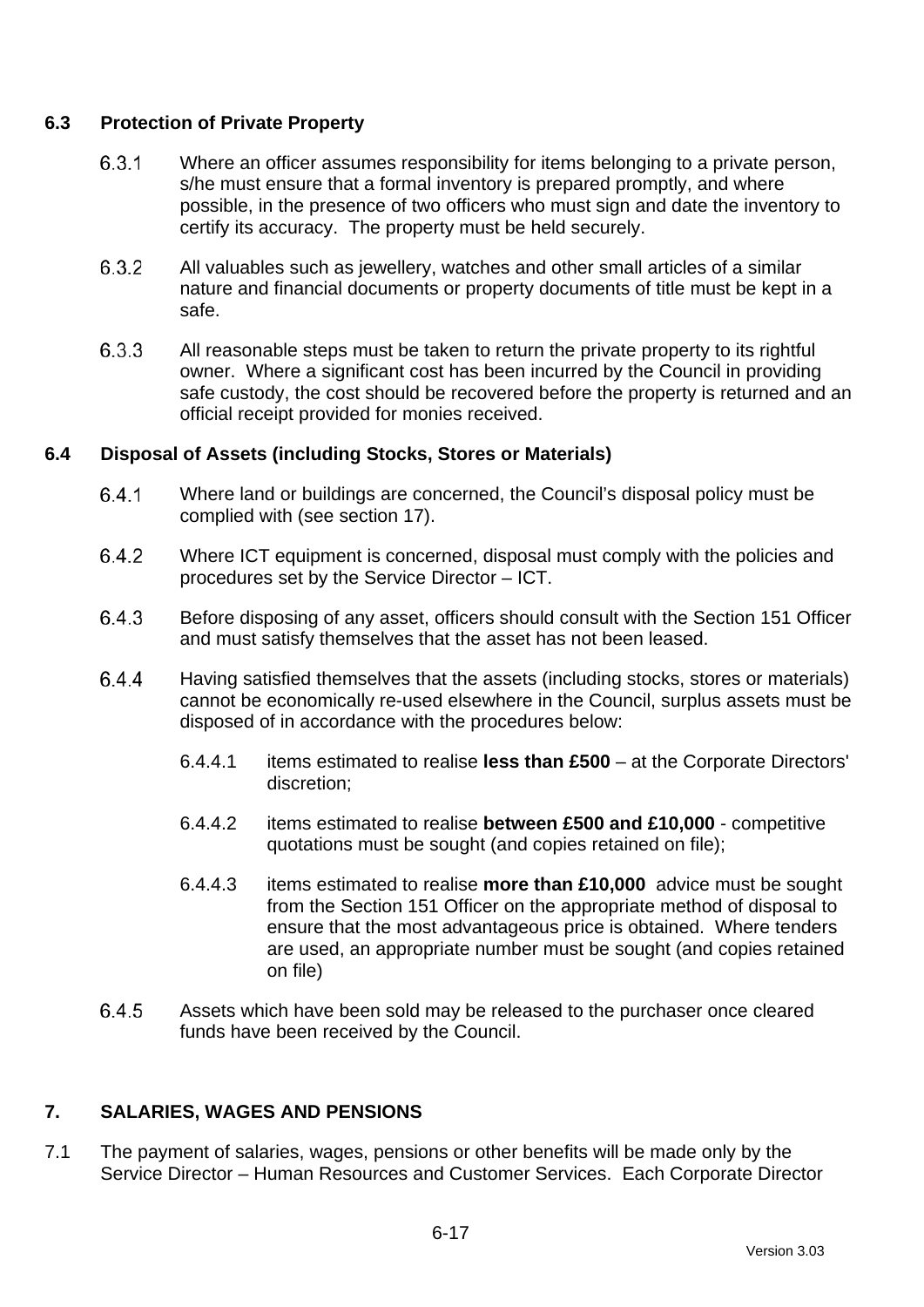must notify the Service Director, as soon as possible, and in the form prescribed, of all matters affecting an officer's pay.

- 7.2 All time-records or other pay input documents must be in a form prescribed or approved by the Service Director – Human Resources and Customer Services. Officers authorised to approve pay input documents must comply with the relevant employment procedure rules and any directions issued by the Service Director – Human Resources and Customer Services.
- 7.3 Overtime claims must be submitted promptly. Where these claims are over three months in arrears they will only be paid with the approval of the Service Director – Human Resources and Customer Services.
- 7.4 No employee should be paid by the Council unless they have a valid contract of service with the Council.
- 7.5 For income tax purposes, where consultants, contractors, or temporary staff meet the test of 'Employed' as set out in paragraph [3.3.1.3](#page-81-1) they shall be treated as employees and paid through payroll.

## <span id="page-92-0"></span>**8. COMMISSIONING AND PROCUREMENT OF GOODS, SERVICES AND WORKS**

#### **8.1 General**

- $8.1.1$ All procurement documentation, including contracts, must be in a form approved by the Group Manager for Legal Services.
- $8.1.2$ All procurement must be performed in accordance with the all applicable laws, the rules set out here and the guidance provided by the Procurement Centre in consultation with Legal Services. In particular all procurement activity should follow the principles set out in the current Procurement Strategy. The laws, rules and guidance are intended to ensure the following objectives are met:
	- 8.1.2.1 **Probity and Openness:** Honesty, integrity and openness in all dealings (subject to reasonable requirements of confidentiality) and the avoidance of corruption;
	- 8.1.2.2 **Best Value:** The optimum outcome for the Council and the residents of Nottinghamshire including the consideration of best value with regard to social, economic and environmental factors.
	- 8.1.2.3 **Equal Treatment of Suppliers:** Fair and equitable treatment for all potential suppliers;
	- 8.1.2.4 **Officer Protection**: Avoidance of situations which may lead to accusations of officer impropriety.
- 8.1.3 All procurement undertaken by the Council with a contract value greater than the relevant EU threshold is subject to both National and European Union (EU) Rules.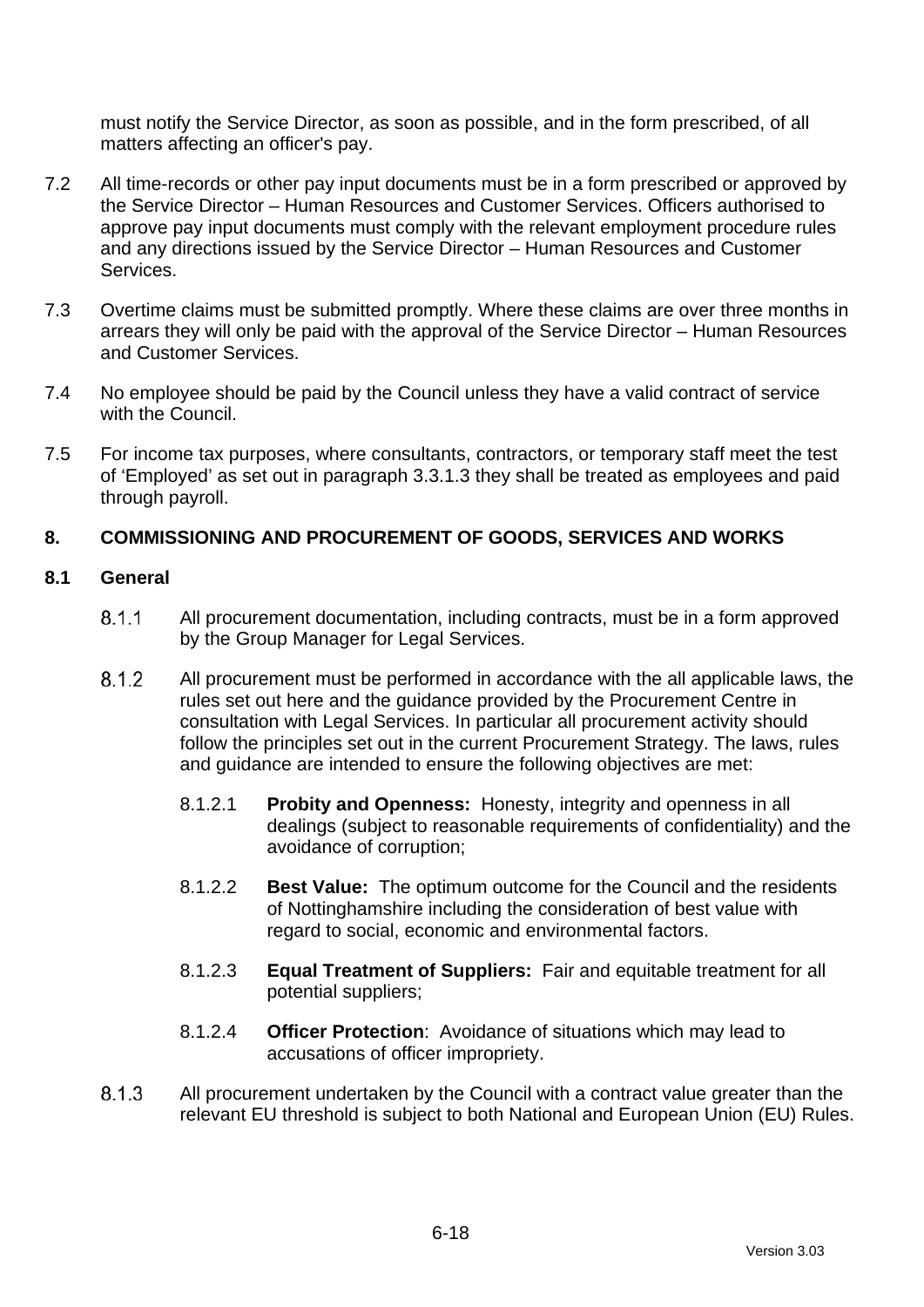- 8.1.4 The Procurement Centre **must** be involved in all procurement over £10,000. Budget holders must therefore contact the Procurement Centre before commencing a new procurement exercise where it exceeds £10,000.
- 8.1.5 The Procurement Centre must seek advice from Legal Services at the commencement of any procurement over the EU thresholds and must be involved in the entire process for all complex or non-standard procurement projects or where detailed advice is required on procurement law.
- 8.1.6 If contracts arranged through the Procurement Centre already exist then these must be used. If not, Government or other public body frameworks must be used unless they do not meet service delivery needs.
- 8.1.7 Where a Council department provides goods, services or works of a particular kind that department must be given the opportunity to provide the required goods, services or works. Where the goods, services or works are obtained from inhouse sources, there is no requirement to obtain quotations and tenders. Discussion with the Procurement Centre and the service area and prior approval from the Section 151 Officer must be obtained where external suppliers are to be used to obtain goods, services or works that are available from in-house providers. The reasons for not using the in-house provider will be retained on file for review and audit purposes by the relevant Department.
- 8.1.8 All necessary Committee and budgetary approvals must already have been obtained before commencing with your procurement.
- 8.1.9 The current thresholds and how to conduct your procurement is set out in the table below:

## **Contracts for Supplies and Services**

| <b>Estimated Total</b><br><b>Contract Value</b> | <b>Minimum Procurement</b><br><b>Requirements</b>                                                           | <b>Advertising</b>                    | <b>Contract Signatory</b> |
|-------------------------------------------------|-------------------------------------------------------------------------------------------------------------|---------------------------------------|---------------------------|
| Up to £5,000                                    | Written quotations to be<br>sought if deemed appropriate<br>by the Corporate Director or<br>his/her nominee |                                       | <b>Budget Holder</b>      |
| £5,001 to<br>£10,000                            | Written quotations must be<br>sought from more than one<br>supplier                                         |                                       | <b>Budget Holder</b>      |
| £10,001 to<br>£25,000                           | Three written quotations<br>must be sought                                                                  | <b>Source Notts</b>                   | <b>Budget Holder</b>      |
| £25,001 to<br>£50,000                           | Three tenders must be<br>invited                                                                            | Source Notts and<br>Contracts Finder. | <b>Budget Holder</b>      |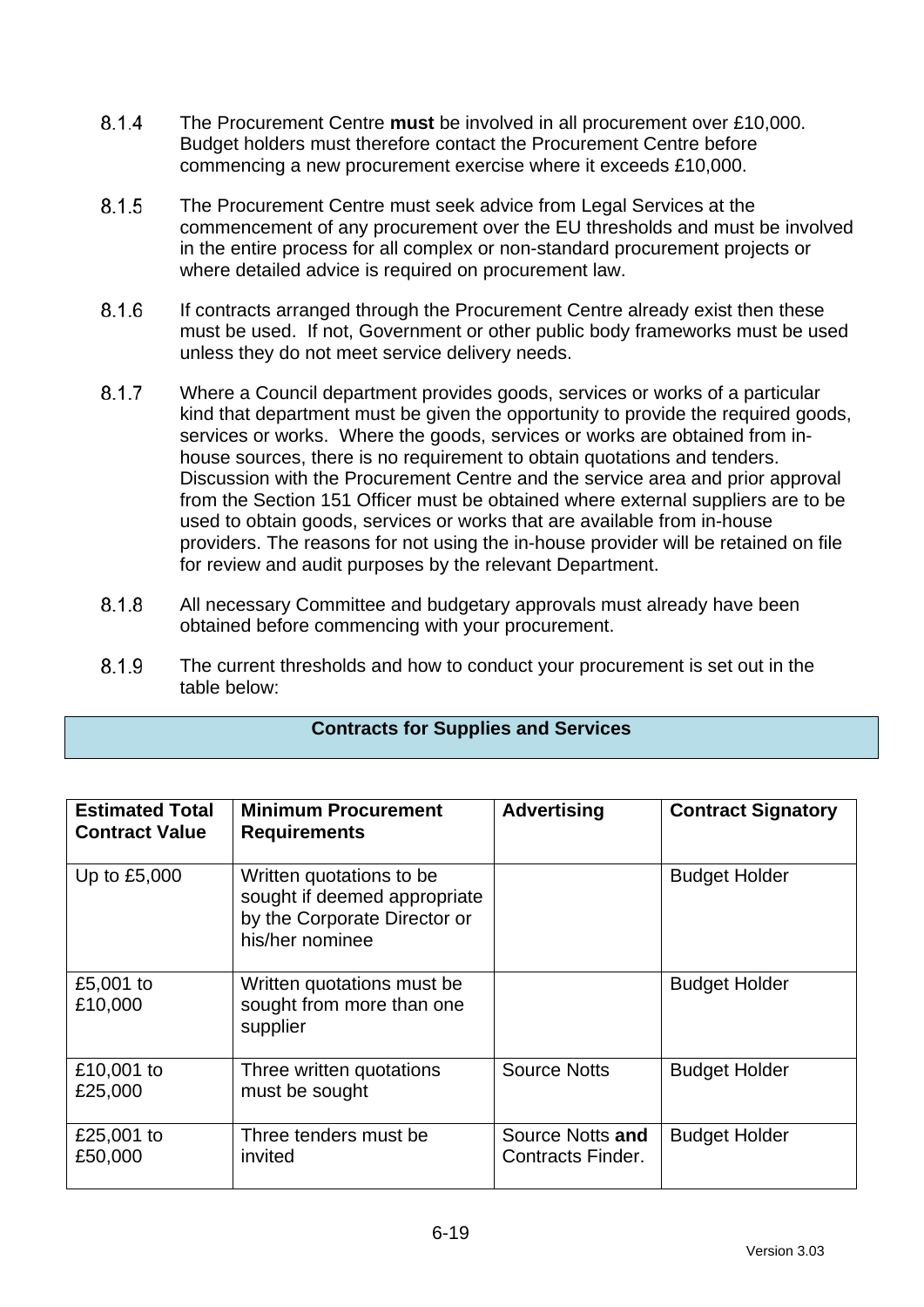| £50,001 to EU<br>Threshold* for<br>Supplies and<br><b>Services</b><br>(£164,176 as at | Five tenders must be invited                  | Source Notts and<br><b>Contracts Finder</b>             | <b>Budget Holder and</b><br>Officer of equal or<br>senior status to the<br>budget holder |
|---------------------------------------------------------------------------------------|-----------------------------------------------|---------------------------------------------------------|------------------------------------------------------------------------------------------|
| January 2016)<br>Above EU<br>Threshold for<br>Supplies and<br><b>Services</b>         | EU procurement rules must<br>be complied with | Source Notts and<br>OJEU and<br><b>Contracts Finder</b> | <b>Budget Holder and</b><br>Officer of equal or<br>senior status to the<br>budget holder |
| Over £1 Million                                                                       | EU procurement rules must<br>be complied with | Source Notts and<br>OJEU and<br><b>Contracts Finder</b> | Must be executed as<br>a deed under seal                                                 |

| <b>Contracts for Works</b>                                                         |                                                                     |                                                         |                                                |  |  |
|------------------------------------------------------------------------------------|---------------------------------------------------------------------|---------------------------------------------------------|------------------------------------------------|--|--|
| <b>Estimated Total</b><br><b>Contract Value</b>                                    | <b>Minimum Procurement</b><br><b>Requirements</b>                   | <b>Advertising</b>                                      | <b>Contract</b><br><b>Signatory</b>            |  |  |
| Up to £10,000                                                                      | Written quotations must<br>be sought from more<br>than one supplier |                                                         | Must be<br>executed as a<br>Deed under<br>Seal |  |  |
| £10,001 to £25,000                                                                 | Three written quotations<br>must be sought                          | <b>Source Notts</b>                                     | Must be<br>executed as a<br>Deed under<br>Seal |  |  |
| £25,001 to £250,000                                                                | Three tenders must be<br>invited                                    | Source Notts and<br><b>Contracts Finder</b>             | Must be<br>executed as a<br>Deed under<br>Seal |  |  |
| £250,001 to EU<br><b>Threshold for Works</b><br>(£4,104,394 as at<br>January 2016) | Five tenders must be<br>invited                                     | Source Notts and<br><b>Contracts Finder</b>             | Must be<br>executed as a<br>Deed under<br>Seal |  |  |
| Above EU Threshold for<br><b>Works</b>                                             | EU procurement rules<br>must be complied with                       | Source Notts and<br>OJEU and<br><b>Contracts Finder</b> | Must be<br>executed as a<br>Deed under<br>Seal |  |  |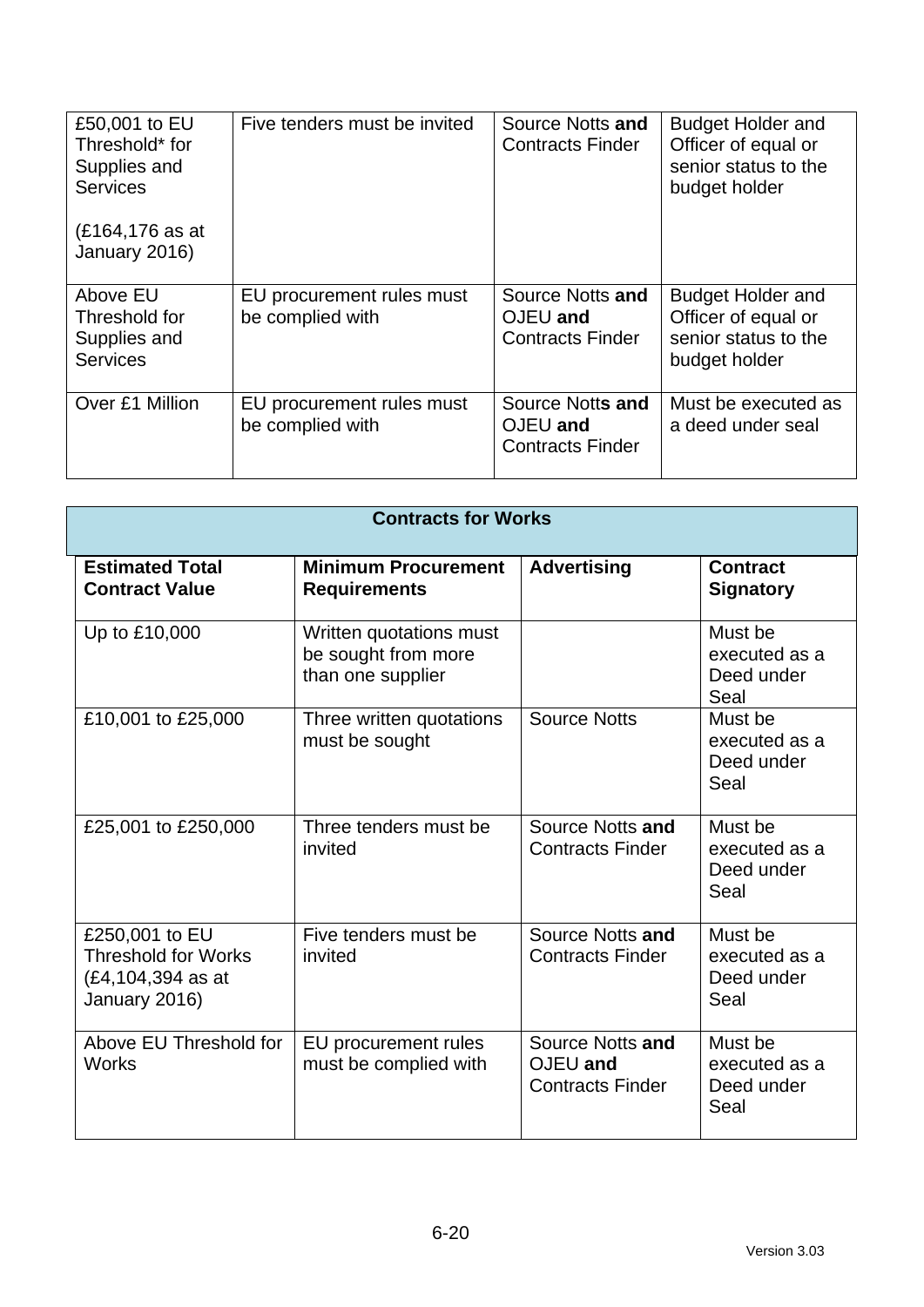## **Supplementary Notes**

## **Quotations and Tenders:**

Details of all quotations and tenders sought and received, including supplier details and pricing information, must be kept on the procurement file by the relevant Department for review and audit purposes. Whenever possible and appropriate SME's and local suppliers should be encouraged to submit a quotation or tender.

## **Thresholds**:

The current thresholds are set out in the table above; however, valuation of contracts is not always straightforward. Splitting of contracts in order to avoid the EU Rules is not allowed. Advice and guidance should be sought from the Procurement Centre.

## **Allowed Exceptions:**

Where the contract value is **less than the EU threshold** there are limited circumstances where obtaining quotations / tenders is not required:

- a. The work to be executed or the goods or materials to be supplied consist of repairs to, or parts for, existing proprietary machinery, where such repairs or parts are specific to that machinery or upgrades to existing software packages.
- b. Works, supplies or services are urgently needed for the immediate protection of life or property, or to maintain the immediate functioning of a public service for which the Council is responsible. In such cases the contract must only last as long as is reasonably necessary to deal with the specific emergency
- c. The Corporate Director, in consultation with the Group Manager for Procurement, decides that special circumstances make it appropriate and beneficial to negotiate with a single firm or that a single tender be invited and that best value for the Council can be achieved by not tendering

In all cases where the value is over £5,000 but below the EU thresholds prior approval via a Financial Regulations Waiver Request Form (available on the intranet) must be obtained for all exceptions to these Financial Regulations.

# **Advertising:**

All Source Notts adverts, Contracts Finder and OJEU notices must be routed via the Procurement Centre for publication.

## **Corporate Contracts**:

Where there is no single budget holder then the Budget Holder signatory role may be undertaken by the Group Manager for Procurement.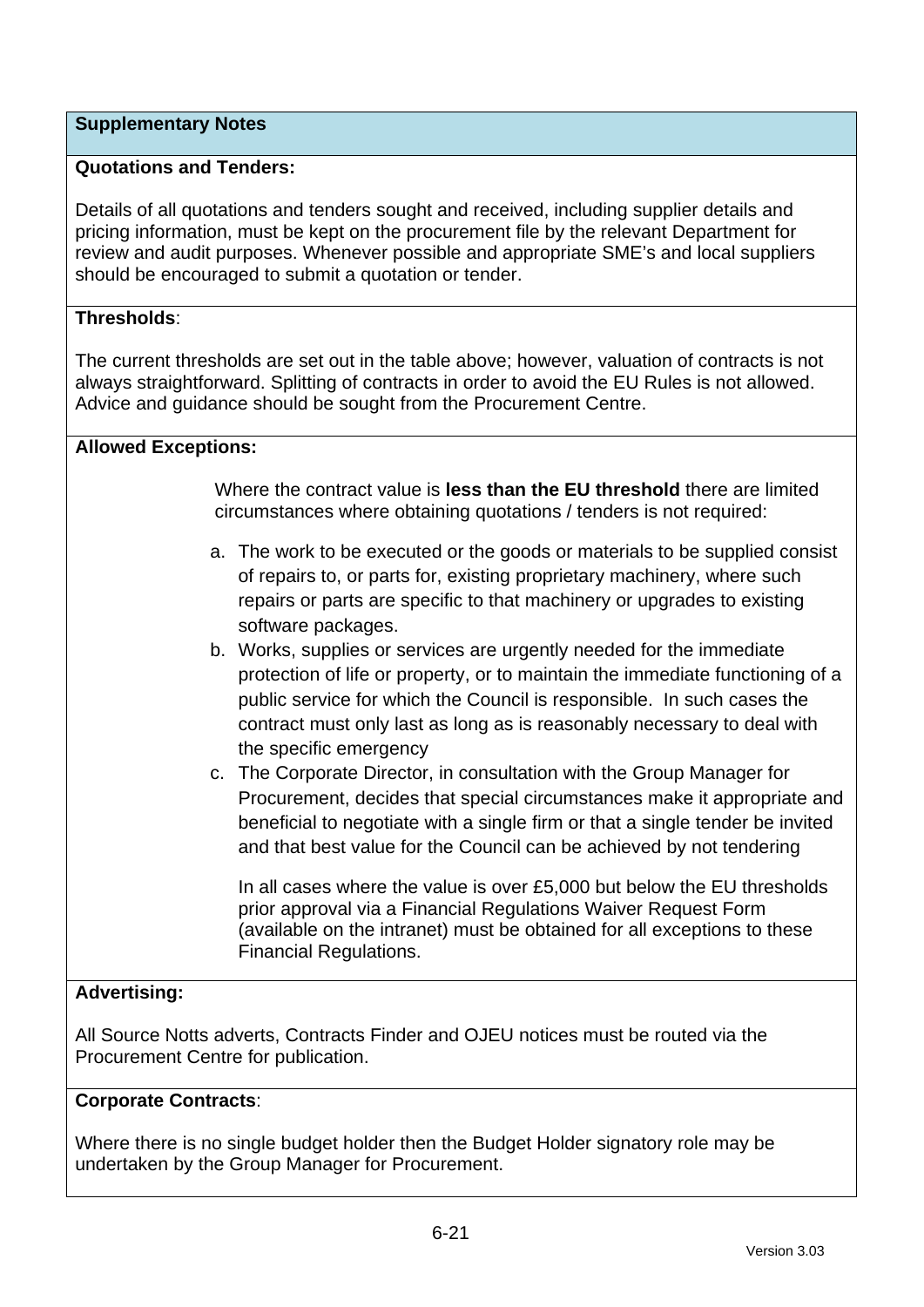## **Building Works**

Property Services should be contacted for any contracts that impact upon the Authority's property portfolio.

#### **8.2 Joint Procurement**

- $8.2.1$ The Council may procure goods, services and works through collaborative procurement exercises or joint commissioning in partnership with other public sector organisations. The organisations involved in the exercise must decide which of them is to act as the lead and the procurement procedures of the lead body must be followed.
- 822 Where the Council acts as lead authority it must carefully assess the risks involved, ensure that it does not take on liabilities of other public bodies by acting as lead and must follow any procedural safeguards as advised by the Group Manager for Legal Services and financial arrangements determined by the Section 151 Officer to protect the Council's position.

#### **8.3 Tender Principles**

- $8.3.1$ Unless expressly approved in writing by the Group Manager for Procurement, all procurement must be undertaken using the Council's electronic system and procedures determined by the Section 151 Officer in consultation with the Group Manager for Legal Services.
- 832 If the specification for any tender is developed by or in conjunction with any consultant or supplier, then that consultant or supplier shall be excluded from a future tendering exercise for those services, supplies or works for as long as that specification is in use.
- 8.3.3 Councillors and Officers who have a financial or personal interest in a contract or other procurement decision must ensure they comply with the appropriate codes of conduct and must not be supplied with or given access to any tender documents, contracts or other relevant related information without the authority of the Monitoring Officer.
- 834 Where a contract contains onerous obligations for the Council, such as an indemnity or guarantee, advice must be sought from the Group Manager for Legal Services.
- 8.3.5 Where ICT equipment, software and services to be purchased or for upgrades to software the Service Director, ICT should also be consulted.
- 836 The Council's information management policies and procedures should be followed in respect of retention of records and disclosure of information relating to contracts and tenders.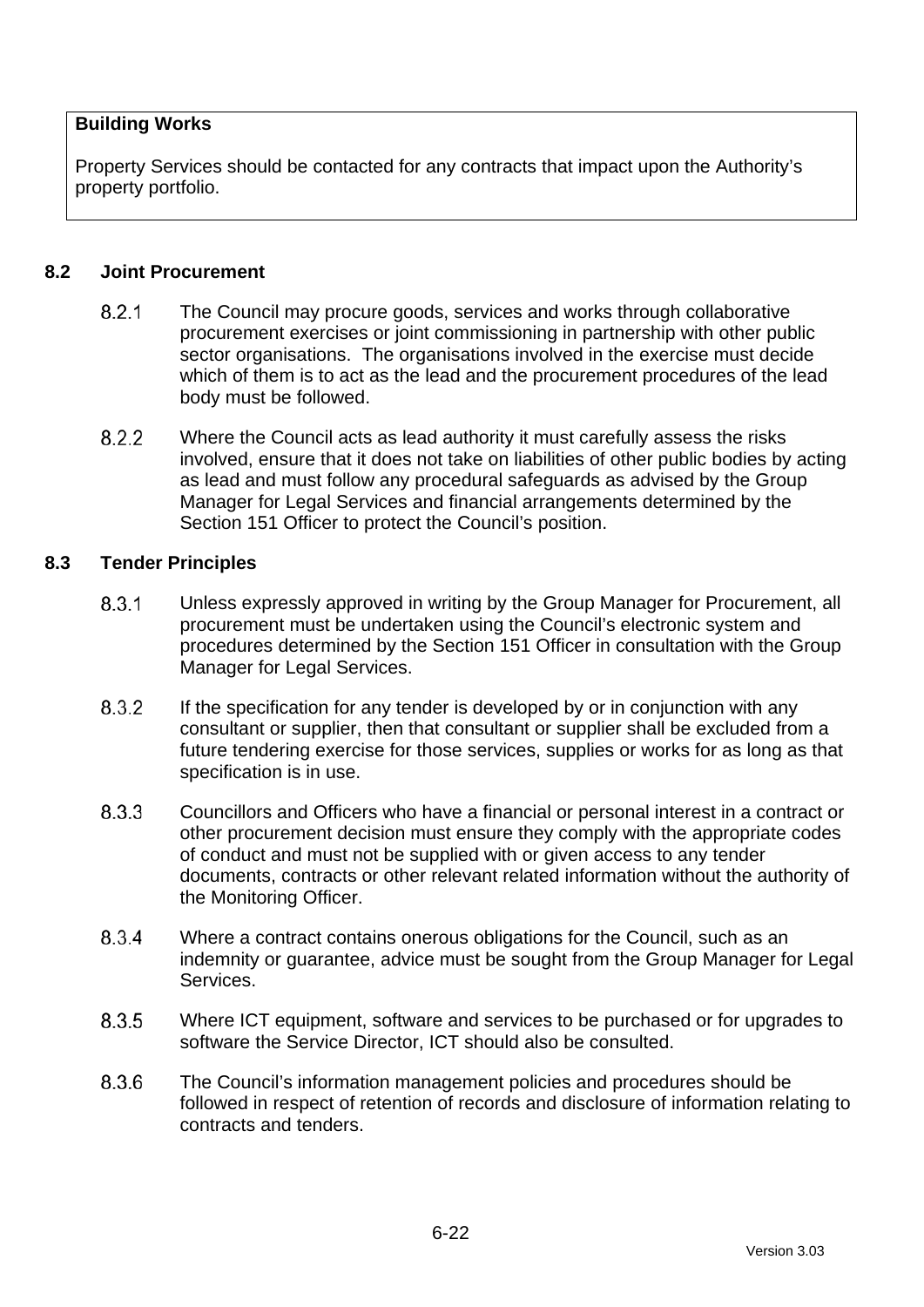- 8.3.7 The Corporate Director must ensure that where any officer who is not an employee of the Council is responsible for the letting, administration and management of a contract on the Council's behalf, they must:
	- retain all relevant documentation on the Council's approved systems;
	- retain all relevant original records (see paragraph 8.3.5) and provide it to the Corporate Director or Section 151 Officer on request and in any event prior to the end of their contract with the Council;
	- provide all the appropriate drawings, including the final 'as built' drawings, together with all project and contract documentation to the Corporate Director and in any event within three months of completion of the works.
- 8.3.8 Subject to any statutory requirements relating to disclosure, the names of, prices contained in or other confidential information from any tender must not be divulged to other bidders, or individuals not properly connected with the tender process.

## **8.4 Invitation to Tender**

- 841 Every invitation to tender must state that a tender will only be considered if it is submitted in accordance with the instructions to tenderers. The invitation to tender must also state that tenders which do not comply fully may be rejected.
- 8.4.2 All invitations to quote/tender must specify that the Council is not bound to accept the lowest or any quotation or tender.
- 8.4.3 Tenders may be evaluated on the basis of price, or a mixture of price and quality criteria. The basis on which the tender will be evaluated must be determined before tenders are invited and included as part of the invitation to tender information.
- 844 Where prior advertisement has not specified the award criteria, the invitation to tender must state the award criteria together with the weighting for each of the chosen criteria.
- 8.4.5 The invitation to tender must include the Council's contract terms for that contract.
- 8.4.6 The invitation to tender for contracts above EU thresholds must contain information for tenderers about the way the standstill period will be applied (see paragraph 8.8.2).
- 8.4.7 Subject to prior discussion with the Procurement Centre and Legal Services, approval shall be sought from the Section151 Officer regarding whether: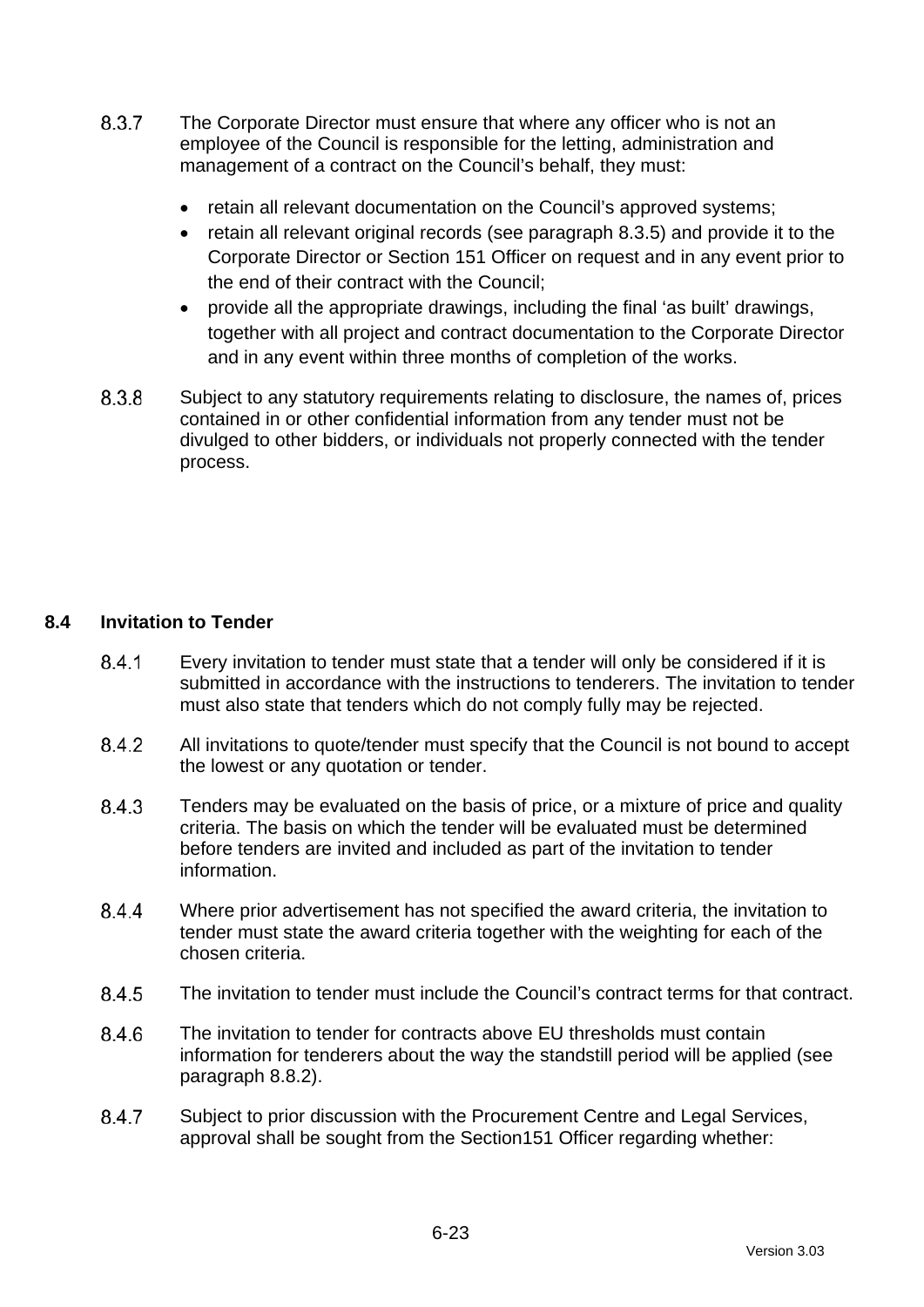- 8.4.7.1 provision should be made for liquidated and/or ascertained damages in the contract, where the contract is for the supply of goods or materials by a particular date or series of dates and if required, the amount of such damages shall be determined by the appropriate technical officer in consultation with the Group Manager for Legal Services
- 8.4.7.2 security in the form of a bond and/or parent company guarantee is required for the due performance of a contract, where:
- The total value of the contract exceeds £1 million;

**or**

- The total value of the contract is less than £1 million but the Corporate Director, appropriate technical officer or the Section 151 Officer considers that Council is at particular risk.
- 8.4.7.3 in the case of construction and maintenance contracts provision should be made for a payment retention (normally 5%) to be withheld for an appropriate period to allow for the rectification of faults and defects.
- 848 The release of any security must be authorised by the appropriate technical officer in consultation with the Section 151 Officer.
- 8.4.9 If a performance bond or other security is required the nature and amount of the security to be given must be set out in the specification.

## **8.5 Receipt and Opening of Tenders**

- 8.5.1 Receipt and opening of tenders must be undertaken using the Council's approved electronic system.
- 8.5.2 Where the use of a paper-based tender process has been authorised by the Group Manager for Procurement in accordance with paragraph 8.3.1 above the following procedures must be followed:
	- 8.5.2.1 tenders shall be returned to the Group Manager for Procurement;
	- 8.5.2.2 until the time specified for opening tenders, tenders must remain unopened and be held securely.
	- 8.5.2.3 the opening and recording of tenders must be performed by a representative of the Procurement Centre who shall record the tenders in the official tender book in the presence of a representative from the client department.
	- 8.5.2.4 the official tender book shall include the following:
	- Description of the contract being let;
	- Date and time set for tender receipt;
	- Date and time tenders were opened;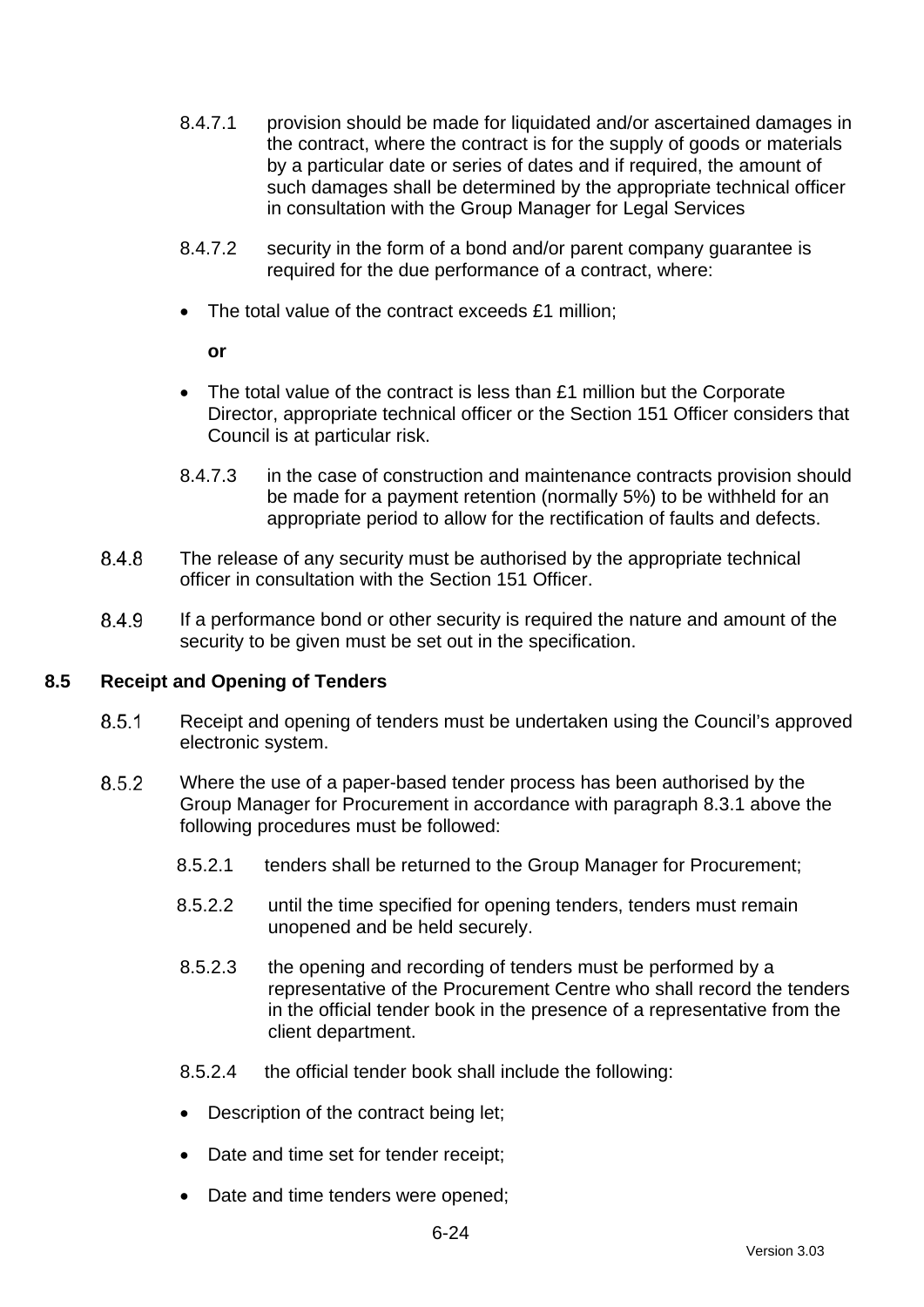- The officers present at the opening;
- Details of the following for each tender:
	- o Tenderers name;
	- o Date received:
	- o The tendered value (where applicable); and
	- o Details of any noteworthy events (e.g. Tender excluded with reasons).
- 8.5.2.5 Any issues on the opening and recording of tenders, including any tenders received late, shall be referred to Legal Services.

## **8.6 Clarification and Negotiation following tender submission**

- 8.6.1 Where examination of tenders reveals errors which would affect the tender figure in an otherwise successful tender, the tenderer must be notified of such errors and be given the opportunity to clarify and confirm or withdraw their tender. Under no circumstances must the clarification process be used to attempt to seek an adjustment of prices or other changes to the specification tendered.
- 862 EU Directives only allow for negotiations under specific circumstances where the procurement is above EU thresholds, they are:
	- competitive procedure with negotiation, no negotiation is permitted after receipt of final tenders.
	- or the Innovation Partnership Procedure all tenders except final tenders can be negotiated
	- Competitive Dialogue allows limited negotiation with the preferred bidder to confirm financial commitments or other terms of the tender. This negotiation is permitted provided that it does not have the effect of materially modifying essential aspects of the tender.

In these circumstances advice must be sought from the Group Manager for Legal Services.

863 For procurement below EU thresholds, guidance must be sought from the Procurement Centre about the circumstances in which negotiations are permissible and the procedure for the relevant contract procurement must be followed.

## **8.7 Tender Evaluation**

8.7.1 All tenders must be evaluated in accordance with the published evaluation criteria set out in the contract notice or the invitation to tender.

## **8.8 Contract Award**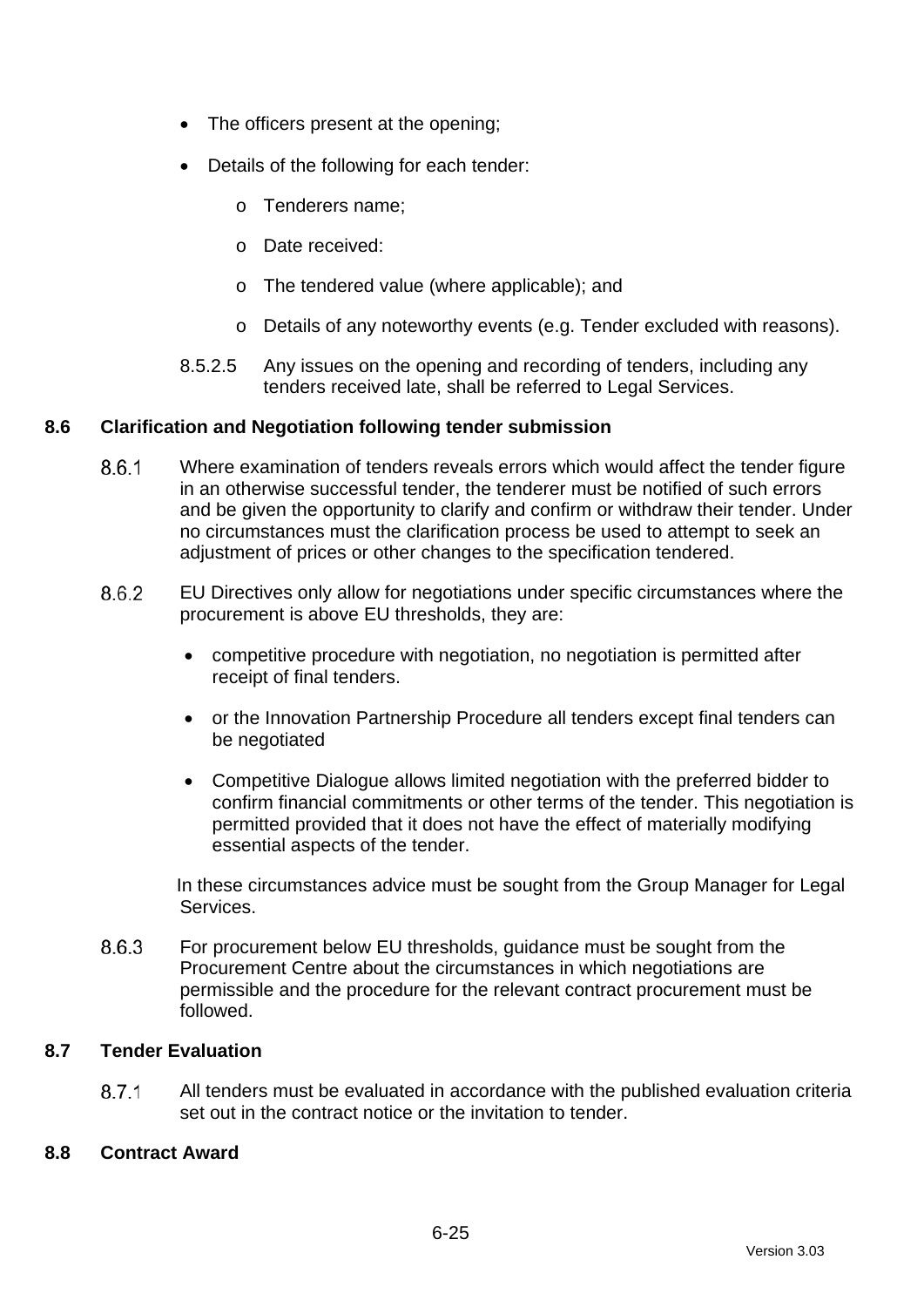- 8.8.1 A tender may be accepted as the winning tender by the appropriate Corporate Director using a form of acceptance letter approved by the Group Manager for Legal Services and the Group Manager for Procurement.
- 882 For contracts above the EU thresholds, there must be a minimum standstill period of at least 10 clear calendar days between communicating the award decision to all tenderers and candidates, and contract conclusion. A 10 day standstill period is also required before awarding a contract after a stand-alone e-auction is closed or at the end of an e-auction run within a Dynamic Purchasing System.
- 8.8.3 All tenderers and candidates must be notified of the result of the procurement as soon as possible after the award decision.

The notification must contain:

- The award criteria:
- The reasons for the decision
- The tenderer's score:
- The winning tenderer's score
- The name of the winning tenderer
- A statement outlining the standstill period before the Council will enter into the contract or conclude the framework agreement

Further guidance is available from the Procurement Centre.

- 8.8.4 Successful tenderers must be informed that no work may start on site or goods, services or materials ordered until either
	- An official order has been issued;

**or**

- A formal contract (and, where applicable, a completed bond) has been completed by all parties.
- 8.8.5 Within 48 days of awarding an EU contract, a Contract Award Notice, in the prescribed form, must be sent to the Official Journal of the European Union (OJEU).

## **8.9 Contract Administration**

- 891 Corporate Directors are responsible for ensuring that contracts are managed and monitored by suitably experienced officers with knowledge of the relevant contract terms and conditions.
- 8.9.2 All contracts must be performance managed by the commissioning department in accordance with best practice, the Strategic Management Framework and any applicable performance management requirements including relevant committee oversight. Any significant contract management concerns or issues should be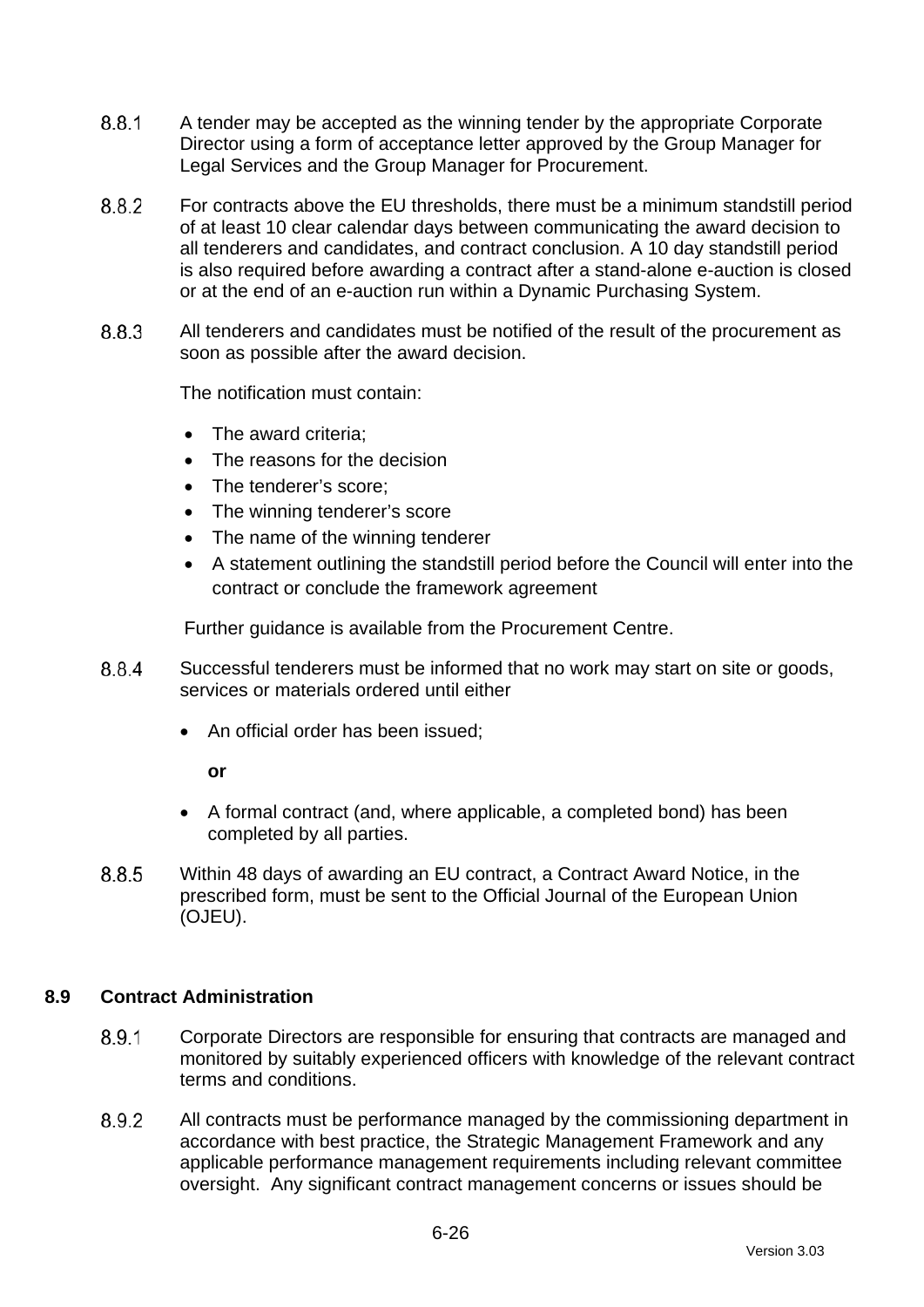reported to the Section 151 Officer and the Group Manager responsible for Performance.

- 8.9.3 Contractors may only be paid for matters which fall within the terms of the contract. Any claims for payment falling outside the terms of the contract must be referred to the Group Manager for Legal Services for consideration of the Council's legal liability as soon as possible. Where the Group Manager for Legal Services considers it necessary, these claims must also be referred to the Section 151 Officer for consideration before any settlement is reached.
- 8.9.4 Valid claims for loss and expense arising from delays and disruption must be notified to the Group Manager for Legal Services where they are likely to exceed £100,000 or for any amount where there is a possibility of legal proceedings, including arbitration or alternative dispute resolution procedures provided by the contract.
- 895 Where there is provision in the contract for liquidated and/or ascertained damages, these rights must be enforced where contracts are not completed within the original contract period (plus any extensions of time granted in accordance with the contract) unless otherwise agreed in writing by the Section 151 Officer and the Group Manager for Legal Services.

## **8.10 Procurement and Ordering**

- Purchase Orders must be in the form approved by the Group Manager for 8.10.1 Procurement and Group Manager for Legal Services.
- 8.10.2 Corporate Directors are responsible for the control of all official orders issued from their Department.
- 8.10.3 Except in cases of emergency, no work shall be carried out or goods, materials or services ordered or a consultant appointed unless there is adequate budget available.
- 8.10.4 For all goods, services or works an official purchase order should be raised before they are ordered.

All orders should be raised via the Council's Business Management System (BMS) unless the use of Purchase Card, Petty Cash or Legacy system has been approved. Within BMS the limit for system approvals is as follows:

| <b>Estimated Value</b> | <b>Level of Approval Required</b>   |
|------------------------|-------------------------------------|
| Under £200             | No additional approval required     |
| £200 to £100,000       | Senior Practitioner or Team Manager |
| £200 to £200,000       | <b>Group Manager</b>                |
| £200 to £2 Million     | <b>Service Director</b>             |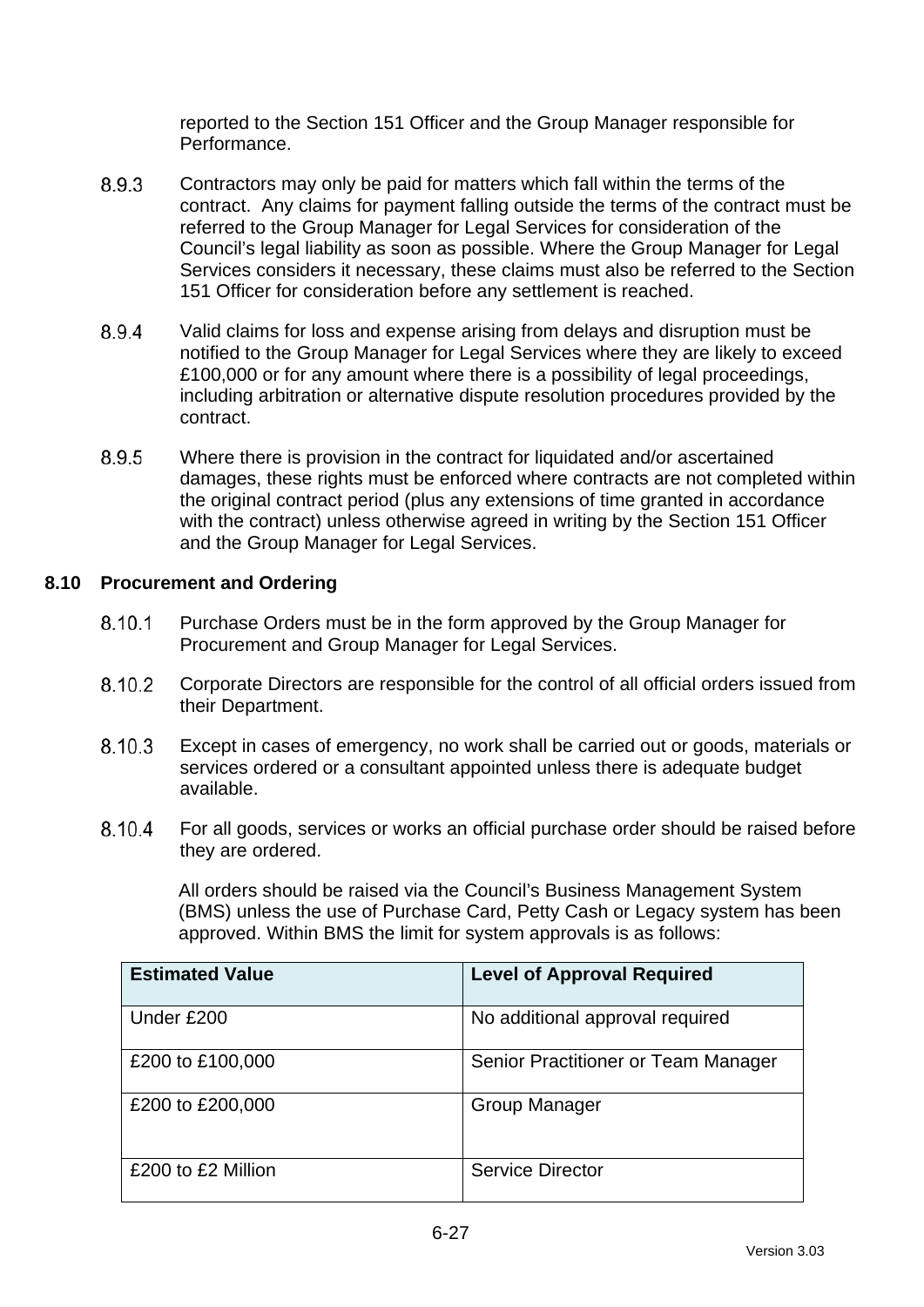| Unlimited | Corporate Director / Chief Executive |
|-----------|--------------------------------------|
|           |                                      |

- 8.10.5 Purchase Card purchases must only be made by authorised officers. Purchase Card application forms are available on the intranet and must be approved by the Group Manager for Procurement.
- 8.10.6 Petty cash (Imprest Accounts) purchases must only be made by authorised officers and in accordance with the requirements set out under section [10.4.](#page-105-0)

# <span id="page-102-0"></span>**9. PAYMENT FOR GOODS, SERVICES AND WORKS**

- 9.1 Payment for goods, services and works relating to approved orders in BMS do not need further approval. See separate guidance on raising, approving and making variations to purchase orders in BMS on the Council's BMS webpages.
- <span id="page-102-3"></span><span id="page-102-2"></span>9.2 For BMS non-purchase order related payments before authorising an official purchase invoice, or any process that may lead to a payment, officers must:
	- $9.2.1$ ensure they are authorised to process the payment (see BMS limits for system approvals set out in paragraph 8.10.5);
	- $9.2.2$ satisfy themselves that the goods/services/works are a proper charge on the funds under their control;
	- 9.2.3 satisfy themselves that the goods/services/works have been received, conform in all respects with the official order and are acceptable in every way;
	- $924$ ensure that amounts are correct and include all discounts due;
- <span id="page-102-4"></span><span id="page-102-1"></span>9.3 Where payment is made by Purchase Card, charge card or credit card, it may not be possible to comply with paragraph [9.2.3](#page-102-1) above but officers must ensure compliance with paragraphs [9.2.1,](#page-102-2) [9.2.2,](#page-102-3) and [9.2.4](#page-102-4) and with the guidance for the use of Purchase Cards (see separate guidance on use of Purchase Cards on the Council's BMS webpages).
- 9.4 The Council's normal method of payment of monies owed is by BACS, cheque or Purchase Card.
- 9.5 Direct Debits must not be set up on any of the Council's bank accounts, including imprest accounts, without the prior written approval of the Section 151 Officer.
- 9.6 Direct Debits must be cancelled promptly when the related goods or services are no longer being received. All Direct Debits must be reviewed annually to confirm they are still appropriate.
- 9.7 An officer initiating payment should ensure that the account has not previously been passed for payment and that it is coded to the correct accountancy code for which prior approval has been obtained from the budget holder.
- 9.8 The duties of ordering, receiving goods and certifying invoices for payment must not be performed by the same officer without prior agreement of the Section 151 Officer. Where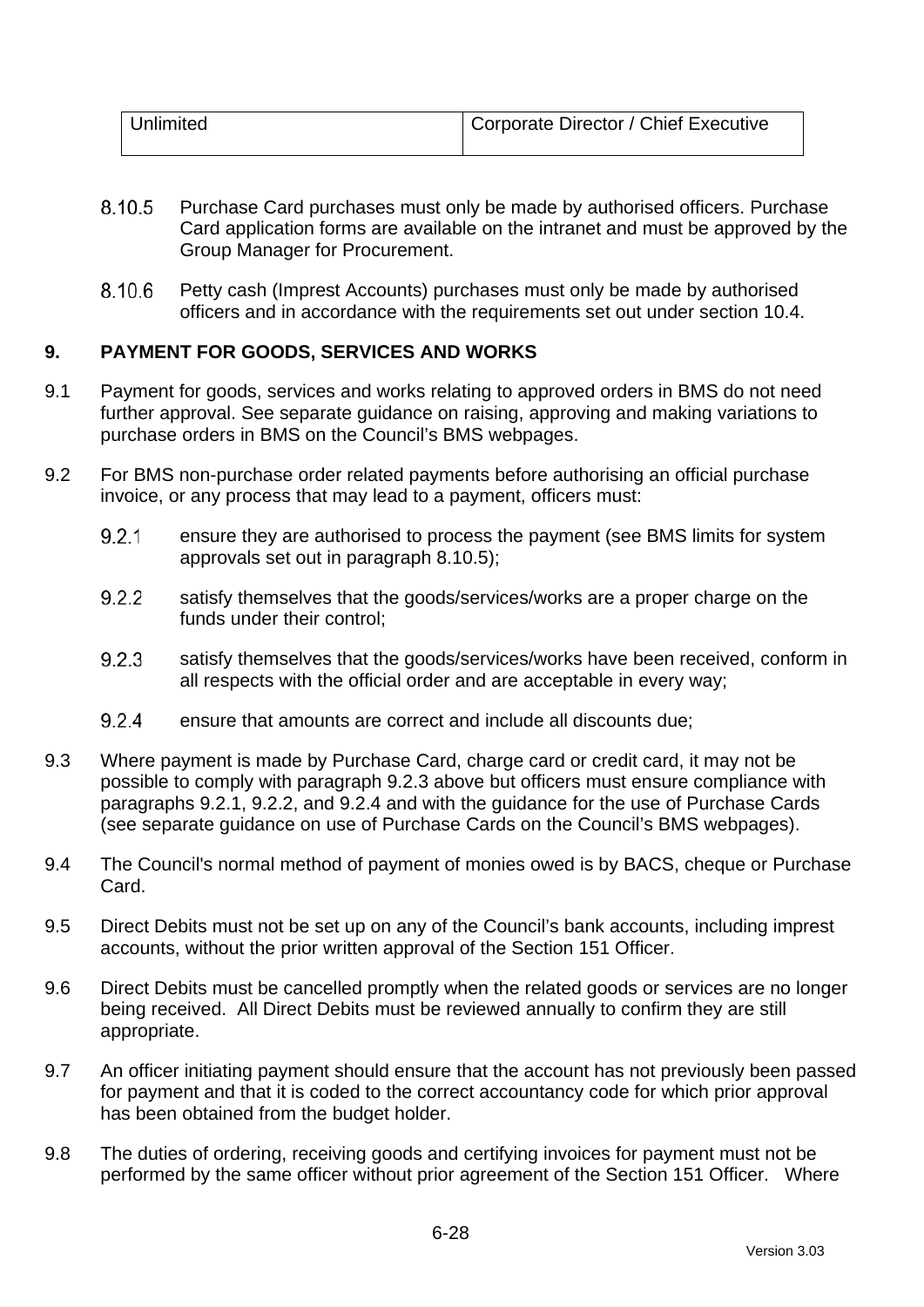alternative electronic procurement systems to BMS have been approved, these systems may allow single officers to do this, provided that they have suitable security protocols to the satisfaction of the Section 151 Officer.

- 9.9 VAT invoices must not be amended. A credit note or replacement invoice must be obtained from the supplier.
- 9.10 Invoices must not be made out by officers of the Council except in the case of recurring or other items, e.g. rent where no invoice is normally receivable, when a payment request form may be used. An officer must not add any additional item or items to an invoice received by the Council.

## **9.11 Contract Payments**

- $9.11.1$ Where contracts provide for payment to be made by instalments, the appropriate Corporate Director must ensure that a record of the payments made is maintained on the project file. The record(s) must show the state of account on each contract between the Council and the contractor together with any other payments and the related professional fees.
- 9 1 1 2 Payments to contractors in instalments must be made only on provision of a certificate showing the total amount of contract, the value of the work executed to date, retention monies, the amount paid to date and the amount now certified. These certificates should be issued by the appropriate Corporate Director or by their authorised nominee.
- 9.11.3 The approved sum payable to the contractor is the tender sum as accepted under the procedure at paragraph 8.8 plus such additional sums due under the contract as have also been properly incurred and approved by the relevant budget holder.
- 9.11.4 As soon as it becomes apparent that the approved sum will be exceeded, a report must be presented to the Section 151 Officer, who may also require a report to be submitted to the Finance Committee.
- 9.11.5 Where claims for payment are submitted for amounts which exceed the approved sum the Section 151 Officer only has authority to pay such claims where the amounts can be justified as being in the best interest of the Council, having regard to the procedures in paragraph 8.5.
- $9,116$ In respect of variable price contracts, such as PFI or PPP contracts which have complex variation procedures, the appropriate Corporate Director must periodically review the cost and report to the Section 151 Officer if the approved budget over the life of the contract is likely to be exceeded. These reports must be made whenever significant increases are identified up to completion of the contract. The Section 151 Officer may decide that a report must also be taken to the relevant Committee and/or Finance Committee.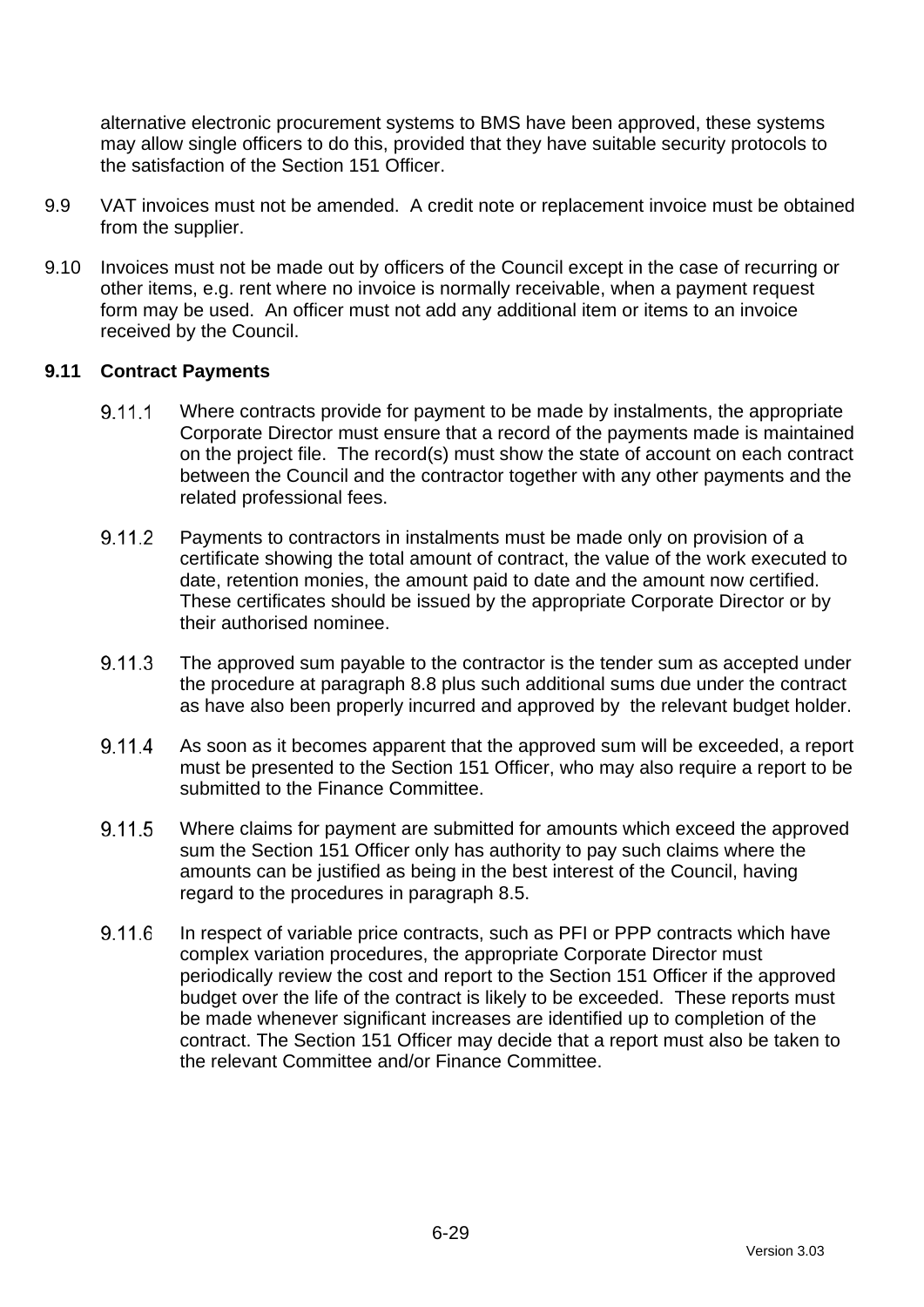## <span id="page-104-0"></span>**10. INCOME, BANKING AND IMPREST ACCOUNTS (Known as Petty Cash)**

#### **10.1 Income and Receipts**

- $10.1.1$ The Council has nominated the Section 151 Officer as its anti-money-laundering officer. The Council's anti-money-laundering policy and guidance is available on the intranet. Corporate Directors must ensure compliance with this policy.
- $10.1.2$ Cash payments of more than £1,000 must not be accepted for a single transaction without the written approval of the Section 151 Officer.
- $10.1.3$ The following requirements apply to all income received:
	- 10.1.3.1 all income must be recorded and accounted for immediately it is received. Where appropriate, an official receipt must be provided;
	- 10.1.3.2 the transfer of money from one employee to another must be properly recorded and acknowledged;
	- 10.1.3.3 income must be banked intact and not used to finance expenditure;
	- 10.1.3.4 encashment of personal cheques is forbidden;
	- 10.1.3.5 income must be held securely until suitable arrangements for banking it are made – see paragraphs [6.2](#page-90-1) and 10.1.7.
- $10.1.4$ All official receipt books relating to the collection of income are ordered, and issued by County Supplies. The officer the receipt book is issued to must acknowledge receipt in writing.
- $10.1.5$ Where income is received by cheque, it must be cross-referenced on the bank paying-in slip to the drawer, either by receipt number or name. In addition, the reverse of each cheque must show the department, office or establishment that paid the cheque into the bank.
- $10.1.6$ For establishments with access to the BMS cash receipting system all income must be recorded by the end of the business day. The income must be recorded before it is banked, and the total shown on the bank paying-in slip must equal the total value entered onto the system.
- $10.1.7$ All monies received must be banked intact, and as promptly as possible and at least weekly.
- $10.1.8$ Where there is a main collection e.g. school meals money, all monies must be banked, or lodged with the approved collector, on the day of the collection.
- $10.1.9$ If an officer fails to comply with the above guidelines and a loss occurs, the Section 151 Officer may, where appropriate, seek restitution from the officer concerned in accordance with the Personnel Handbook, section D36.
- 10.1.10 Money received by officers which is held in trust (i.e. on behalf of someone else) but not being official Council money must be properly recorded in a form agreed by the Section 151 Officer.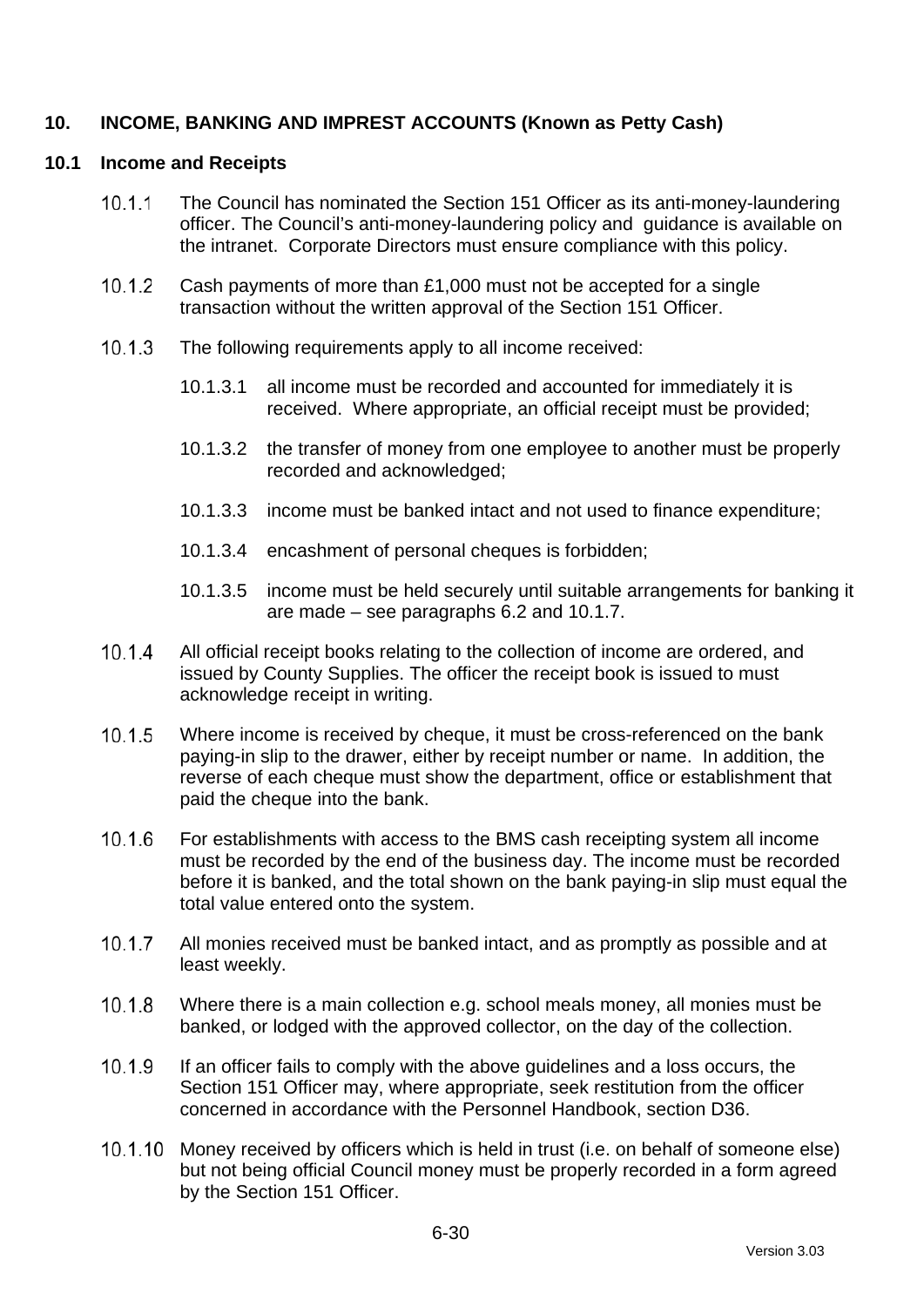- 10.1.11 All arrangements to receive payments by credit card, direct debit, standing order, or other e-payment methods must be first approved by the Section 151 Officer.
- 10.1.12 Prior approval of the Section 151 Officer is required before procuring an epayments on-line solution or electronic point of sale device. The Section 151 Officer will require details of the provider and PCI compliance certificate.

#### **10.2 Accounts Receivable**

- $10.2.1$ The Council will seek to recover all debt owed to it in accordance with the approved payment terms. Corporate Directors must ensure all invoices comply with the Council's corporate invoicing standards, and are raised within 10 working days of the goods and/or services being provided unless otherwise approved by the Section 151 Officer.
- $10.2.2$ Sales invoices should not normally be raised to cover sums due to the County of **LESS THAN £30**. Wherever possible small sums should be collected in advance.
- $10.2.3$ Accounts for sums due to the Council at fixed intervals e.g. rents, wayleaves, etc., must be issued promptly in accordance with the Council's approved systems.

#### **10.3 Write-Offs**

- $10.3.1$ Corporate Directors must seek approval from the Section 151 Officer for the writeoff of any debt. Amounts **over £1,000** may be written-off by the Section 151 Officer after consultation with the Group Manager for Legal Services.
- $10.3.2$ A summary of all write-offs must be included in the Final Accounts report to all relevant Committees.
- $10.3.3$ Where a sales invoice requires cancellation, a credit note must be raised complete with a cross-reference to the original sales invoice. The credit note must be authorised by the relevant budget holder.

## <span id="page-105-0"></span>**10.4 Imprest Accounts (known as Petty Cash)**

- $1041$ Corporate Directors must operate imprest accounts in accordance with the guidance provided and arrangements between their department and the Section 151 Officer.
- $1042$ The Section 151 Officer will control the opening and closing of imprest accounts in line with overall banking arrangements at the request of the appropriate Corporate **Director**
- $10.4.3$ The Section 151 Officer will determine the appropriate level of the imprest, based on the average monthly level of petty cash expenditure in the establishment concerned.
- $10.4.4$ The nominated imprest holder must ensure that all transactions are recorded promptly and that monthly statements are submitted to the Section 151 Officer.
- $10.4.5$ The nominated imprest holder must ensure that the imprest account is not overdrawn.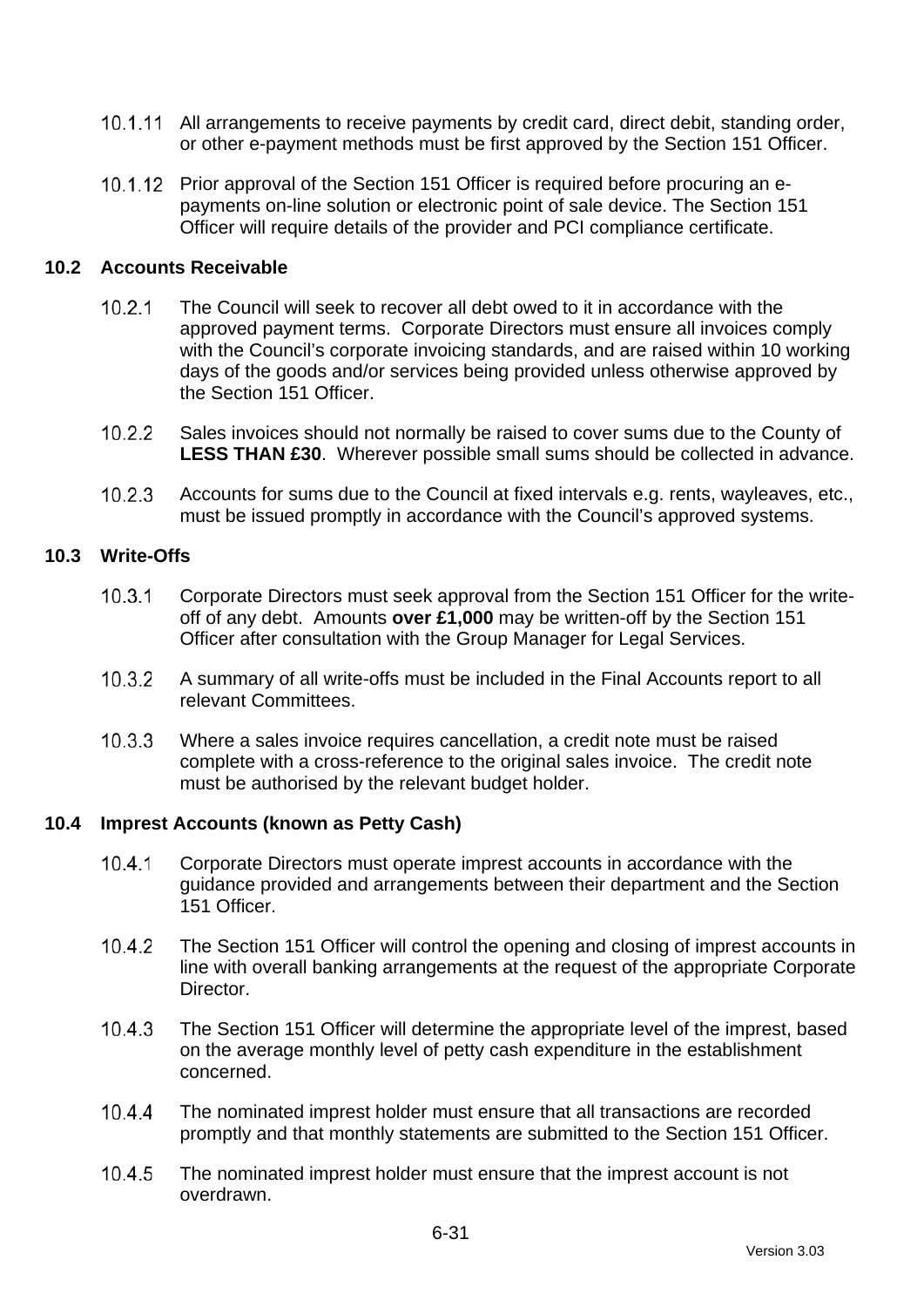- 10.4.6 Income received on behalf of the Council must not be paid into an imprest account.
- $10.4.7$ Payments from an imprest account should normally be limited to minor or urgent items of expenditure, or payments via charge cards. Each payment must be supported by a receipt which should be appended to the subsequent reimbursement claim.
- $10.4.8$ All imprest accounts are subject to Council audit. The nominated officer in charge of the account will be required to give the Section 151 Officer a certificate as to the state of the imprest account on request.
- 10.4.9 Where a nominated officer responsible for an imprest account leaves the Council, the Corporate Director concerned must notify the Section 151 Officer as soon as possible that the officer is no longer responsible for that account and notify an alternative nominated officer.

## **10.5 Banking**

- $10.5.1$ The Section 151 Officer must operate banking accounts in accordance with the bank contract approved by the Finance Committee. All bank accounts must have a title which incorporates the Council's name and in no circumstances should a bank account be opened or operated in the name of an individual.
- $10.5.2$ All payments to and from Council bank accounts must be made under the direction of the Section 151 Officer.
- $10.5.3$ All cheques drawn on the Council's main bank accounts must bear the printed signature of the Section 151 Officer. Where required by the Council's bank mandate, cheques must also be countersigned by a second officer who is authorised to do so by the Section 151 Officer. The Section 151 Officer must ensure a register of authorised cheque signatories is maintained.
- $10.5.4$ All payments by CHAPS must be authorised by a senior officer nominated by the Section 151 Officer. Request for CHAPS payments and guidance on such payments is obtained from the Group Manager – Financial Strategy & Compliance.

# <span id="page-106-0"></span>**11. RISK MANAGEMENT AND INSURANCE**

- 11.1 The Council's approach to risk management is detailed in its Risk Management Strategy and the Corporate Risk Register contains the key risks facing the Council and how these risks will be managed. Corporate Directors are responsible for ensuring that risk management is applied appropriately within their Department and for notifying the holder of the Corporate Risk Register of all appropriate risks in accordance with the Risk Management Strategy.
- 11.2 The Section 151 Officer is responsible for arranging all necessary insurance cover and for reviewing the adequacy of this cover regularly, in consultation with Corporate Directors. The Section 151 Officer will also keep Corporate Directors informed of claims experience.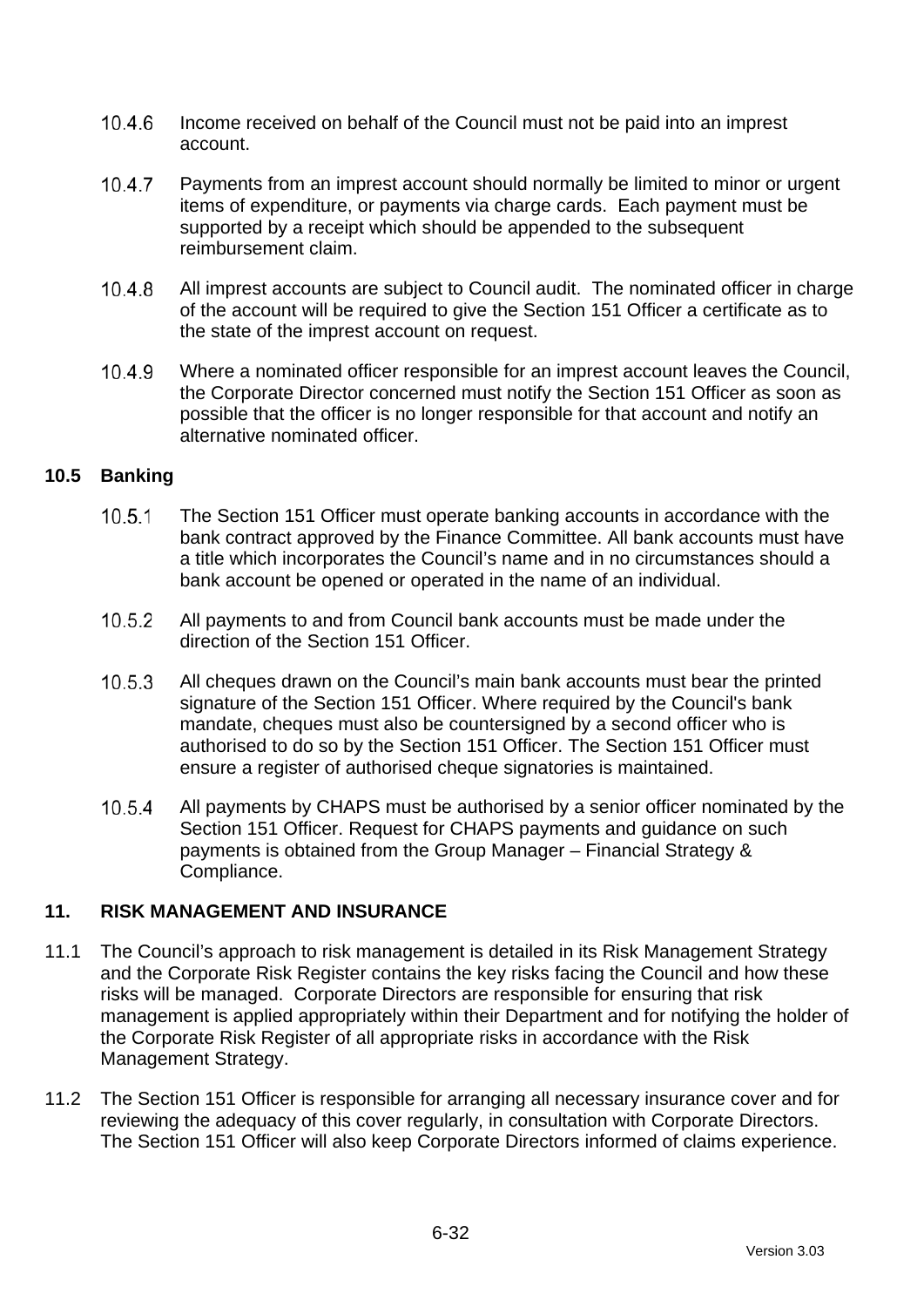- 11.3 Corporate Directors are responsible for notifying the Section 151 Officer of all material changes in insurance risks and must submit insurance claims in accordance with the arrangements made by the Section 151 Officer.
- 11.4 In the event of buildings, contents, motor vehicles etc. being lost, stolen or damaged, contact must be made with the Risk and Insurance Section on the same day, or if the incident is outside of office hours, immediately on the following day.
- 11.5 Where there is death or serious injury to an employee or other person arising from County Council operations (including the use of vehicles), the Risk and Insurance Section must be contacted as soon as possible for appropriate insurance advice.
- 11.6 Liability must not be admitted in connection with accidents involving a third party other than with the authority of the Risk and Insurance Section.
- 11.7 The Risk and Insurance Manager may negotiate and agree settlements on any insured loss / claim up to the individual policy excess. Above this limit, the Risk and Insurance Manager must consult the Section 151 Officer and agree settlements as appropriate, in consultation with the Council's insurers and loss adjusters. Reports related to significant claims settled will be submitted to the Finance Committee.

## <span id="page-107-0"></span>**12. WORK FOR EXTERNAL BODIES (INCLUDING PARTNERSHIP WORKING)**

#### **12.1 General Requirements**

- $12.1.1$ The Council has the power under the Local Authorities (Goods and Services) Act 1970 to undertake and tender for the work of other public bodies. Other powers introduced in the Local Government Act 2003 and the Localism Act 2011 enable the Council to:
	- 12.1.1.1 charge for discretionary services subject to certain rules; and
	- 12.1.1.2 trade for a profit provided that a separate company is set up.
- $12.1.2$ In all cases where a Department wishes to explore the possibility of working for, or trading with, external bodies, Corporate Directors must consult with the Group Manager for Legal Services and the Section 151 Officer. This applies to new types of sold service or working for bodies not previously subject to consultation.
- $12.1.3$ Where work is carried out for external bodies, officers must seek guidance from the Procurement Centre and Legal Services
- $12.1.4$ Before entering into any contract or agreement to work for, or trade with, external bodies, Corporate Directors must present a report to, and obtain prior approval from the relevant Committee, including consideration of a business case where trading for a profit is proposed. See paragraph 12.3.2 below. This applies to new types of sold service or working for bodies not previously subject to a report.
- $12.15$ All new contracts to supply services under the legislation listed in this section must be approved by the Group Manager for Legal Services and Section 151 Officer.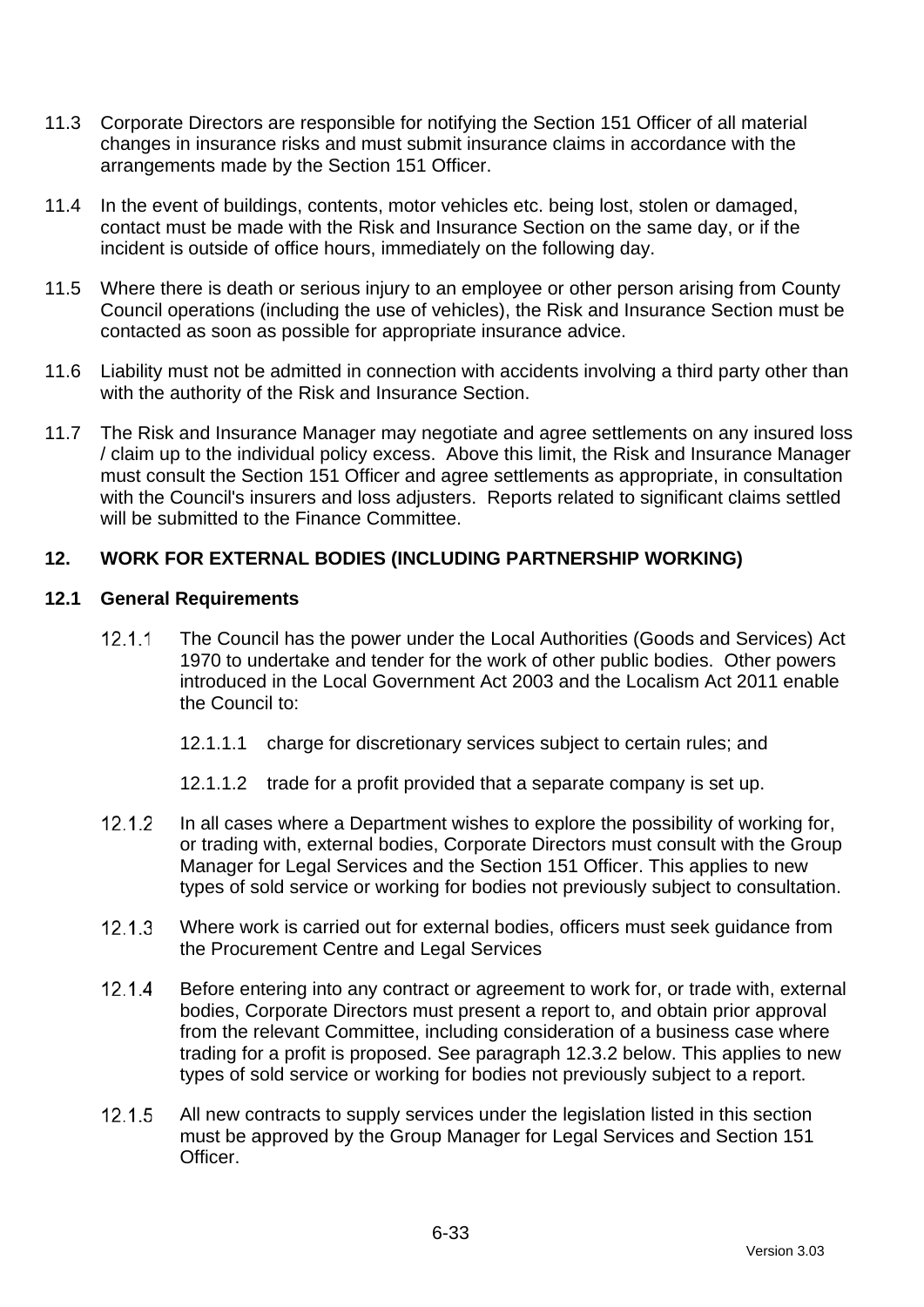## **12.2 Charging for Discretionary Services**

- $12.2.1$ The Council is able to charge for services which it has the power to provide, but is not obliged to provide to the public, i.e. discretionary services.
- $12.2.2$ The Council is under a duty to ensure that, taking one year with another, the charges made do not exceed the cost of providing the services. Charges can be set so that different people are charged different amounts, or are not charged for the service at all.
- $12.2.3$ The person receiving the service must have agreed to receive the service and pay for it.
- $12.2.4$ The power does not override any other legislation which expressly prohibits the Council from charging for a discretionary service.
- $12.2.5$ Where charges are made for discretionary services arrangements should be put in place, and fully documented in a form approved by Legal Services, to provide the recipient of the service with:
	- 12.2.5.1 the terms and conditions for the provision of the service;
	- 12.2.5.2 information about charges, including discounts and annual increases;
	- 12.2.5.3 billing and payment arrangements.
- 12.2.6 Careful consideration must also be given by the relevant department to the following issues :
	- 12.2.6.1 the risks to the Council as a whole of engaging in such activity;
	- 12.2.6.2 the need to ensure appropriate skill and expertise is in place before offering to undertake work;
	- 12.2.6.3 the need to ensure that the proposals are properly costed before agreeing to supply the goods, works or services;
	- 12.2.6.4 the type of warranties and/or indemnities that may be required from the Council regarding the quality of work/service provided (this is especially likely when tendering for work for other bodies);
	- 12.2.6.5 the provision of adequate insurance arrangements to cover the Council for any liability in negligence or contract for the work undertaken;
	- 12.2.6.6 due consideration being given to the impact of such arrangements on the Council's core duties, functions and obligations to prevent any adverse impact on them;
	- 12.2.6.7 ensuring that the Council is not at risk from bad debts and to seek, where possible, advance payment;
	- 12.2.6.8 ensuring that no contracts for external bodies are subsidised by the Council from public funds;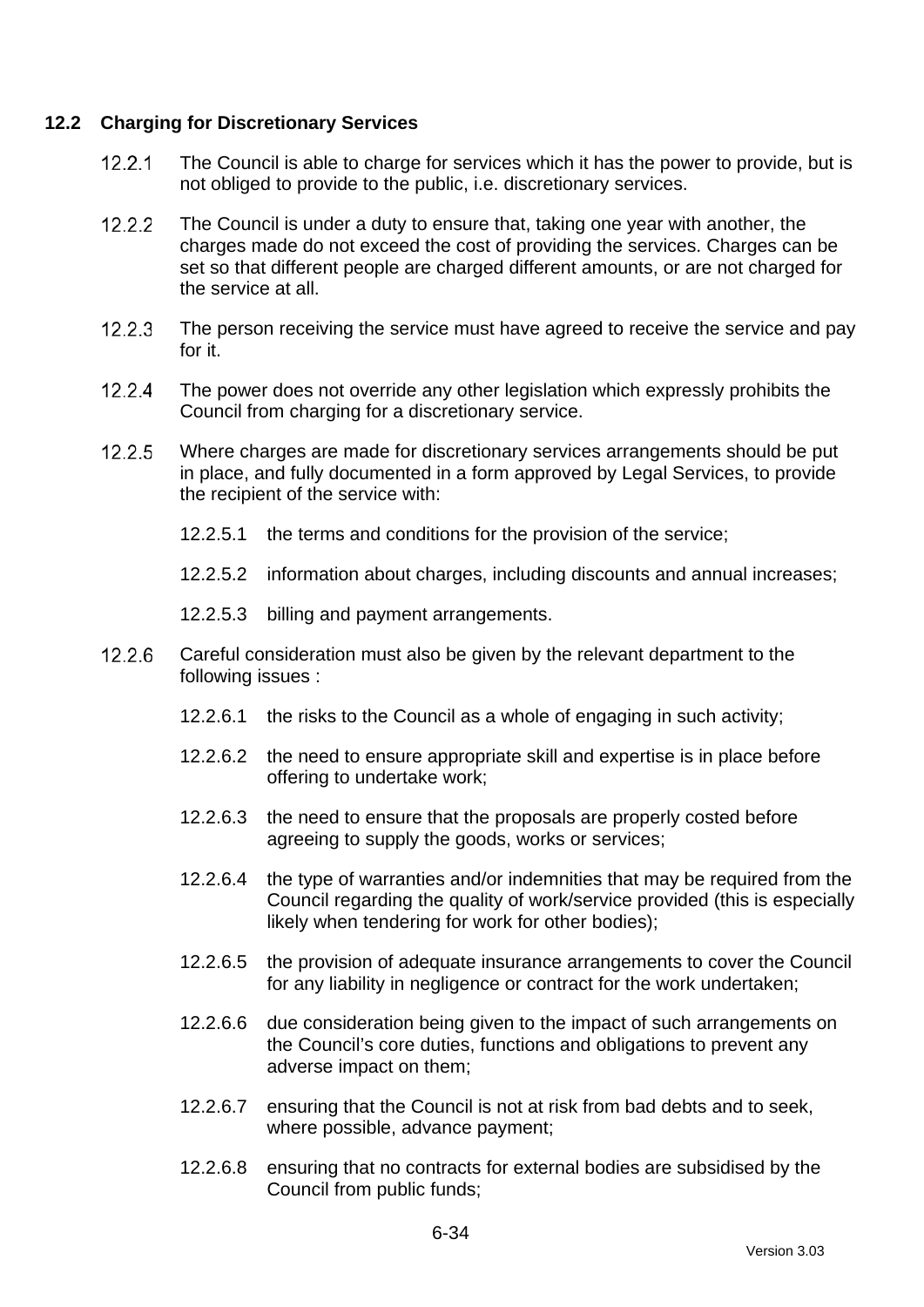#### 12.2.6.9 Any other considerations relevant to the particular activity.

#### **12.3 The power to trade**

- $12.3.1$ This power allows the Council to trade for a commercial purpose (i.e. for profit) through a company.
- $12.3.2$ All work for, or trade with, external bodies for profit must be conducted through a separate incorporated company which has been formally set up for the purpose. It should be noted that when the company has been established it will be a separate legal entity from the Council.
- $12.3.3$ Where it is intended to trade for profit, Corporate Directors must prepare a sound business case for the proposed activity, based on a genuine risk-based approach. The business case must be a robust commercial assessment which explains why trading through a company is desirable and will provide best value for the Council.
- $12.3.4$ Consideration within the business case will be required for each of the matters listed in paragraph 12.2.5 and 12.2.6 above plus such issues as:
	- 12.3.4.1 the need to transfer staff and consideration of the Transfer of Undertakings (Protection of Employment) regulations (TUPE);
	- 12.3.4.2 the impact on the trading activities of the service, as it may no longer be possible for the Council to award work directly to the company, instead it may have to bid for it via a competitive tender process;
	- 12.3.4.3 pensions implications;
	- 12.3.4.4 premises requirements;
	- 12.3.4.5 taxation implications.
- $12.3.5$ The approval of Policy Committee will need to be sought to exercise a power to trade and to set up the company.

### **12.4 Pricing, Charging and Accounting Issues**

- $12.4.1$ As a general principle, the charge for any work performed for an external organisation should cover the estimated full cost of undertaking the work. The full cost would include the direct cost of undertaking the work (e.g. based on the number of days of staff time the work is likely to take, any associated travelling expenses, printing costs etc.) and a contribution towards overheads (e.g. office expenses, management overheads, accommodation costs etc.). Any deviation from this principle must be approved by the Section 151 Officer.
- $12.4.2$ Charging, accounting and monitoring arrangements should be as follows:
	- 12.4.2.1 income should be collected in accordance with these regulations;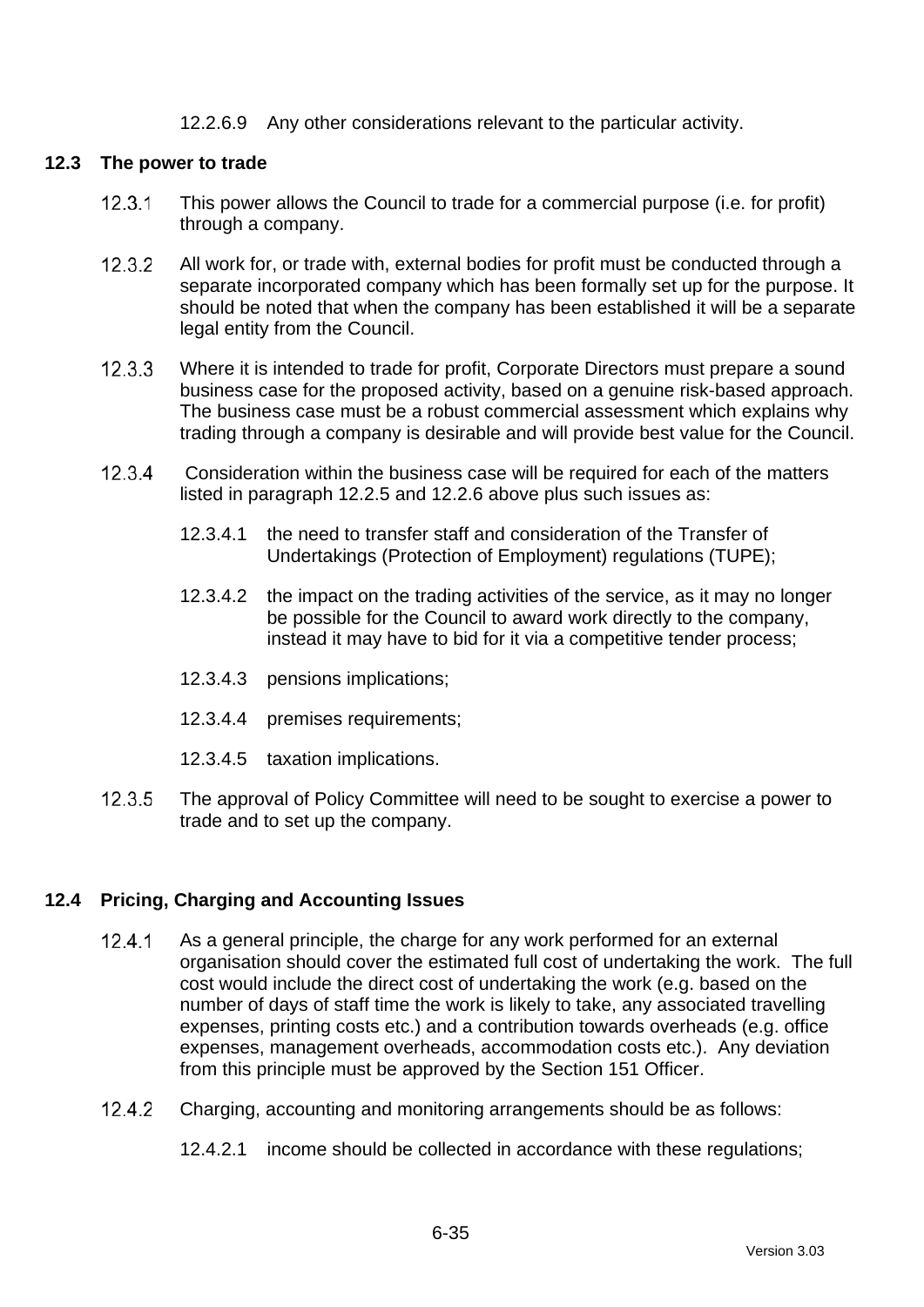- 12.4.2.2 invoices should be rendered promptly and normally within one month of supply or in accordance with the contractual arrangements;
- 12.4.2.3 the income arising from the performance of work for external organisations must be identified separately within the relevant service's accounts and it should be possible to determine associated direct expenditure;
- 12.4.2.4 appropriate arrangements should be devised to monitor resource inputs, e.g. if the contract price is based on person-days, the number of person-days actually taken should be monitored;
- 12.4.2.5 for External Audit requirements it is important to be able to identify work carried out for external organisations separately in the Council's accounts. Further guidance on accounting and monitoring should be sought from the relevant Senior Finance Business Partner.
- $12.4.3$ Corporate Directors must produce an annual report on the work carried out for external organisations for the relevant Committee.

## **13. INVESTMENT AND BORROWING**

- 13.1 The Section 151 Officer is responsible for arranging the investment of Council funds and the Pension Fund in accordance with approved Council policies.
- 13.2 Each year Full Council will approve the Treasury Management Strategy and Policy.
- 13.3 The Section 151 Officer is responsible for arranging the borrowing and lending of money on the best available terms taking into account:
	- $13.3.1$ present and anticipated economic conditions;
	- $13.3.2$ projected flow of funds, and;
	- $13.3.3$ the approved Treasury Management Strategy and Policy.
- 13.4 The Council has accepted the CIPFA Prudential Code for Capital Finance, and the Code of Treasury Management. The Section 151 Officer must report any significant variations to the Prudential Indicators, with any necessary explanations to the Finance Committee as soon as practical.

## **14. LEGAL CLAIMS AND SETTLEMENTS**

- 14.1 Corporate Directors must
	- $14.1.1$ Refer all potential legal claims for recovery of sundry debt collection matters to the corporate team responsible for debt recovery.
	- $14.1.2$ Refer all potential or actual legal claims in relation to insured losses to the Risk and Insurance team.
	- $14.1.3$ Seek advice from Legal Services on all other matters where the Council might have a legal claim against a third party and where there is likelihood that the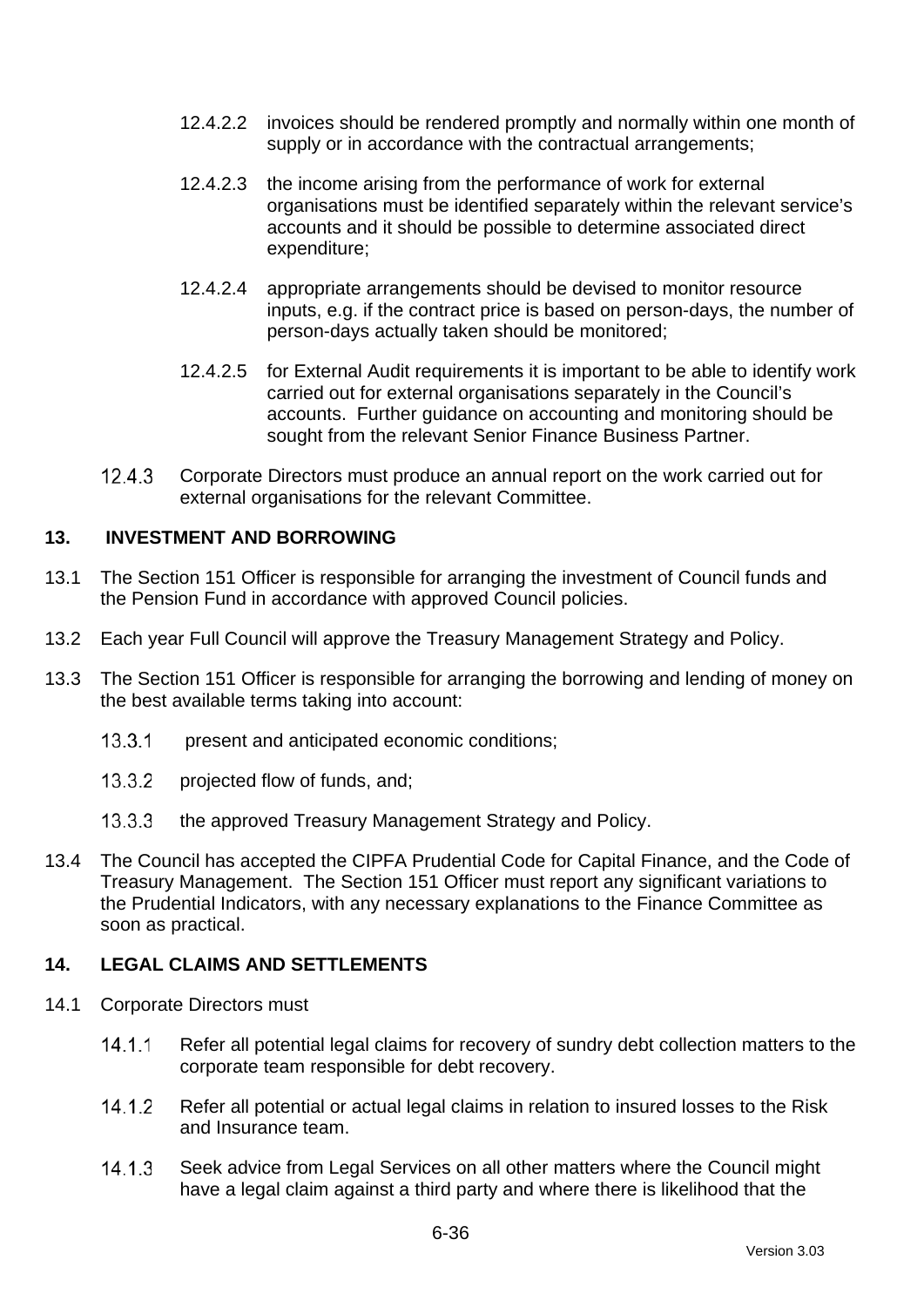Council will be sued by an outside body or individual or where legal proceedings are threatened or commenced. In addition, Corporate Directors must inform the Section 151 Officer where the Council's finances might be affected and must cooperate with and provide all information requested by Legal Services.

14.2 Corporate Directors, in consultation with the Group Manager for Legal Services, the head of the corporate team responsible for debt recovery or the head of Risk and Insurance team as appropriate, have the power to settle such claims in order to avoid litigation and/or to achieve best value for the Council subject to the provisions in relation to write-offs set out in paragraph [10.3.1](#page-105-0) and the provisions in relation to insured losses set out in paragraph [11.7.](#page-107-0)

## **15. PROTECTING PUBLIC FUNDS AND ASSETS**

15.1 The Council has a responsibility to protect its public funds and assets and has developed a strategy to deter fraud and corruption together with a strategy for protecting public funds and assets and also has a Whistle Blowing Policy to allow concerns to be raised. These can be found on the Council's website.

## **16. AUDIT**

- 16.1 The Section 151 Officer is responsible for arranging the continuous independent internal audit of the Council. The role of the Internal Audit Service is set out in the Internal Audit Charter in compliance with the Public Sector Internal Audit Standards and the Accounts and Audit Regulations.
- 16.2 Internal Audit focuses on the Council's control environment and independently appraises the internal controls present in financial and other systems. The arrangements made by Corporate Directors for secure, economic, efficient and effective use of resources are also reviewed. Internal Audit reports are produced containing recommendations which must be responded to formally in writing. The results of Internal Audit work contribute to the Council's Annual Governance Statement.
- 16.3 Internal Audit staff have the right of access to such records, assets, premises and personnel, and are entitled to receive such information and explanation, as they think necessary for the proper fulfilment of their duties.
- 16.4 If an irregularity occurs or is suspected, which may involve financial loss it must be reported immediately to the Section 151 Officer who may investigate and report to the Monitoring Officer and the relevant Corporate Director. The Section 151 Officer and the Monitoring Officer will jointly determine what further action to take, in consultation with the Corporate Director.
- 16.5 The Internal Audit Service reports on relevant audit issues on a regular basis to the Council's Governance and Ethics Committee. Frequent liaison also occurs between Internal Audit and the Council's external auditors who rely upon the work of Internal Audit when forming their opinion on the Council's key financial and other systems.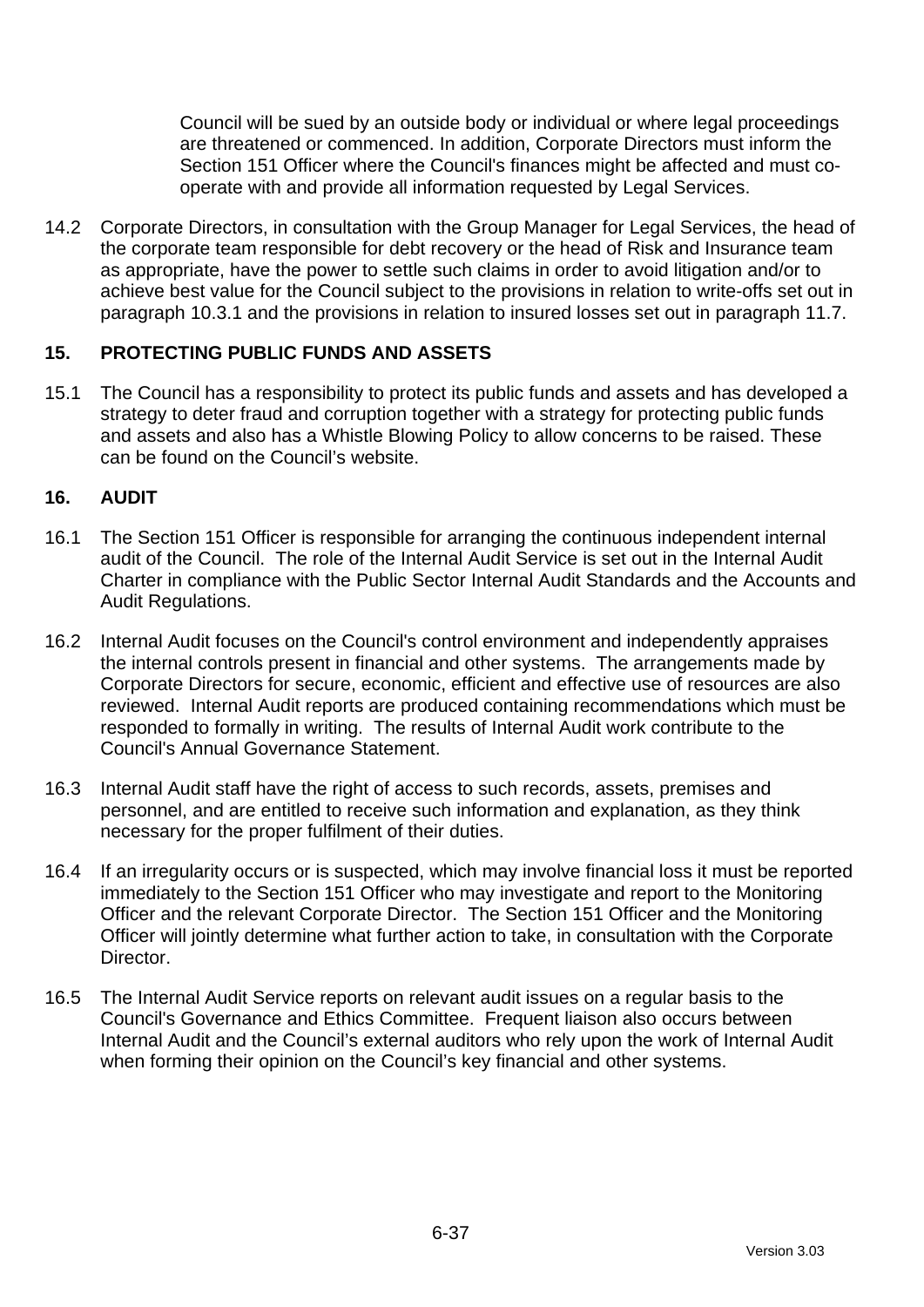## **17. LAND AND BUILDINGS**

## **17.1 Introduction**

- $17.1.1$ The Policy Committee is responsible for all property related functions including the acquisition and disposal of land and buildings.
- $17.1.2$ The Service Director for Property must maintain a record of all land and buildings owned or occupied by the Council and shall publish prescribed details as required by regulation.
- $17.1.3$ Details of all land and buildings transactions must be notified promptly to the Section 151 Officer in order that the transactions may be properly recorded in the financial records.

## **17.2 General**

- $1721$ Councillors and officers who have any pecuniary or other private interest in any property transaction relating to any Council land or buildings must ensure that they comply with the appropriate codes of conduct, and shall not be supplied with or given access to any tender documents, contracts or other information without the authority of the Monitoring Officer.
- $17.2.2$ The Service Director for Property will report periodically to the Policy Committee on all operational property transactions, summarising key transactional information, including how value for money was achieved.
- $17.2.3$ Policy Committee clarifies annually the operational decision making boundaries for officers for all property transactions.
- $17.2.4$ Policy Committee shall approve an annual Property Statement which includes information on the various appropriate methods of disposal and the most appropriate disposal strategy for different types of property assets.

## **17.3 Acquisition**

 $17.3.1$ Funding for the acquisitions of land or buildings (including entering into leases of property) is dealt with under the rules governing capital expenditure and other major projects (see section [4\)](#page-77-0).

## **17.4 Disposal (including granting rights and interests)**

- $17.4.1$ The Council is under a statutory obligation when disposing of land or buildings to obtain the best price reasonable obtainable on the open market. Therefore, consideration must be maximised including, where appropriate, sharing in any increase in value of the land arising from future development ("overage provision"). Value for money is demonstrated by reference to the most current market valuation for the asset being disposed.
- $1742$ When selling land the effect on the value and use of the Council's retained land must be considered and appropriate value must be obtained.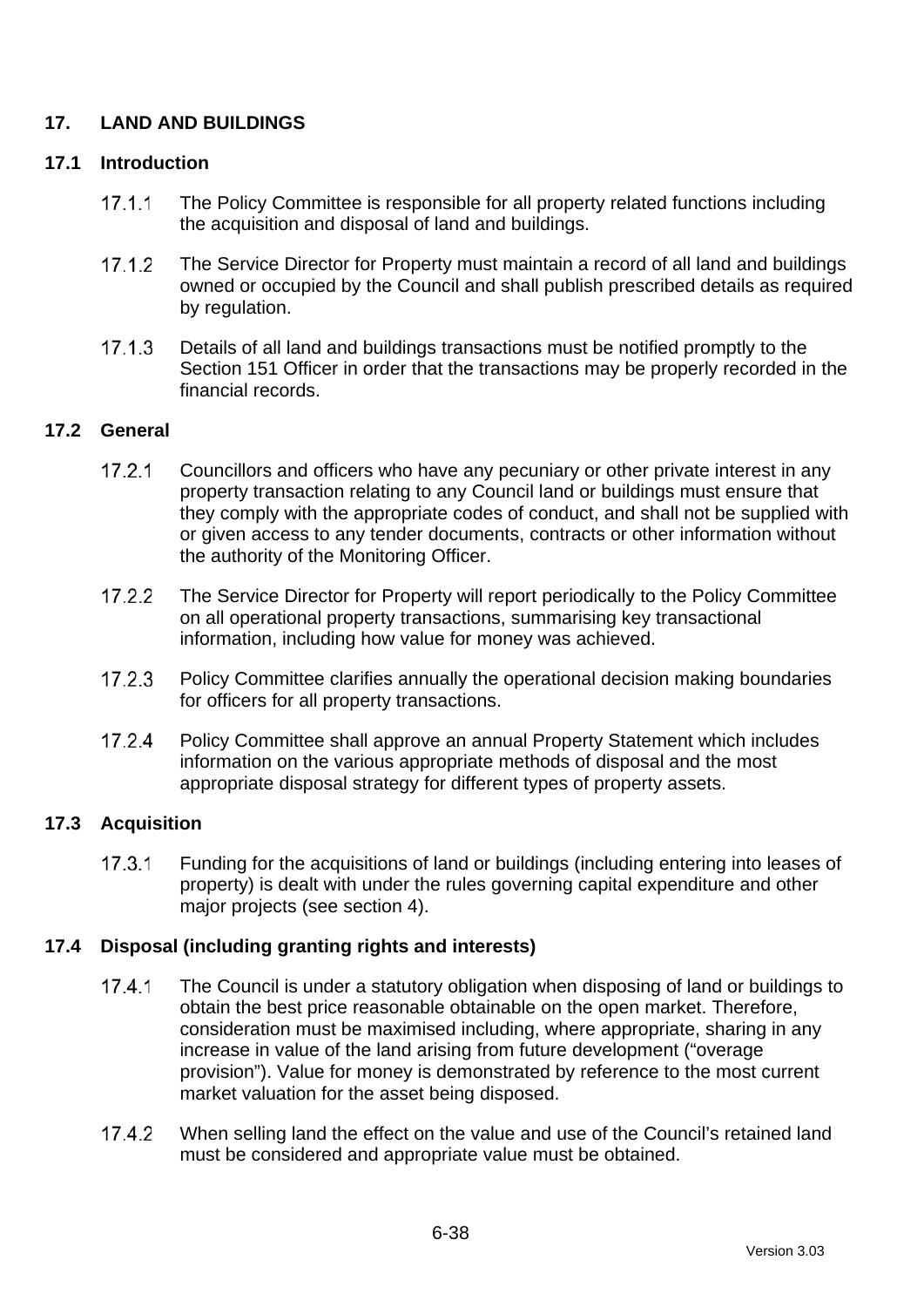- $17.4.3$ When **granting rights or interests** in land the effect on the value and use of the Council's retained land must be considered and appropriate value must be obtained.
- $17.4.4$ Subject to Secretary of State approval, Policy Committee approval is required in all cases where the disposal or granting of an interest in land does not meet the current market value (a disposal at an **undervalue**). Such disposals also require the consent of the Secretary of State.

## **17.5 Methods of Disposal**

 $17.5.1$ Disposals must be by one of the methods outlined below:

#### 17.5.2 **Formal Tender**

- 17.5.2.1 Under the formal tender process the tender documentation forms the contract for sale. Tenders will be paper based and must be submitted in accordance with the procedures set out below unless an electronic system approved by the section 151 Officer and the Group Manager for Legal Services is in operation.
- 17.5.2.2 The form of tender will be settled by the Service Director for Property after consultation with the Group Manager for Legal Services and must be capable of acceptance as a binding contract.
- 17.5.2.3 Every invitation to tender must state that a tender will only be considered if it is submitted in accordance with the instructions provided, and received by the date and time specified in the invitation to tender. The invitation to tender must also state that tenders which do not comply fully may be rejected and that the Council reserves the right not to accept the highest or any tender received.
- 17.5.2.4 At least 28 days before the last date for the receipt of tenders, an initial public notice must be placed in at least one local newspaper and, dependent on the nature of the land or buildings to be sold, in national newspapers and in such other publications as the Service Director for Property considers desirable. The notice must describe the land to be sold, invite requests for tender documents and state the date and time by which tenders are to be returned.
- 17.5.2.5 Tenders submitted must arrive in a sealed, plain envelope or package with the word "Tender" and the title of the contract clearly written on each envelope or package.
- 17.5.2.6 Such envelopes and packages must be addressed to the Service Director for Property and upon receipt each envelope must be stamped with the date and time they were received.
- 17.5.2.7 Until such time specified for opening tenders, tender envelopes or packages received must remain securely held in the custody of the Service Director for Property or their authorised nominee.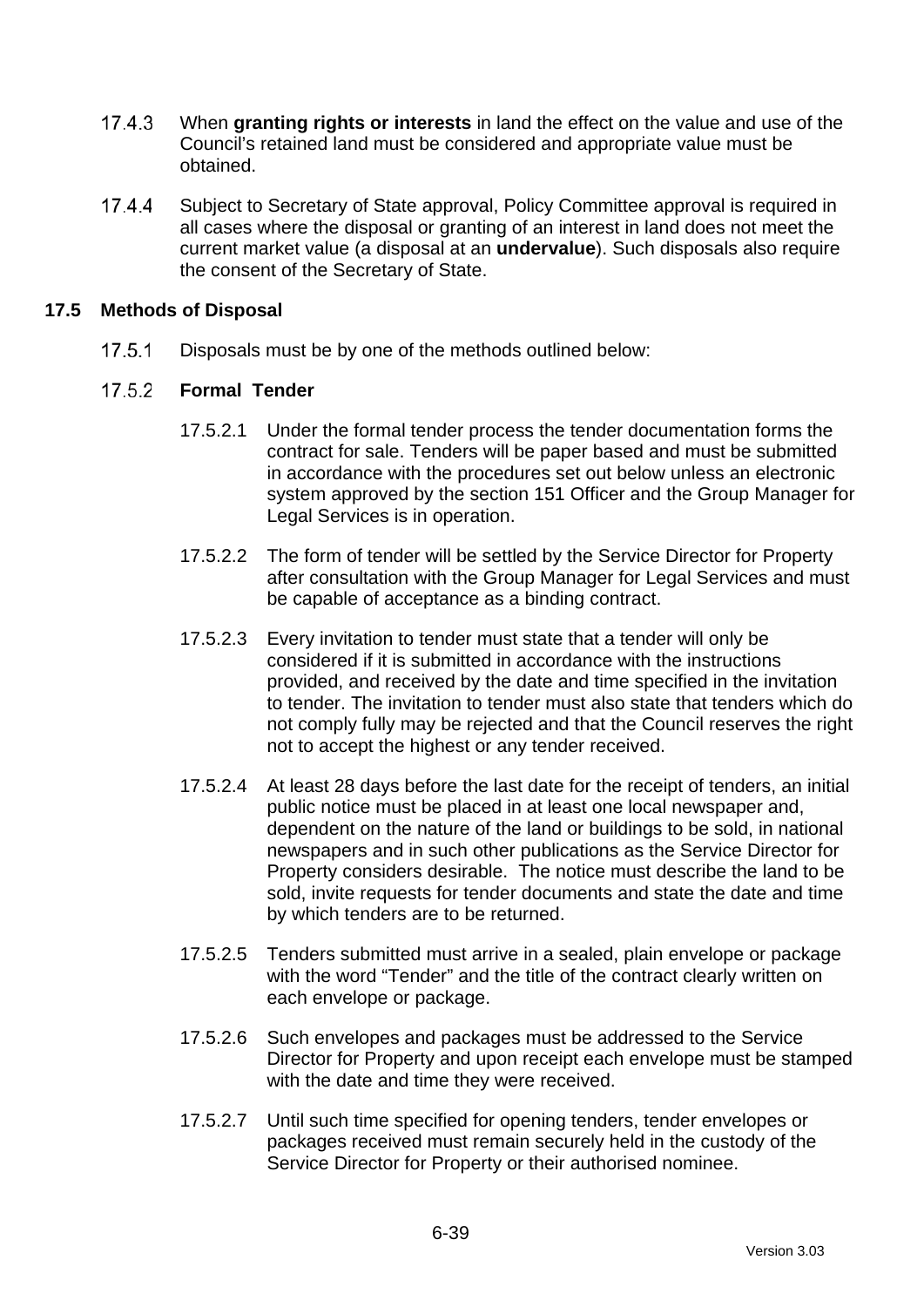17.5.2.8 The opening of tenders must comply with the following requirements:

**Total estimated cost less than £100,000** - tenders must be opened recorded at one time in the presence of:

- an officer from the Council's Property team; and
- a supervising officer, with suitable seniority, training and experience in the role and responsibilities of a supervising officer, who must not have any direct involvement in the disposal.

**The estimated cost £100,000 or more** - tenders must be opened and recorded at one time in the presence of:

- an officer from the Council's Property team; and
- a supervising officer, with suitable seniority, training and experience in the role and responsibilities of a supervising officer, provided by the Group Manager for Legal Services or the Section 151 Officer.
- 17.5.2.9 A formal record of all tenders received for each contract must be retained and include:
	- I. description of the land being disposed;
	- II. the date and time tenders were opened;
	- III. the supervising officer and other officers present;

And for each tender:

- IV. the tenderer's name;
- V. the date received;
- VI. the tendered value;
- VII. details of any noteworthy events (e.g. tender excluded with reasons, late tenders, complications etc.).
- 17.5.2.10 The procedures to be followed when opening tenders will be determined by the Group Manager for Legal Services and the Section 151 Officer. These procedures must include provision for dealing with late tenders and other complications that may arise.
- 17.5.2.11 All parties submitting unsuccessful tenders must be notified of the outcome of their offer.

#### $17.5.3$ **Informal Tender**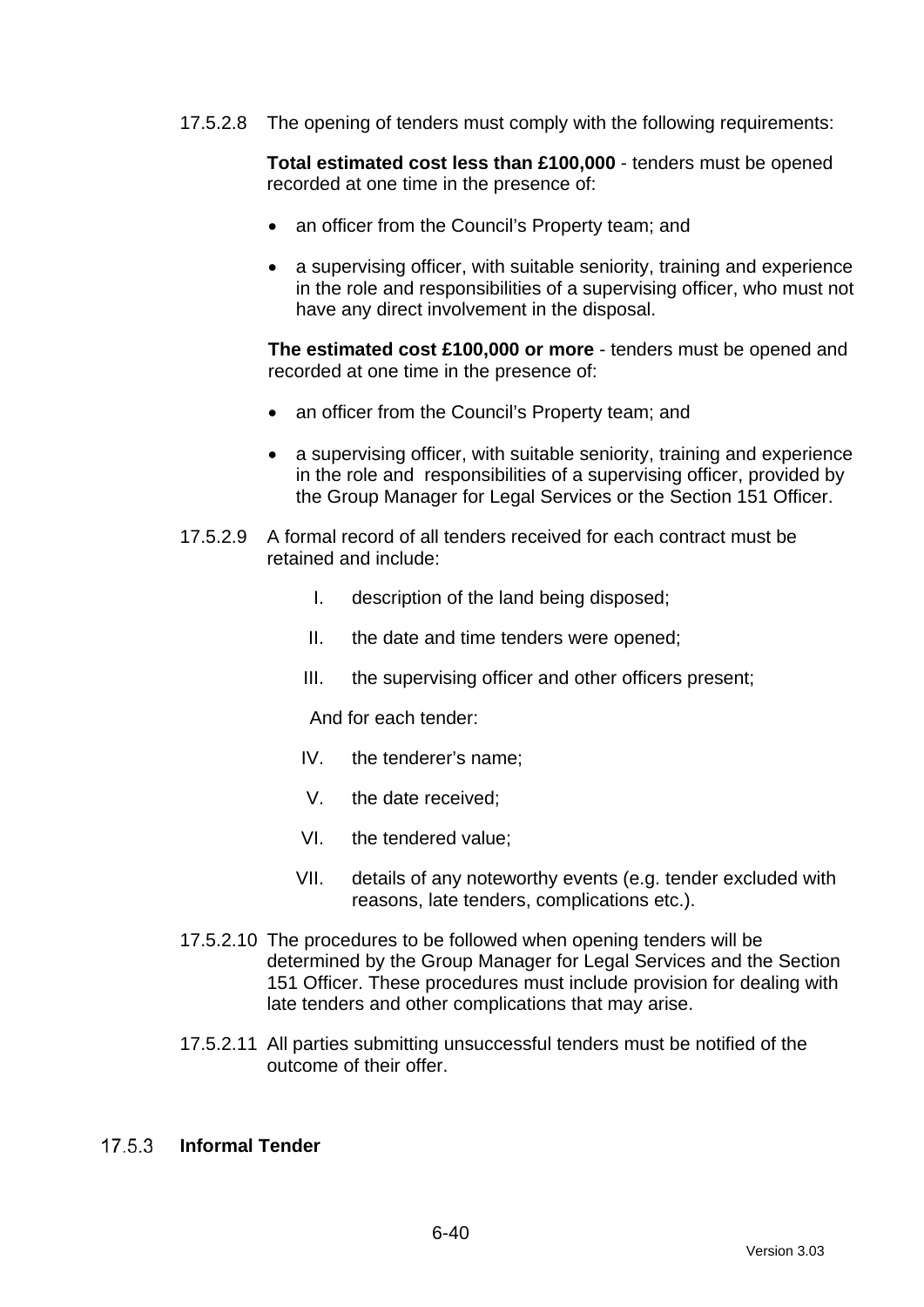17.5.3.1 Under the informal tender process the contract only confirms heads of terms and is not binding on all parties, however, the process to be followed is as the formal tender process.

#### $17.54$ **Public Auction**

- 17.5.4.1 The auctioneer should be briefed at an early stage, and fully involved in preparing conditions of sale and fixing the reserve price. Sale by auction requires preparation of all contractual details beforehand in order that a binding contract may be effected immediately a bid is accepted.
- 17.5.4.2 The following criteria must be taken into account when selecting an auctioneer: cost, quality and the nature of the asset, having regard to location and value of the asset to be sold. Any reserve price will be agreed by the Service Director for Property, in consultation with the Chairman of Policy Committee and with the chosen auctioneers.

#### $17.5.5$ **Private Treaty Disposal to One Party / Special Purchase**

- 17.5.5.1 After a reasonable period marketing the property, confidential negotiations are carried out with prospective buyers (or their agents), before contracts are exchanged.
- 17.5.5.2 Where the nature of the property or other special circumstances have identified that there is only likely to be one potential purchaser and prior to detailed negotiations, the Service Director for Property shall consult with, the Group Manager for Legal Services and the Section 151 Officer regarding the circumstances of the disposal as to whether it is appropriate to proceed with the sale.

#### 17.5.6 **Collaboration Agreements**

- 17.5.6.1 Where the Council is considering entering into a collaborative partnership which may ultimately result in the disposal of land advice must be sought from the Group Manager for Legal Services and the Section 151 Officer prior to entering into detailed negotiations.
- 17.5.6.2 Approval must be sought from Policy Committee before entering into a collaborative partnership or land development agreement.

### **17.6 Completion of Sale**

 $17.6.1$ Once a sale has been agreed a reasonable period (not exceeding six months) will be allowed for completion of the transaction, except where a longer period is agreed at the time the transaction is approved. If completion has not taken place by the end of the agreed period the Service Director for Property will undertake a fresh valuation of the asset/interest being disposed of and if the value has increased shall report to the appropriate decision maker recommending that either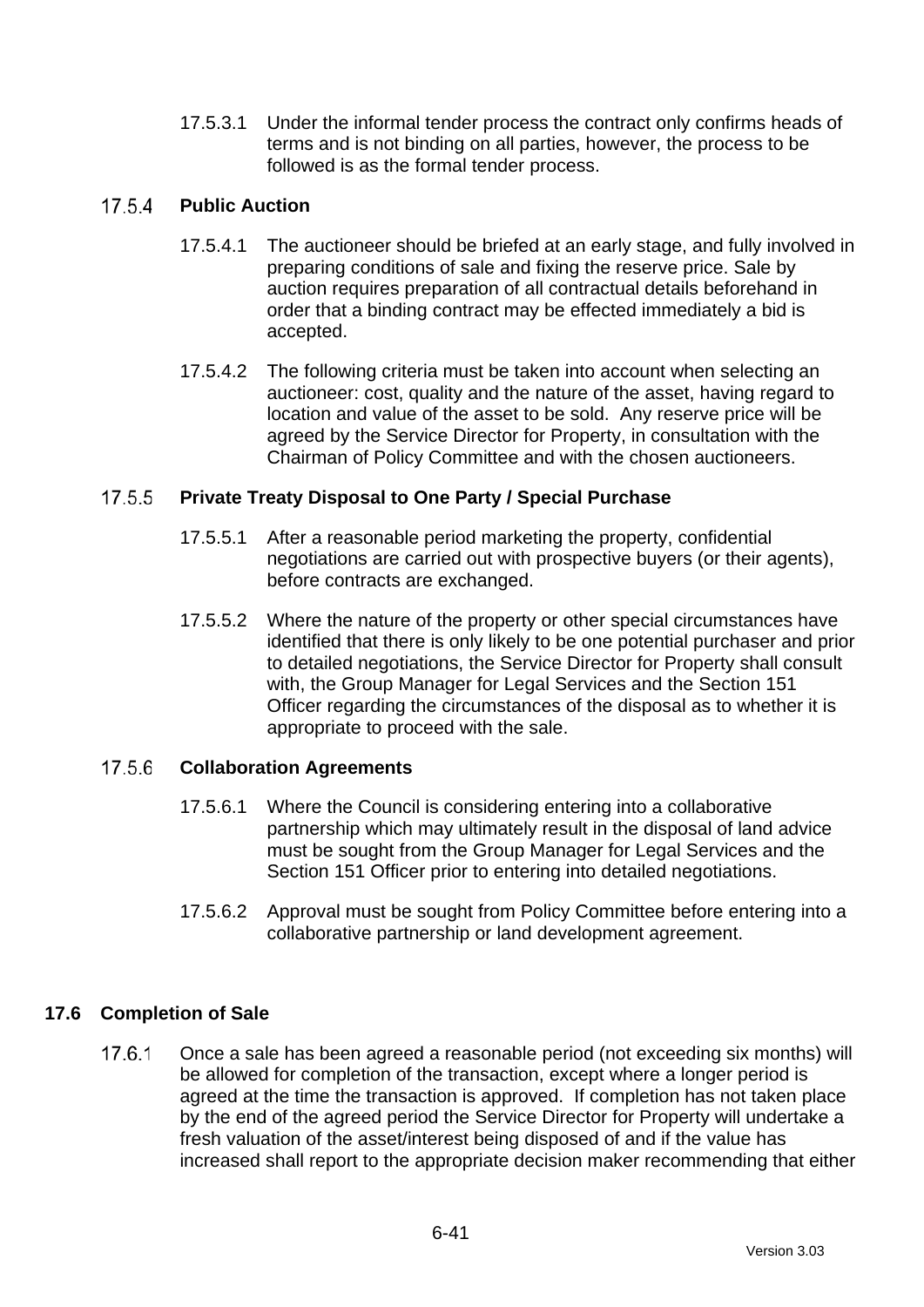the period for completion be extended, further negotiations take place or that sale proceedings be started afresh.

17.6.2 The Group Manager for Legal Services must be advised of all decisions to extend the completion date or to begin the sale proceedings afresh, so that they can inform all interested parties of the decision.

## **17.7 Cancellation**

 $17.7.1$ Every contract for the disposal of land or property must include a clause to allow the Council to cancel the contract and to recover from the purchaser the amount of any loss resulting from the cancellation if there is evidence of bribery, fraud, contravention of the Bribery Act 2010, or other misfeasance.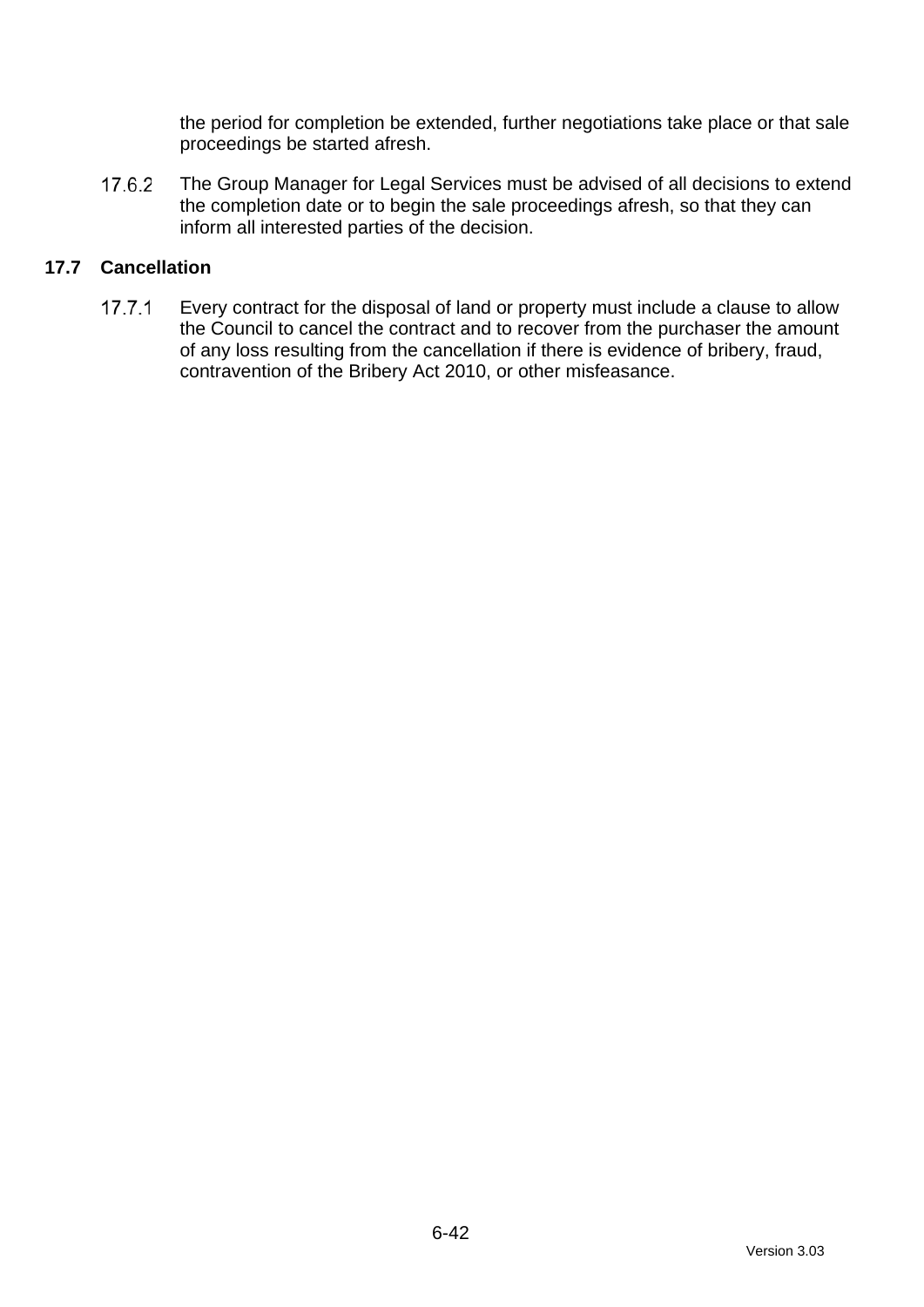#### 4.2.1 DECISION TREE - HOW TO GET A SCHEME INTO THE CAPITAL PROGRAMME.

All capital expenditure requires approval by the relevant approval body. All County Council projects requiring County Council funds should be appraised and prioritised by the Corporate Asset Management Group (CAMG). Proposed expenditure on land acquisitions and capital contributions may be exempted from the CAMG process if determined by the Section 151 Officer.

#### a. At the beginning of a Financial Year - The Annual Review Process

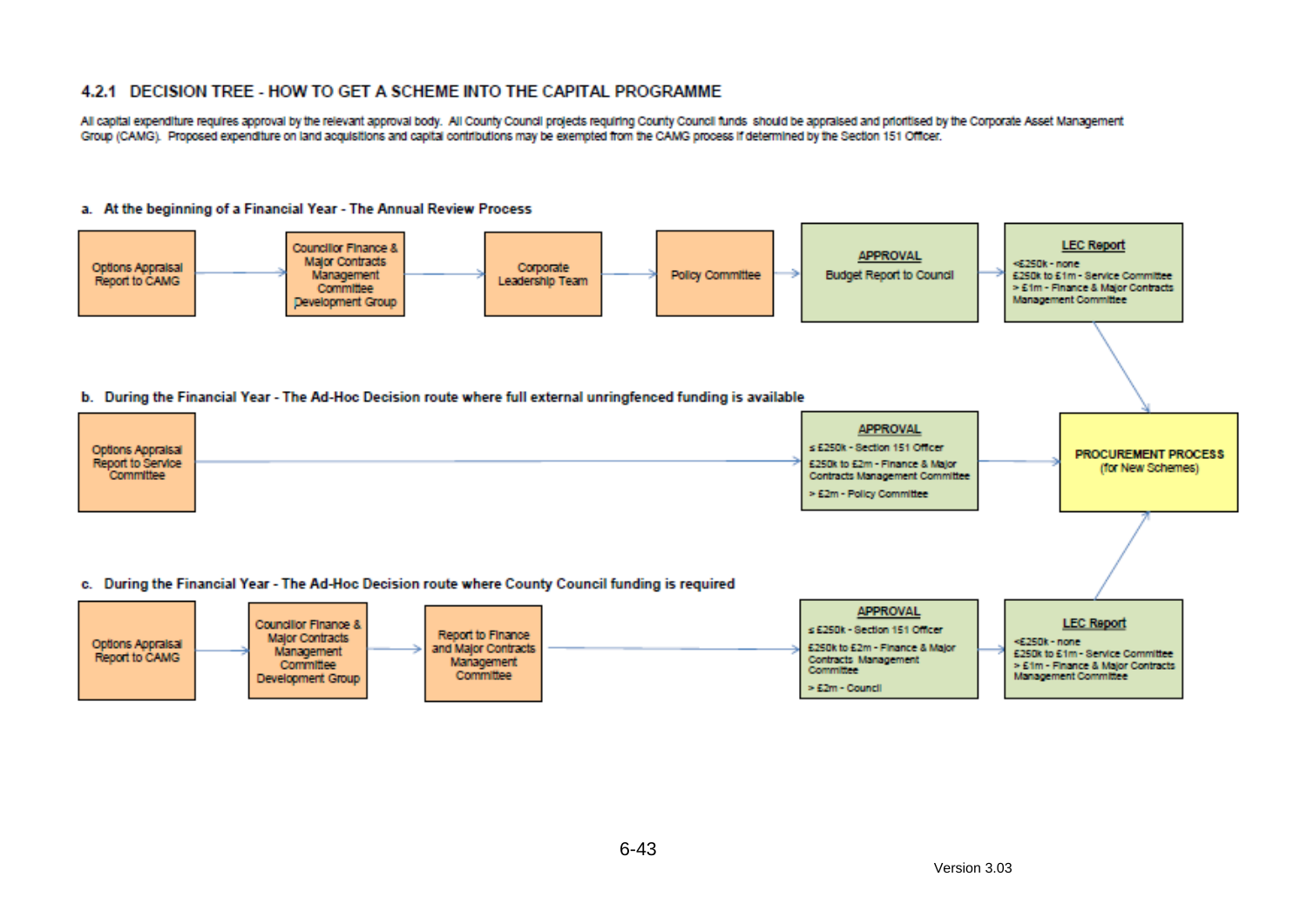# **Glossary**

| Corporate Asset Management Group<br>(CAMG)                  | A group of senior officers tasked with<br>ensuring that the County Council has a<br>clear and cohesive strategy for<br>managing its physical assets (including<br>property, highway assets, IT assets and<br>vehicles) and to oversee the<br>development and delivery of the County<br>Council's Capital Programme in support<br>of that strategy     |  |
|-------------------------------------------------------------|-------------------------------------------------------------------------------------------------------------------------------------------------------------------------------------------------------------------------------------------------------------------------------------------------------------------------------------------------------|--|
| <b>General Contingency</b>                                  | A centrally-held budget provided to cover<br>redundancy costs, delays in efficiency<br>savings, changes in legislation and other<br>eventualities                                                                                                                                                                                                     |  |
| <b>Group Manager for Legal Services</b>                     | The person with responsibility for the<br>Council's legal practice                                                                                                                                                                                                                                                                                    |  |
| Section 151 Officer                                         | Chief Finance Officer as set out in the<br><b>Local Government Finance Act 1972</b>                                                                                                                                                                                                                                                                   |  |
| <b>Treasury Management Strategy &amp; Policy</b><br>(TMS&P) | Approved annually by Full Council these<br>documents are prepared in accordance<br>with relevant regulations, guidance and<br>codes of practice to support the<br><b>Council's MTFS</b>                                                                                                                                                               |  |
| <b>Corporate Risk Register</b>                              | The Council has a procedure for<br>managing corporate risks. The<br>procedure is intended to identify, record,<br>and communicate risks in terms of their<br>comparative importance to the Council.<br>The risk register helps the Council to:<br>understand the nature of the risks<br>the it faces;<br>be aware of the extent of those<br>$\bullet$ |  |
|                                                             | risks;<br>identify the level of risk that that it<br>is willing to accept;                                                                                                                                                                                                                                                                            |  |
|                                                             | recognize its ability to control and<br>$\bullet$<br>reduce risk.                                                                                                                                                                                                                                                                                     |  |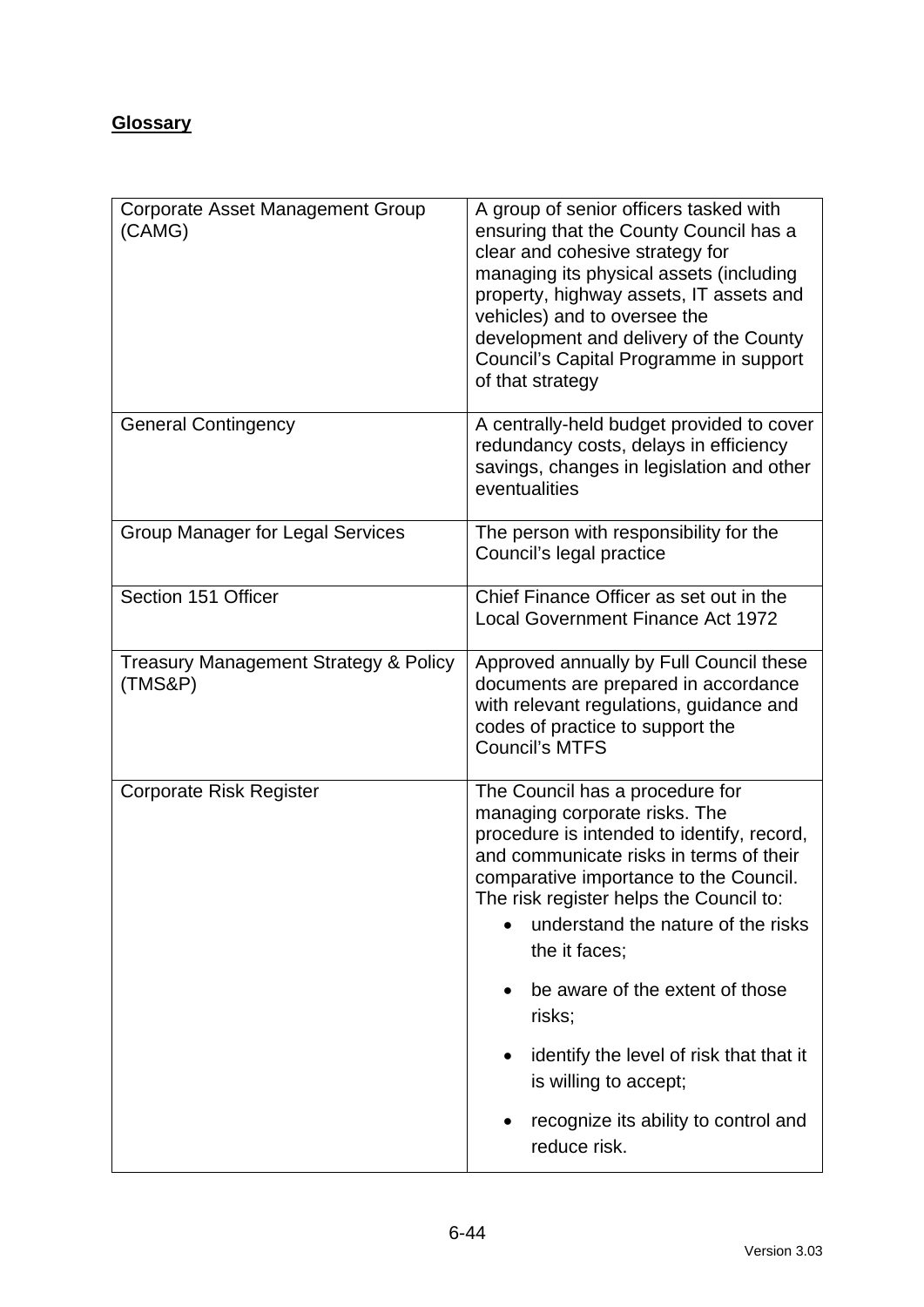| <b>PCI</b>                                       | <b>Payment Card Industry</b>                                                                                                                                                                                                                                                                             |
|--------------------------------------------------|----------------------------------------------------------------------------------------------------------------------------------------------------------------------------------------------------------------------------------------------------------------------------------------------------------|
| <b>Prudential Indicators for Capital Finance</b> | The Prudential Code for Capital Finance,<br>developed by the Chartered Institute of<br>Public Finance & Accountancy (CIPFA),<br>sets out a number of prudential<br>indicators that indicate how capital<br>expenditure will be financed by<br>borrowing in an affordable, prudent and<br>sustainable way |
| <b>MTFS</b>                                      | <b>Medium Term Financial Strategy</b>                                                                                                                                                                                                                                                                    |
| relevant Committee                               | Unless the context otherwise requires,<br>the relevant budget-holding Committee                                                                                                                                                                                                                          |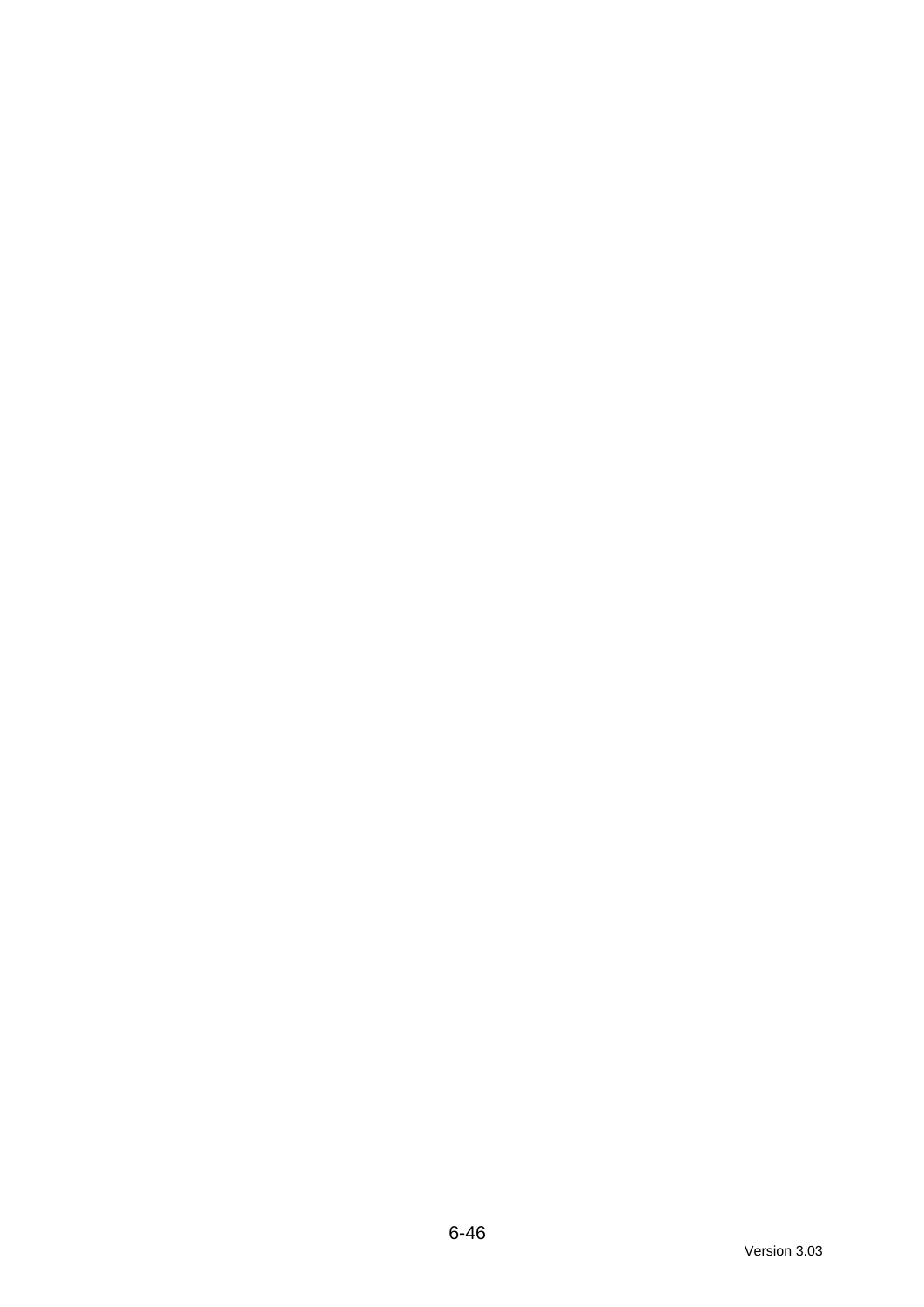## **COUNCILLORS' ALLOWANCES SCHEME**

- 1. This scheme, which may be cited as the **Nottinghamshire County Council Members' Allowances Scheme**, was approved by Nottinghamshire County Council on 13 July 2017, in exercise of the powers conferred by the Local Authorities (Members' Allowances) (England) Regulations 2003 ("the Regulations").
- 2. This Scheme replaces all previous Members' Allowances Schemes.
- 3. The Allowances mentioned in this scheme:

be implemented with effect from 25 May 2017**;**

be uprated in line with the headline pay award for Local Authority staff.

- 4. Any other amendments to the scheme will be determined solely by the County Council (following receipt of recommendations from the Independent Remuneration Panel unless the amendments are broadly within the spirit of the existing scheme).
- 5. In this scheme:

"councillor" means a Member of Nottinghamshire County Council who is a councillor;

"Independent Person" means a person appointed by the Council to provide their views regarding complaints under the Code of Conduct for Councillors and Coopted Members;

"statutory Co-optee means a person (other than a councillor) who is statutorily appointed to membership of a Council committee (other than the Health and Wellbeing Board) or an independent member of the Nottinghamshire Police and Crime Panel;

"year" means the 12 months ending with 31 March.

6. The amounts of Basic, Special Responsibility and Statutory Co-optees' Allowances specified in this Scheme will be rounded to the nearest £3.00 in accordance with normal Local Government practice.

## **PART A – ALLOWANCES FOR COUNCILLORS**

## **BASIC ALLOWANCE**

7. Subject to paragraphs 12, 13 and 18, for each year a Basic Allowance of £14,613 shall be paid to each councillor.

## **SPECIAL RESPONSIBILITY ALLOWANCES**

8. Subject to paragraphs 12, 13 and 18, for each year a Special Responsibility Allowance shall be paid to those councillors who have been appointed or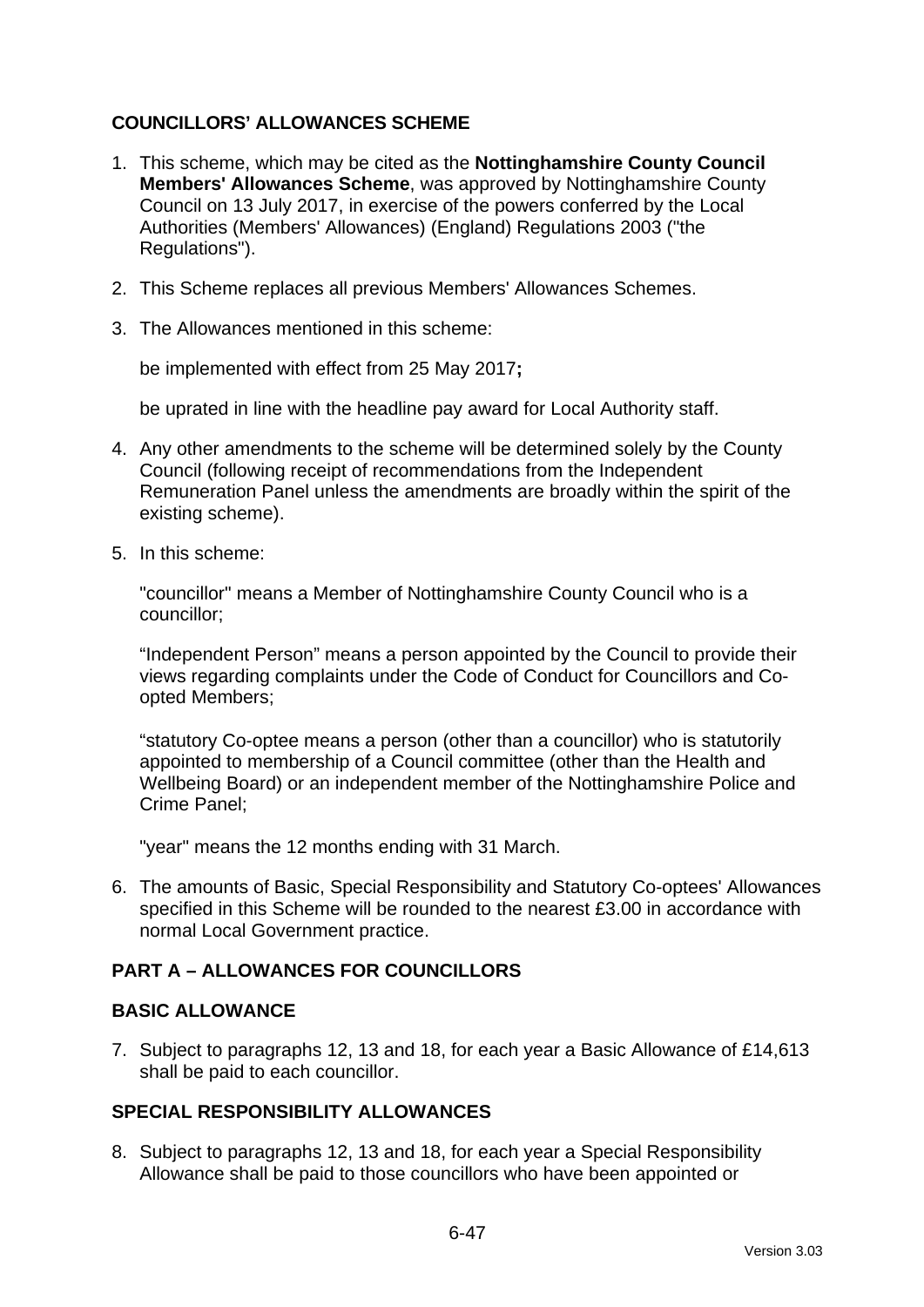recognised by the Council or have been notified to the Chief Executive by their Group as holding the special responsibilities in relation to the authority that are specified in Schedule 1 to this scheme.

- 9. Subject to paragraphs 12, 13 and 18, the amount of each such allowance shall be the amount specified against that special responsibility in Schedule 1.
- 10.No councillor may receive more than one Special Responsibility Allowance. In the event that a councillor holds more than one position for which a Special Responsibility Allowance is payable then s/he shall receive whichever of the applicable Allowances which s/he selects.

## **ATTENDANCE ALLOWANCE**

11.No attendance allowance shall be payable under this scheme, either for Council duties per se, or in respect of appointments to outside bodies.

## **RENUNCIATION**

12.A councillor may by notice in writing given to the Chief Executive elect to forego any part of his/her entitlement to an allowance under this scheme.

### **PART-YEAR ENTITLEMENTS**

- 13.In accordance with the requirements of the Regulations, pro-rata payments of Basic Allowance or Special Responsibility Allowances shall be payable to eligible councillors in any of the following circumstances:
	- a. if an amendment to this scheme changes the amount to which a councillor is entitled by way of a Basic Allowance or a Special Responsibility Allowance;
	- b. where the term of office of a councillor or their appointment to a role eligible for Special Responsibility Allowance begins or ends otherwise than at the beginning or end of a year.

### **LONG-TERM SICKNESS**

- 14.Nothing in this section overrides the provisions of the Local Government Act 1972 relating to vacation of office by failure to attend meetings throughout a period of six months.
- 15.In the event of long-term sickness absence full Special Responsibility Allowance shall be payable to eligible councillors, reducing to 50% after six months and ceasing after 12 months. The Council's Governance and Ethics Committee may vary this in exceptional circumstances.
- 16.If a councillor is appointed to deputise for a councillor on long-term sickness the Governance and Ethics Committee may create a deputising allowance payable after the first three months.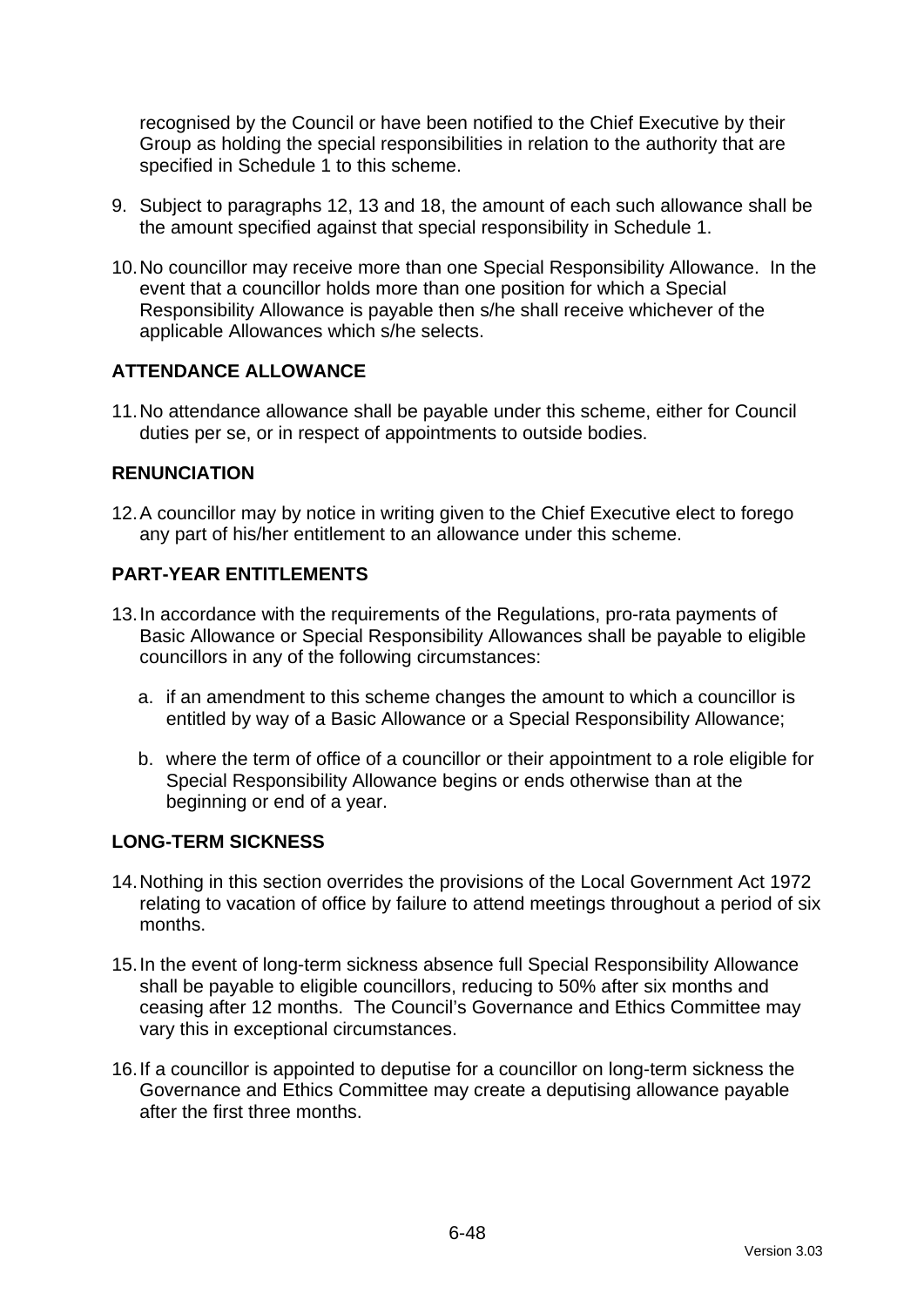## **MATERNITY / SHARED PARENTAL LEAVE AND ADOPTION LEAVE**

17.In the event of absence for maternity/shared parental leave or adoption full Special Responsibility Allowance shall be payable to eligible councillors for a period of up to six months.

## **PAYMENT**

18.Payment of Basic and Special Responsibility Allowances shall be made in equal instalments. The frequency of those instalments shall be monthly in arrears.

## **TRAVEL AND SUBSISTENCE ALLOWANCES**

19.Travel and in some circumstances subsistence allowances may be claimed by councillors. The arrangements for these allowances are included in Part D of this scheme.

## **DEPENDANTS' CARERS' ALLOWANCES**

- 20.Councillors may claim up to £7.50 per hour per child for child care and up to £15.49 per hour per dependant (to be automatically index-linked annually) for other dependants in respect of expenses for the care of their children or other dependants when attending meetings of the Council, its subordinate bodies or other approved duty as described in Schedule 2 to this scheme.
- 21.Only one payment of Dependants' Carers' Allowance may be claimed in respect of the household of each councillor.
- 22.Payments, which will not be payable to a member of the claimant's own household, will be made only when supported by a receipt.
- 23.In circumstances of particular difficulty the Monitoring Officer, in consultation with the Chairman of Governance and Ethics Committee, is authorised to increase the allowance payable.

## **PART B – ALLOWANCES FOR STATUTORY CO-OPTEES**

24.That any statutory co-optee receives an allowance of £621.

### **Attendance Allowance**

25.No attendance allowance shall be payable under this scheme, either for Council duties per se, or in respect of appointments to outside bodies.

### **Renunciation**

26.A Statutory Co-optee may by notice in writing given to the Chief Executive elect to forego any part of their entitlement to an allowance under this scheme.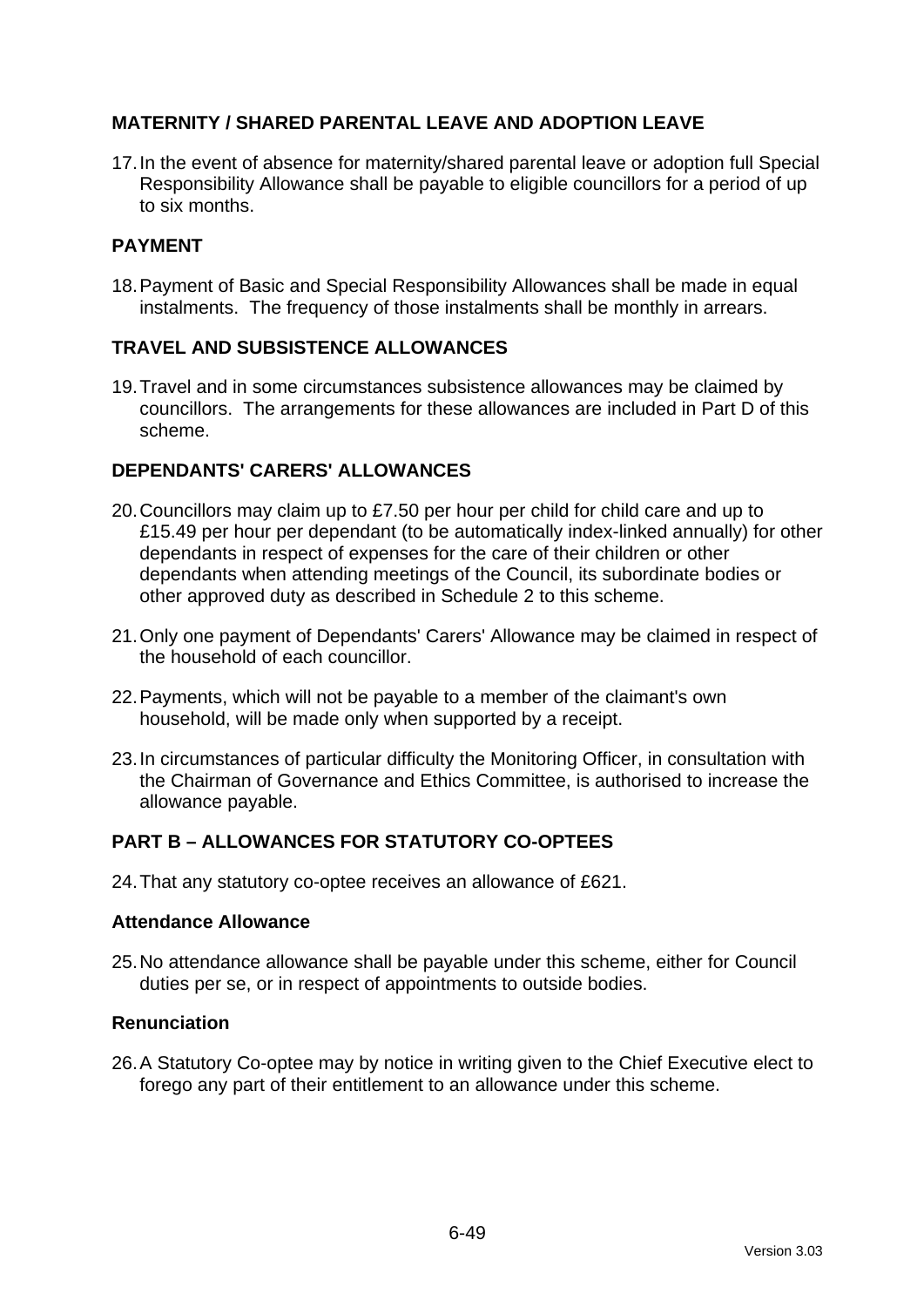## **Part-Year entitlements**

- 27.Pro-rata payments of the Statutory Co-optees Allowance shall be paid in any of the following circumstances:
	- a. if an amendment to this scheme changes the amount to which a Statutory Cooptee is entitled;
	- b. where the term of office of a Statutory Co-optee begins or ends otherwise than at the beginning or end of a year.

## **Payment**

28.Payment of the allowance described in paragraphs 28 to 30 shall be made in equal instalments. The frequency of those instalments shall be monthly in arrears.

### **Travel and subsistence allowances**

29.Travel and in some circumstances subsistence allowances may be claimed by Statutory Co-optees. The arrangements for those allowances are included in Part D of this Scheme and a description of the duties for which they may be claimed is shown at Schedule 2 to this scheme.

## **PART C – ALLOWANCES FOR EDUCATION APPEAL PANEL MEMBERS**

- 30.For the purposes of the payment of financial loss allowance under Section 173(4) of the Local Government Act 1972, Members of Education Appeal Panels are to be treated as Members of the authority.
- 31.Subject to providing sufficient documentary evidence identifying actual financial loss, allowances up to a maximum of £229.00 per day may be claimed by Panel Members for attendance at Panel meetings.
- 32.Travel allowances may be claimed by Panel Members. The arrangements for those allowances are included at Part D of this scheme. Lunch will be provided by the Council at no charge for Panel meetings.

## **PART D – TRAVELLING AND SUBSISTENCE**

33.The provisions contained in this part are aligned with the terms and conditions for County Council employees and any future changes to employee terms and conditions will also be reflected by changes to this part.

### **TRAVELLING ALLOWANCE**

34.This part is in accordance with Sections 174-175 and Regulations made under the Local Government Act 1972. It applies to Councillors, Statutory Co-optees, Members of Education Appeals Panels, Independent Persons and other Co-opted Members.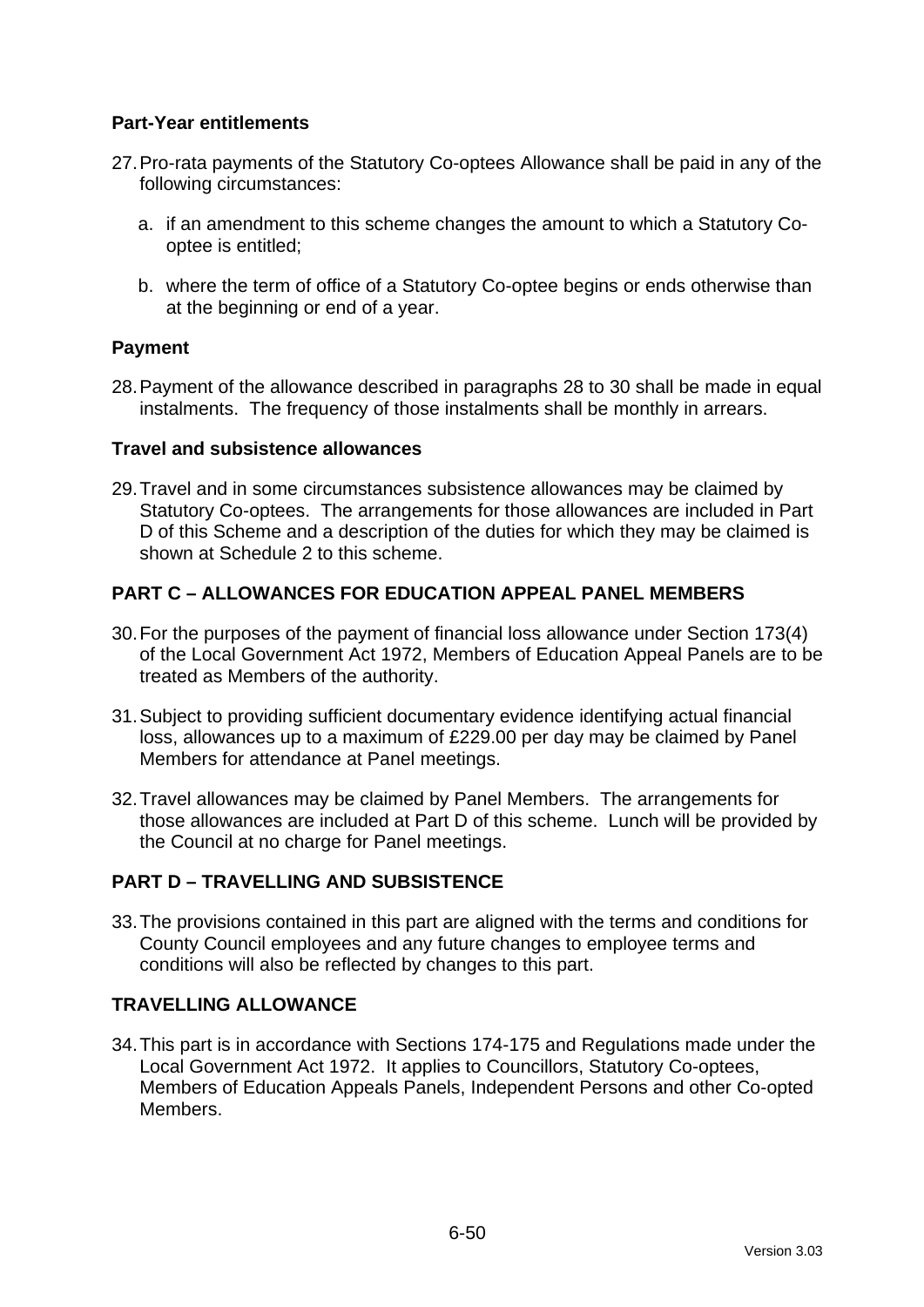- 35.Travelling allowances may be claimed in respect of each occasion on which one of the persons described above carries out a duty as described in Schedule 2 to this Scheme.
- 36.All travel arrangements must be in accordance with the County Council's TRAVEL AND ACCOMMODATION POLICY, which is appended to this scheme.
- 37.If a claimant uses their own motor car or one belonging to a member of his/her family, or otherwise provided for their use and subject to the claimant having the appropriate insurance, the rate for travel, which is the same as for officers using their own vehicles on a casual basis, shall be as follows:

| up to 10,000<br>miles        | over 10,000<br>miles |                   |
|------------------------------|----------------------|-------------------|
| 45.0p                        | 25.0 <sub>p</sub>    |                   |
| <b>Motor Cycles</b>          |                      | 24.0p             |
| Cycles                       |                      | 20.0 <sub>p</sub> |
| <b>Public Transport Rate</b> | 22.6p                |                   |

- 38.The distance claimed for mileage should be the shortest most reasonable journey by road from the point of departure to the point at which the duty is performed, and similarly from the duty point to the place of return.
- 39.If a claimant travels by taxi, the claim must not exceed:
	- a. in cases of urgency or where no public transport is reasonably available, the amount of the actual fare and any reasonable gratuity actually paid;
	- b. in any other case, the amount of the fare for travel by appropriate public transport.
	- c. Any claims by Members for travel costs where the Council has provided shared transport will only be payable in exceptional circumstance and subject to the agreement of the Team Manager (Democratic Services).

## **SUBSISTENCE ALLOWANCES**

- 40.This part is in accordance with Sections 174-175 and Regulations made under the Local Government Act 1972. It applies to Councillors, Statutory Co-optees and other Co-opted Members.
- 41.Subsistence allowances may be claimed only in exceptional circumstances such as overnight stays on occasions on which a person described above carries out a duty as specified in Schedule 2 to this scheme.
- 42.When carrying out approved duties within the UK and subsistence is payable due to exceptional circumstances, the amounts shown below may be claimed.
	- a. Breakfast where leave home before  $7.00$  am  $\cdot$  £4.48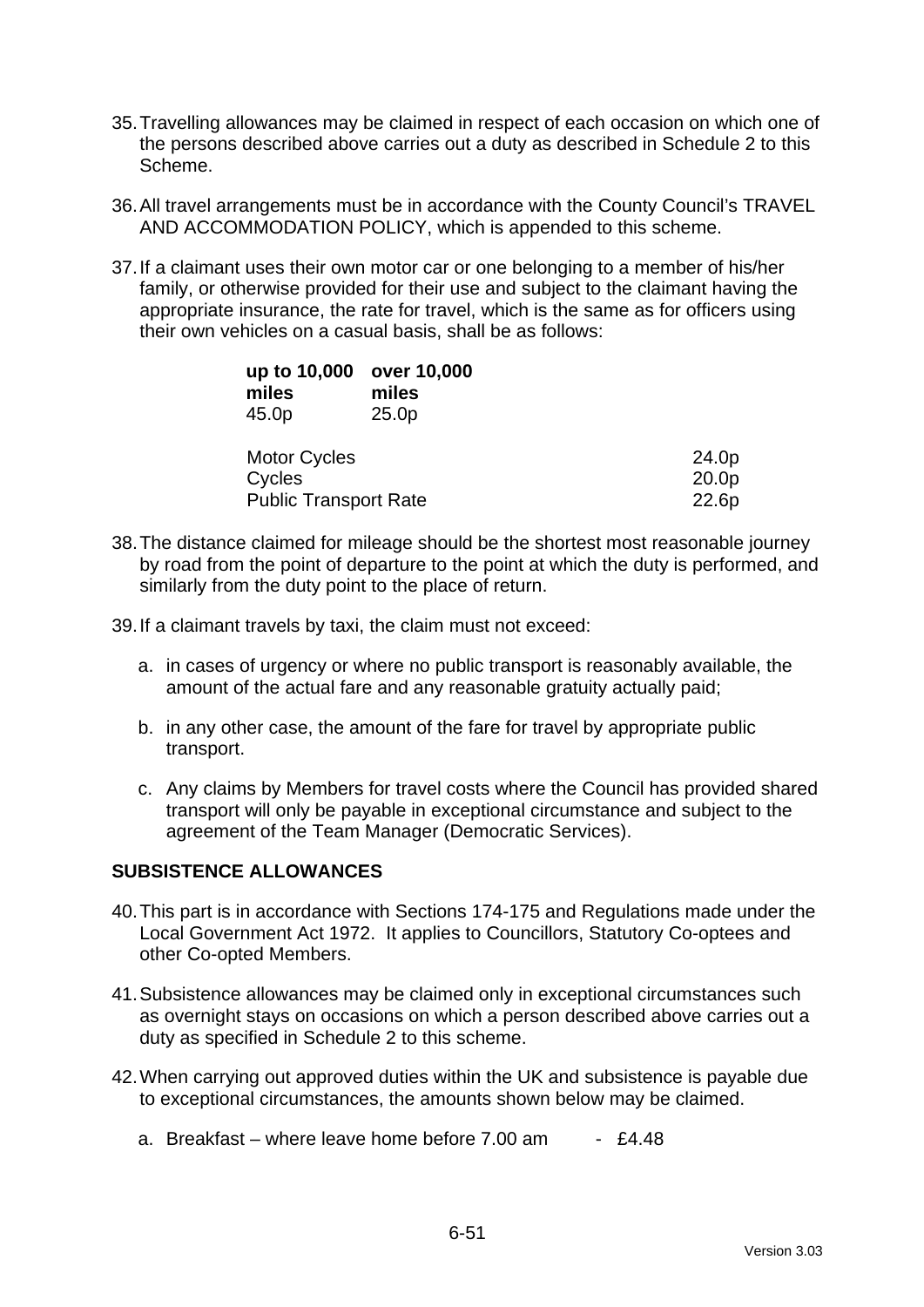| b. Lunch – where away from base for whole of lunch period<br>$(12.00$ and $2.00$ pm) | - £6.17   |
|--------------------------------------------------------------------------------------|-----------|
| c. Tea $-$ if work continues after 6.30 pm                                           | $-E2.43$  |
| d. Evening meal $-$ if work continues after 8.30 pm                                  | $-$ £7.64 |
| e. Tea and evening meal allowances are not normally payable on same day.             |           |

| f. Out of pocket expenses $-$ single night |               | $-E3.63$  |
|--------------------------------------------|---------------|-----------|
|                                            | - weekly rate | $-£14.55$ |

- 43.Councillors, Statutory and other Co-optees may aggregate daily subsistence allowances.
- 44.Where a Councillor, Statutory or other Co-optee attends a UK conference or other event which involves an overnight stay, hotel accommodation will be booked and paid for by Travel and Transport Services in accordance with the TRAVEL AND ACCOMMODATION POLICY. In exceptional circumstances where this has not been possible, the County Council will reimburse reasonable expenses, provided they are supported by receipts and subject to a maximum overnight expenditure on accommodation of £115.00 (including VAT).
- 45.Where a claimant attends a conference or other event which is held outside the UK, s/he may claim the amounts shown in the Council's TRAVEL AND ACCOMMODATION POLICY.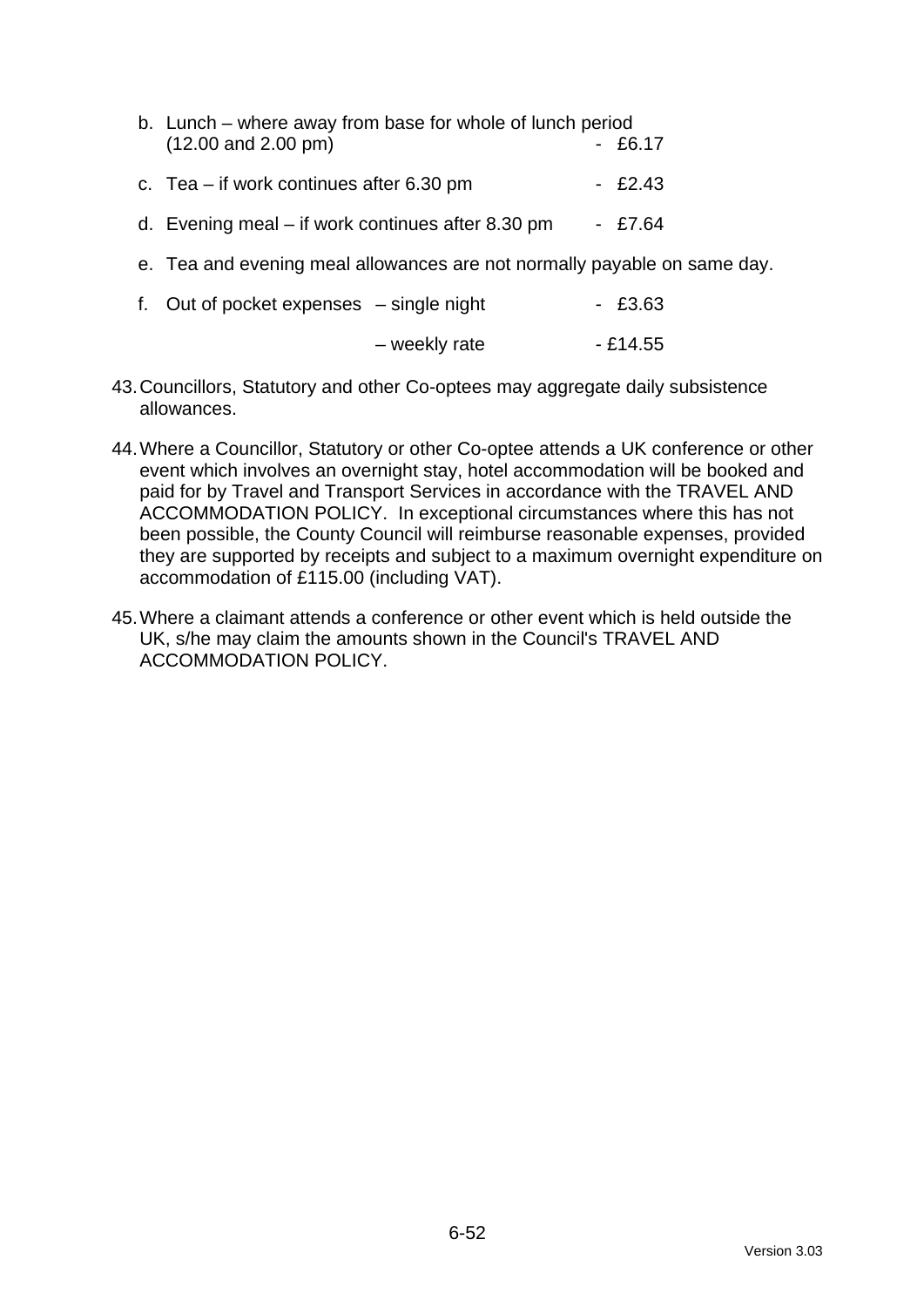## **SCHEDULE 1**

#### **SPECIAL RESPONSIBILITY ALLOWANCES**

| <b>Band</b>    | $%$ of<br>Leader's | <b>Amount of</b><br><b>Allowance</b> | <b>Current role</b>                                          |
|----------------|--------------------|--------------------------------------|--------------------------------------------------------------|
|                | <b>SRA</b>         | (pa)                                 |                                                              |
| 1              | 100                | £35,211                              | <b>Leader of the Council</b><br>$\bullet$                    |
| $\overline{2}$ | 70                 | £24,648                              | Deputy Leader of the Council<br>$\bullet$                    |
| $\overline{3}$ | 66                 | £23,478                              | <b>Chairmen of Committees</b><br>$\bullet$                   |
|                |                    |                                      | <b>Business Manager of Majority Group</b><br>$\bullet$       |
|                |                    |                                      | Leader of the main Minority Group<br>$\bullet$               |
| $\overline{4}$ | 50                 | £17,607                              | Chairman of County Council*<br>$\bullet$                     |
| 5              | 33                 | £11,739                              | <b>Vice-Chairmen of Committees</b><br>$\bullet$              |
|                |                    |                                      | Leader of smaller Minority Groups on the<br>$\bullet$        |
|                |                    |                                      | Council (provided the group has 5 or more                    |
|                |                    |                                      | Members)                                                     |
| 6              | 24                 | £8,454                               | Vice-Chairman of the County Council*<br>$\bullet$            |
|                |                    |                                      | Business Manager of the main Minority Group<br>٠             |
| $\overline{7}$ | 22                 | £7,755                               | Deputy Leader of the main Minority Group<br>$\bullet$        |
|                |                    |                                      | Main Minority Group Spokesmen on Committees<br>$\bullet$     |
| 8              | 12                 | £4,227                               | Chairman of the Nottinghamshire Police and<br>$\bullet$      |
|                |                    |                                      | Crime Panel (where that person is a County                   |
|                |                    |                                      | Councillor)                                                  |
| 9              | 4                  | £1,413                               | Business Manager of smaller Minority Groups on<br>$\bullet$  |
|                |                    |                                      | the Council (provided the group has 5 or more                |
|                |                    |                                      | Members)                                                     |
|                |                    |                                      | Deputy Leader of smaller Minority Groups on the<br>$\bullet$ |
|                |                    |                                      | Council (provided the group has 5 or more                    |
|                |                    |                                      | Members)                                                     |

#### Note

\* These SRAs include an element for clothing. Sections 3(5) and 5(4) (as appropriate) of Part 1 of the Local Government Act 1972, enables the County Council to make a reasonable payment to the Chairman and Vice-Chairman to enable them to meet the expenses of their office.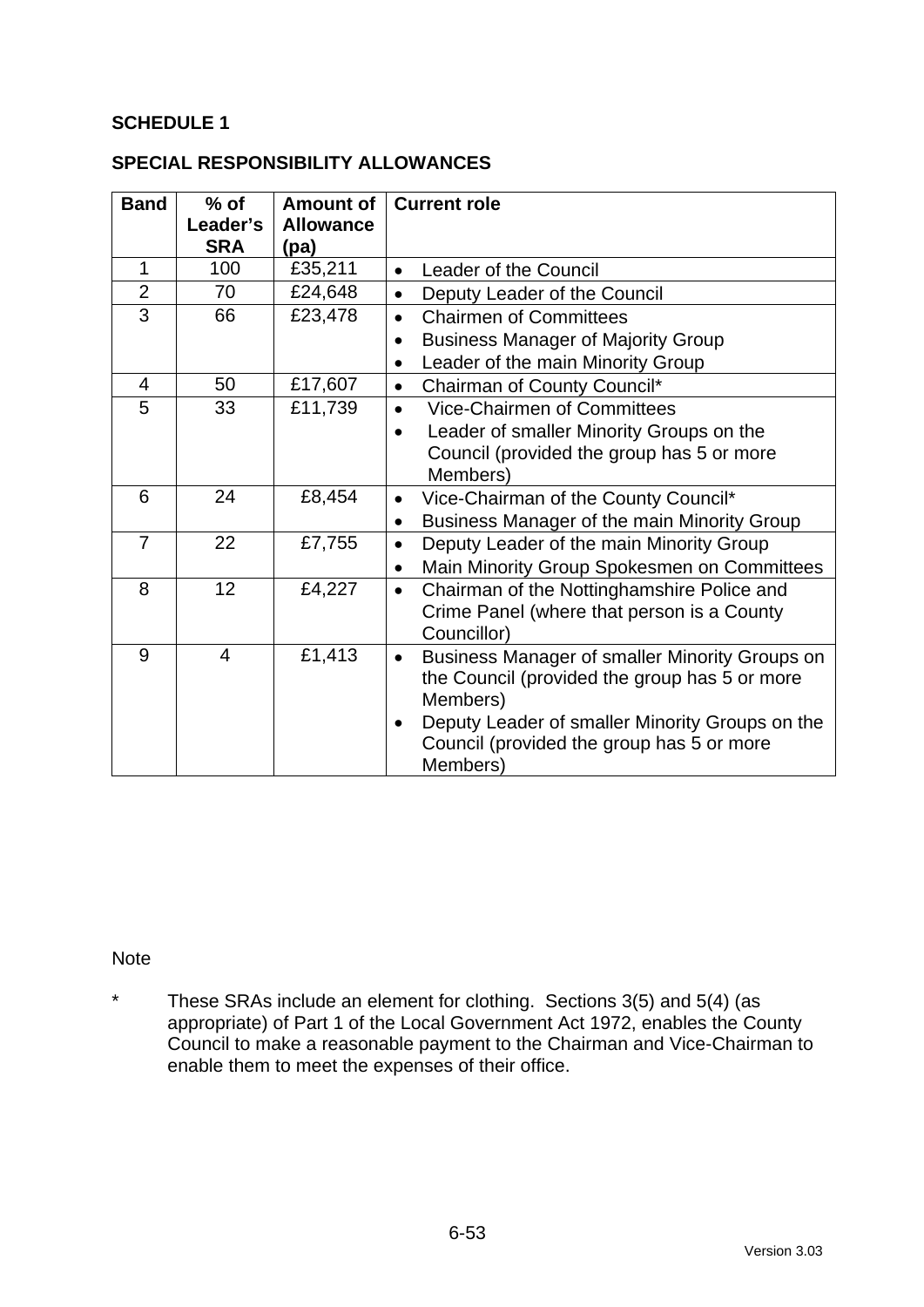## **SCHEDULE 2**

### **APPROVED DUTIES (TRAVELLING AND SUBSISTENCE ALLOWANCES)**

#### **FOR COUNCILLORS**

#### **Approved Duties (Travelling and Subsistence Allowances) For Councillors**

Travel Expenses will be paid to Members when they are undertaking their duties as a County Councillor.

Duties covered include:-

- 1. Attendance at Council meetings or Joint Committees and attendance at Council offices or establishments.
- 2. Attendance at conference, seminars or other training or learning events, in connection with the functions of the County Council and related to your role as an elected representative, where no fee is payable. (N.B. Travel Claim Form must clearly state the title of the event).
- 3. Anywhere within the County area, in connection with the functions of the County Council and related to your role as an elected representative (N.B. Travel Claim Form must clearly state the purpose of the visit).
- 4. Attendance at any meeting or events of Outside Bodies or organisation to which you have been appointed by the Council unless a fee or allowance is paid by that body to you to cover such expenses. If such a body has its own travel scheme, claims should be made to that body.
- 5. Meetings of Political Groups are not covered unless they have been arranged solely for the purpose of discussing County Council business or are requested by the Chief Executive to discuss a particular issue.
- 6. Travel outside of the County Council administrative boundaries is also claimable where it can be evidenced that this is essential for County Council related business or conference, seminar or training or learning event where no fee is payable.
- 7. Travel expenses may be payable for events not covered above but this will be with approval of the Monitoring Officer in consultation with the Chair of the Governance and Ethics Committee.

### **FOR CO-OPTEES**

Travel expenses will be paid to Co-optees when they are:-

1. Attending any meeting of the Council at which they are a properly appointed member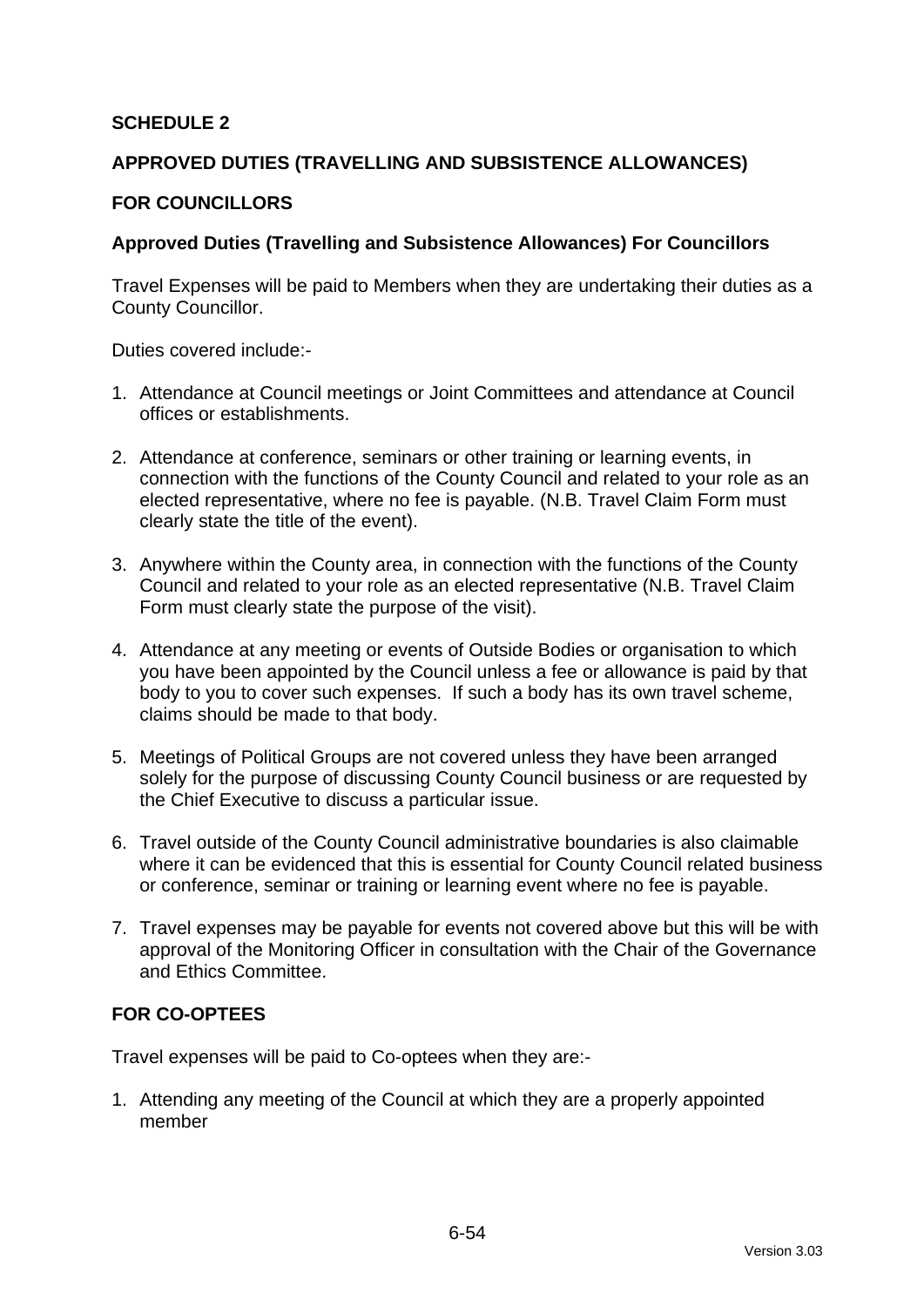2. Attending an event in connection with their role as co-optee on the relevant Council meeting (approved in advance if required).

## **MEMBERS OF EDUCATION APPEALS**

May claim travel allowance in respect of meetings and training events in connection with their role as Panel Members.

#### **INDEPENDENT PERSONS**

May claim travel allowances in respect of their statutory role as an Independent Person.

### **FOREIGN TRAVEL**

No member, Co-optee or Independent Person can travel abroad on County Council business without prior approval in accordance with the Travel and Accommodation Policy.

#### **SUBSISTENCE**

Subsistence is only claimable in exceptional circumstances and will only be paid on receipt of actual expenses incurred and detail of meals provided. This will only apply to stays of under 72 hours. Subsistence will not be paid for any stay in excess of this without prior approval of the Monitoring Officer in consultation with the Chair of Governance and Ethics Committee.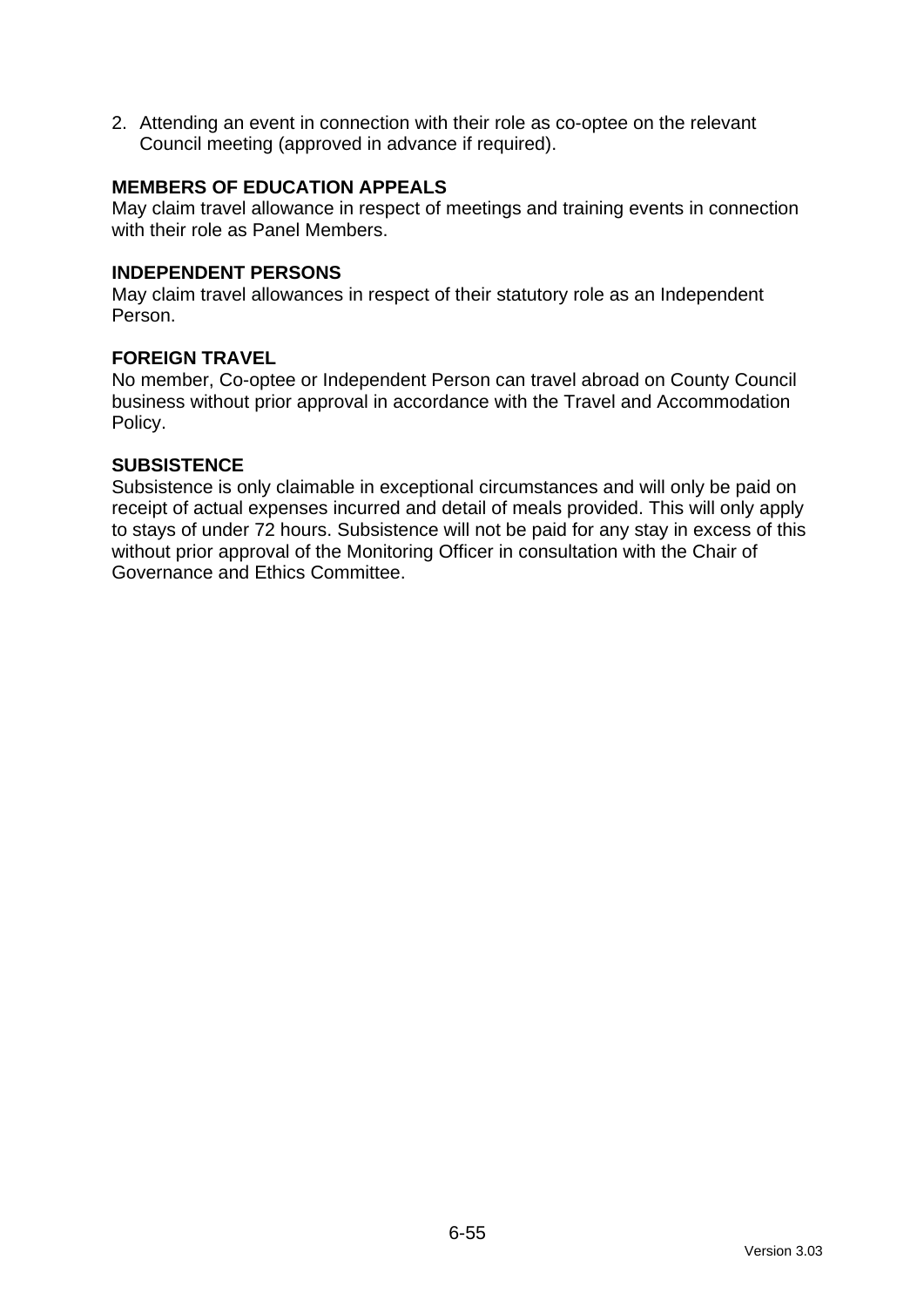## **APPENDIX**

### **ADMINISTRATIVE MATTERS**

#### **SUBMISSION OF CLAIMS**

- 1. Claims are processed through Democratic Services and paid through the payroll system.
- 2. The following deductions will be applied to late claims:
	- a. 6-12 months' delay 10% reduction
	- b. more than 12 months' delay 20% reduction
	- c. more than 2 years' delay referral to Governance & Ethics Committee for consideration.

#### **INCOME TAX**

- 3. Tax will be deducted from payments of Basic Allowance and Special Responsibility Allowances. This will be at the standard rate of tax unless a Member makes arrangements with his Tax Inspector for a tax code to be allotted and notified to the County Council.
- 4. The County Council deals with:

HM Inspector of Taxes (Nottingham 1) Castle Meadow Castle Meadow Road **Nottingham** NG2 1AB

- 5. A return of tax deducted from allowances is made to the Inland Revenue at the end of each financial year and a P60 is provided to each councillor.
- 6. Arrangements have been made with the Inspector of Taxes (Nottingham 1) whereby Councillors on application can obtain, where appropriate, tax relief on their expenses of office. Further guidance is available from the Chief Finance Officer.

## **SOCIAL SECURITY**

- 7. Contributions
	- a. National insurance contributions are payable on any payment of Basic Allowance and Special Responsibility Allowances provided the gross amount reaches a lower earnings limit in a certain period, unless a certificate of nonliability is produced (supplied by the Contributions Agency). The Chief Finance Officer will advise on the detailed operation of the scheme.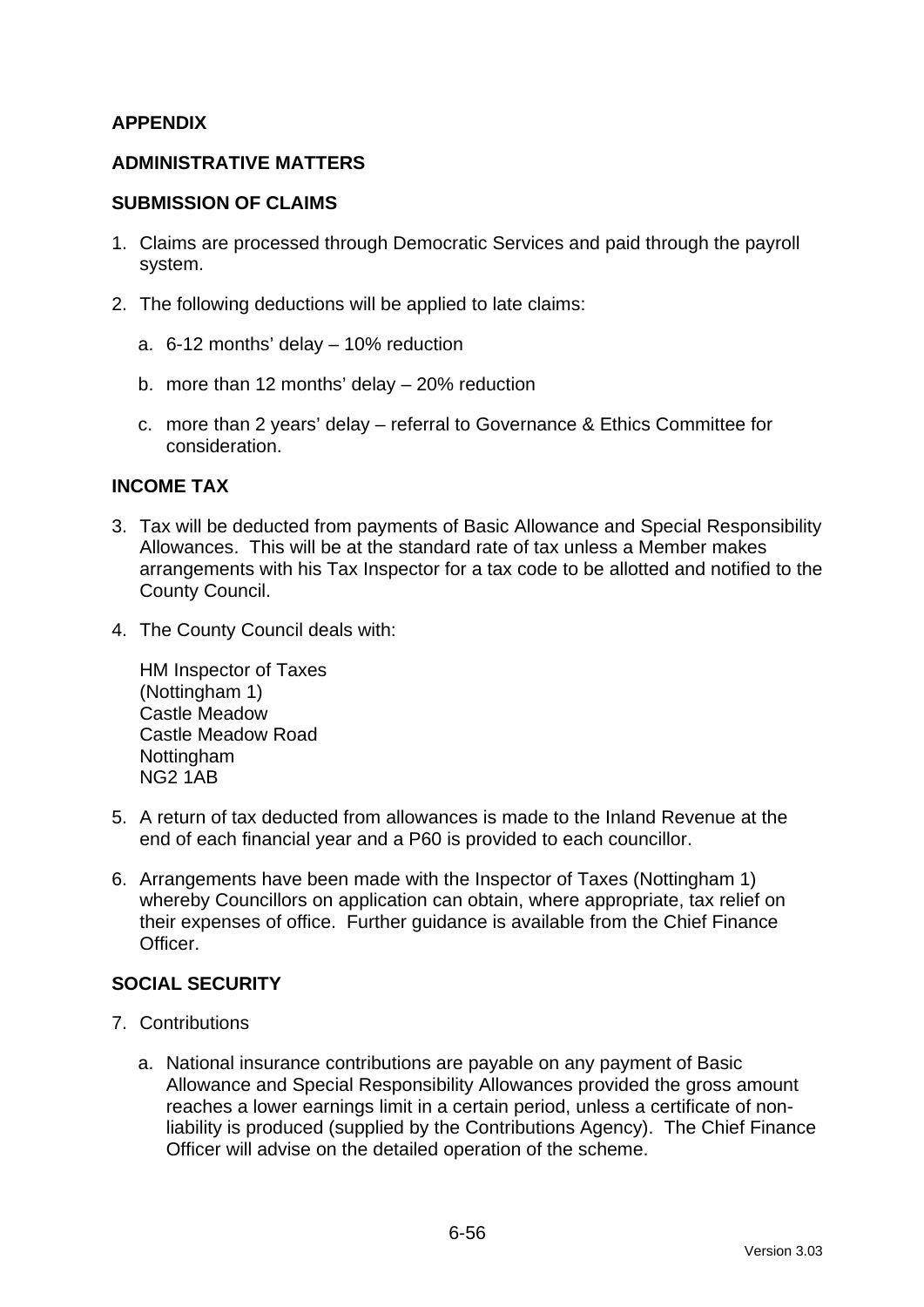## 8. Benefits

- a. The receipt of Basic and Special Responsibility Allowances affects benefits. Councillors should notify the Benefits Agency of amounts received.
- b. The contribution paid by Councillors counts toward the full range of contributory benefits.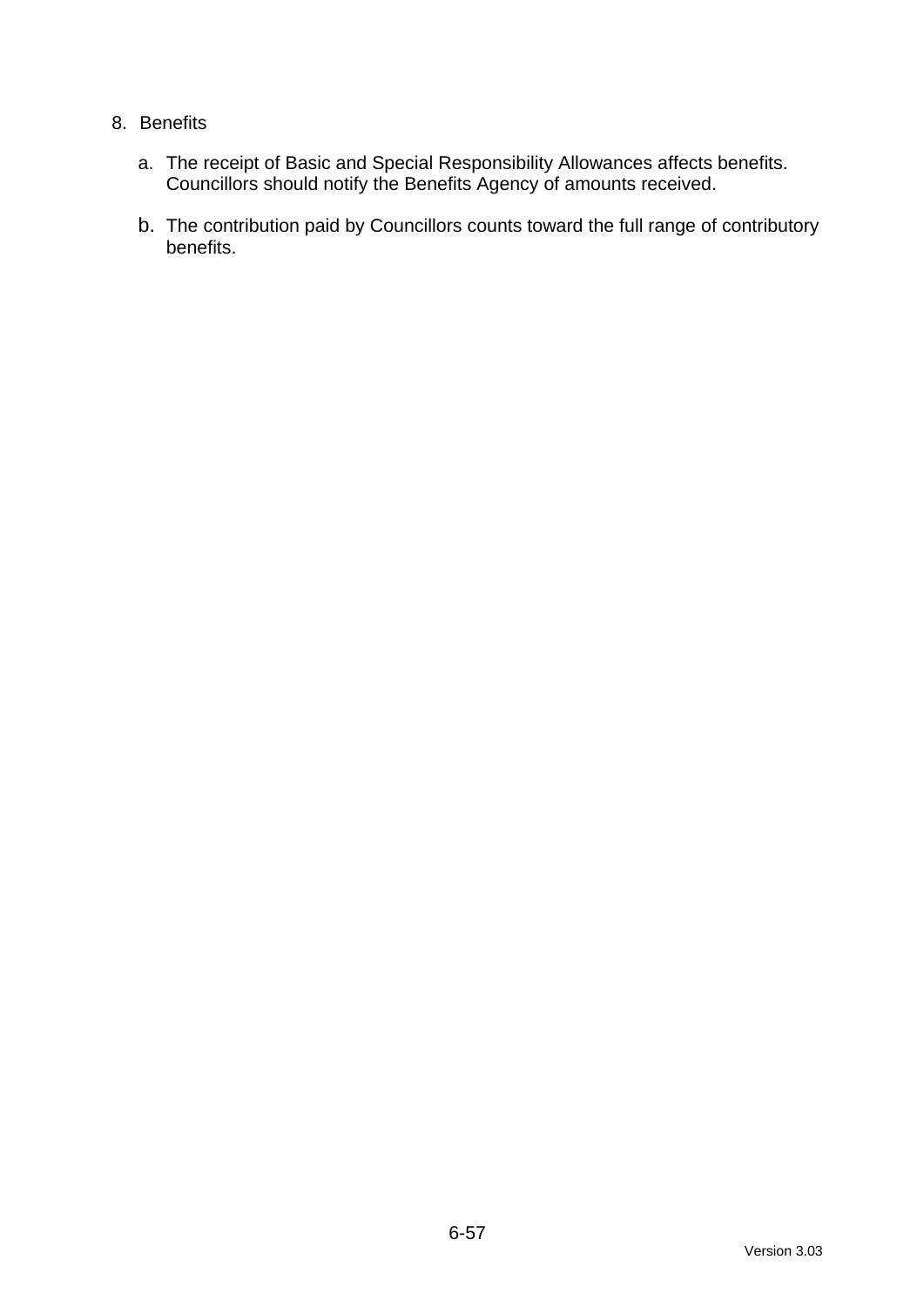## **TRAVEL AND ACCOMMODATION POLICY**

- 1. This policy (the Nottinghamshire County Council Travel Policy) covers the approval and booking arrangements for travel and accommodation required in connection with the Council's business. It does not apply to travel and accommodation required in connection with direct service delivery e.g. school, trips, service users' outings, where the relevant Departments will have their own procedures.
- 2. This policy replaces all previous policies, decisions and/or precedents relating to travel undertaken in connection with the business of the Council.
- 3. The power to amend this policy is reserved to the full Council.
- 4. The practices in this policy shall, as far as possible, reflect the contents of the County Council's Members' Allowances Scheme and the Terms and Conditions of Service for Employees (see paragraph 9 of the Financial Regulations and D7 and D10 of the Personnel Handbook).
- 5. In the event that a conflict arises between this Policy and the Members' Allowances Scheme the Monitoring Officer and the Chief Executive will mediate and determine the matter following consultation with the Leader.

### **GENERAL PRINCIPLES**

- 6. The policy is based on the following principles:
	- a. the proper conduct of business, and the overall efficiency of the Council;
	- b. transparency and accountability;
	- c. achieving Best Value in the use of the Council's resources, benefiting the community, the Council and councillors;
	- d. meeting the needs of those with disabilities and/or health problems.

### **APPROVAL PROCESSES**

- 7. The following travel may be undertaken without prior approval:
	- a. day to day travel within Nottinghamshire in connection with Nottinghamshire County Council business;
	- b. travel in connection with training and development events within the East Midlands which have been authorised in accordance with relevant policies.
- 8. All other travel must be approved in advance in accordance with the following: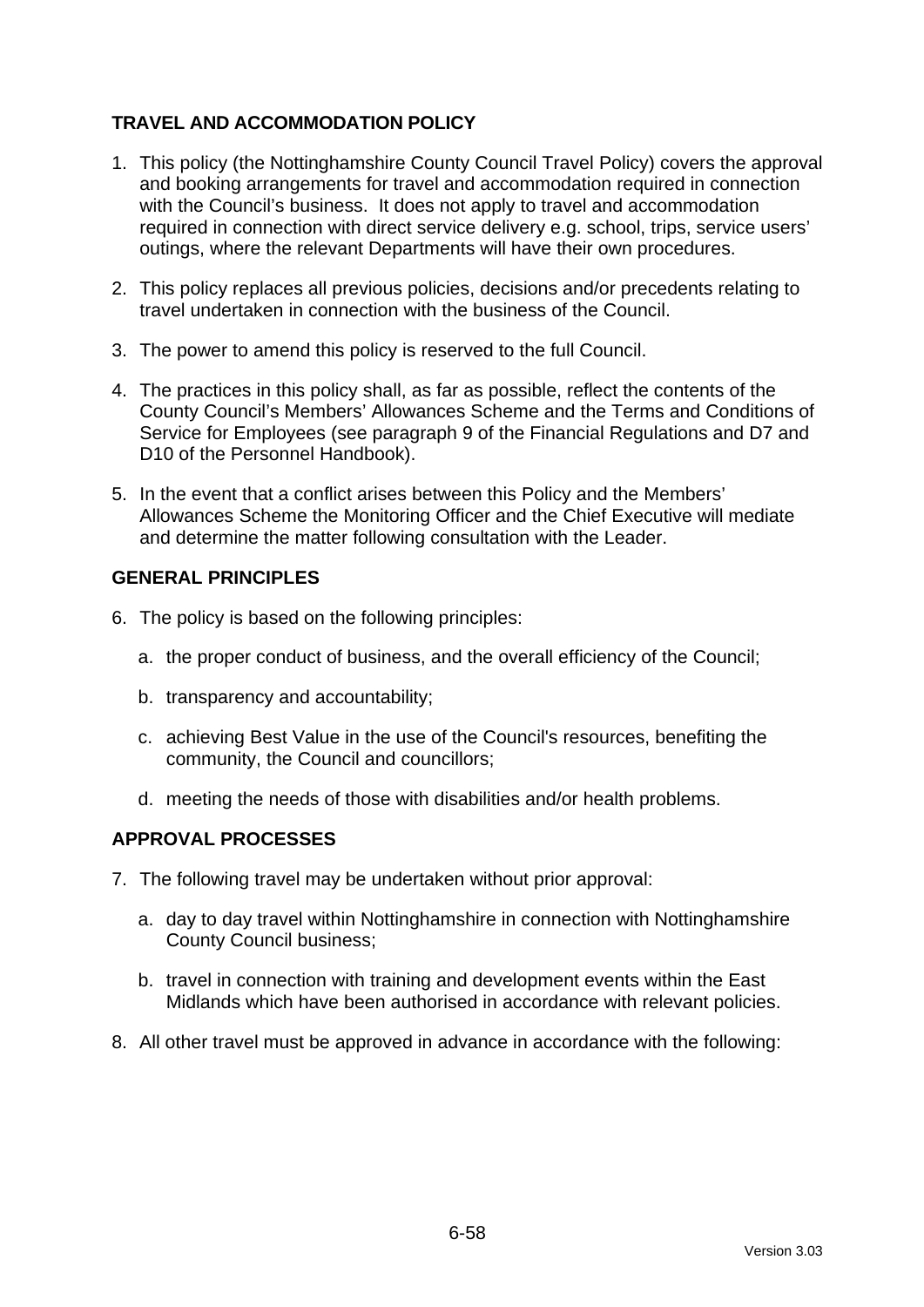| Participant                                             | <b>Description</b>                                                                                                     | Approval required from                                                                        |  |
|---------------------------------------------------------|------------------------------------------------------------------------------------------------------------------------|-----------------------------------------------------------------------------------------------|--|
| Councillors, Statutory<br>and other co-opted<br>members | All travel within mainland<br>(a)<br>UK not described in<br>Schedule 2 of the<br><b>Members' Allowances</b><br>Scheme. | <b>Policy Committee</b>                                                                       |  |
|                                                         | Outside the UK<br>(b)                                                                                                  | <b>Policy Committee</b>                                                                       |  |
| <b>Officers</b>                                         | Within the UK<br>(a)                                                                                                   | Relevant chief or other<br>officer in accordance with<br>departmental procedures              |  |
|                                                         | Outside the UK<br>(b)                                                                                                  | <b>Relevant Corporate</b><br>Director with a quarterly<br>report to the relevant<br>committee |  |

9. The County Council recognises that, in cases of genuine urgency, it may not be possible to obtain formal approval from the relevant committee prior to the expected date of travel. In these cases, the Urgency Procedure (Part Five of the Constitution) should be used.

## **BOOKING ARRANGEMENTS**

- 10.With the exception of travel by private car in connection with the day to day business of the Council, all arrangements and/or bookings for travel and accommodation approved under this policy must be made by Transport and Travel Services in the Place Department.
- 11.Provisional bookings will not be made unless approval has been given in accordance with paragraph 7b of this policy.

## **METHOD OF TRAVEL**

<span id="page-133-0"></span>12.At all times, the chosen method of travel must be the most cost-effective method, taking into account the value of time saved, anticipated subsistence and other expenses and any other relevant matters.

## **TRAVEL WITHIN THE UK (MAINLAND)**

- 13.Public transport should normally be used, unless the use of private/self-drive hire/civic cars is proved to be the most cost effective option, taking into account mileage charges, anticipated subsistence, other expenses and any other relevant consideration including but not limited to those at paragraph [59](#page-133-0)
- 14.The use of private cars to attend events out of the County area must be determined in relation to the following criteria:
	- a. cost in comparison to other options;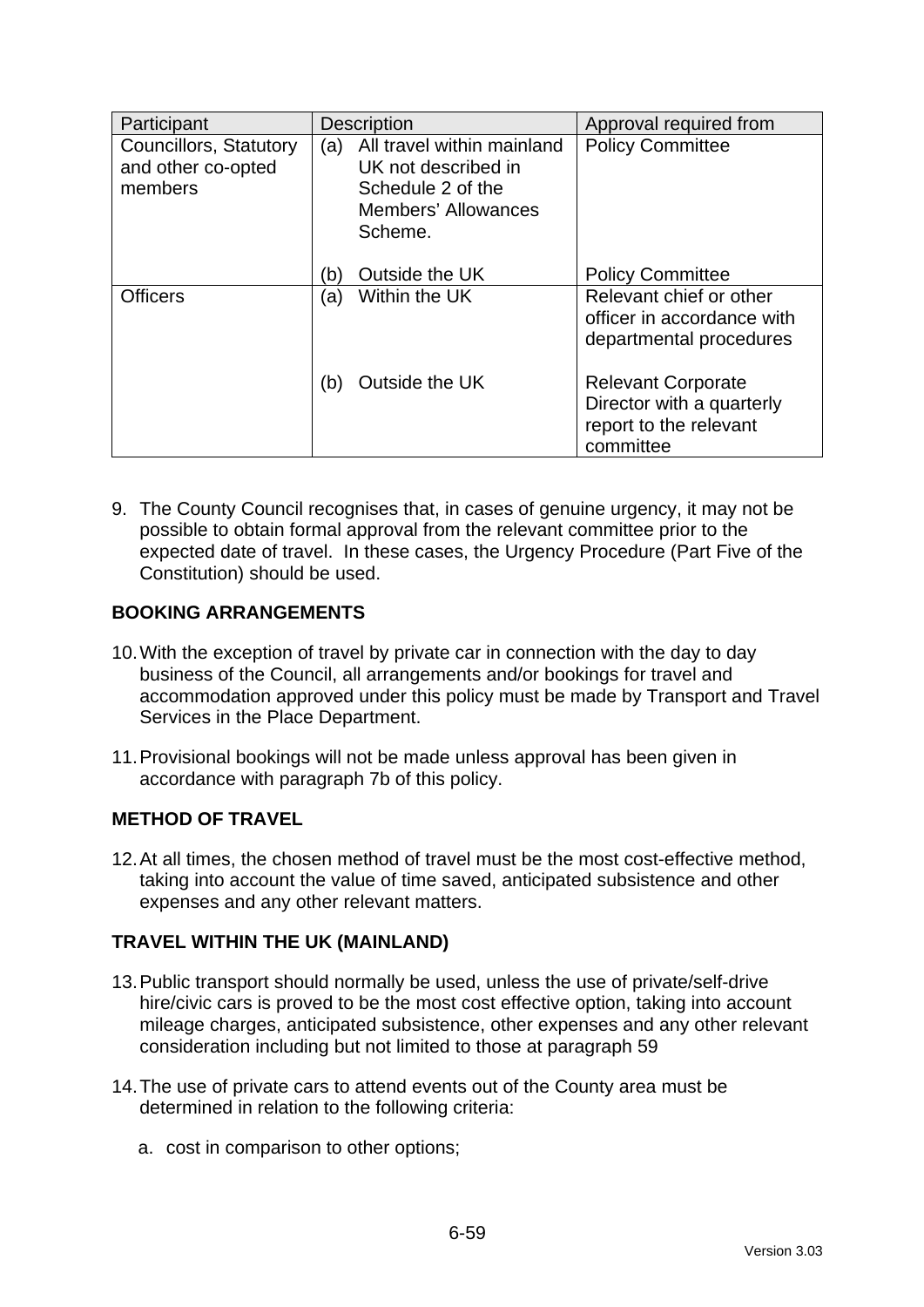- b. availability of public transport;
- c. business requirements;
- d. disability or health considerations.
- 15.Other options which must be considered prior to approving the use of private cars are:
	- a. car sharing;
	- b. use of hire cars/pool cars;
	- c. use of civic cars.
- 16.Any travel by train within mainland UK will usually be standard class fare unless travel by other classes of ticket is cheaper overall.
- 17.Any councillor or officer requesting first class rail travel must give reasons which shall be recorded in the register referred to the section below.
- 18.Councillors are encouraged to purchase appropriate railcards if eligible, in which case the Council will reimburse two-thirds of the cost. Councillors should advise Transport and Travel Services that they have a railcard at the time of booking, to ensure that a reduced price ticket is obtained.
- 19.Air travel within mainland UK will be permitted only where the cost/convenience brings benefits to the Council.

## **TRAVEL TO NORTHERN IRELAND/REPUBLIC OF IRELAND/OUTSIDE THE UK**

- 20.Where available, and subject as follows, economy class should be used for all air, sea or land (i.e. rail) travel where this the most cost effective.
- 21.The County Council recognises that there will be occasions where it is not appropriate to use economy class i.e. where there are health or disability issues to be considered. In these cases, a higher class of travel may be permitted, wherever possible, subject to prior approval being by Policy Committee.

## **ACCOMMODATION**

- 22.Mid-range hotels of good standard with appropriate business facilities will be chosen within safe and reasonable access to where the business of the visit is to take place.
- 23.For conferences, the added value of all-inclusive packages will be evaluated against making separate hotel arrangements.

## **SUBSISTENCE AND OTHER EXPENSES**

## **WITHIN THE UK (INCLUDING NORTHERN IRELAND)**

24.All costs of the approved method of travel will be paid by the County Council.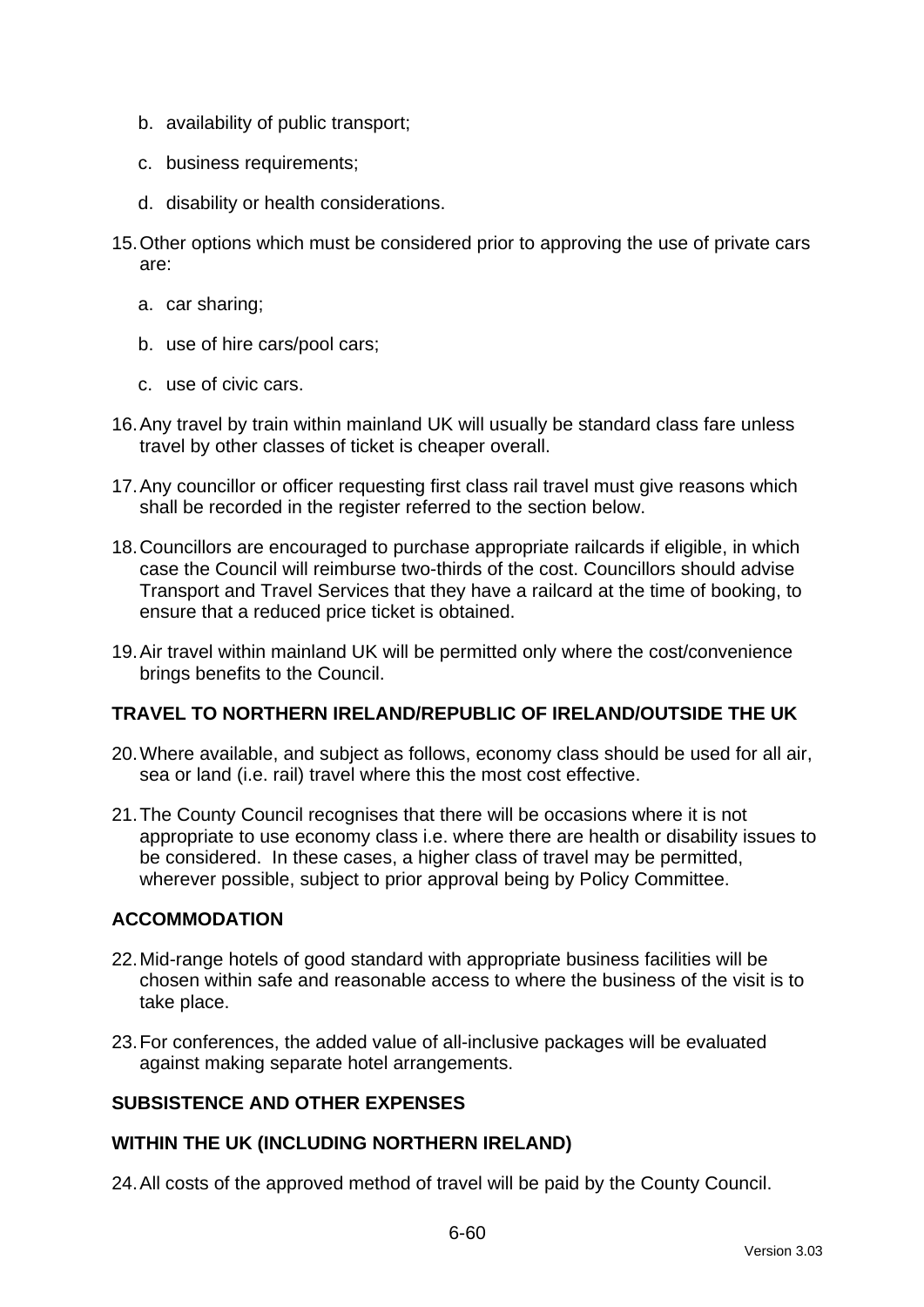- 25.Subsistence allowances may be claimed in exceptional circumstances. They will be the same for councillors, Statutory Co-optees, other co-opted Members and officers. Details of the amounts which may be claimed are in the Members' Allowances Scheme.
- 26.Claims should be made on the forms provided as follows:
	- a. officers from their Department;
	- b. councillors and others covered by the Members' Allowances Scheme from Democratic Services.
- 27.Receipts should be obtained for all expenditure incurred.

### **OUTSIDE THE UK**

- 28.Accommodation will be booked and paid for by Transport and Travel Services in the Place Department on behalf of the County Council.
- 29.Subsistence allowance may be claimed for actual reasonable expenses incurred on meals, beverages, transport within the foreign country, laundry, 'phone calls etc.
	- a. The current maximum amount for subsistence per 24 hours for countries within the European Union is £75.00 (plus £10 per day for unreceipted out of pocket expenses).
	- b. For travel to other destinations, Transport and Travel Services will calculate a maximum amount for subsistence per 24 hours. That amount will be notified to relevant committee when approval is sought for the travel to be undertaken.
- 30.The above rates assume that all meals (excluding breakfast) will have to be paid for from the subsistence allowance. If meals are provided as part of the visit and at no personal cost to the Council's representative(s) the daily allowance will be reduced by 20% for each meal provided.
- 31.Receipts must be obtained wherever practicable for all claimable expenditure. Where this is not possible, a written statement will be required from the person claiming allowances.

### **ADMINISTRATION OF THE POLICY**

- 32.All travel tickets and/or accommodation required under this policy must be booked through Transport and Travel Services in the Place Department.
- 33.Before any bookings are made, Transport and Travel Services will require written confirmation of approval. Where the cost is to be met by a Department, the appropriate budget code(s) for the expenditure will also be required.
- 34.Subject to normal formalities, Transport and Travel Services can arrange advances of cash, foreign currency and travellers' cheques. Any unspent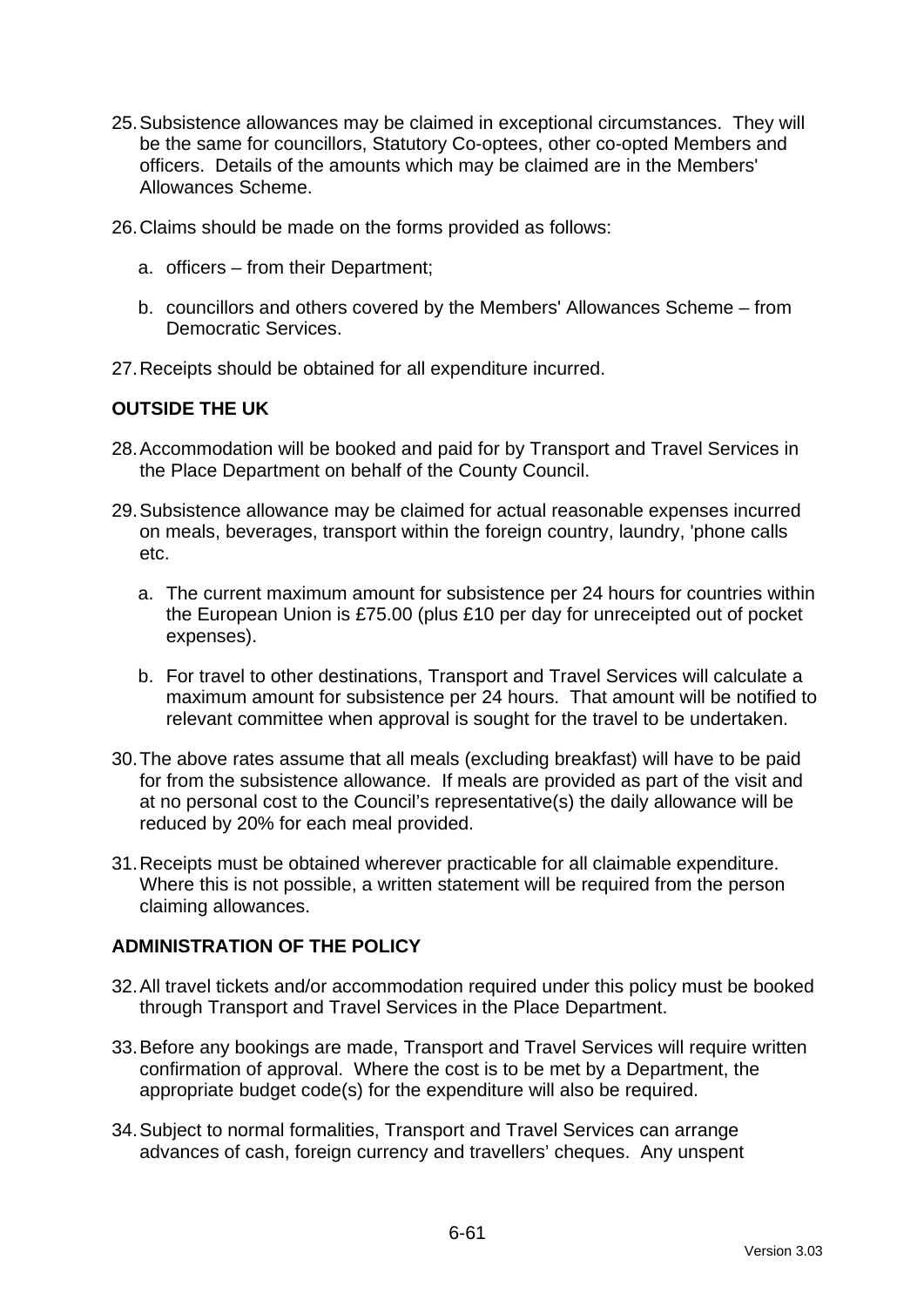cash/currency or travellers cheques must be returned to Transport and Travel Services within one month of return from the visit.

- 35.All claim forms, together with receipts and details of expenses incurred must be submitted within one month of return from the visit.
- 36.County Council credit cards must only be used for claimable expenses incurred in carrying out the County Council's business and all receipts/vouchers in respect of any expenditure met in this way must be passed to Financial Services within one month of return from the visit.
- 37.Where the Council's representative wishes, for personal reasons, to extend their stay at the destination to which they have travelled, this is permitted on the strict understanding that no additional cost falls to be met by the Council and that all expenses in connection with the extension of stay are reimbursed before the date of outward travel.
- 38.Where the Council's representative is accompanied by a partner, the Council must be reimbursed for all expenses to be incurred in respect of travel arrangements made by Transport and Travel Services in respect of the partner before the date of outward travel.

## **RECORD KEEPING**

- 39.Transport and Travel Services will maintain a public register of the following information in respect of each item or travel undertaken under this policy:
	- a. name of traveller/participant;
	- b. purpose of travel/visit;
	- c. dates of travel;
	- d. destination;
	- e. method/class/cost of travel and/or accommodation;
	- f. cost of insurance;
	- g. amount(s) of allowances paid;
	- h. details of the date approval was given and the identity of the decision maker (including details of specific additional approvals from time given in respect of, for instance, travel by other than standard class);
	- i. the date on which the Council's representative(s) submitted a report on the outcome/value of the visit, where appropriate.
- 40.The register shall be available for public inspection and shall be published on the Council's website.
- 41.Annual reports shall be made which shall give: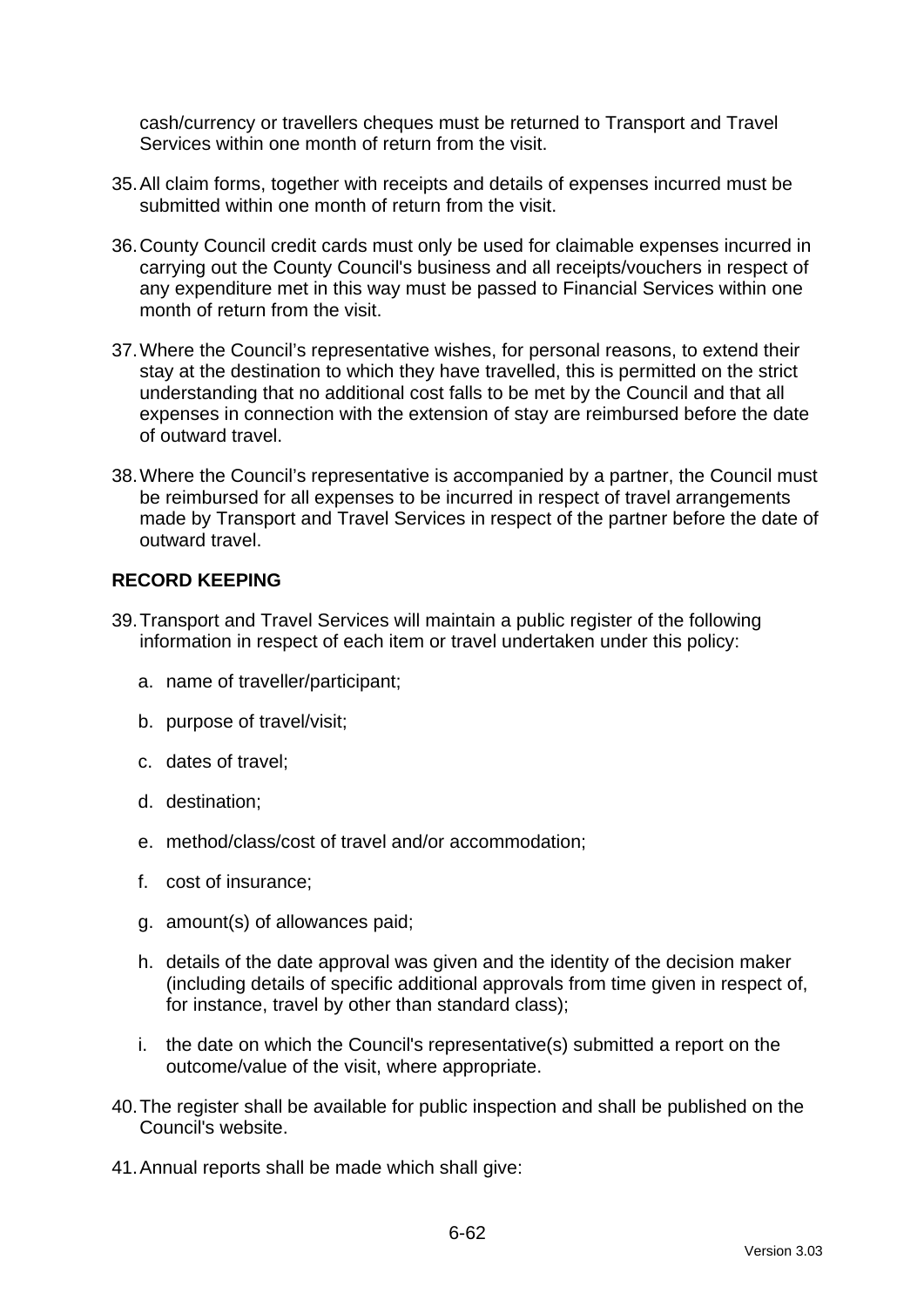- a. details of the totality of travel undertaken under this policy;
- b. information as to occasions upon which other than standard/economy class travel or its equivalent has been used.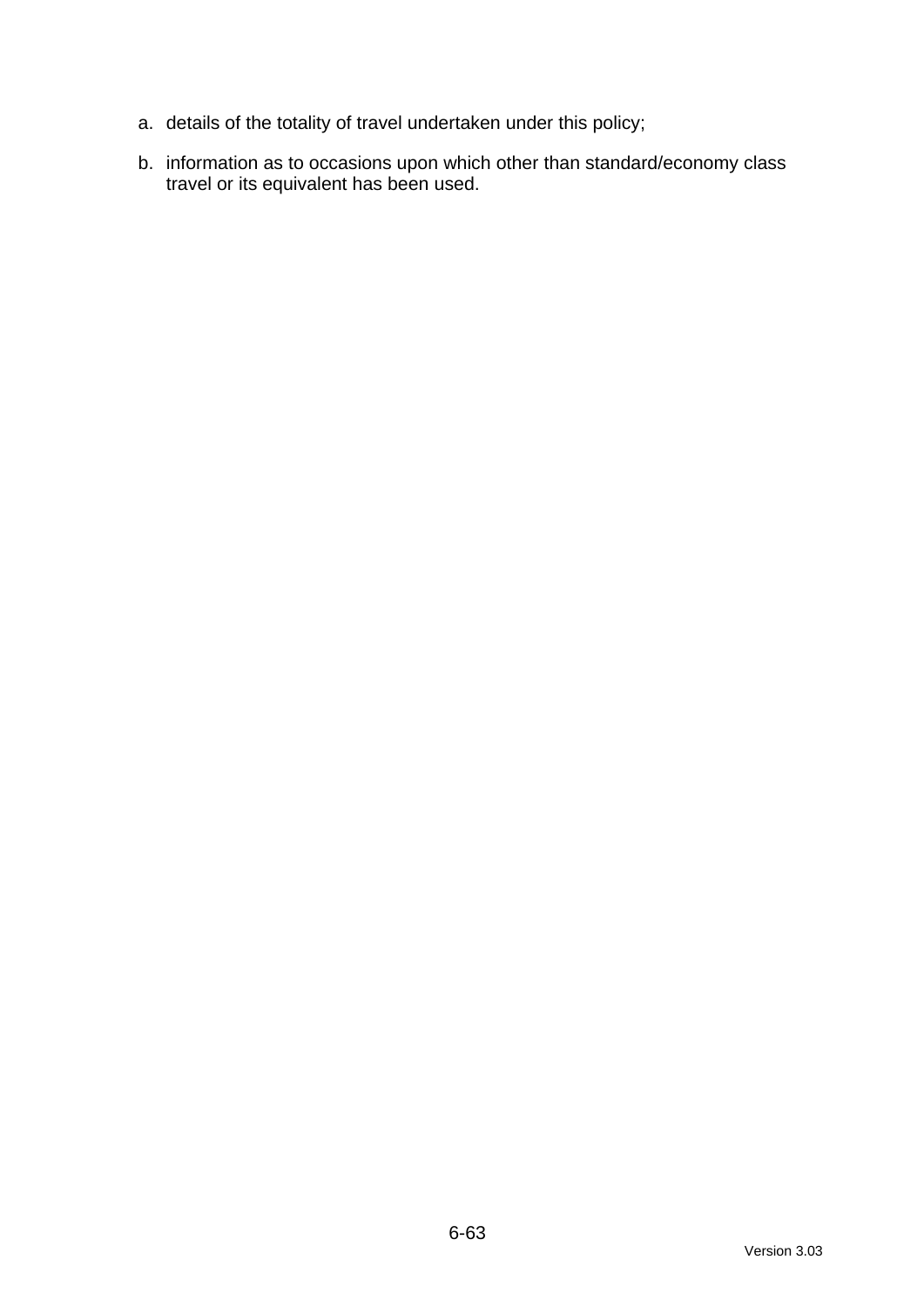### **PART B – CODES OF CONDUCT AND GUIDANCE FOR COUNCILLORS AND OFFICERS**

## **CODE OF CONDUCT FOR COUNCILLORS AND CO-OPTED MEMBERS**

## **INTRODUCTION**

- 1. The public is entitled to expect the highest standards of conduct from all Councillors and co-opted members of the County Council.
- 2. The Code sets out the standards of service that are expected from Councillors and co-opted members of the Council. In particular, Councillors and co-opted members should act in an open and transparent manner and should not do anything which would prejudice the reputation of the Council.
- 3. It is important Councillors and co-opted members understand their position as regards standards of conduct, and if in any doubt should seek guidance. This is because in some circumstances a breach of the Code could be a criminal offence and because any person could make a complaint to the Council if they believe a Councillor or co-opted member has breached the Code.
- 4. This Code is adopted in accordance with Section 27(2) of the Localism Act 2011. This Code is accompanied by a Councillors' Interests Protocol and a Procedure for Dealing with Conduct Allegations.

### **UNDERLYING PRINCIPLES**

- 5. As a Councillor or co-opted member of the Council you must have regard to the following principles – selflessness, integrity, objectivity, accountability, openness, honesty and leadership – the seven 'Nolan Principles' of public life.
- 6. This Code applies when you are acting in your capacity as a Councillor or coopted member. This includes attendance at formal committee meetings, acting as a formal representative of the Council, discharging your electoral division functions, meetings with County Council officers and site visits. Also all telephone calls, emails, letters and social media posts where it could be perceived that you are acting in your capacity as a Councillor or co-opted member.
- 7. It may sometimes be difficult to distinguish between whether you are acting in a public or private capacity, for example on social media and when attending public events. You are an ambassador for the County Council whenever you are in public, whether on social media or in person. You should bear in mind at all times and in all situations the obligations you have under this Code.

## **GENERAL CONDUCT**

- 8. Accordingly, when acting in your capacity as a Councillor or co-opted member:
	- a) You must act solely in the public interest and should never improperly confer an advantage or disadvantage on any person or act to gain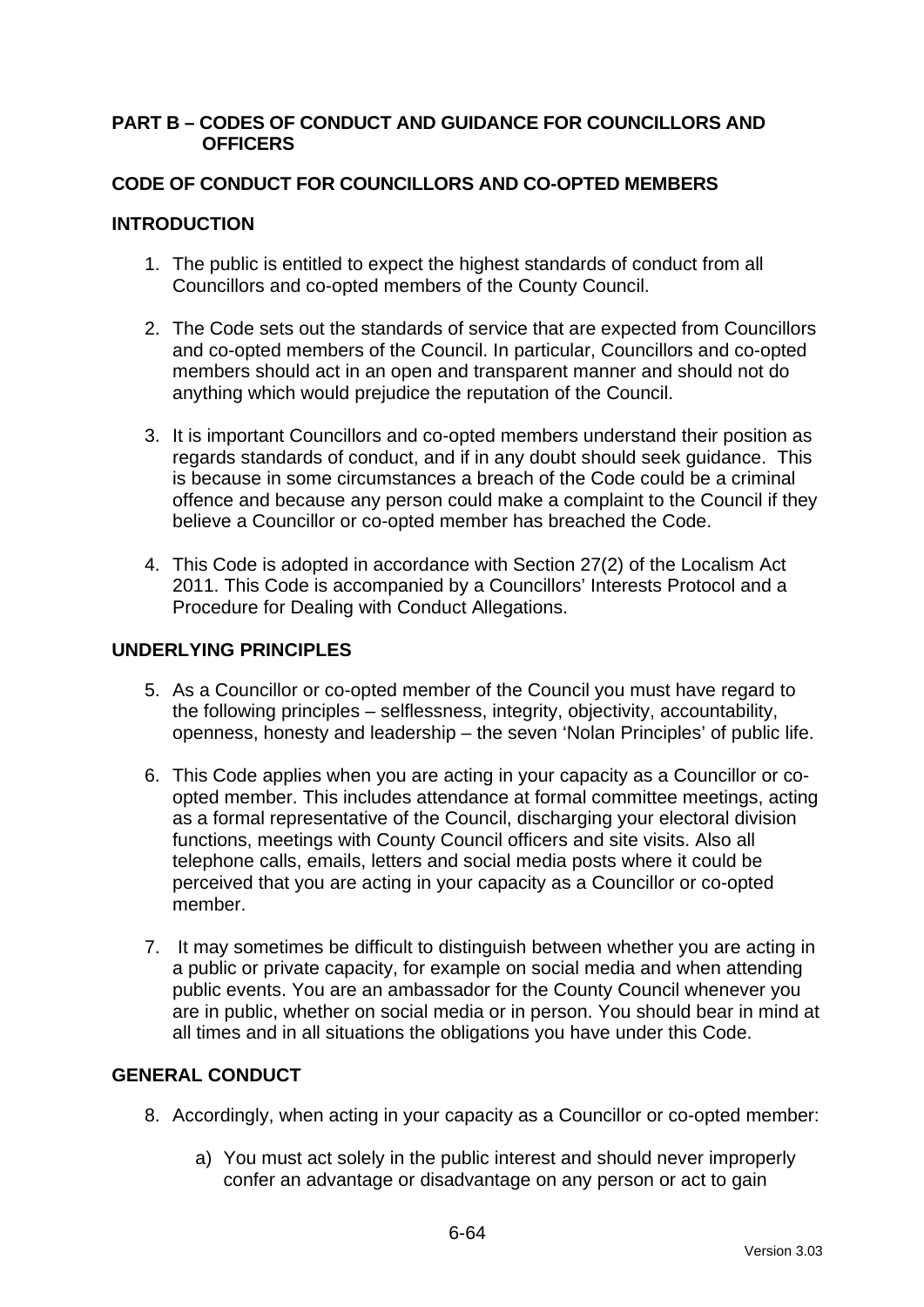financial or other material benefits for yourself, your family, a friend or close associate;

- b) You must not place yourself under a financial or other obligation to outside individuals or organisations that might seek to influence you in the performance of your official duties;
- c) When carrying out your public duties you must make all choices, such as making public appointments, awarding contracts or recommending individuals for rewards or benefits, on merit;
- d) You are accountable for your decisions to the public and you must cooperate fully with whatever scrutiny is appropriate to your office;
- e) You must be as open as possible about your decisions and actions and the decisions and actions of the Council and should be prepared to give reasons for those decisions and actions;
- f) You must declare any private interests, both pecuniary and nonpecuniary, that relate to your public duties and must take steps to resolve any conflicts arising in a way that protects the public interest, including registering and declaring interests in a manner conforming with the procedures set out in the box below;
- g) You must, when using or authorising the use by others of the resources of the Council, ensure that such resources are not used improperly for political purposes (including party political purposes) and you must have regard to any applicable Local Authority Code of Publicity made under the Local Government Act 1986;
- h) You must promote and support high standards of conduct when serving in your public post, in particular as characterised by the above requirements, by leadership and example, by respecting others and not bullying, intimidating or harassing any person, or behaving in an improper or offensive manner (including by using offensive language or making personal remarks abouts individuals), by respecting the confidentiality of information you receive, and by not conducting yourself in a manner which is likely to bring the authority into disrepute.

## **POLICIES, PROTOCOLS AND PROCEDURES**

- 9. You must comply with the Council's adopted policies, protocols and procedures including:
	- a. Policies
		- i. Councillor Divisional Fund Policy and Guidance
		- ii. Equality and Diversity Policy
		- iii. ICT policies and Councillor's ICT Acceptable Use Guidance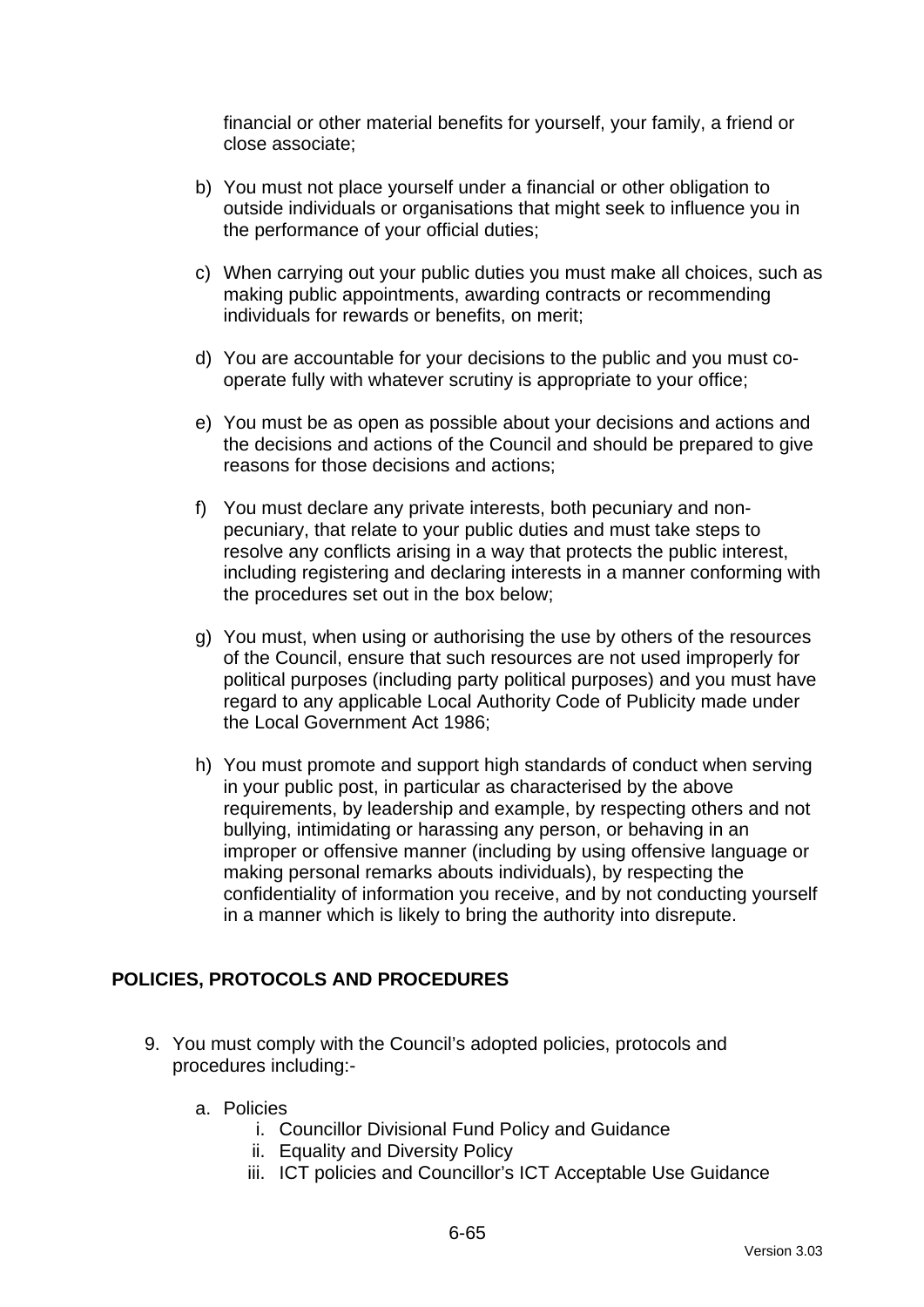- iv. Information Management policies
- v. Travel and Accomodation Policy
- b. Protocols
	- i. Councillor Interests Protocol
	- ii. Councillor Gifts and Hospitality Protocol
	- iii. Councillor Use of Resources Protocol
	- iv. Councillors' Social Media Protocol
	- v. Protocol for Councillor and Officer relationships
	- vi. Protocol for involvement in outside bodies
- c. Procedures/Schemes
	- i. Councillors' Allowances Scheme<br>ii. Disclosure and Barring Scheme o
	- Disclosure and Barring Scheme checks procedure
	- iii. Procedure rules for meetings of Full Council and Committees

#### **REGISTERING AND DECLARING PECUNIARY AND NON-PECUNIARY INTERESTS**

- 10.You must, within 28 days of taking office as a Councillor or co-opted member, notify the Council's Monitoring Officer of any Disclosable Pecuniary Interest (we have set out the definition of a Disclosable Pecuniary Interest in the Councillor Interests Protocol which accompanies this Code), where the pecuniary interest is yours, or that of your spouse, civil partner, or a person you are cohabiting with. **Failure to do so is a criminal offence.** On reelection you much check, within 28 days, whether any amendment is needed to the information you provided previously. Again, **failure to do so is a criminal offence.**
- 11.You must declare any Disclosable Pecuniary Interests to any meeting of the Council at which you are present and have an interest in any matter being considered. **Failure to do so is a criminal offence.**
- 12.Following any disclosure at a meeting of a Disclosable Pecuniary Interest not already on the Council's register, you must notify the Monitoring Officer of the interest within 28 days of the date of disclosure. **Failure to do so is a criminal offence.**
- 13.Unless dispensation has been granted, you may not participate in any discussion of, vote on, or discharge any function in relation to any business in which you have a Disclosable Precunirary Interest. **Failure to do so is a crimincal offence**. Additionally, you are required to leave the room in which the meeting is being held whilst the matter is under consideration in accordance with the Council and Committee procedure rules.
- 14. In addition you must declare any Private Interests, both pecuniary and nonpecuniary, to any meeting of the Council at which you are present and have an interest in any matter being considered. You may still participate in the item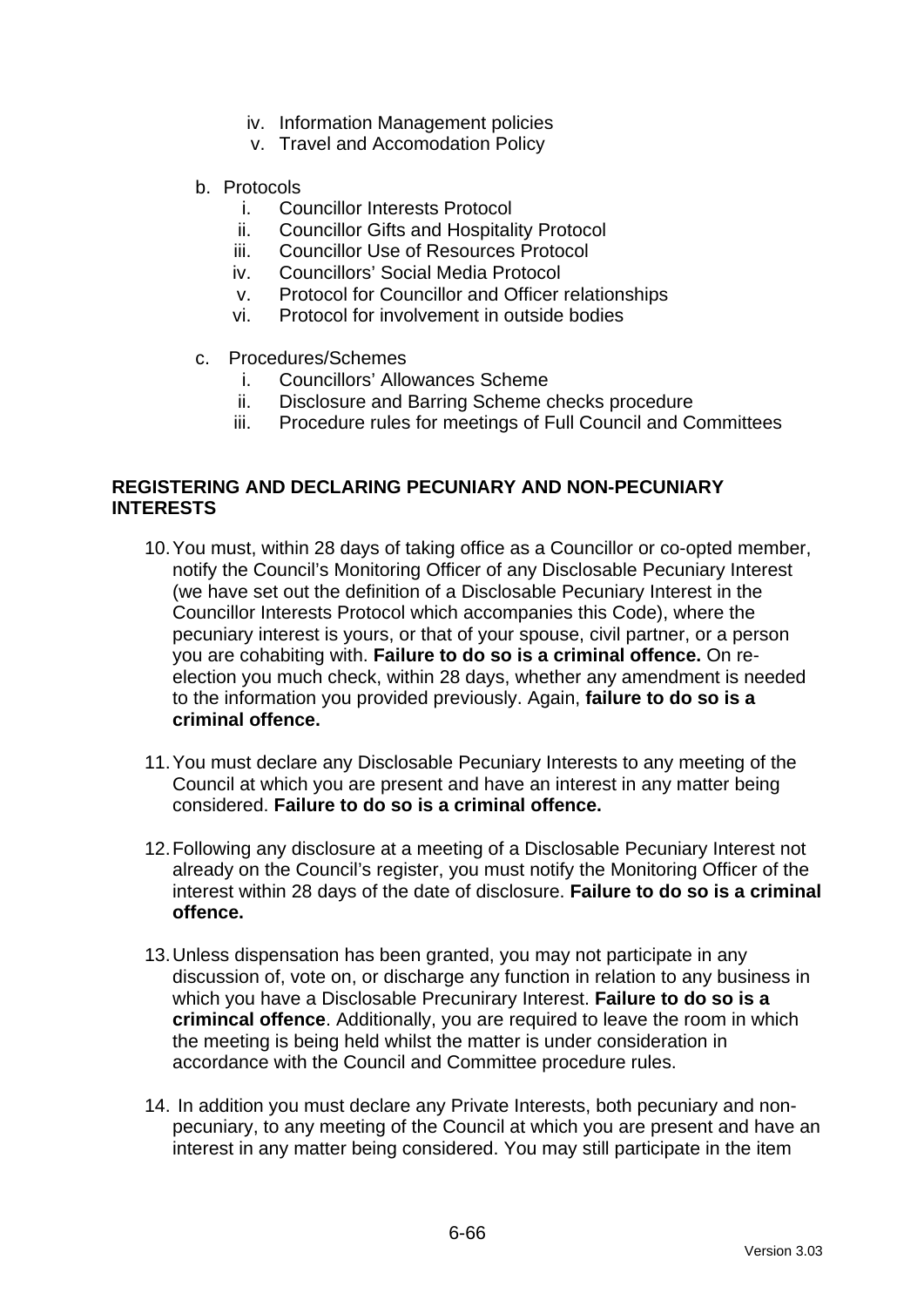under discussion and vote, although depending on the circumstances you may decide it would be more appropriate not to.

- 15.A Privare Interest is where a decision in relation to that interest might reasonably be regarded as affecting the wellbeing or financial standing of you or a member of your family or a person you have a close association with, more than it would other people in your electoral division or the County Council's area. It may also include other positions held where relevant, for example membership of a board or association or being a school governor. In short, anything you think the public would expect to know about if, as a Councillor or co-opted member, you were involved in a matter relating to it.
- 16.Where you are concerned that the disclosure of an interest would lead to you or a person connected with you being subject to violence or intimidation, you may request the Monitoring Officer to agree that the interest is a "sensitive interest".
- 17.If the Monitoring Officer agrees, then at a meeting you merely have to disclose the existence of the sensitive interest rather than the detail of it. Where it is a Disclosable Pecuiary Interest, the Monitoring Officer will also exclude the detail of the sensitive interest from the Council's publicly available version of the register. If circumstances change, you should notify the Monitoring Officer so that the public register can be amended accordingly.
- 18.The Council has adopted a Councillor Interests Protocol to accompany this Code of Conduct; Councillors and co-opted members should refer to it for further information and guidance.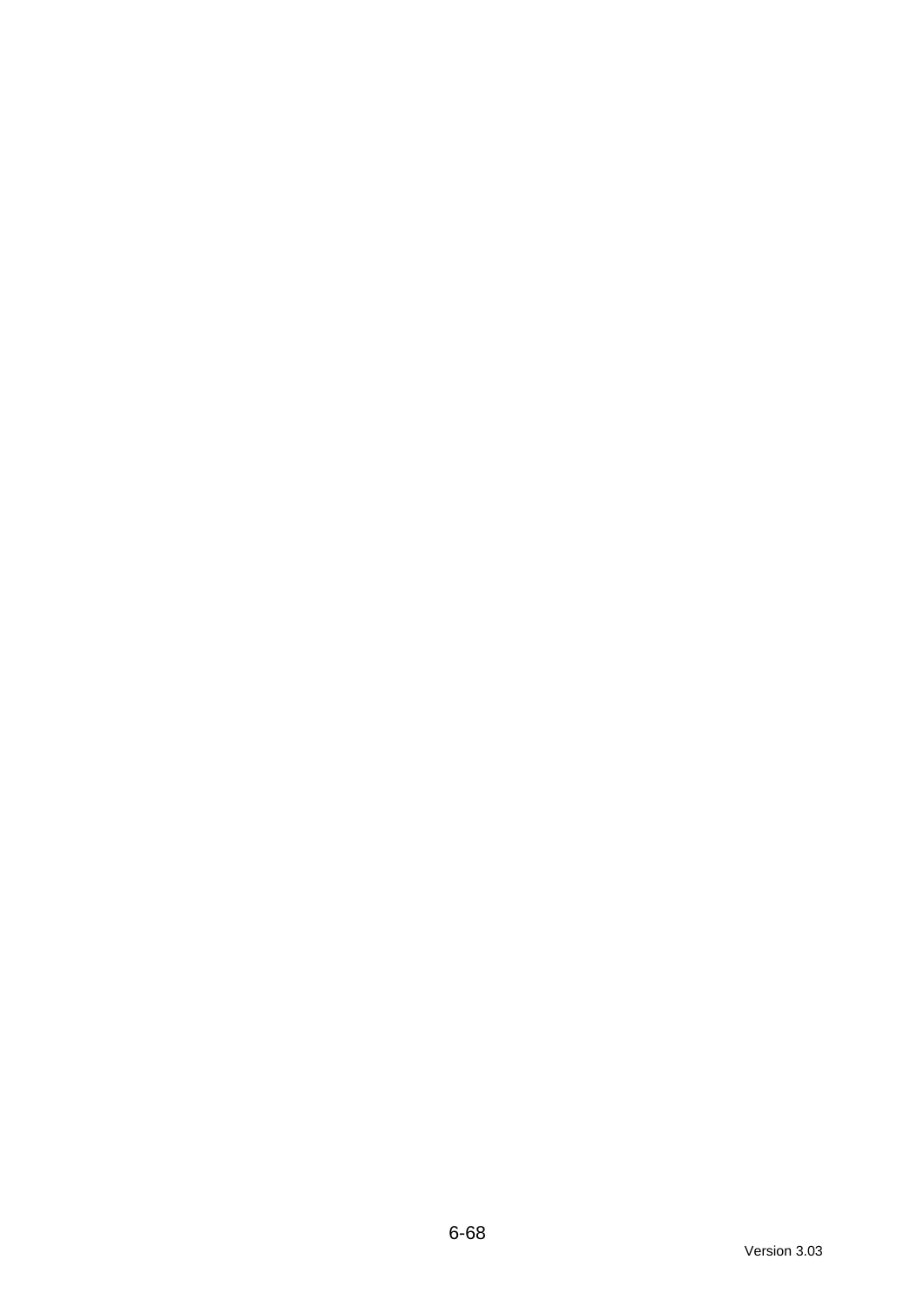## **OFFICER CODE OF CONDUCT**

### **INTRODUCTION**

- 1. The public is entitled to expect the highest standards of conduct from all officers of the County Council.
- 2. The Code sets out the standards of service that are expected from officers of the Council. In particular, officers should act in an open and transparent manner and should not do anything which would prejudice the reputation of the Council.
- 3. The Code should be read and operated in conjunction with the Council's Constitution and the Personnel Handbook. It is important officers understand their position as regards standards of conduct, and if in any doubt should seek guidance.

## **UNDERLYING PRINCIPLES**

- 4. All officers of the Council must at all times observe this Code. Failure to comply with the Code and the standards of service expected could result in disciplinary action.
- 5. All officers must act within the law whilst undertaking their official duties. Where an officer is a member of a professional body, the officer must also comply with any standards of conduct which are set by that body.
- 6. Officers are expected to:
	- a. Provide the highest possible standard of service to the public. Where officers are aware of any contraventions of this Code, illegality, misconduct or breach of procedure they should notify their line manager;
	- b. Provide appropriate advice to Councillors and other officers with impartiality.
- 7. Officers must consult the Monitoring Officer and the Chief Finance Officer if they have doubts about the legality of a decision, or suspect maladministration or financial impropriety.
- 8. The Code does not seek to address every possible circumstance, and simply because a particular action may not be addressed within the Code, this does not condone that action by omission.

### **PERSONAL INTERESTS**

- 9. Officers must declare to their Corporate Director any financial interests or non-financial interests which could or could be perceived to conflict with their role with the Council.
- 10.A record of any such interests will be maintained by the relevant Corporate Director.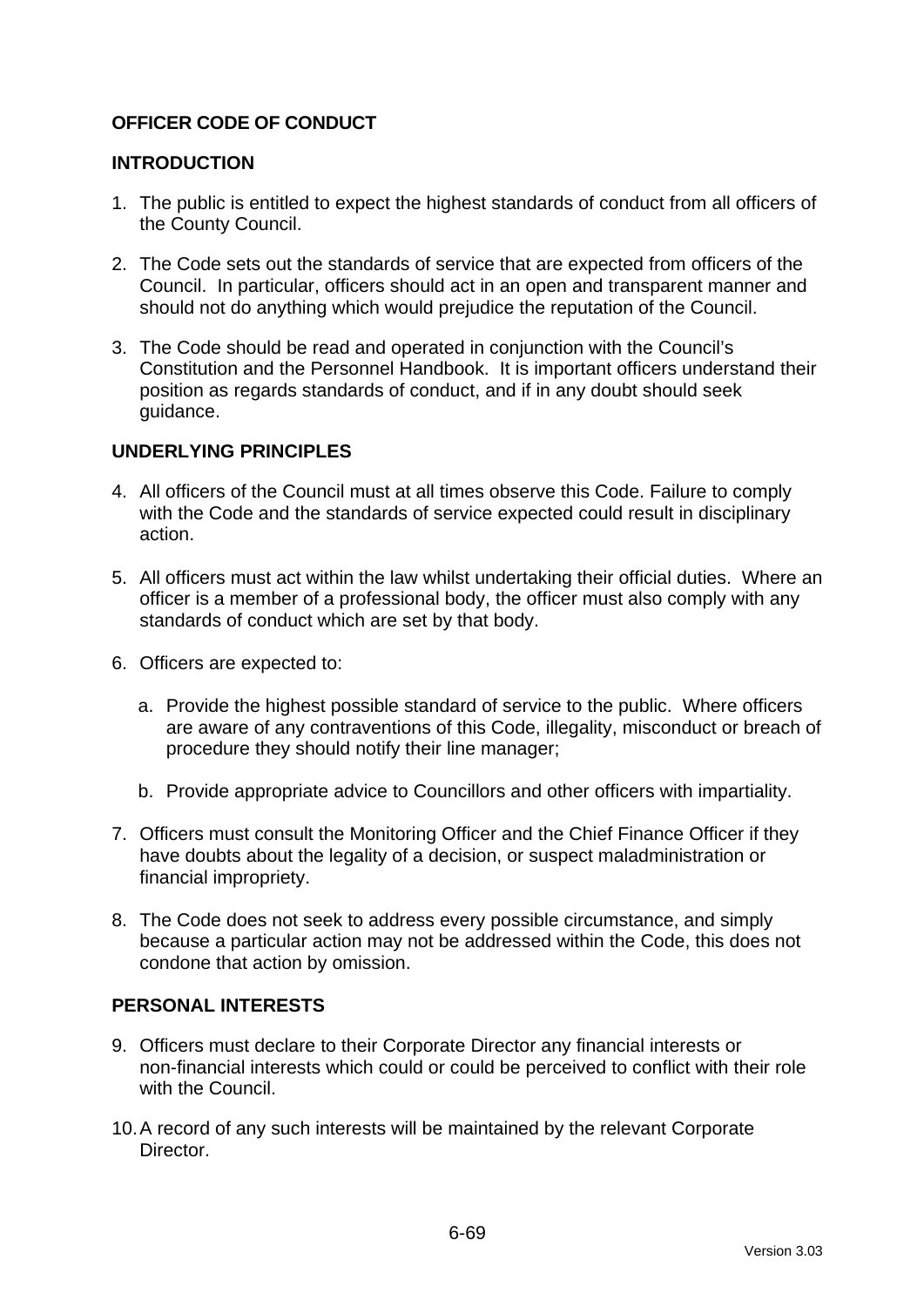- 11.Officers who have a direct or indirect financial interest in any contract must ensure that their Corporate Director is aware and should have no involvement with the award of or management of that contract.
- 12.If an officer is not sure about whether they have an interest, they should seek advice from the Monitoring Officer.

## **BRIBERY AND CORRUPTION**

- 13.Officers must be aware that it is a serious criminal offence for them to receive or give any gift, loan, fee, reward or advantage for doing or not doing anything or showing favour or disfavour to any person in their official capacity as a result of any such gift, etc.
- 14.It should be stressed that this covers all aspects of an officer's responsibilities. For example, showing favouritism to a client in the provision of a service in return for a favour or gift would be corrupt. As would awarding a contract to a contractor as a direct result of receiving a gift.
- 15.In particular:
	- a. Officers should not accept a gift or hospitality from a contractor or other person outside the Council if they know or suspect that it is offered or provided with the expectation that a commercial or contractual advantage will be provided in return;
	- b. Officers should not accept a payment from a contractor or other person outside the Council if they know or suspect that it is offered or provided with the expectation that they will obtain a commercial or contractual advantage in return;
	- c. Officers should not give, promise to give, or offer a payment, gift or hospitality with the expectation or hope that a commercial or contractual advantage will be received, or to reward a commercial or contractual advantage already given.

## **WHAT TO DO IF YOU ARE OFFERED A GIFT**

- 16.It is reasonable to accept a modest gift of a promotional character given to a wide range of people, and not uniquely to the officer, such as calendars, diaries, pens and other articles of use in the office or job. Modest gifts at the conclusion of any courtesy visit to a factory or firm of the sort normally given by that firm may also be accepted.
- 17.From time to time, officers may be offered other higher value or personal gifts. You need to consider why you have been offered the gift. If you are in doubt as to the motive behind the gift, you should seek advice from your Corporate Director as to whether it is appropriate to accept it. No gift worth over £25 should be accepted under any circumstances. Any gift offered, whether accepted or refused, should be recorded in the departmental gift and hospitality register.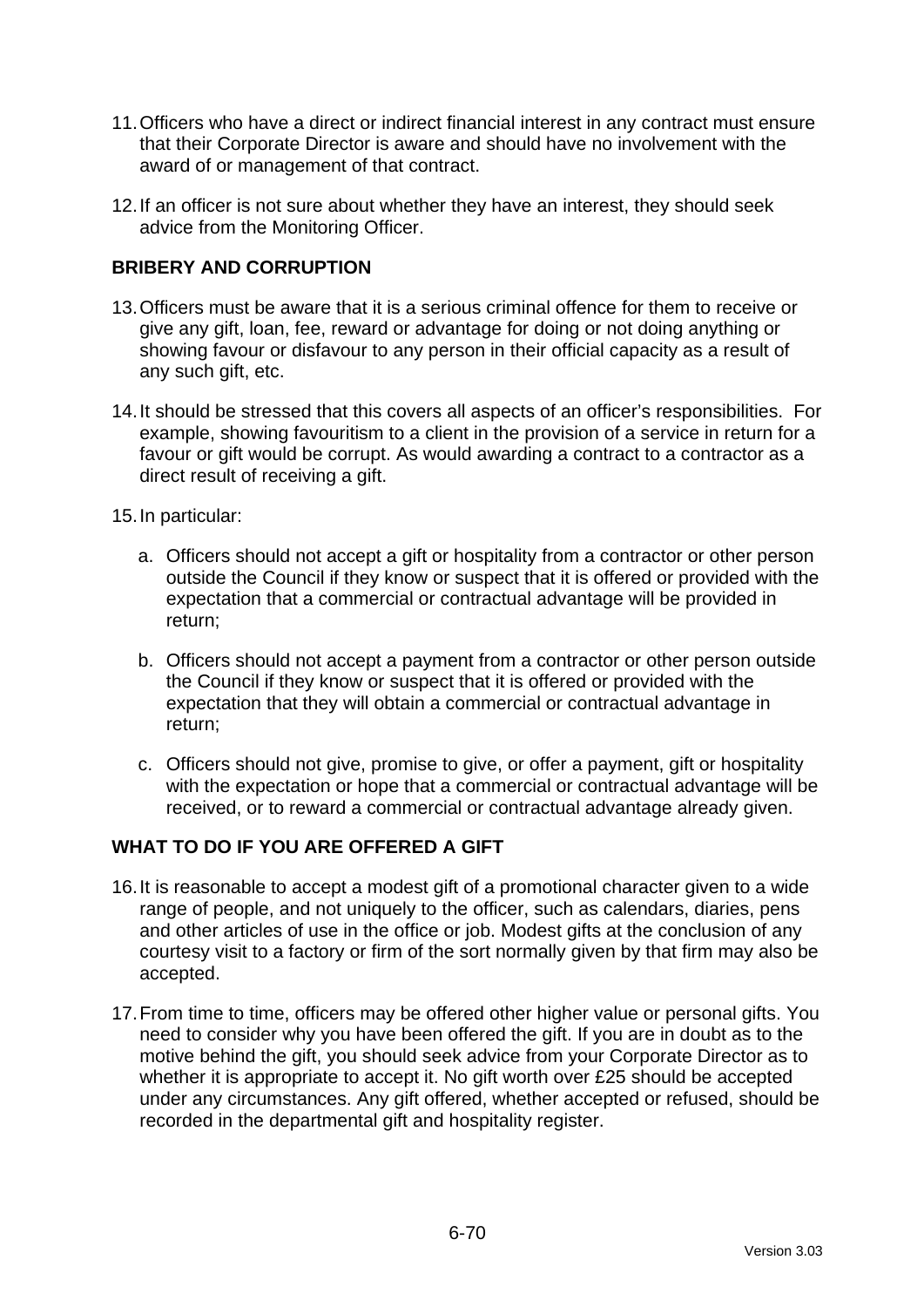# **WHAT TO DO IF YOU ARE OFFERED HOSPITALITY**

- 18.Officers of the Council should only accept offers of hospitality if they are invited in their role as a Council representative. Offers to attend purely social or sporting functions should be accepted only when these are significant for Nottinghamshire, or where the Council should be seen to be represented. Acceptance of such invitations should be cleared in advance with the relevant Corporate Director, and should be recorded in the departmental gift and hospitality register.
- 19.When hospitality has to be declined, the third party offering the hospitality should be courteously but firmly informed of the procedures and standards operating within the Council. When receiving hospitality, officers should be particularly sensitive as to its timing in relation to decisions which the Council may be taking affecting those providing the hospitality.
- 20.There may be circumstances where it will not always be possible, or even desirable, to reject offers of hospitality on a modest scale. Acceptable examples would include official hospitality at a function organised by a public authority; refreshments following a site visit; or a working lunch of a modest standard to enable the parties to continue to discuss business. The decision whether to accept or not must depend on the circumstances in each case. These circumstances will also determine whether the hospitality needs to be entered in the register of officers' interests. If in doubt officers should err on the side of caution and enter the appropriate details in the departmental register of officers' interests.

## **RECEIVING SPONSORSHIP OR GRANT AID**

21.Officers must provide details to their Corporate Director of any benefit they (or their partner, spouse or relative) may be likely to receive as a result of any proposed Council sponsorship or grant aid.

## **USE OF PUBLIC FUNDS**

22.Officers must ensure that they use public funds entrusted to them in a responsible and lawful manner. They should strive to ensure value for money to the local community and to avoid legal challenge to the Council.

## **POLITICAL NEUTRALITY**

- 23.Officers serve the Council as a whole. It follows they must serve all Councillors and not just those of the majority group, and must ensure that the individual rights of all Councillors are respected.
- 24.Officers may be required to advise political groups. They must do so in ways which do not compromise their political neutrality.
- 25.Officers must follow Council policies and must not allow their own personal or political opinions to interfere with their work.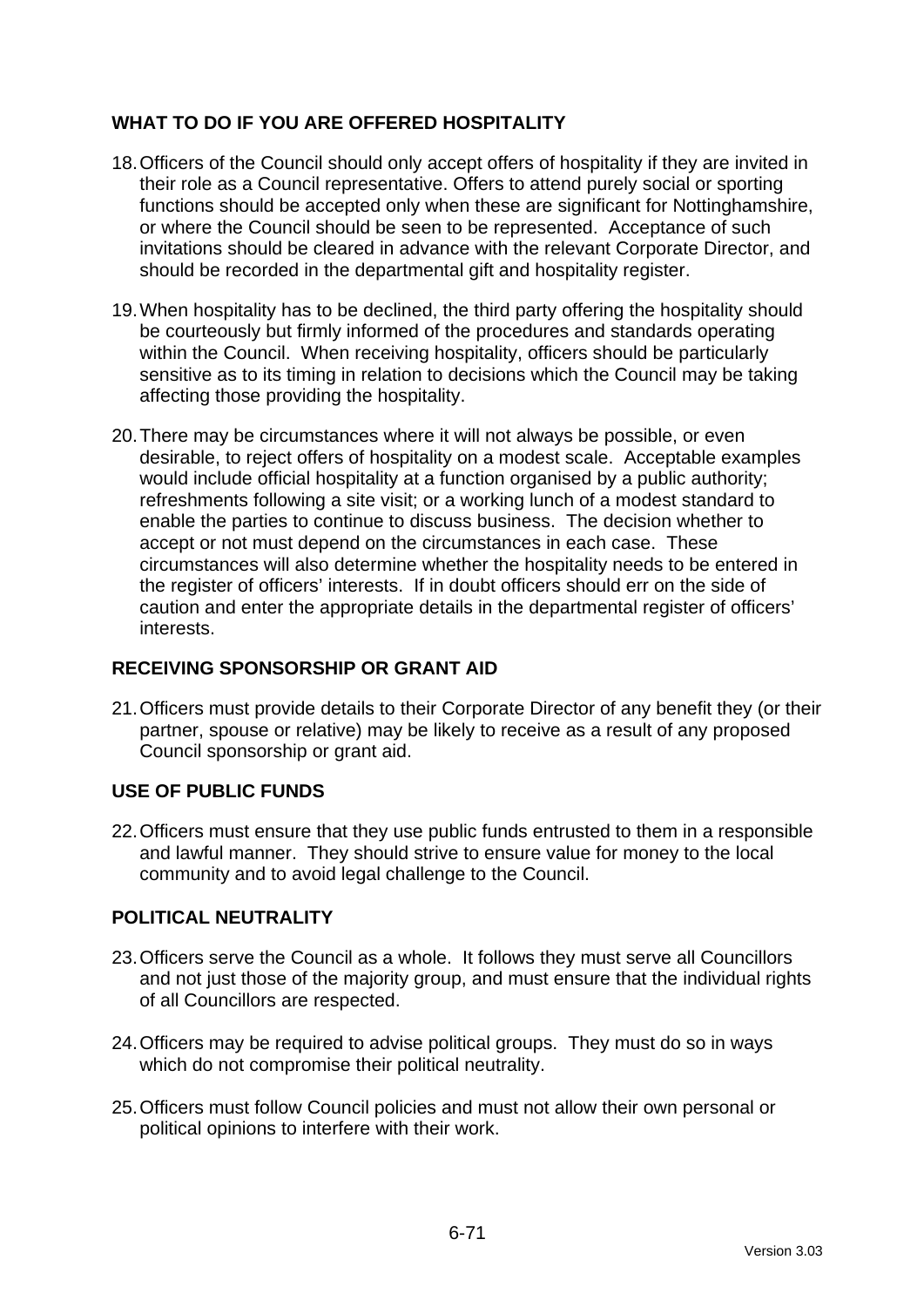## **EQUALITY ISSUES**

- 26.The Council believes in equality and will not tolerate any harassment, intimidation, unfair discrimination or victimisation, by officers.
- 27.The Council has a statutory duty to promote equality. Officers should not by their manner or speech be discriminatory with regards to a person's age, disability, gender reassignment, marriage and civil partnership, pregnancy and maternity, race, religion or belief, sex or sexual orientation.
- 28.Each officer has a duty to ensure that the appropriate standards of conduct are upheld both by themselves and by colleagues at all times.

## **THE RELATIONSHIP BETWEEN OFFICERS AND COUNCILLORS**

29.Officers should refer to the Protocol for Councillor/Officer Working Relations in Part Six of this Constitution.

## **THE RELATIONSHIP BETWEEN OFFICERS AND THE PUBLIC**

- 30.Officers should always remember their responsibilities to the community of Nottinghamshire and ensure courteous, efficient and impartial service delivery to all groups and individuals they have dealings with.
- 31.Officers should be cautious when blogging or using social networking sites outside of work and avoid publishing, or allowing to be published, any material, including comments or images, which could damage their professional reputation and/or bring the Council into disrepute.

## **THE RELATIONSHIP BETWEEN OFFICERS AND CONTRACTORS**

- 32.All relationships of a business or private nature with external contractors, or potential contractors, should be made known to an appropriate senior manager.
- 33.Officers must exercise fairness and impartiality when dealing with all customers, suppliers, other contractors and sub-contractors.
- 34.Officers who are privy to confidential information on tenders or costs for either internal or external contractors should not disclose that information to any unauthorised party or organisation.
- 35.Further guidance on the procedures to follow during the tendering process is contained in the Financial Regulations in Part Six of this Constitution.

#### **APPOINTMENT AND OTHER EMPLOYMENT MATTERS**

- 36.Officers involved in appointments should ensure that these are made on the basis of merit.
- 37.In order to avoid any possible accusation of bias, officers wherever possible should not be involved in an appointment where they are related to an applicant, or have a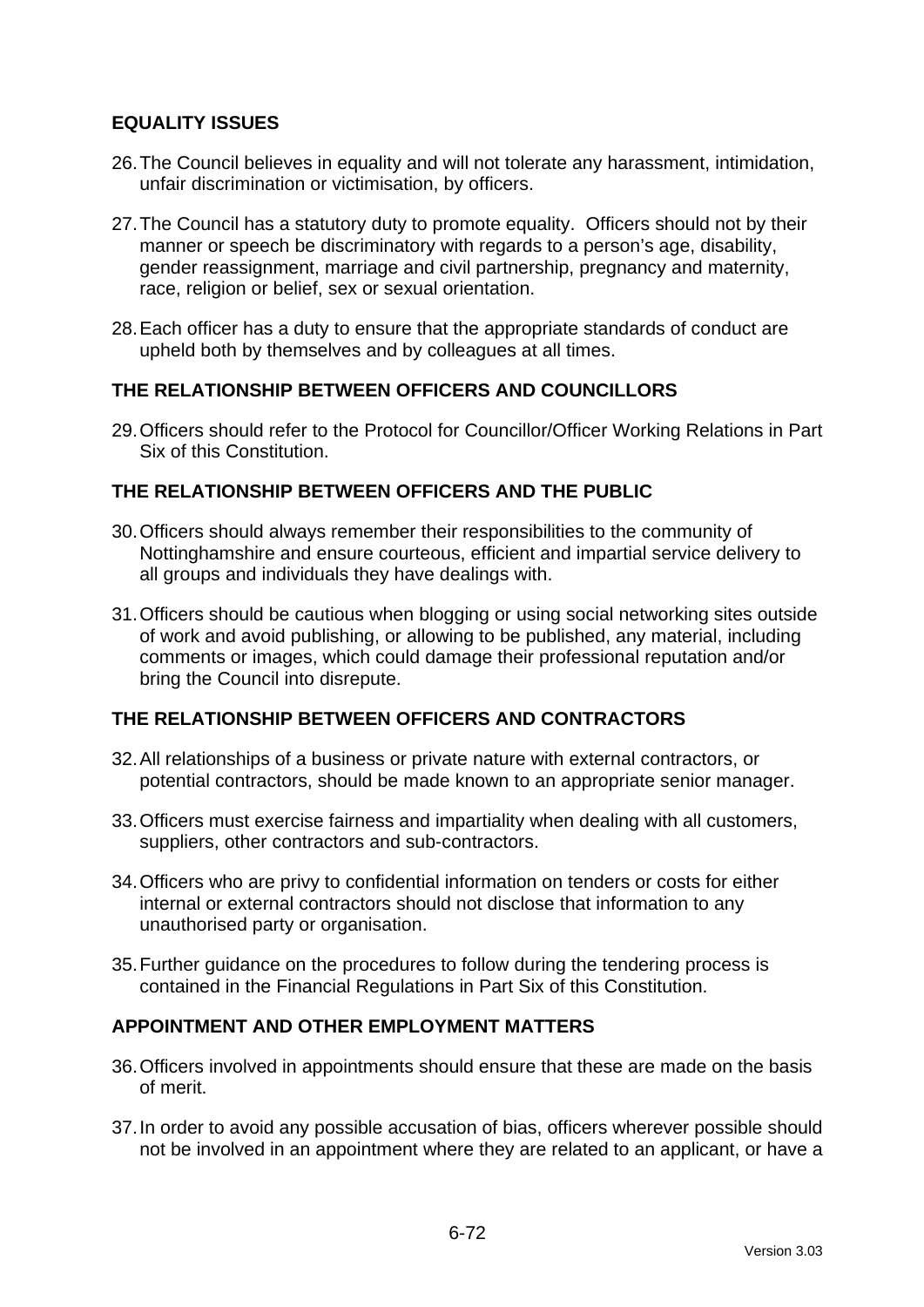close personal relationship outside work with him or her. If they must be involved, then the relationship must be disclosed to all the parties.

38.Similarly, officers should not be involved in decisions relating to discipline, promotion or pay adjustments for any officer who is a relative, partner etc.

#### **WORKING FOR OUTSIDE ORGANISATIONS**

39.Officers working for outside organisations should refer to the Protocol for Involvement in Outside Bodies.

#### **USE OF COUNCIL PREMISES OR FACILITIES FOR WORK NOT CONNECTED WITH THE COUNCIL**

40.Officers must not use the Council's premises or facilities for activities which are not connected with their employment with the Council, for instance the use of email, telephones, computers, photocopiers, typists, etc. A small amount of personal use may be acceptable.

## **PUBLIC SPEAKING**

- 41.Where officers are invited to address public meetings, undertake radio or television interviews etc, they will be acting as the representative of the Council, and as such should communicate the policies and procedures of the County Council in a factual and unbiased way. Officers must not express personal views in such situations.
- 42.If in a private capacity an officer is invited to comment publicly on Council policies, they should reflect upon the impact of this on the County Council's reputation and consider whether it is appropriate to comment.

#### **OFFICERS FACING CRIMINAL CHARGES**

43.Any officer facing criminal charges must inform their line manager without delay.

#### **HEALTH AND SAFETY**

44.It is the responsibility of all officers to take reasonable care for the health and safety of themselves and others.

#### **DISCLOSURE OF INFORMATION**

- 45.Officers must not disclose information given to them in confidence without consent, unless the circumstances are exceptional. In this situation, advice should be sought from their line manager.
- 46.Officers disclosing personal information must comply with the Data Protection Act.
- 47.Officers should not use confidential information obtained in the course of their employment with the Council for personal use, nor should they pass it on to others who might use it for unauthorised purposes.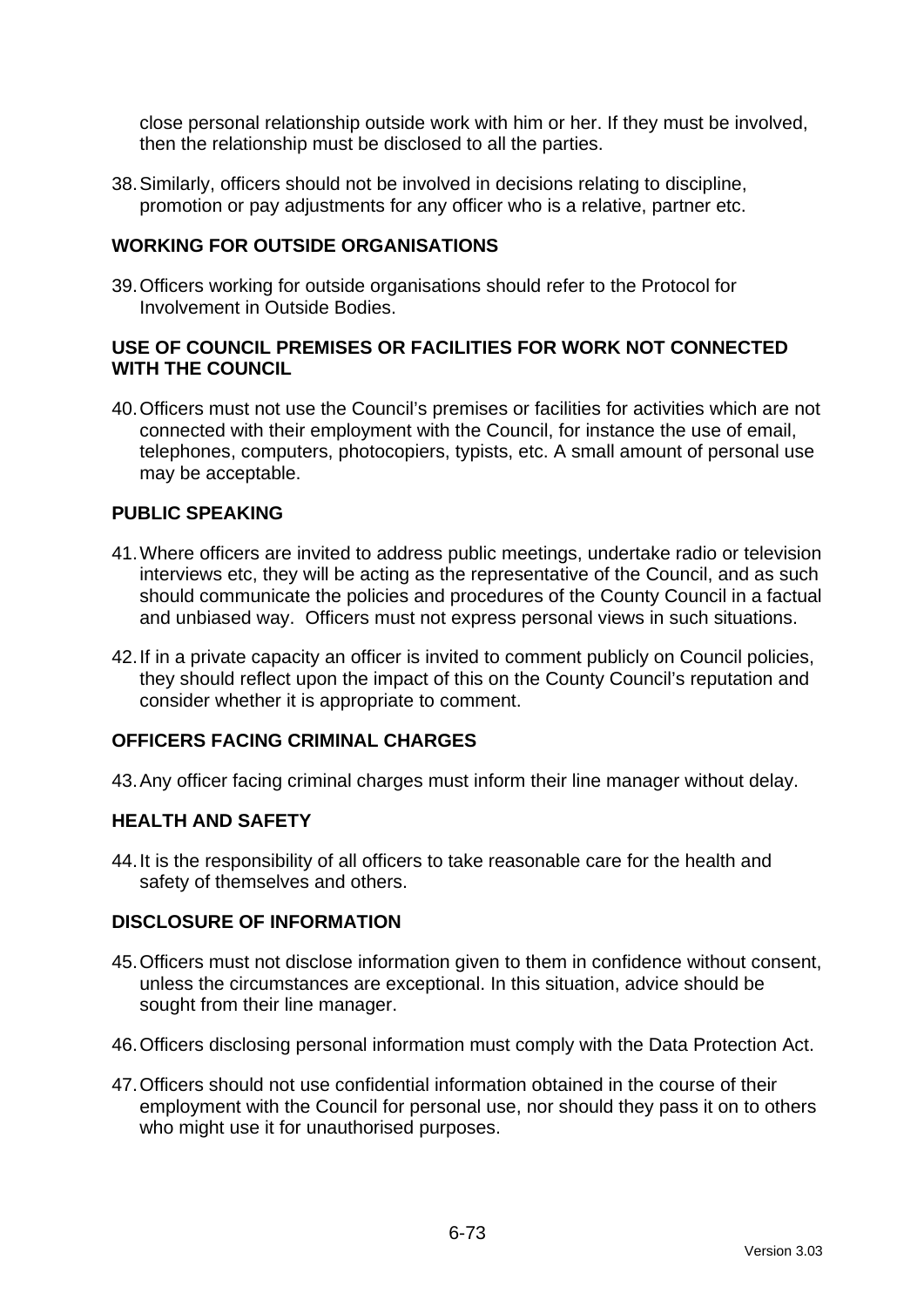48.Guidance about the information which Councillors and the public are entitled to is contained in Part Three of this Constitution.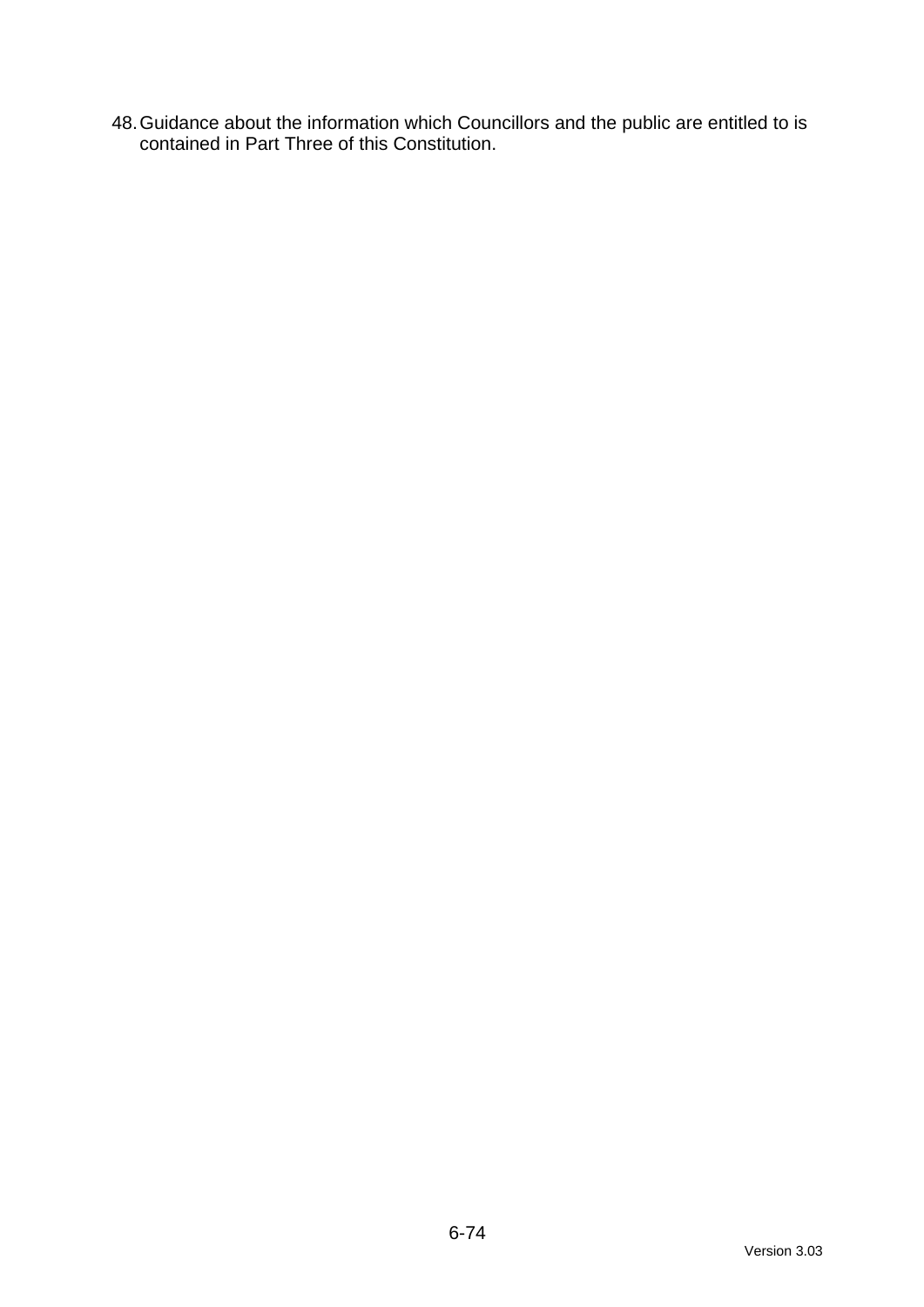# **PROTOCOL FOR COUNCILLOR AND OFFICER RELATIONSHIPS**

## **INTRODUCTION**

- 1. Mutual trust and respect between Councillors and employees is at the heart of good governance for councils. They are essential elements of the partnership necessary for the effective running of a local authority.
- 2. This protocol is a written guide to the basic elements of the relationships between Councillors and employees and seeks to:
	- a. promote trust, openness, fairness and honesty;
	- b. define roles to clarify responsibilities, avoid conflict, prevent duplication and secure compliance with the law and codes of conduct;
	- c. maintain and enhance the integrity of local government which demands the highest standards of personal conduct.
- 3. This protocol should be read and operated in conjunction with the Council's constitution, codes of conduct relating to Councillors and employees and relevant legislative requirements.
- 4. Unless the context otherwise requires, reference to a Councillor will include reference to a co-opted member.

## **UNDERLYING PRINCIPLES**

- 5. Councillors and employees must at all times observe this protocol.
- 6. Councillors and employees must always respect the roles and duties of each other as set out below.

#### **THE ROLE OF MEMBERS**

- 7. It is the role of Councillors:
	- a. To represent the people within their communities and bring their views into the Council's decision making process through working individually or in partnership
	- b. To promote the interests of the people of Nottinghamshire when acting collectively as the Council's decision-makers
	- c. To promote the social, economic and environmental wellbeing of the community.
	- d. Collectively to agree the policy of the County Council
	- e. To deal with individual casework and act as an advocate for constituents in resolving concerns or complaints.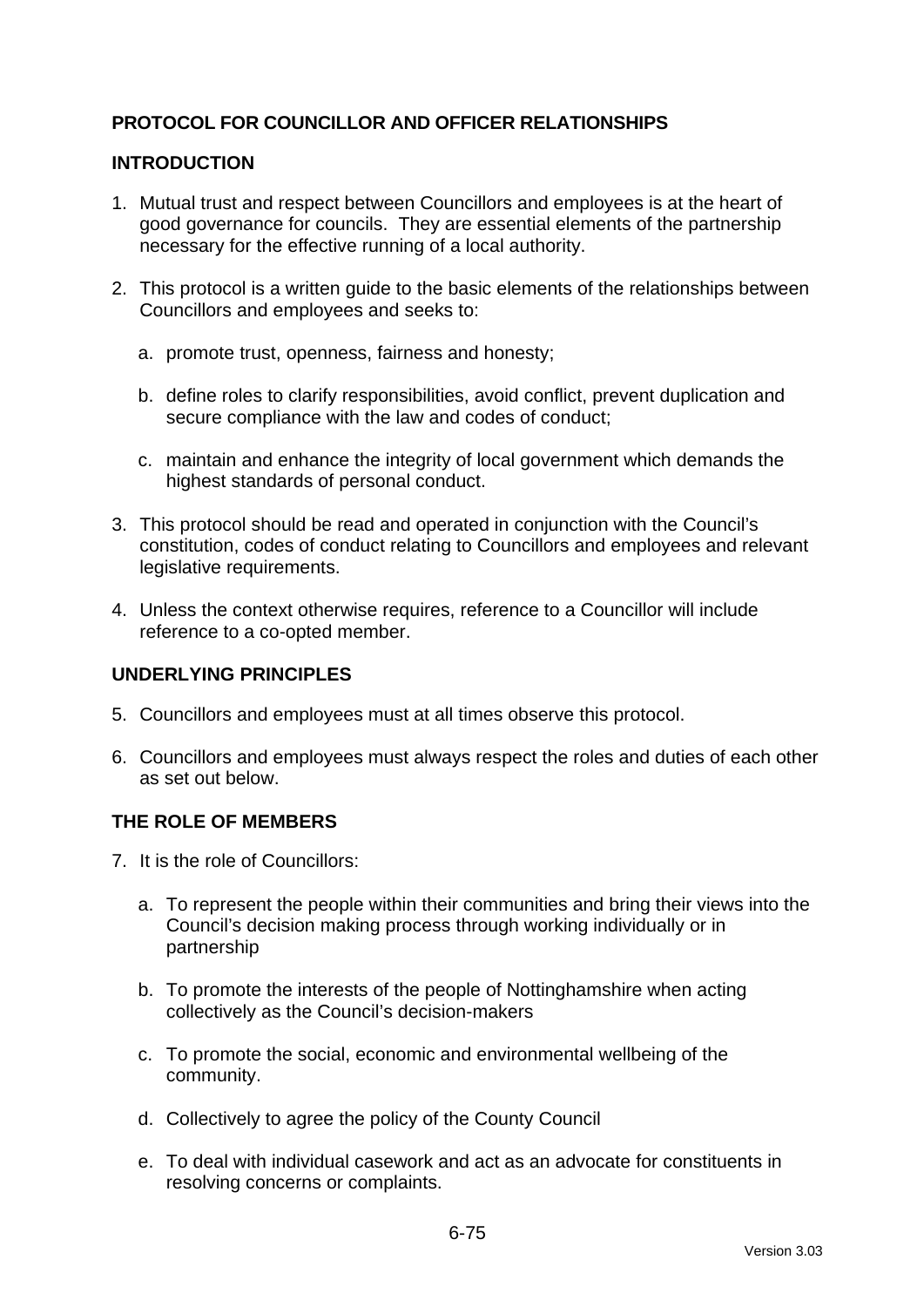- f. To balance different interests within their electoral division and represent the division as a whole.
- g. To represent the Council on external bodies as required.
- h. To promote the highest standards of conduct and ethics.

## **THE ROLE OF OFFICERS**

- 8. It is the role of officers:
	- a. To serve the community of Nottinghamshire and to deliver the highest standards of service in the most cost effective, efficient and professional manner.
	- b. To implement the policies and decisions made by Councillors.
	- c. To provide professional and technical advice.
	- d. To carry out the functions delegated to them, including the management of staff.
	- e. To provide help, support and advice to Councillors in respect of their duties and responsibilities
	- f. To report to Government departments, as required.
	- g. To represent the Council on external bodies as required.

#### **THE RELATIONSHIP BETWEEN EMPLOYEES AND COUNCILLORS**

- 9. The relationship between employees and Councillors should be characterised by mutual respect and courtesy and recognition of each other's roles and responsibilities.
- 10.Collaborative working between Councillors and employees is essential but close personal familiarity can lead to damaging assumptions by others. Councillors and employees should inform the Monitoring Officer of any relationship either personal or family, or business connection which might be seen as unduly influencing their work in their respective roles. The Monitoring Officer will consider what action, if any, should be taken.
- 11.With the exception of staff specially appointed to support political groups, employees work to the instructions of their managers not individual Councillors.
- 12.Councillors must not require employees to change their professional advice or take any action which the employee considers unlawful or illegal or which would amount to maladministration or breach of a statutory duty.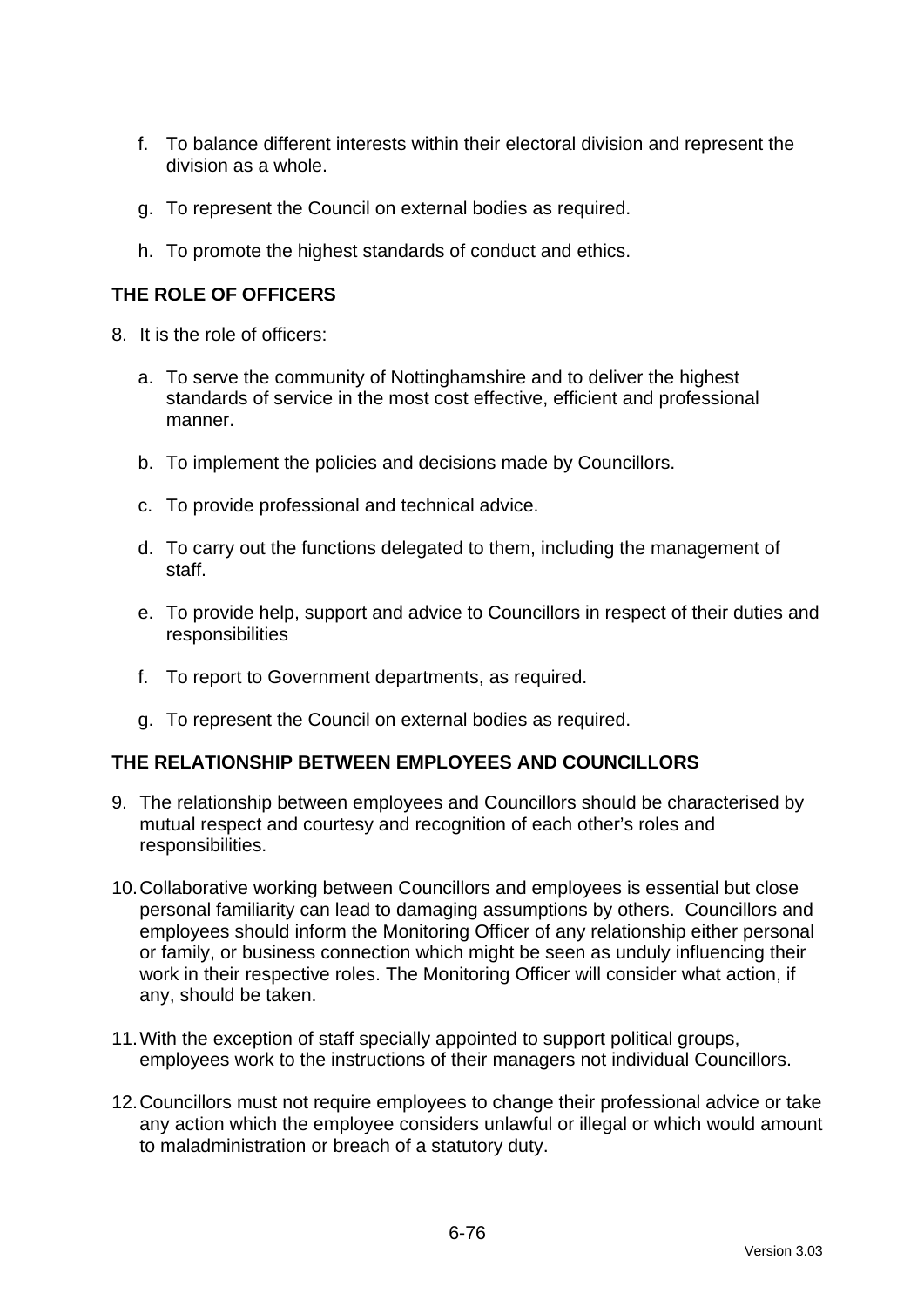- 13.Councillors should not raise matters relating to the conduct or capability of a Council employee or of employees collectively at meetings held in public or in the press. Any concerns should be raised using the procedure set out at paragraph 25 below.
- 14.The advice provided and actions taken by employees should be sensitive to the political nature of the organisation, but their advice should always be independent and unbiased.
- 15.Members must consult with the Monitoring Officer and the Chief Finance Officer about legality, maladministration and financial impropriety and if they have doubts as to whether a particular decision is or is likely to be contrary to the policy framework or budget.
- 16.The Council has a statutory duty to positively promote equality. Councillors and employees should not by their manner, speech, or in any written communication, be discriminatory with regards to a person's age, disability, gender reassignment, marriage and civil partnership, pregnancy and maternity, race, religion or belief, sex or sexual orientation.

# **OFFICER RELATIONSHIPS WITH PARTY GROUPS**

- 17.It must be recognised by all employees and Councillors that in discharging their duties employees serve the Council as a whole and not exclusively any political group, combination of groups or individual Councillors.
- 18.Employees may properly be called upon to provide advice and information to political groups but must at all times maintain political neutrality. All employees must, in their dealings with political groups and individual Councillors, treat them in a fair and even handed manner.
- 19.Employees must respect the confidentiality of any party group discussions at which they are present and unless they are requested to do so by that party group, must not relay the content of such discussions to another party group or to any other Councillor.
- 20.The only basis on which the Council can lawfully provide support services (eg stationery, typing, printing, photocopying) to Councillors is to assist them in discharging their role in their official capacity as Councillor. Such support services must therefore only be used for Council business. They must never be used for party political or campaigning activity or for private purposes.

#### **EMPLOYEES TO KEEP COUNCILLORS INFORMED ABOUT LOCAL ISSUES**

21.To enable them to carry out their divisional role effectively, Councillors need to be fully informed about matters affecting their division. Corporate Directors must ensure that their staff are aware of the requirement to keep local Councillors informed.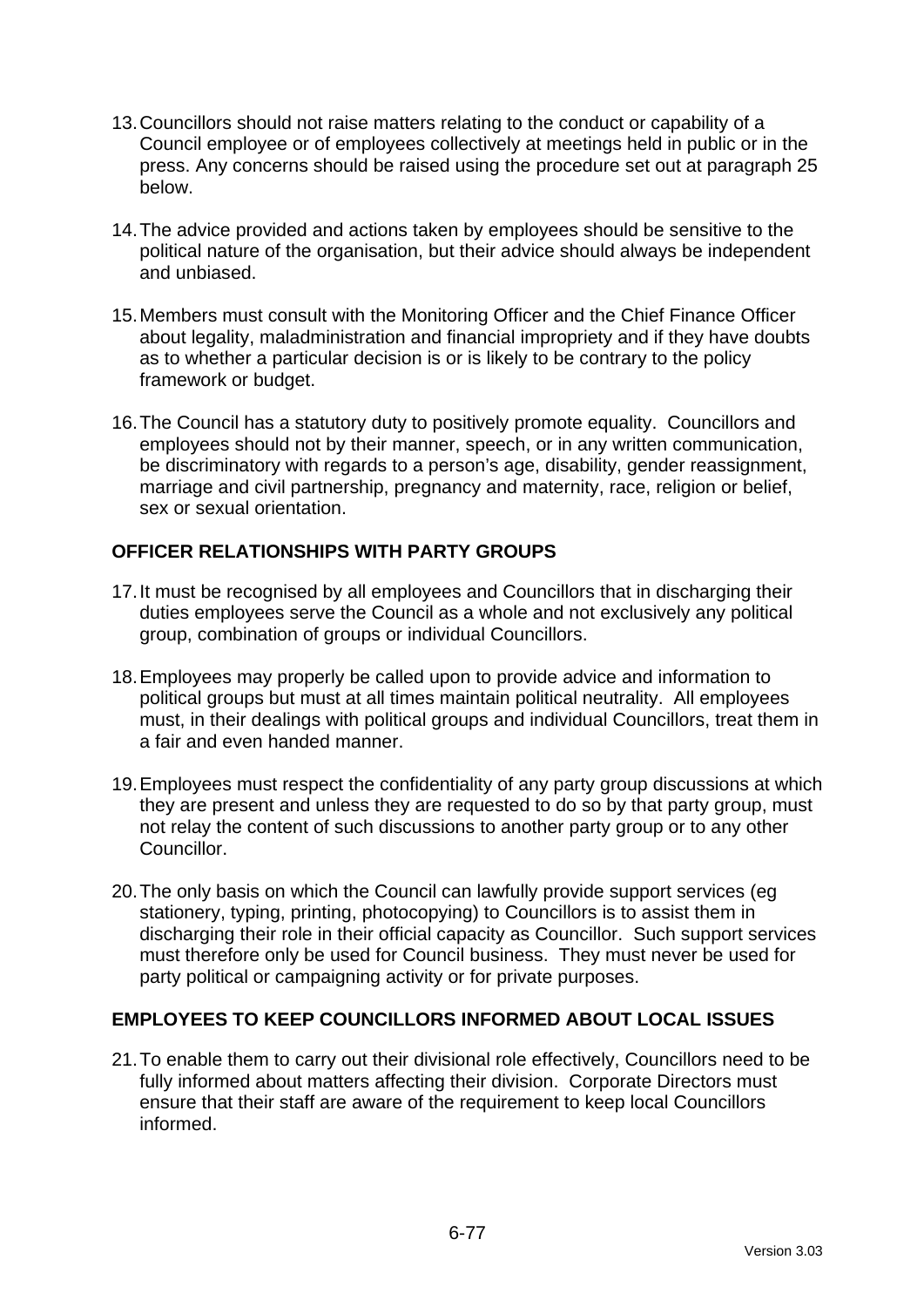22.Whenever a public meeting is organised by the Council to consider a local issue it is recommended that all Councillors representing the divisions affected should be invited to attend the meeting.

## **MEDIA RELATIONS**

- 23.All relations with the media must be conducted in accordance with the Council's agreed procedures and the law on Local Authority publicity.
- 24.Employees will make every effort to keep Councillors informed of media interest in Council activities relevant to their responsibilities and the electoral divisions they represent, especially regarding strategic or contentious matters.

## **COMPLAINTS/CONCERNS**

#### **PROCEDURE FOR COUNCILLORS**

25.If a Councillor is dissatisfied with the conduct, behaviour or performance of an officer they should raise the matter privately with the relevant Corporate Director. If their concerns relate to a Corporate Director the concern should be raised with the Chief Executive. If the concerns relates to the Chief Executive then the concern should be raised with the Monitoring Officer and Service Director responsible for Human Resources.

## **PROCEDURE FOR EMPLOYEES**

- 26.If an employee is unhappy with the conduct or behaviour of a Councillor they should seek to resolve the matter by appropriate discussion and involvement of their Corporate Director.
- 27.In the event that matters remain unresolved they should inform the Monitoring Officer who will consider what action should be taken.

#### **SUMMARY**

28.Councillors and employees can expect the following from each other:

- a. Respect and courtesy
- b. The highest standards of integrity
- c. A working partnership
- d. An understanding of and support for respective roles, work loads and pressures
- e. Confidentiality
- f. A commitment to the Council as a whole
- 29.In addition Councillors can expect from employees:
	- a. Timely responses to enquiries
	- b. Professional advice
	- c. Regular up to date information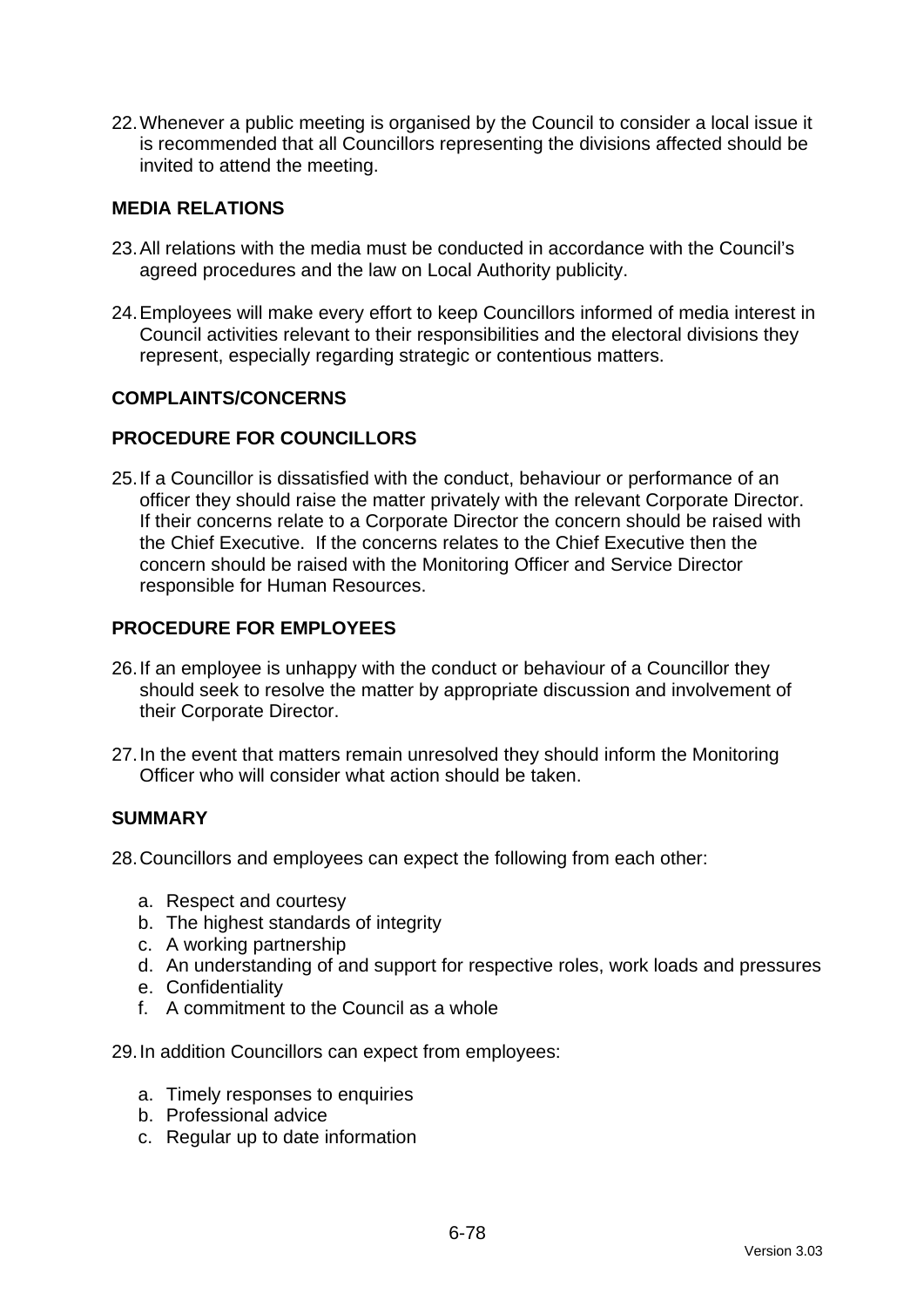## **PROTOCOL FOR INVOLVEMENT IN OUTSIDE BODIES**

1. The Council is committed to working with other local authorities, the private, voluntary and community sectors to deliver services in the most effective way. As a result Councillors and officers are often required to act as representatives on outside bodies. This document provides guidance for those acting as representatives.

#### **APPOINTMENTS TO OUTSIDE BODIES**

2. The Council's Policy Committee is responsible for deciding which organisation are included on the list of Outside Bodies and each committee will determine which outside bodies it should receive regular updates from.

## **SUPPORT FOR REPRESENTATIVES ON OUTSIDE BODIES**

- 3. The Council will provide indemnity insurance in appropriate circumstances.
- 4. The Council will make every effort to maintain a fact sheet on each outside body, stating the purpose of representation, the responsibilities of Council representatives on those bodies, and the insurance position.
- 5. The Council has produced guidance regarding representatives' specific responsibilities when sitting on different types of bodies, such as limited and local authority companies, statutory bodies and charities. Further support is available from Democratic Services.

## **RESPONSIBILITIES OF COUNTY COUNCIL REPRESENTATIVES ON OUTSIDE BODIES**

- 6. Representatives must ensure they understand the capacity in which they are appointed to the outside body. This is important for two reasons:
	- a. The terms of appointment could mean that the individual takes on formal responsibilities, such as those of a company director or charitable trustee, and in some cases, personal liability. Representatives need to understand the extent of their role and be satisfied that appropriate indemnity insurance cover is provided either by the Council or the outside body.
	- b. In some instances the primary purpose is to represent the interests of the County Council, and in some the main duty is to the outside body. This may affect the considerations that are taken into account when contributing to the outside body's decision-making. Also, it is possible that a conflict of interest will arise between the Council and the outside body, for example where there is a disagreement over a funding issue. In the event this happens the representative must be clear in whose interests they are acting. If a conflict does arise the representative must seek advice from the Council's Monitoring Officer.
- 7. Representatives must follow the Council's Code of Conduct for Councillors and Coopted Members or the Code of Conduct for Officers when they are acting in that capacity, including where they are representing the Council on an outside body. They must also ensure they follow any separate code of conduct that applies to the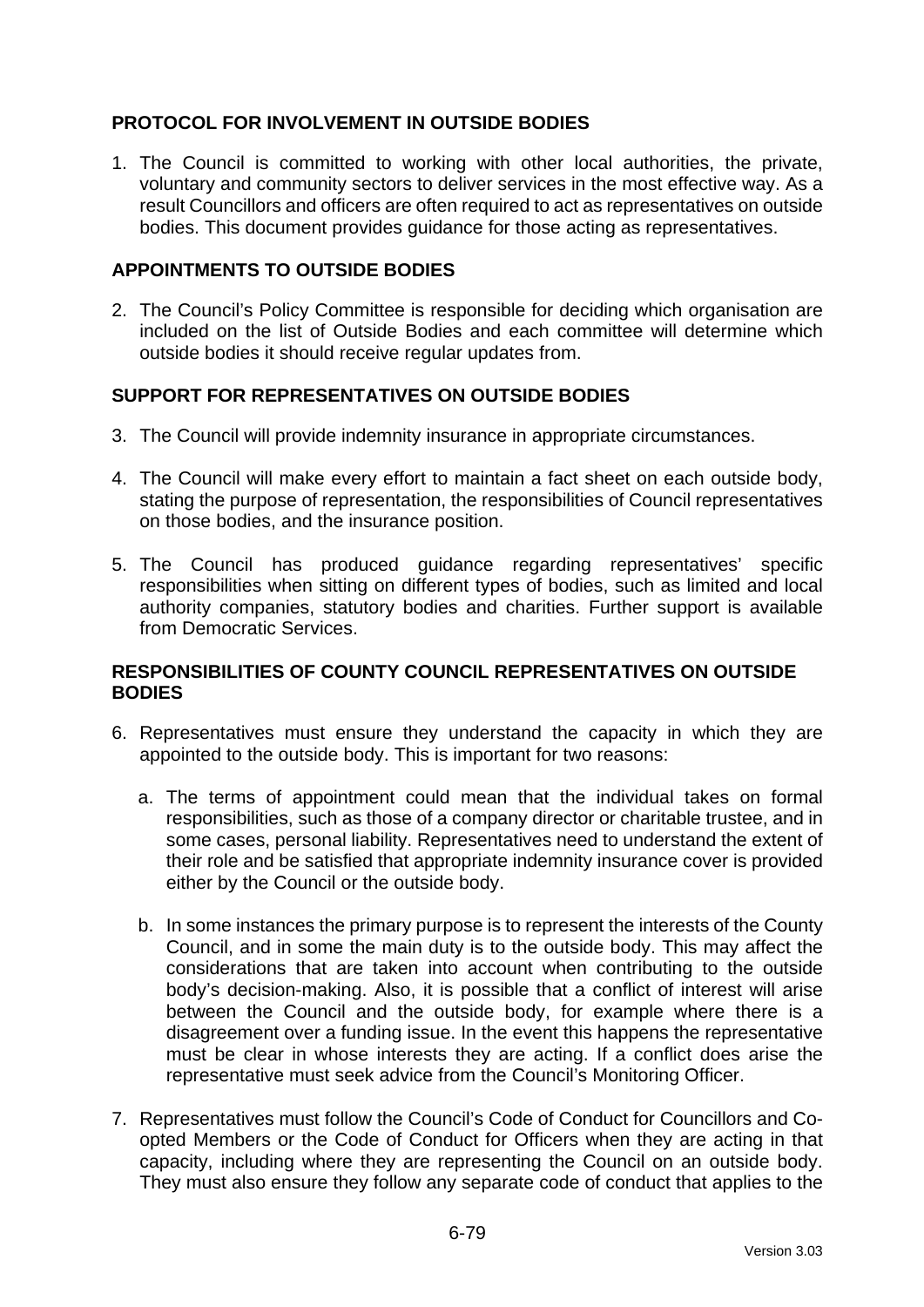outside body. In the unlikely event there is a conflict they must seek advice from the Council's Monitoring Officer.

- 8. Representatives should always consider their duty of confidentiality to the Council, and where appropriate, to the outside body.
- 9. Representatives must report back to the relevant County Council committee as required.
- 10.It is good practice to check when first appointed whether expenses for travel and/or subsistence should be claimed from the County Council or the outside body.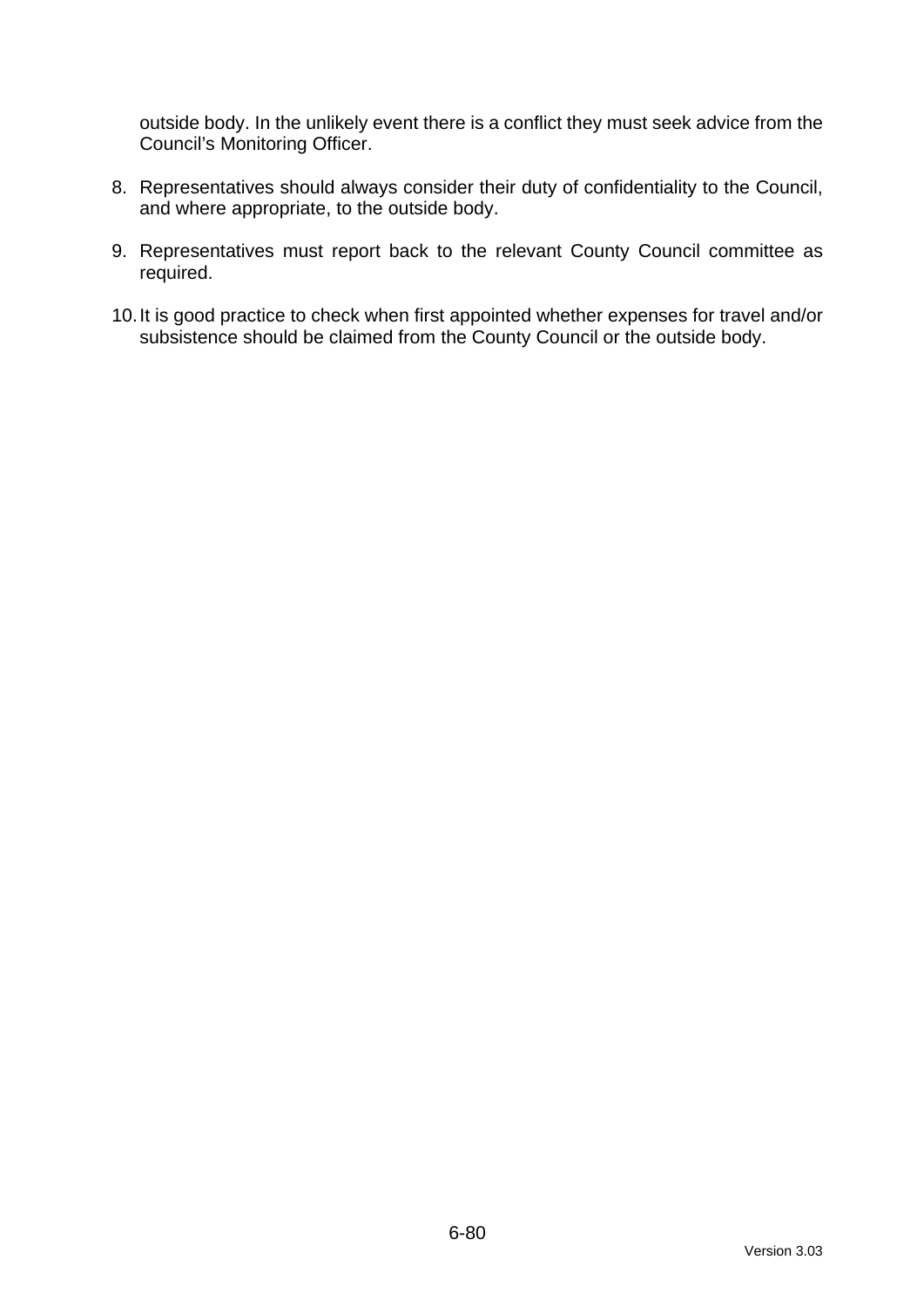# **PART C – EMPLOYMENT PROCEDURE RULES**

#### **INTRODUCTION**

- 1. The Council has developed these regulations in order to outline the process to be followed when appointing or dismissing employees or taking disciplinary action against employees.
- 2. These regulations also deal with who has responsibility for changes to staffing structures. Staffing structures specify the number and types of posts that exist in each department.

## **APPOINTMENT AND DISMISSAL - SENIOR EMPLOYEES**

- 3. The Senior Staffing Sub-Committee is responsible for the appointment and dismissal of, and the taking of disciplinary action against, the following employees (who will be known as "Senior Employees" for the purposes of these regulations):
	- a. Chief Executive;
	- b. Corporate Directors;
	- c. Service Directors;
	- d. where the statutory role of the Head of Paid Service, Chief Finance Officer or Monitoring Officer is held by another post holder, that post holder.
- 4. The Senior Staffing Sub-Committee will meet as and when required.
- 5. The appropriate committee Chairman for the post being considered will always be present as a member of the Senior Staffing Sub-Committee. Where the issue being considered relates to the Chief Executive or a Corporate Director, the Senior Staffing Sub-Committee will have a membership of nine; otherwise the Senior Staffing Sub-Committee will have a membership of five.
- 6. The Senior Staffing Sub-Committee will be required to follow the Council's Recruitment and Selection Policy.

#### **APPOINTMENTS**

- 7. The Council may choose to appoint any of the Senior Employees from an internal pool of candidates or by externally advertising.
- 8. The Council will draw up a job description and person specification which will be sent to any person on request.
- 9. The Senior Staffing Sub-Committee will draw up a shortlist of candidates for interview and assessment and will interview all short-listed candidates in accordance with:
	- a. the Recruitment and Selection Policy; and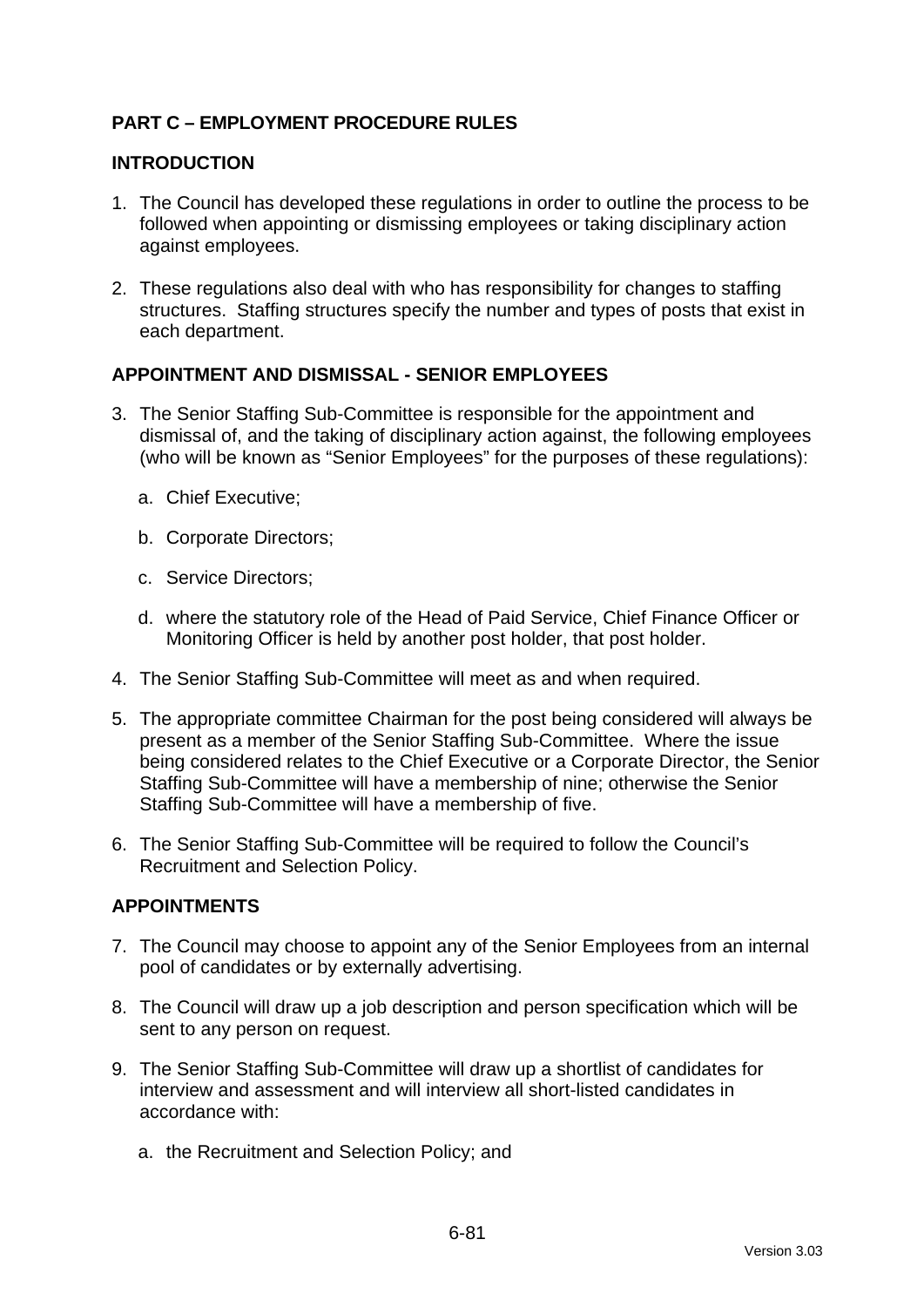- b. the advice of an appropriate HR advisor.
- 10.The preferred candidate will be offered the post subject to satisfactory references and pre-employment checks.
- 11.A final decision in respect of the appointment of the Head of Paid Service, Chief Finance Officer and Monitoring Officer rests with Full Council.
- 12.Where a reorganisation affects the structure/numbers of Senior Employee posts, posts in the new structure will be filled in line with the enabling process agreed at the time. Any competitive interviews will be carried out by the Senior Staffing Sub-Committee in accordance with the enabling process.

## **DISMISSALS AND DISCIPLINARY ACTION**

- 13.In the case of dismissals, the Senior Staffing Sub-Committee will hear the case against the Senior Employee concerned and the hearing will be conducted in accordance with the Council's Disciplinary Procedure.
- 14.A final decision in respect of the dismissal of the Head of Paid Service, the Chief Finance Officer and the Monitoring Officer rests with full Council. Full Council will approve such dismissal before the notice of dismissal is issued.
- 15.The Senior Employee (unless the employee is the Head of Paid Service, the Chief Finance Officer or the Monitoring Officer) will have a right of appeal in accordance with the appeals process set out in the Personnel Handbook.
- 16.In the case of the Head of Paid Service, the Chief Finance Officer and the Monitoring Officer, no disciplinary action may be taken until the advice, views or recommendations of an independent panel are considered. The neutral act of suspension for the purpose of investigating the alleged misconduct can be made by:
	- a. the Monitoring Officer in relation to the Head of Paid Service; or
	- b. the Head of Paid Service in relation to the Chief Finance Officer or the Monitoring Officer,

in consultation with the Council Leader and Chairman of the Personnel Committee and any suspension will be on full pay and for a period of no longer than two months.

## **APPOINTMENT OF ASSISTANTS TO POLITICAL GROUPS**

17.The appointment of any person as a political assistant must be done in accordance with legislative requirements.

#### **APPOINTMENT, DISMISSAL AND MANAGEMENT OF ALL OTHER EMPLOYEES**

18.The appointment, dismissal and management of employees (except Senior Employees) including disciplinary action will be carried out by properly authorised officers of the Council in line with the Recruitment and Selection Policy, other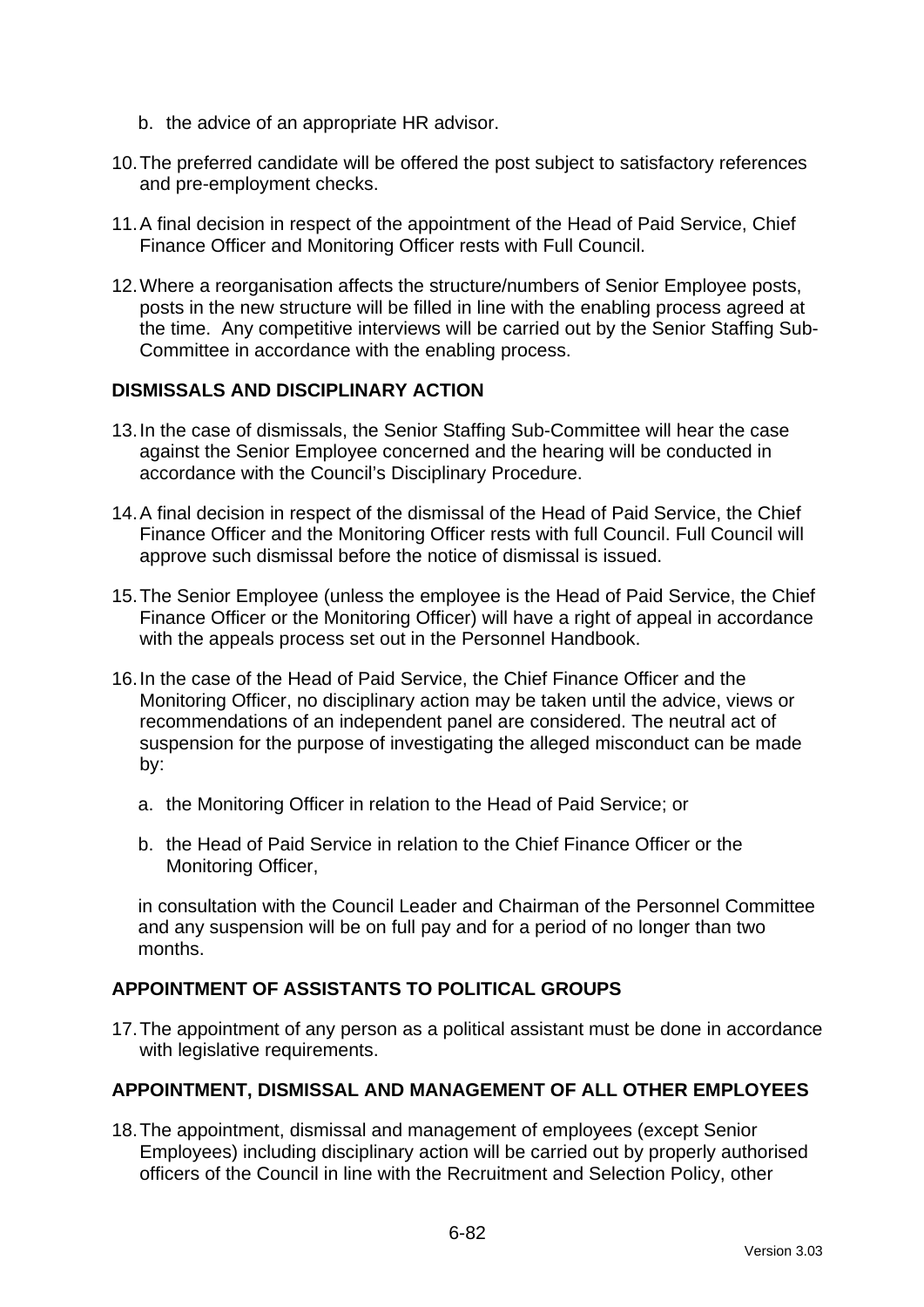employment policy and procedures agreed by the Council and in compliance with statutory obligations.

## **EMPLOYMENT POLICIES AND PROCEDURES**

- 19.The Council recognises national collective bargaining and acknowledges the role of national negotiating bodies in agreeing a framework of terms and conditions for local government employees.
- 20.Regular information will be provided to committees as and when required and requested regarding staffing.
- 21.The Council will develop and amend employment policies as required.
- 22.Proposals for new initiatives, for changes to existing employment policies and the development of management guidance will be developed by Personnel Committee.
- 23.Proposals for new employment policies or changes to existing policies will be subject to consultation and negotiation with the recognised trade unions through the agreed mechanisms as set out in the Employment Relations Agreement as amended from time to time. Following consultation changes to existing employment policies and new policy matters will be considered by Personnel Committee and recommended to Policy Committee for approval.
- 24.Details of approved employment policies and procedures and any changes will be set out in the Personnel Handbook, policy documents or guidelines as appropriate.
- 25.The Council will recommend that community schools adopt the Council's approved employment policies and procedures; however the adoption or otherwise of such policies will be a matter for the school governing body, if such responsibility rests with them.

## **CHANGES TO STAFFING STRUCTURES**

- 26.Changes to staffing structures must be made by the relevant committees unless the post is temporary for less than 3 months. In such cases, the relevant Corporate Director can authorise the appointment (provided that, if the requirement for the temporary appointment continues after this time, the relevant committee's approval will be required).
- 27.A formal report will need to be presented to the relevant committee and will include the required advice and HR comments.
- 28.The recognised trade unions will be consulted on all proposed changes to staffing structures and any views given should be fully considered prior to a decision being made.

## **CHANGES TO STAFFING AND STRUCTURE RECORDS**

29.The Business Services Centre (BSC) will maintain staffing and structure records. The Chief Executive and his/her nominees must ensure that any changes to the